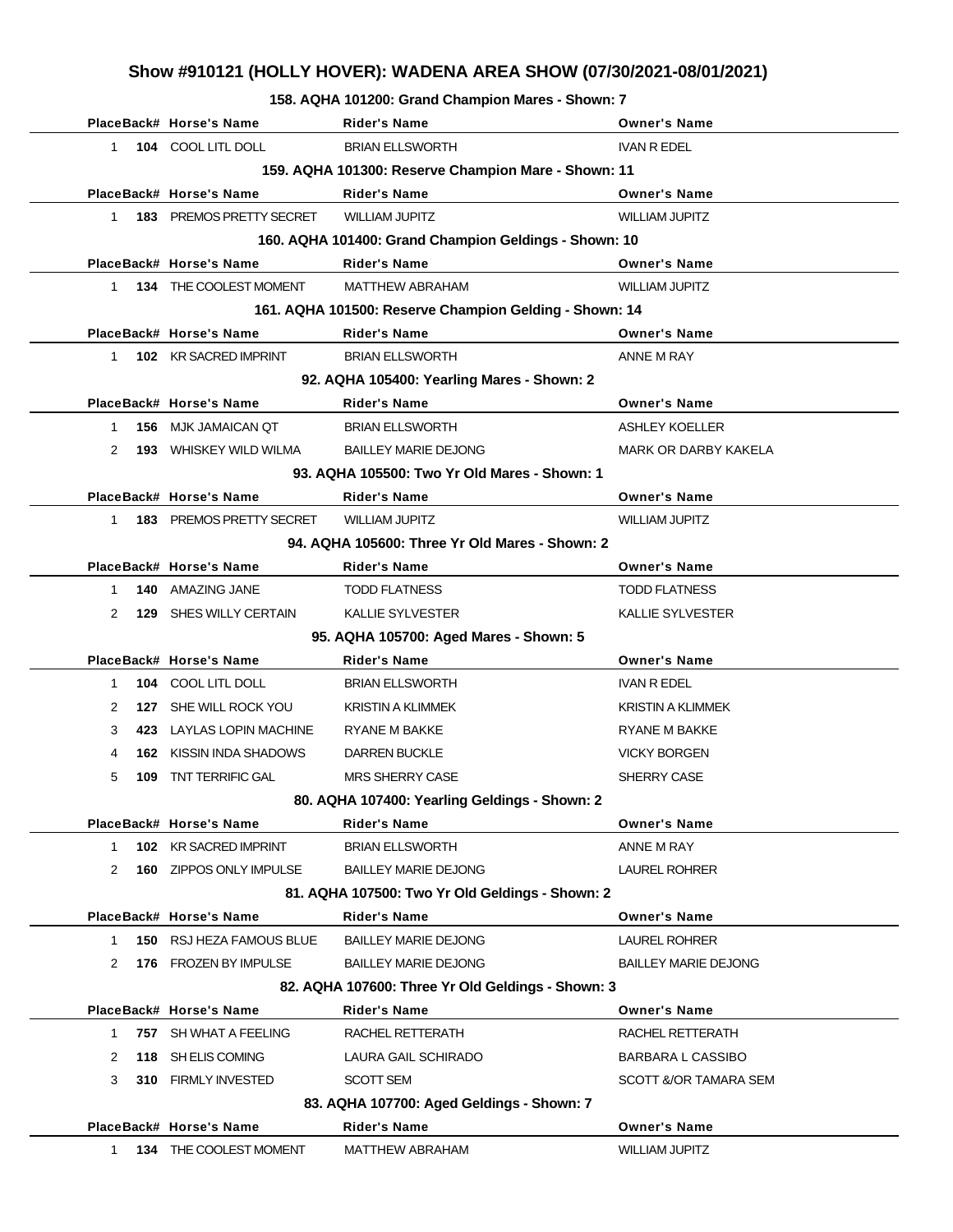|    |     |                                | Show #910121 (HOLLY HOVER): WADENA AREA SHOW (07/30/2021-08/01/2021) |                           |
|----|-----|--------------------------------|----------------------------------------------------------------------|---------------------------|
| 2  |     | 422 IM THE FANCY DREAM         | <b>DARREN BUCKLE</b>                                                 | <b>CRAIG AND ROBIN</b>    |
| 3  | 108 | <b>LEGENDS OF SINATRA</b>      | <b>CHERYL LIEN</b>                                                   | <b>CHERYL LIEN</b>        |
| 4  |     | 711 DOWNTOWN ABLAZE            | <b>BRETT AULT</b>                                                    | ANGELA JOHNSON            |
| 5  | 523 | <b>ILOSTMYLUCKY CHARMS</b>     | <b>MICHELLE HILDE</b>                                                | <b>MICHELLE HED</b>       |
| 6  |     | 357 WILLY GOOD COOKIE          | <b>KEELY HEWITT</b>                                                  | <b>SEENA HAGEN</b>        |
| 7  |     | 163 PRETTY LAZY AM I           | <b>MELISSA K MONTGOMERY</b>                                          | BRYAN OR SHEILA PRINS     |
|    |     |                                | 123. AQHA 128000: Barrel Racing - Shown: 2                           |                           |
|    |     | PlaceBack# Horse's Name        | <b>Rider's Name</b>                                                  | <b>Owner's Name</b>       |
| 1  |     | 293 WSR ONLY THE LONELY        | MAKAYLA ANN NYRE                                                     | MAKAYLA ANN NYRE          |
| 2  |     | 523 ILOSTMYLUCKY CHARMS        | MICHELLE HILDE                                                       | <b>MICHELLE HED</b>       |
|    |     |                                | 122. AQHA 134000: Reining - Shown: 1                                 |                           |
|    |     | PlaceBack# Horse's Name        | <b>Rider's Name</b>                                                  | <b>Owner's Name</b>       |
| 1  |     | <b>141 ULTRA SMART CHIC</b>    | <b>MELISSA JO MELCHER</b>                                            | AEYSHA MAJOR              |
|    |     |                                | 115. AQHA 134004: L1 Reining - Shown: 1                              |                           |
|    |     | PlaceBack# Horse's Name        | <b>Rider's Name</b>                                                  | <b>Owner's Name</b>       |
| 1  |     | 144 GRACE IN HOLLYWOOD         | <b>MATTHEW J VATNSDAL</b>                                            | <b>CHANTEL VATNSDAL</b>   |
|    |     |                                | 60. AQHA 136000: Western Riding - Shown: 1                           |                           |
|    |     | PlaceBack# Horse's Name        | <b>Rider's Name</b>                                                  | <b>Owner's Name</b>       |
| 1. |     | 223 SHELOVESARAINYNIGHT        | <b>MALLORY STORM</b>                                                 | ALYSSA L TJOSAAS          |
|    |     |                                | 59. AQHA 136004: L1 Western Riding - Shown: 8                        |                           |
|    |     | PlaceBack# Horse's Name        | <b>Rider's Name</b>                                                  | <b>Owner's Name</b>       |
| 1. | 268 | I WANNA BE HUNTIN              | <b>MIKE MINOR</b>                                                    | <b>BRAD MATTINGLY</b>     |
| 2  | 223 | SHELOVESARAINYNIGHT            | <b>JOSH D TJOSAAS</b>                                                | ALYSSA L TJOSAAS          |
| 3  | 174 | EYED BEA SHARPCHUTER           | <b>TYLER OLSON</b>                                                   | <b>TYLER OLSON</b>        |
| 4  | 123 | ONLY ONE AT THE BAR            | <b>MIKE MINOR</b>                                                    | <b>JOYCE HAGEN</b>        |
| 5  | 459 | <b>GETTIN INVESTED</b>         | <b>MIKE MINOR</b>                                                    | <b>TERRI SHALEEN</b>      |
| 6  |     | 501 VS GOODALL IN BLUE         | <b>RYLAN SUNDSBAK</b>                                                | <b>KRISTINA L GOODALL</b> |
| 7  | 120 | <b>INVESTING GRACEFULLY</b>    | <b>ZOEY SCHLANSER</b>                                                | <b>ZOEY SCHLANSER</b>     |
|    |     |                                | 33. AQHA 138000: Trail - Shown: 17                                   |                           |
|    |     | PlaceBack# Horse's Name        | Rider's Name                                                         | <b>Owner's Name</b>       |
| 1  |     | 120 INVESTING GRACEFULLY       | RYLAN SUNDSBAK                                                       | <b>ZOEY SCHLANSER</b>     |
| 2  |     | 293 WSR ONLY THE LONELY        | MAKAYLA ANN NYRE                                                     | MAKAYLA ANN NYRE          |
| 3  | 268 | I WANNA BE HUNTIN              | MIKE MINOR                                                           | <b>BRAD MATTINGLY</b>     |
| 4  | 409 | <b>BABY IMA ROCKSTAR</b>       | MELISSA K MONTGOMERY                                                 | CONNIE ARMSTRONG          |
| 5  | 123 | ONLY ONE AT THE BAR            | <b>HADLEY H EICKHOF</b>                                              | <b>JOYCE HAGEN</b>        |
| 6  |     | <b>300 COWBOY SWAGGER</b>      | RYANE M BAKKE                                                        | RYANE M BAKKE             |
| 7  |     | 223 SHELOVESARAINYNIGHT        | MALLORY STORM                                                        | ALYSSA L TJOSAAS          |
| 8  |     | 357 WILLY GOOD COOKIE          | KEELY HEWITT                                                         | SEENA HAGEN               |
| 9  |     | <b>162 KISSIN INDA SHADOWS</b> | DARREN BUCKLE                                                        | <b>VICKY BORGEN</b>       |
|    |     |                                | 26. AQHA 138004: L1 Trail - Shown: 15                                |                           |
|    |     | PlaceBack# Horse's Name        | Rider's Name                                                         | <b>Owner's Name</b>       |
| 1  |     | 130 GETTIN VESTED              | LEAH ROGERS                                                          | MARY ALYCE OLSON          |
| 2  |     | 357 WILLY GOOD COOKIE          | KEELY HEWITT                                                         | <b>SEENA HAGEN</b>        |
| 3  |     | 123 ONLY ONE AT THE BAR        | <b>HADLEY H EICKHOF</b>                                              | <b>JOYCE HAGEN</b>        |
| 4  |     | 459 GETTIN INVESTED            | MIKE MINOR                                                           | <b>TERRI SHALEEN</b>      |
| 5  |     | <b>162 KISSIN INDA SHADOWS</b> | <b>DARREN BUCKLE</b>                                                 | <b>VICKY BORGEN</b>       |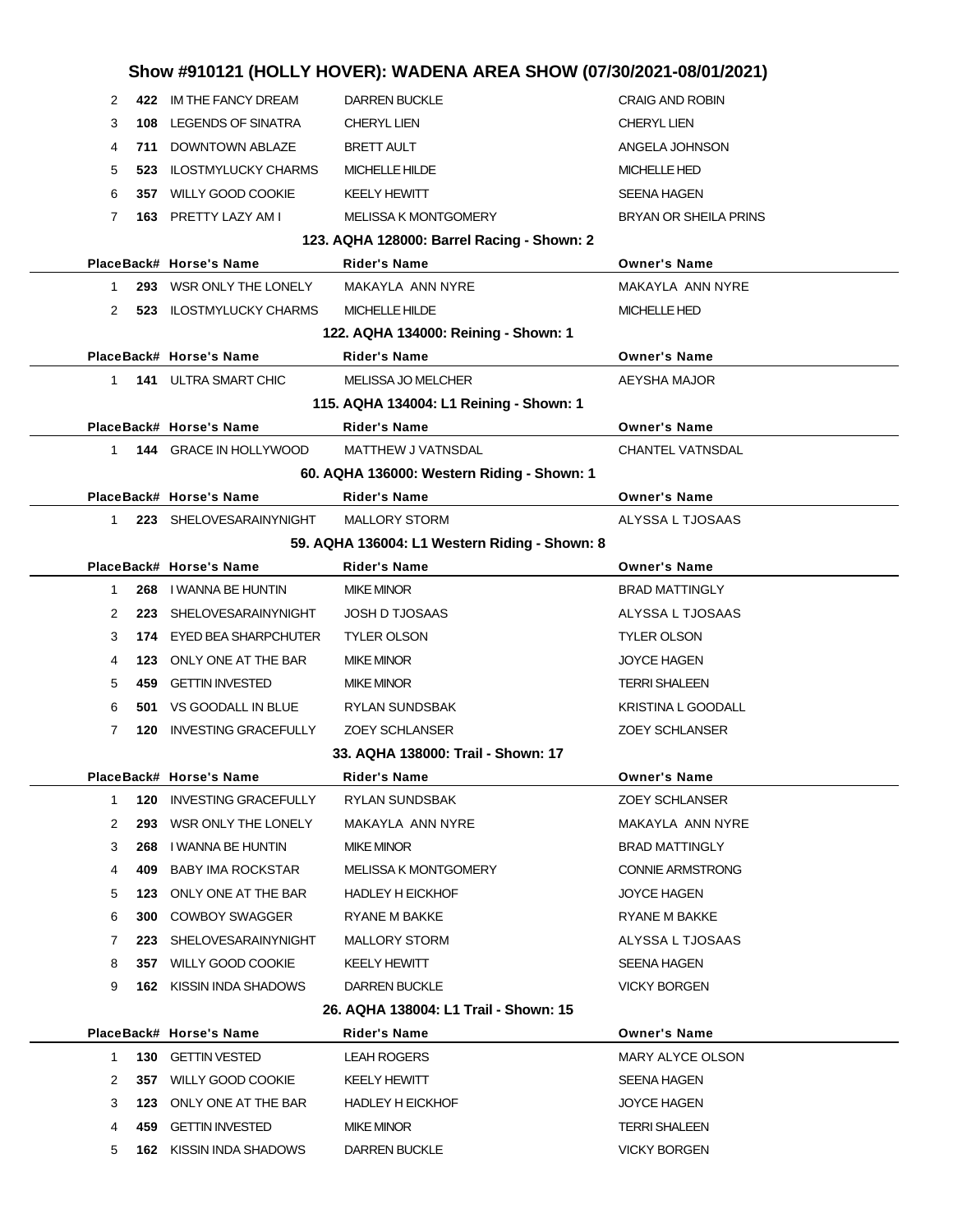|   | 6 128 THE RANGE LADY          | MALLORY STORM | ELIZABETH NORDQUIST |
|---|-------------------------------|---------------|---------------------|
| 7 | 248 IMPULSIVE I WILL BE       | LEAH ROGERS   | EMMA MUTNANSKY      |
|   | 8 422 IM THE FANCY DREAM      | DARREN BUCKLE | CRAIG AND ROBIN     |
|   | 9 <b>400 INFLUENTIAL ROCK</b> | DARREN BUCKLE | JAY N AND VICTORIA  |
|   |                               |               |                     |

### **35. AQHA 142004: L1 Western Pleasure - Shown: 15**

|              |     | PlaceBack# Horse's Name          | <b>Rider's Name</b>                                  | <b>Owner's Name</b>         |
|--------------|-----|----------------------------------|------------------------------------------------------|-----------------------------|
| 1            |     | 248 IMPULSIVE I WILL BE          | <b>LEAH ROGERS</b>                                   | EMMA MUTNANSKY              |
| 2            |     | 454 MY VITALS ROCK               | <b>RICK KLAUS</b>                                    | <b>KRISTINE REUVERS</b>     |
| 3            |     | 135 THEPREACHERSDAUGHTER         | LIA PLOOG                                            | LORRETTA C MAGNUSON         |
| 4            |     | 423 LAYLAS LOPIN MACHINE         | <b>DARREN BUCKLE</b>                                 | RYANE M BAKKE               |
| 5            |     | 117 BATTMANS SIDE CHICK          | <b>MALLORY STORM</b>                                 | KIMBERLY & STORM; MARK      |
| 6            |     | 136 CROWN ROYALE                 | <b>JODIE PLOOG</b>                                   | <b>MAGNUSON FARM LLC</b>    |
| 7            |     | 110 AJ DONT CROSS ME             | <b>BRADY R PUNT</b>                                  | JENNI SOHM                  |
| 8            |     | 810 BEST BE REDNECK              | ASHLEIGH R SKARSTEDT                                 | RYLAN SUNDSBAK              |
| 9            |     | 195 BMQ DIXIELAND DELITE         | <b>BETH C CROOK</b>                                  | PERI L FRANKE               |
|              |     |                                  | 43. AQHA 142100: Junior Western Pleasure - Shown: 6  |                             |
|              |     | PlaceBack# Horse's Name          | Rider's Name                                         | <b>Owner's Name</b>         |
| $\mathbf{1}$ |     | 106 HOT CHICKS R INVITED         | <b>JODIE PLOOG</b>                                   | <b>LORI SCHMIDT</b>         |
| 2            |     | 127 SHE WILL ROCK YOU            | <b>KRISTIN A KLIMMEK</b>                             | <b>KRISTIN A KLIMMEK</b>    |
| 3            |     | 423 LAYLAS LOPIN MACHINE         | <b>DARREN BUCKLE</b>                                 | RYANE M BAKKE               |
| 4            |     | <b>649 JUST A SMALLTOWNGURL</b>  | <b>MARK EBNET</b>                                    | MARK AND MARY EBNET         |
| 5            |     | 115 ROCK N AWESOME               | <b>MALLORY STORM</b>                                 | AMY KRAUTKREMER             |
| 6            |     | <b>198 JEALOUS OF MY MOONPIE</b> | <b>LEAH ROGERS</b>                                   | DEBRA J BUSE                |
|              |     |                                  | 47. AQHA 142200: Senior Western Pleasure - Shown: 11 |                             |
|              |     | PlaceBack# Horse's Name          | Rider's Name                                         | <b>Owner's Name</b>         |
| $\mathbf{1}$ |     | 126 SHEZ BEEN FROSTED            | <b>JODIE PLOOG</b>                                   | LORRETTA C MAGNUSON         |
| 2            | 409 | BABY IMA ROCKSTAR                | <b>MELISSA K MONTGOMERY</b>                          | <b>CONNIE ARMSTRONG</b>     |
| 3            | 128 | THE RANGE LADY                   | <b>MALLORY STORM</b>                                 | ELIZABETH NORDQUIST         |
| 4            |     | <b>146 HES ALWAYS MY CHOICE</b>  | JORDAN L PLOOG                                       | <b>JODIE PLOOG</b>          |
| 5            | 120 | INVESTING GRACEFULLY             | <b>ZOEY SCHLANSER</b>                                | <b>ZOEY SCHLANSER</b>       |
| 6            | 223 | SHELOVESARAINYNIGHT              | <b>JOSH D TJOSAAS</b>                                | ALYSSA L TJOSAAS            |
| 7            |     | 123 ONLY ONE AT THE BAR          | <b>MIKE MINOR</b>                                    | JOYCE HAGEN                 |
| 8            | 605 | TALL DARK N SUDDEN               | RYLAN SUNDSBAK                                       | DR LACEY ARMSTRONG          |
| 9            | 321 | KM WHATABOUTTHEBEST              | ABRA SUNDSBAK                                        | <b>CEDAR CREEK QUARTER</b>  |
|              |     |                                  | 140. AQHA 143000: Ranch Riding - Shown: 3            |                             |
|              |     | PlaceBack# Horse's Name          | <b>Rider's Name</b>                                  | <b>Owner's Name</b>         |
| 1.           | 141 | <b>ULTRA SMART CHIC</b>          | <b>MELISSA JO MELCHER</b>                            | AEYSHA MAJOR                |
| 2            | 139 | SOULAS SMART WIMPY               | AEYSHA MAJOR                                         | AEYSHA MAJOR                |
| 3            | 161 | <b>IMA FROSTED PEACH</b>         | <b>DARREN BUCKLE</b>                                 | <b>VICKY BORGEN</b>         |
|              |     |                                  | 133. AQHA 143004: L1 Ranch Riding - Shown: 6         |                             |
|              |     | PlaceBack# Horse's Name          | <b>Rider's Name</b>                                  | <b>Owner's Name</b>         |
| $\mathbf{1}$ |     | 144 GRACE IN HOLLYWOOD           | MATTHEW J VATNSDAL                                   | <b>CHANTEL VATNSDAL</b>     |
| 2            | 131 | WATCH THAT FOX FLIT              | <b>COURTNEY ROSE STANEK</b>                          | <b>COURTNEY ROSE STANEK</b> |
| 3            | 161 | <b>IMA FROSTED PEACH</b>         | <b>DARREN BUCKLE</b>                                 | <b>VICKY BORGEN</b>         |
| 4            |     | 133 ZAN PARR JUNIPER             | <b>COURTNEY ROSE STANEK</b>                          | <b>COURTNEY ROSE STANEK</b> |
|              |     |                                  |                                                      |                             |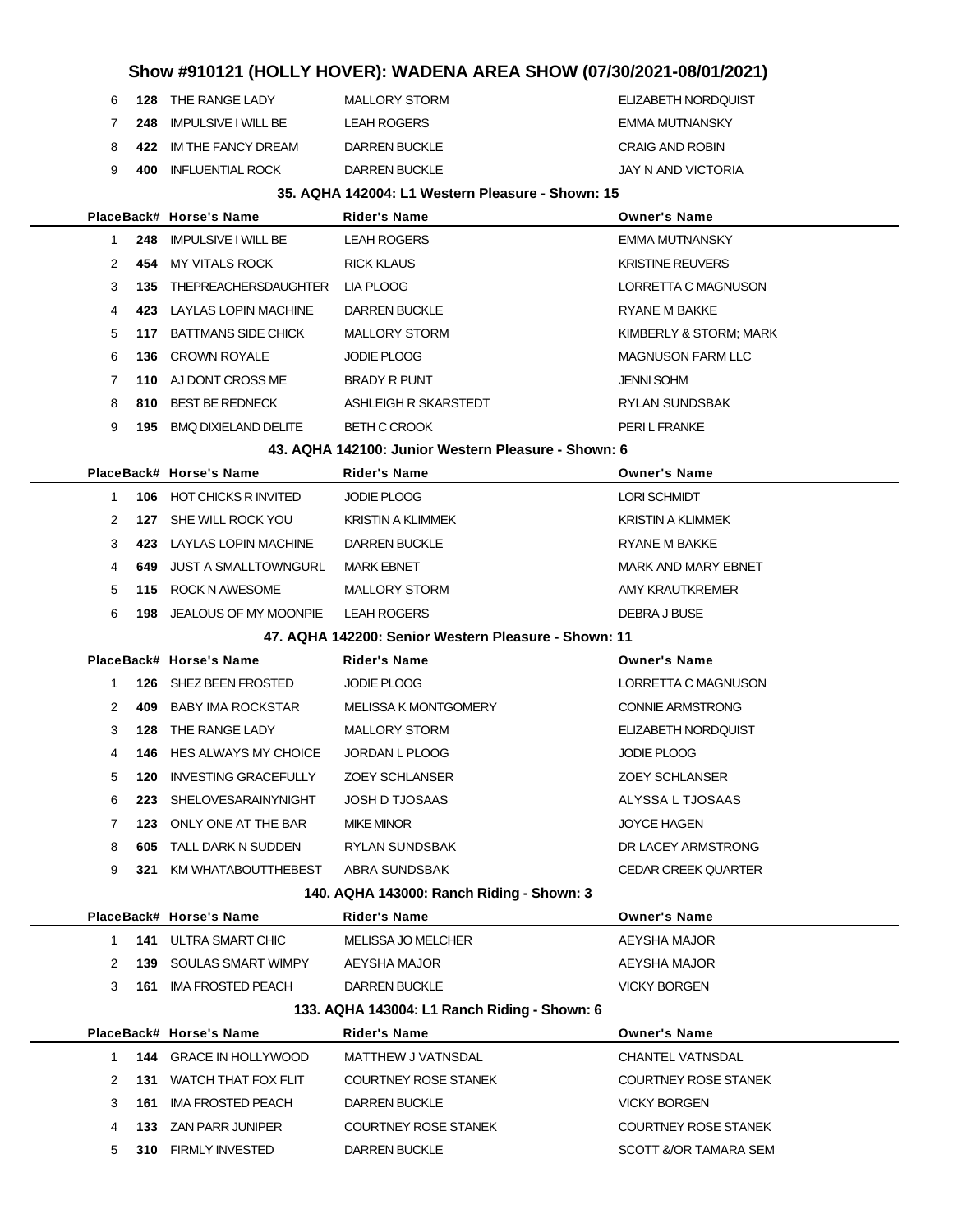**132** LEOS FLASHY CRYSTAL KENNEDY LEE STANEK **COURTNEY ROSE STANEK** 

|                |     | PlaceBack# Horse's Name         | Rider's Name                                            | <b>Owner's Name</b>          |
|----------------|-----|---------------------------------|---------------------------------------------------------|------------------------------|
| 1              |     | 464 SITTIN ON KRUZE             | <b>RICK KLAUS</b>                                       | NICHOLE MATHIASON            |
| 2              | 295 | BMQ LEGENDARY                   | <b>BETH C CROOK</b>                                     | <b>MARGIE OTTEN</b>          |
| 3              | 611 | MY DETAILS R BLAZING            | ANDREA BUTLER                                           | ANDREA BUTLER                |
| 4              |     | 137 PRINZZPLES IN NOTION        | <b>HANNAH SWENSON</b>                                   | DOREEN SWENSON               |
| 5              | 199 | N YOUR DREAMZ                   | LIA PLOOG                                               | NANCY A RANDALL              |
| 6              |     | 357 WILLY GOOD COOKIE           | <b>KEELY HEWITT</b>                                     | <b>SEENA HAGEN</b>           |
| 7              | 293 | WSR ONLY THE LONELY             | MAKAYLA ANN NYRE                                        | MAKAYLA ANN NYRE             |
| 8              |     | 422 IM THE FANCY DREAM          | <b>DARREN BUCKLE</b>                                    | <b>CRAIG AND ROBIN</b>       |
|                |     |                                 | 1. AQHA 144004: L1 Hunter Under Saddle - Shown: 9       |                              |
|                |     | PlaceBack# Horse's Name         | Rider's Name                                            | <b>Owner's Name</b>          |
| 1              |     | 272 THE IRONS HOT               | ANDREA M PASSE                                          | ANDREA M PASSE               |
| 2              |     | 314 BMQ MY GEISHA GIRL          | BRONWYN GAMM-AYRES                                      | <b>BRONWYN GAMM</b>          |
| 3              |     | <b>787 VS RED HOT CHOCOLATE</b> | <b>HATTIE SMITH</b>                                     | <b>HATTIE SMITH</b>          |
| 4              |     | 757 SH WHAT A FEELING           | RACHEL RETTERATH                                        | RACHEL RETTERATH             |
| 5              |     | <b>145 LADYS LAST KRUZER</b>    | AMY M DARNELL-FOBBE                                     | ANITA DARNELL                |
| 6              |     | 175 MINUTES COUNT               | <b>BETH C CROOK</b>                                     | <b>JERRIE ANDERSON</b>       |
| 7              |     | 310 FIRMLY INVESTED             | <b>DARREN BUCKLE</b>                                    | SCOTT &/OR TAMARA SEM        |
| 8              |     | <b>143 IR NATURALLY NAUGHTY</b> | JAMIE K NOVAK                                           | <b>BRONWYN GAMM-AYRES</b>    |
| 9              |     | 163 PRETTY LAZY AM I            | <b>MELISSA K MONTGOMERY</b>                             | BRYAN OR SHEILA PRINS        |
|                |     |                                 | 96. AQHA 175000: Performance Halter Mares - Shown: 7    |                              |
|                |     | PlaceBack# Horse's Name         | <b>Rider's Name</b>                                     | <b>Owner's Name</b>          |
| 1              |     | 475 NORTHERN SKAIS              | MARY ELIZABETH M                                        | LYNN AND YOUNGS; BECKIE      |
| 2              | 828 | PURE POISEN                     | AMANDA MARTHALER                                        | AMANDA MARTHALER             |
| 3              |     | 432 INVITE ME FOR KOKO          | <b>SHARON WHITMER</b>                                   | <b>SHARON WHITMER</b>        |
| 4              |     | 369 PS IMPULSE IN EDEN          | OLIVIA ULMER                                            | OLIVIA ULMER                 |
| 5              | 223 | SHELOVESARAINYNIGHT             | <b>JOSH D TJOSAAS</b>                                   | ALYSSA L TJOSAAS             |
| 6              |     | 494 BMQ FRENCH CUT              | PAIGE LEE BROEKEMA                                      | PAIGE LEE BROEKEMA           |
| $\overline{7}$ |     | 611 MY DETAILS R BLAZING        | ANDREA BUTLER                                           | ANDREA BUTLER                |
|                |     |                                 | 84. AQHA 177000: Performance Halter Geldings - Shown: 8 |                              |
|                |     | PlaceBack# Horse's Name         | <b>Rider's Name</b>                                     | <b>Owner's Name</b>          |
| 1              |     | 345 NO DOUBT IMA LOPER          | JAN ANKRUM KETTERLING                                   | <b>JAN KETERLING/JAN AND</b> |
| 2              | 300 | COWBOY SWAGGER                  | RYANE M BAKKE                                           | RYANE M BAKKE                |
| 3              | 605 | TALL DARK N SUDDEN              | <b>JESSE ARMSTRONG</b>                                  | DR LACEY ARMSTRONG           |
| 4              | 293 | WSR ONLY THE LONELY             | MAKAYLA ANN NYRE                                        | MAKAYLA ANN NYRE             |
| 5              | 409 | <b>BABY IMA ROCKSTAR</b>        | <b>CONNIE ARMSTRONG</b>                                 | <b>CONNIE ARMSTRONG</b>      |
| 6              |     | 302 CAN BE AN INVESTMENT        | <b>BRIDGET R KANNING</b>                                | <b>BRIDGET R KANNING</b>     |
| 7              |     | 308 RSJ ZIPIN VAQUERO           | TAMARA SEM                                              | SCOTT &/OR TAMARA SEM        |
| 8              |     | 100 BMQ ONE SLOW RIDE           | KIMBERLY A KRIESEL                                      | KIMBERLY A KRIESEL           |
|                |     |                                 | 152. AQHA 201200: Amt Grand Champion Mares - Shown: 6   |                              |
|                |     | PlaceBack# Horse's Name         | <b>Rider's Name</b>                                     | <b>Owner's Name</b>          |
| $\mathbf 1$    |     | 104 COOL LITL DOLL              | <b>IVAN R EDEL</b>                                      | <b>IVAN R EDEL</b>           |
|                |     |                                 | 153. AQHA 201300: Amt Reserve Champion Mare - Shown: 11 |                              |
|                |     | PlaceBack# Horse's Name         | <b>Rider's Name</b>                                     | <b>Owner's Name</b>          |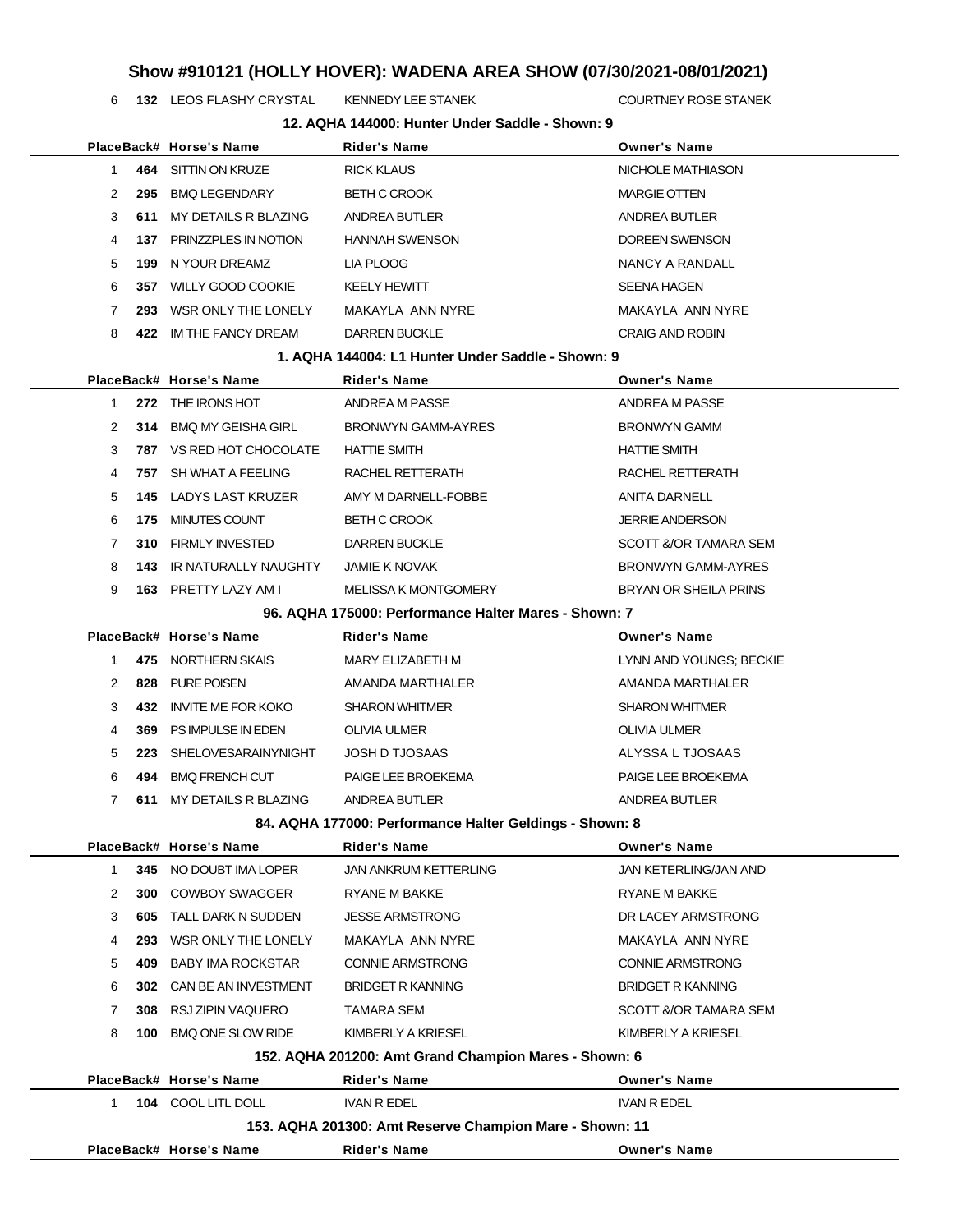|              |      |                                 | Show #910121 (HOLLY HOVER): WADENA AREA SHOW (07/30/2021-08/01/2021) |                              |
|--------------|------|---------------------------------|----------------------------------------------------------------------|------------------------------|
| 1            |      | <b>183 PREMOS PRETTY SECRET</b> | <b>WILLIAM JUPITZ</b>                                                | <b>WILLIAM JUPITZ</b>        |
|              |      |                                 | 154. AQHA 201400: Amt Grand Champion Gelding - Shown: 5              |                              |
|              |      | PlaceBack# Horse's Name         | <b>Rider's Name</b>                                                  | <b>Owner's Name</b>          |
| $\mathbf{1}$ |      | 134 THE COOLEST MOMENT          | <b>MATTHEW ABRAHAM</b>                                               | <b>WILLIAM JUPITZ</b>        |
|              |      |                                 | 155. AQHA 201500: Amt Reserve Champion Gelding - Shown: 8            |                              |
|              |      | PlaceBack# Horse's Name         | <b>Rider's Name</b>                                                  | <b>Owner's Name</b>          |
| 1.           |      | 345 NO DOUBT IMA LOPER          | <b>JAN ANKRUM KETTERLING</b>                                         | <b>JAN KETERLING/JAN AND</b> |
|              |      |                                 | 86. AQHA 205400: Amt Yearling Mares - Shown: 1                       |                              |
|              |      | PlaceBack# Horse's Name         | <b>Rider's Name</b>                                                  | <b>Owner's Name</b>          |
| 1            |      | <b>156 MJK JAMAICAN QT</b>      | <b>ASHLEY KOELLER</b>                                                | <b>ASHLEY KOELLER</b>        |
|              |      |                                 | 87. AQHA 205500: Amt Two Yr Old Mares - Shown: 1                     |                              |
|              |      | PlaceBack# Horse's Name         | <b>Rider's Name</b>                                                  | <b>Owner's Name</b>          |
| 1            |      | 183 PREMOS PRETTY SECRET        | <b>WILLIAM JUPITZ</b>                                                | <b>WILLIAM JUPITZ</b>        |
|              |      |                                 | 88. AQHA 205600: Amt Three Yr Old Mares - Shown: 3                   |                              |
|              |      | PlaceBack# Horse's Name         | Rider's Name                                                         | <b>Owner's Name</b>          |
| 1            | 140  | AMAZING JANE                    | <b>TODD FLATNESS</b>                                                 | <b>TODD FLATNESS</b>         |
| 2            | 129  | SHES WILLY CERTAIN              | <b>KALLIE SYLVESTER</b>                                              | <b>KALLIE SYLVESTER</b>      |
| 3            |      | 122 BF DECK OF ACES             | <b>WHITNEY FENNA</b>                                                 | <b>WHITNEY FENNA</b>         |
|              |      |                                 | 89. AQHA 205700: Amt Aged Mares - Shown: 5                           |                              |
|              |      | PlaceBack# Horse's Name         | <b>Rider's Name</b>                                                  | <b>Owner's Name</b>          |
| $\mathbf{1}$ | 104  | COOL LITL DOLL                  | IVAN R EDEL                                                          | <b>IVAN R EDEL</b>           |
| 2            | 423  | LAYLAS LOPIN MACHINE            | <b>RYANE M BAKKE</b>                                                 | <b>RYANE M BAKKE</b>         |
| 3            | 162  | KISSIN INDA SHADOWS             | <b>VICKY BORGEN</b>                                                  | <b>VICKY BORGEN</b>          |
| 4            | 565  | NO ONE LIKE ME                  | ALEXANDRA J BECKMAN                                                  | ALEXANDRA J BECKMAN          |
| 5            | 109  | <b>TNT TERRIFIC GAL</b>         | <b>MRS SHERRY CASE</b>                                               | SHERRY CASE                  |
|              |      |                                 | 77. AQHA 207600: Amt Three Yr Old Geldings - Shown: 2                |                              |
|              |      | PlaceBack# Horse's Name         | Rider's Name                                                         | <b>Owner's Name</b>          |
| 1            | 757  | SH WHAT A FEELING               | RACHEL RETTERATH                                                     | RACHEL RETTERATH             |
| 2            | 310  | <b>FIRMLY INVESTED</b>          | <b>SCOTT SEM</b>                                                     | SCOTT &/OR TAMARA SEM        |
|              |      |                                 | 78. AQHA 207700: Amt Aged Geldings - Shown: 7                        |                              |
|              |      | PlaceBack# Horse's Name         | <b>Rider's Name</b>                                                  | <b>Owner's Name</b>          |
| $\mathbf{1}$ | 134  | THE COOLEST MOMENT              | <b>MATTHEW ABRAHAM</b>                                               | <b>WILLIAM JUPITZ</b>        |
| 2            | 422  | IM THE FANCY DREAM              | <b>ROBIN DANIELSON</b>                                               | <b>CRAIG AND ROBIN</b>       |
| 3            |      | <b>108 LEGENDS OF SINATRA</b>   | <b>CHERYL LIEN</b>                                                   | <b>CHERYL LIEN</b>           |
| 4            | 5864 | <b>VERY SUPERSTICIOUS</b>       | <b>MOLLY SAMMON</b>                                                  | <b>MOLLY SAMMON</b>          |
| 5            | 711  | DOWNTOWN ABLAZE                 | <b>BRETT AULT</b>                                                    | ANGELA JOHNSON               |
| 6            | 149. | HRZ DANCEFORTHEBLUE             | DARLEEN E GARGANO                                                    | DARLEEN E GARGANO            |
| 7            | 357  | <b>WILLY GOOD COOKIE</b>        | <b>KEELY HEWITT</b>                                                  | <b>SEENA HAGEN</b>           |
|              |      |                                 | 113. AQHA 212000: Amt Showmanship at Halter - Shown: 18              |                              |
|              |      | PlaceBack# Horse's Name         | <b>Rider's Name</b>                                                  | <b>Owner's Name</b>          |
| 1.           |      | 222 TALK SWEETLY TO ME          | SHELBY ANN HOLMES                                                    | <b>JAMES R HOOTMAN</b>       |
| 2            |      | <b>787 VS RED HOT CHOCOLATE</b> | <b>HATTIE SMITH</b>                                                  | <b>HATTIE SMITH</b>          |
| 3            | 523  | <b>ILOSTMYLUCKY CHARMS</b>      | MICHELLE HILDE                                                       | MICHELLE HED                 |
| 4            | 174  | <b>EYED BEA SHARPCHUTER</b>     | <b>TYLER OLSON</b>                                                   | <b>TYLER OLSON</b>           |
| 5            |      | 475 NORTHERN SKAIS              | MARY ELIZABETH M                                                     | LYNN AND YOUNGS; BECKIE      |

6 **543** ITS GOODBAR TIME LESLEY BROOKE FOSS LESLEY BROOKE FOSS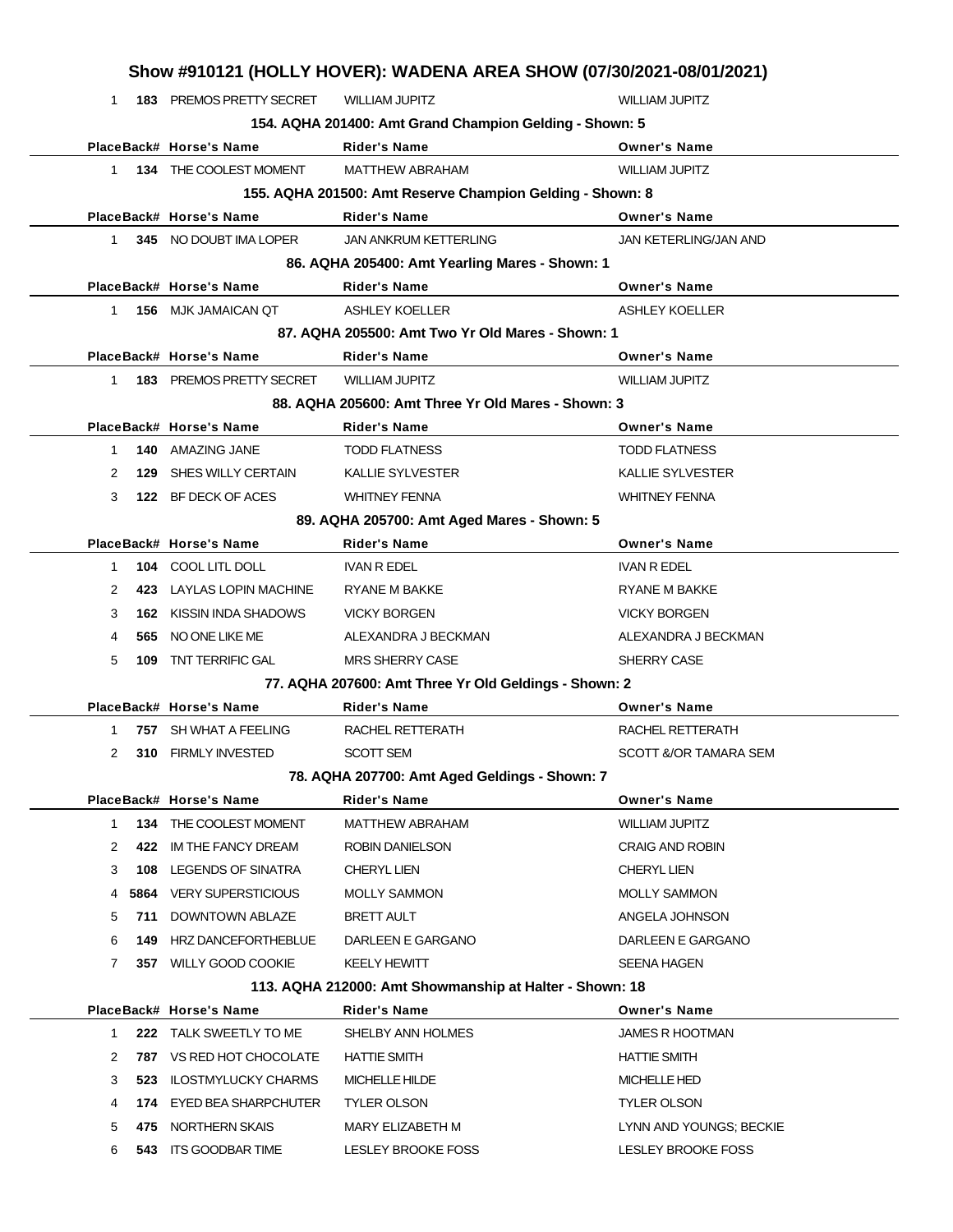**293** WSR ONLY THE LONELY MAKAYLA ANN NYRE MAKAYLA ANN NYRE **565** NO ONE LIKE ME ALEXANDRA J BECKMAN ALEXANDRA J BECKMAN **138** A LILY OF THE VALLEY ASHLEY EVERSON ASHLEY ERENSTEINER

#### **110. AQHA 212002: L1 Amt Showmanship at Halter - Shown: 14**

|              |     | PlaceBack# Horse's Name                  | <b>Rider's Name</b>                                            | <b>Owner's Name</b>      |
|--------------|-----|------------------------------------------|----------------------------------------------------------------|--------------------------|
| $\mathbf{1}$ | 889 | REAL HOT LOVE                            | KENDRA JO SCHULTZ                                              | <b>MEGAN K BENES</b>     |
| 2            | 100 | <b>BMQ ONE SLOW RIDE</b>                 | KIMBERLY A KRIESEL                                             | KIMBERLY A KRIESEL       |
| 3            | 105 | <b>SEXY IRON</b>                         | KRISTIN DAHLKE                                                 | <b>KRISTIN DAHLKE</b>    |
| 4            | 543 | ITS GOODBAR TIME                         | LESLEY BROOKE FOSS                                             | LESLEY BROOKE FOSS       |
| 5            | 571 | <b>WESTERN POTENTIALS</b>                | NOLAN ALLEN JUELSON                                            | NOLAN ALLEN JUELSON      |
| 6            | 560 | VS HOT RED LINCOLN                       | <b>WENDY LEA DINESEN</b>                                       | <b>WENDY LEA DINESEN</b> |
| 7            |     | 302 CAN BE AN INVESTMENT                 | <b>BRIDGET R KANNING</b>                                       | <b>BRIDGET R KANNING</b> |
| 8            | 521 | MOR FOR THE MONEY                        | <b>HOLLY LISETTE JUSTIN</b>                                    | <b>HOLLY JUSTIN</b>      |
| 9            |     | 711 DOWNTOWN ABLAZE                      | <b>BRETT AULT</b>                                              | ANGELA JOHNSON           |
|              |     |                                          | 112. AQHA 212800: Amt Select Showmanship at Halter - Shown: 12 |                          |
|              |     | PlaceBack# Horse's Name                  | <b>Rider's Name</b>                                            | <b>Owner's Name</b>      |
| 1            | 701 | MECHANICALLY INCLINED                    | <b>KAREN JORGENSON</b>                                         | <b>KAREN JORGENSON</b>   |
| 2            | 714 | <b>INVITE METO UNZIP</b>                 | <b>KAREN CHYLE</b>                                             | <b>KAREN CHYLE</b>       |
| 3            | 494 | <b>BMQ FRENCH CUT</b>                    | PAIGE LEE BROEKEMA                                             | PAIGE LEE BROEKEMA       |
| 4            |     | 345 NO DOUBT IMA LOPER                   | <b>JAN ANKRUM KETTERLING</b>                                   | JAN KETERLING/JAN AND    |
| 5            |     | <b>149 HRZ DANCEFORTHEBLUE</b>           | DARLEEN E GARGANO                                              | DARLEEN E GARGANO        |
| 6            | 611 | MY DETAILS R BLAZING                     | ANDREA BUTLER                                                  | ANDREA BUTLER            |
| 7            | 711 | <b>DOWNTOWN ABLAZE</b>                   | ANGELA JOHNSON                                                 | ANGELA JOHNSON           |
| 8            | 432 | <b>INVITE ME FOR KOKO</b>                | <b>SHARON WHITMER</b>                                          | <b>SHARON WHITMER</b>    |
| 9            |     | 308 RSJ ZIPIN VAQUERO                    | TAMARA SEM                                                     | SCOTT &/OR TAMARA SEM    |
|              |     |                                          | 126. AQHA 228000: Amt Barrel Racing - Shown: 2                 |                          |
|              |     | PlaceBack# Horse's Name                  | <b>Rider's Name</b>                                            | <b>Owner's Name</b>      |
| 1            |     | 293 WSR ONLY THE LONELY                  | MAKAYLA ANN NYRE                                               | MAKAYLA ANN NYRE         |
| 2            |     | 523 ILOSTMYLUCKY CHARMS                  | MICHELLE HILDE                                                 | <b>MICHELLE HED</b>      |
|              |     | 121. AQHA 234000: Amt Reining - Shown: 4 |                                                                |                          |
|              |     | PlaceBack# Horse's Name                  | <b>Rider's Name</b>                                            | <b>Owner's Name</b>      |
| 1            |     | <b>139 SOULAS SMART WIMPY</b>            | AEYSHA MAJOR                                                   | AEYSHA MAJOR             |
| 2            |     | <b>144 GRACE IN HOLLYWOOD</b>            | <b>CHANTEL VATNSDAL</b>                                        | <b>CHANTEL VATNSDAL</b>  |
| 3            |     | <b>523 ILOSTMYLUCKY CHARMS</b>           | MICHELLE HILDE                                                 | <b>MICHELLE HED</b>      |
|              |     |                                          | 116. AQHA 234001: RK Amt Reining - Shown: 2                    |                          |
|              |     | PlaceBack# Horse's Name                  | <b>Rider's Name</b>                                            | <b>Owner's Name</b>      |
| 1            |     | 141 ULTRA SMART CHIC                     | <b>MELISSA JO MELCHER</b>                                      | AEYSHA MAJOR             |
| 2            |     | <b>139 SOULAS SMART WIMPY</b>            | AEYSHA MAJOR                                                   | AEYSHA MAJOR             |
|              |     |                                          | 62. AQHA 236000: Amt Western Riding - Shown: 2                 |                          |
|              |     | PlaceBack# Horse's Name                  | <b>Rider's Name</b>                                            | <b>Owner's Name</b>      |
| $\mathbf{1}$ |     | 223 SHELOVESARAINYNIGHT                  | ALYSSA L TJOSAAS                                               | ALYSSA L TJOSAAS         |
| 2            |     | 268 I WANNA BE HUNTIN                    | <b>BRAD MATTINGLY</b>                                          | <b>BRAD MATTINGLY</b>    |
|              |     |                                          | 32. AQHA 238000: Amt Trail - Shown: 10                         |                          |
|              |     | PlaceBack# Horse's Name                  | <b>Rider's Name</b>                                            | <b>Owner's Name</b>      |
| 1            |     | 357 WILLY GOOD COOKIE                    | KEELY HEWITT                                                   | SEENA HAGEN              |
| 2            |     | 543 ITS GOODBAR TIME                     | LESLEY BROOKE FOSS                                             | LESLEY BROOKE FOSS       |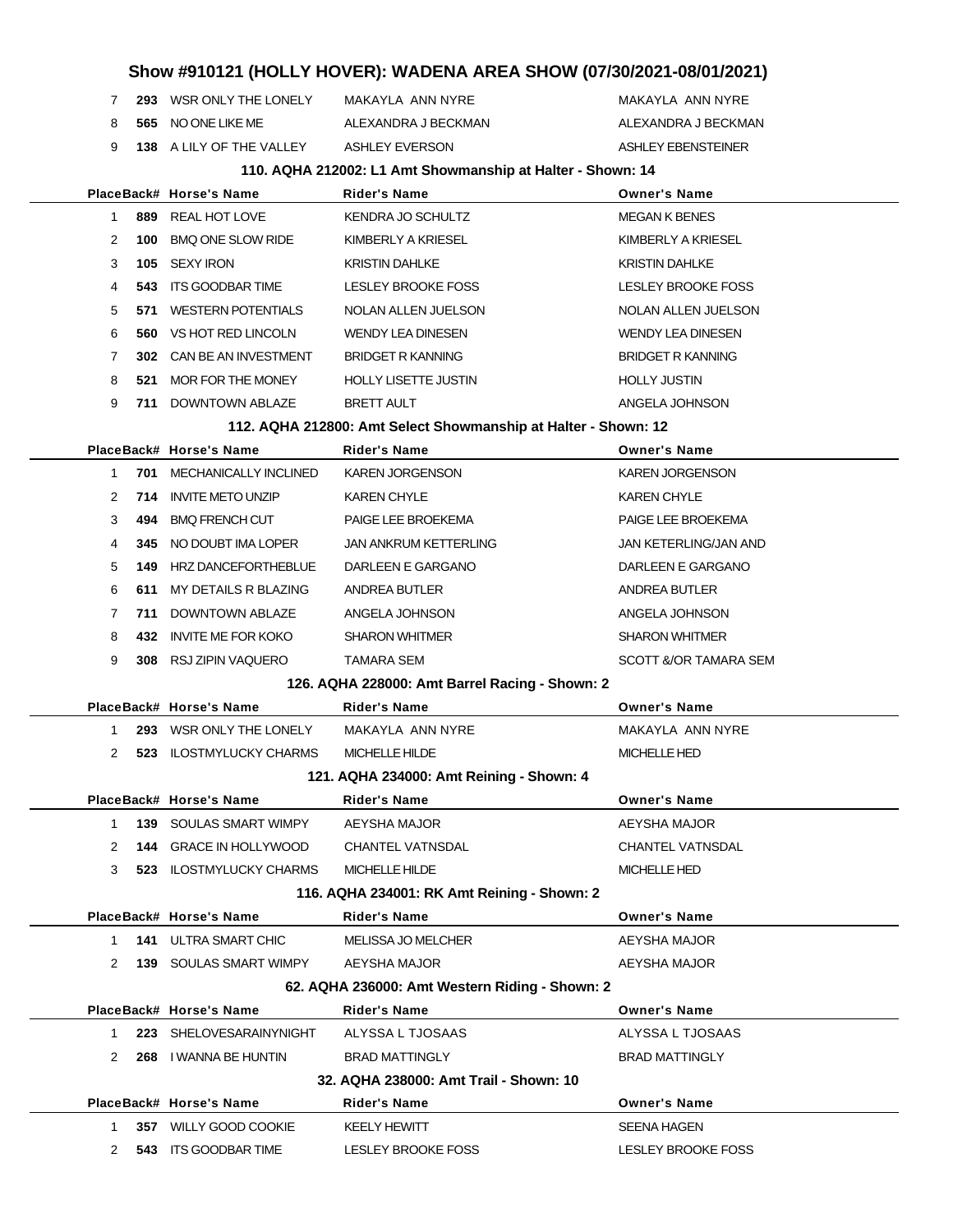| 3 |        | 123 ONLY ONE AT THE BAR         | <b>HADLEY H EICKHOF</b>                            | <b>JOYCE HAGEN</b>      |
|---|--------|---------------------------------|----------------------------------------------------|-------------------------|
| 4 | 300    | COWBOY SWAGGER                  | RYANE M BAKKE                                      | RYANE M BAKKE           |
| 5 | 605    | TALL DARK N SUDDEN              | <b>JESSE ARMSTRONG</b>                             | DR LACEY ARMSTRONG      |
| 6 |        | 293 WSR ONLY THE LONELY         | MAKAYLA ANN NYRE                                   | MAKAYLA ANN NYRE        |
| 7 |        | 523 ILOSTMYLUCKY CHARMS         | MICHELLE HILDE                                     | MICHELLE HED            |
| 8 | 711    | DOWNTOWN ABLAZE                 | <b>BRETT AULT</b>                                  | ANGELA JOHNSON          |
| 9 |        | 475 NORTHERN SKAIS              | MARY ELIZABETH M                                   | LYNN AND YOUNGS; BECKIE |
|   |        |                                 | 29. AQHA 238002: L1 Amt Trail - Shown: 15          |                         |
|   |        | PlaceBack# Horse's Name         | <b>Rider's Name</b>                                | <b>Owner's Name</b>     |
| 1 |        | 123 ONLY ONE AT THE BAR         | <b>HADLEY H EICKHOF</b>                            | <b>JOYCE HAGEN</b>      |
| 2 |        | 357 WILLY GOOD COOKIE           | <b>KEELY HEWITT</b>                                | <b>SEENA HAGEN</b>      |
| 3 |        | 293 WSR ONLY THE LONELY         | MAKAYLA ANN NYRE                                   | MAKAYLA ANN NYRE        |
| 4 |        | 523 ILOSTMYLUCKY CHARMS         | MICHELLE HILDE                                     | MICHELLE HED            |
| 5 | 711    | DOWNTOWN ABLAZE                 | BRETT AULT                                         | ANGELA JOHNSON          |
| 6 | 409    | <b>BABY IMA ROCKSTAR</b>        | <b>CONNIE ARMSTRONG</b>                            | <b>CONNIE ARMSTRONG</b> |
| 7 |        | 475 NORTHERN SKAIS              | MARY ELIZABETH M                                   | LYNN AND YOUNGS; BECKIE |
| 8 | 889    | REAL HOT LOVE                   | KENDRA JO SCHULTZ                                  | <b>MEGAN K BENES</b>    |
|   |        |                                 |                                                    |                         |
| 9 |        | 543 ITS GOODBAR TIME            | LESLEY BROOKE FOSS                                 | LESLEY BROOKE FOSS      |
|   |        |                                 | 25. AQHA 238102: L1 Amt Walk Trot Trail - Shown: 9 |                         |
|   |        | PlaceBack# Horse's Name         | Rider's Name                                       | <b>Owner's Name</b>     |
| 1 |        | 459 GETTIN INVESTED             | <b>TERRI SHALEEN</b>                               | <b>TERRI SHALEEN</b>    |
| 2 | 711    | DOWNTOWN ABLAZE                 | ANGELA JOHNSON                                     | ANGELA JOHNSON          |
| 3 |        | 432 INVITE ME FOR KOKO          | <b>SHARON WHITMER</b>                              | <b>SHARON WHITMER</b>   |
| 4 |        | 757 SH WHAT A FEELING           | RACHEL RETTERATH                                   | RACHEL RETTERATH        |
| 5 |        | 422 IM THE FANCY DREAM          | <b>ROBIN DANIELSON</b>                             | <b>CRAIG AND ROBIN</b>  |
| 6 |        | <b>787 VS RED HOT CHOCOLATE</b> | <b>HATTIE SMITH</b>                                | <b>HATTIE SMITH</b>     |
| 7 | 122    | BF DECK OF ACES                 | <b>WHITNEY FENNA</b>                               | <b>WHITNEY FENNA</b>    |
| 8 |        | 115 ROCK N AWESOME              | AMY KRAUTKREMER                                    | AMY KRAUTKREMER         |
|   |        |                                 | 31. AQHA 238800: Amt Select Trail - Shown: 9       |                         |
|   |        | PlaceBack# Horse's Name         | Rider's Name                                       | <b>Owner's Name</b>     |
|   | 1 1729 | I CANT DECIDE                   | ANITA A YORK                                       | ANITA A YORK            |
| 2 | 268    | I WANNA BE HUNTIN               | <b>BRAD MATTINGLY</b>                              | <b>BRAD MATTINGLY</b>   |
| 3 |        | 313 HES SUMTHIN FANCY           | SUE KARN                                           | SUE KARN                |
| 4 |        | 119 CAN DO INVITE               | BARBARA WALTON                                     | BARBARA WALTON          |
| 5 | 409    | <b>BABY IMA ROCKSTAR</b>        | <b>CONNIE ARMSTRONG</b>                            | <b>CONNIE ARMSTRONG</b> |

7 611 MY DETAILS R BLAZING ANDREA BUTLER AND ANDREA BUTLER

### **58. AQHA 240000: Amt Western Horsemanship - Shown: 9**

|               |      | PlaceBack# Horse's Name    | <b>Rider's Name</b>       | <b>Owner's Name</b> |
|---------------|------|----------------------------|---------------------------|---------------------|
|               | 357  | WILLY GOOD COOKIE          | <b>KEELY HEWITT</b>       | <b>SEENA HAGEN</b>  |
| $\mathcal{P}$ | 174  | EYED BEA SHARPCHUTER       | <b>TYLER OLSON</b>        | <b>TYLER OLSON</b>  |
| 3             | 188  | MAKIN IT LOOK GOOD         | ASHLEY JOHNSON            | MICHELLE JOHNSON    |
| 4             | 543  | ITS GOODBAR TIME           | <b>LESLEY BROOKE FOSS</b> | LESLEY BROOKE FOSS  |
| 5             | 711  | DOWNTOWN ABLAZE            | <b>BRETT AULT</b>         | ANGELA JOHNSON      |
| 6             | 138  | A LILY OF THE VALLEY       | <b>ASHLEY EVERSON</b>     | ASHLEY EBENSTEINER  |
|               | 523. | <b>ILOSTMYLUCKY CHARMS</b> | MICHELLE HILDE            | MICHELLE HED        |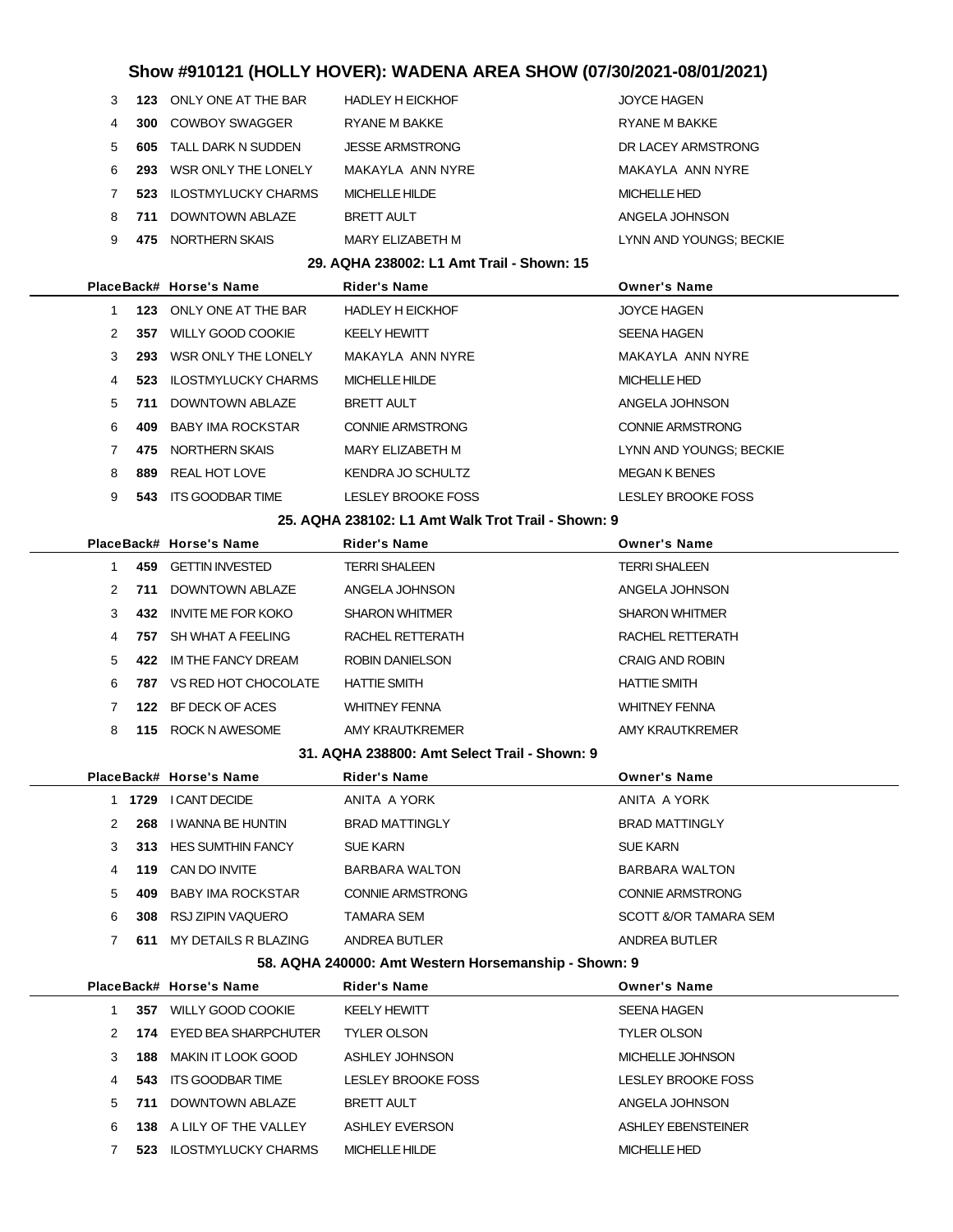**787** VS RED HOT CHOCOLATE HATTIE SMITH **HATTIE SMITH** HATTIE SMITH

**293** WSR ONLY THE LONELY MAKAYLA ANN NYRE MAKAYLA ANN NYRE

| 55. AQHA 240002: L1 Amt Western Horsemanship - Shown: 11 |  |  |
|----------------------------------------------------------|--|--|
|                                                          |  |  |

|               |      | PlaceBack# Horse's Name   | <b>Rider's Name</b>    | <b>Owner's Name</b>     |
|---------------|------|---------------------------|------------------------|-------------------------|
|               |      | 105 SEXY IRON             | <b>KRISTIN DAHLKE</b>  | <b>KRISTIN DAHLKE</b>   |
| $\mathcal{P}$ | 571  | <b>WESTERN POTENTIALS</b> | NOLAN ALLEN JUELSON    | NOLAN ALLEN JUELSON     |
| 3             | 889  | REAL HOT LOVE             | KENDRA JO SCHULTZ      | <b>MEGAN K BENES</b>    |
| 4             | 711  | DOWNTOWN ABLAZE           | <b>BRETT AULT</b>      | ANGELA JOHNSON          |
| 5             | 5864 | <b>VERY SUPERSTICIOUS</b> | <b>MOLLY SAMMON</b>    | <b>MOLLY SAMMON</b>     |
| 6             | 605  | TALL DARK N SUDDEN        | <b>JESSE ARMSTRONG</b> | DR LACEY ARMSTRONG      |
| 7             | 223  | SHELOVESARAINYNIGHT       | ALYSSA L TJOSAAS       | ALYSSA L TJOSAAS        |
| 8             | 475  | NORTHERN SKAIS            | MARY ELIZABETH M       | LYNN AND YOUNGS: BECKIE |
| 9             | 100  | <b>BMQ ONE SLOW RIDE</b>  | KIMBERLY A KRIESEL     | KIMBERLY A KRIESEL      |
|               |      |                           |                        |                         |

**54. AQHA 240102: L1 Amt Walk Trot Horsemanship - Shown: 8**

|               |      | PlaceBack# Horse's Name | <b>Rider's Name</b>    | <b>Owner's Name</b>    |
|---------------|------|-------------------------|------------------------|------------------------|
|               | 711  | DOWNTOWN ABLAZE         | ANGELA JOHNSON         | ANGELA JOHNSON         |
| $\mathcal{P}$ | 122  | BF DECK OF ACES         | <b>WHITNEY FENNA</b>   | <b>WHITNEY FENNA</b>   |
| 3             | 115  | ROCK N AWESOME          | AMY KRAUTKREMER        | AMY KRAUTKREMER        |
| 4             | 432  | INVITE ME FOR KOKO      | <b>SHARON WHITMER</b>  | <b>SHARON WHITMER</b>  |
| 5             | 162  | KISSIN INDA SHADOWS     | <b>VICKY BORGEN</b>    | <b>VICKY BORGEN</b>    |
| 6             | 163  | PRETTY LAZY AM L        | SHEILA MUNDAHL-PRINS   | BRYAN OR SHEILA PRINS  |
|               | 422  | IM THE FANCY DREAM      | <b>ROBIN DANIELSON</b> | <b>CRAIG AND ROBIN</b> |
| 8             | 118. | SH ELIS COMING          | BARBARA L CASSIBO      | BARBARA L CASSIBO      |
|               |      |                         |                        |                        |

**57. AQHA 240800: Amt Select Western Horsemanship - Shown: 9**

|               |      | PlaceBack# Horse's Name | <b>Rider's Name</b>          | <b>Owner's Name</b>        |
|---------------|------|-------------------------|------------------------------|----------------------------|
|               | 1729 | I CANT DECIDE           | ANITA A YORK                 | ANITA A YORK               |
| $\mathcal{P}$ | 149  | HRZ DANCEFORTHEBLUE     | DARLEEN E GARGANO            | DARLEEN E GARGANO          |
| 3             | 268  | I WANNA BE HUNTIN       | <b>BRAD MATTINGLY</b>        | <b>BRAD MATTINGLY</b>      |
| 4             | 649  | JUST A SMALLTOWNGURL    | <b>MARK EBNET</b>            | <b>MARK AND MARY EBNET</b> |
| 5.            | 345  | NO DOUBT IMA LOPER      | <b>JAN ANKRUM KETTERLING</b> | JAN KETERLING/JAN AND      |
| 6.            | 653  | <b>BARELY DRESSED</b>   | <b>MARY EBNET</b>            | <b>MARK AND MARY EBNET</b> |
|               | 308  | RSJ ZIPIN VAQUERO       | TAMARA SEM                   | SCOTT &/OR TAMARA SEM      |
| 8             | 459  | <b>GETTIN INVESTED</b>  | <b>TERRI SHALEEN</b>         | <b>TERRI SHALEEN</b>       |
| 9             | 611  | MY DETAILS R BLAZING    | ANDREA BUTLER                | ANDREA BUTLER              |
|               |      |                         |                              |                            |

**46. AQHA 242000: Amt Western Pleasure - Shown: 13**

|   |     | PlaceBack# Horse's Name     | <b>Rider's Name</b>                                                  | <b>Owner's Name</b>      |
|---|-----|-----------------------------|----------------------------------------------------------------------|--------------------------|
|   | 454 | MY VITALS ROCK              | <b>KRISTINE REUVERS</b>                                              | <b>KRISTINE REUVERS</b>  |
| 2 | 128 | THE RANGE LADY              | <b>ELIZABETH NORDOUIST</b>                                           | ELIZABETH NORDOUIST      |
| 3 | 114 | <b>HOT UNDER THE COLLAR</b> | <b>TAYLOR PUNT</b>                                                   | STEPHANIE CHAPMAN        |
| 4 | 188 | MAKIN IT LOOK GOOD          | ASHLEY JOHNSON                                                       | MICHELLE JOHNSON         |
| 5 | 423 | LAYLAS LOPIN MACHINE        | <b>RYANE M BAKKE</b>                                                 | <b>RYANE M BAKKE</b>     |
| 6 | 293 | WSR ONLY THE LONELY         | MAKAYLA ANN NYRE                                                     | MAKAYLA ANN NYRE         |
|   | 111 | RIDE ON                     | SHELBY ANN HOLMES                                                    | <b>JAMES R HOOTMAN</b>   |
| 8 | 787 | VS RED HOT CHOCOLATE        | <b>HATTIE SMITH</b>                                                  | <b>HATTIE SMITH</b>      |
| 9 | 605 | <b>TALL DARK N SUDDEN</b>   | <b>JESSE ARMSTRONG</b>                                               | DR LACEY ARMSTRONG       |
|   |     |                             | $\sim$<br>$\overline{a}$ . Alle algebra in the set of $\overline{a}$ | $\overline{\phantom{a}}$ |

**41. AQHA 242001: RK Amt Western Pleasure - Shown: 10**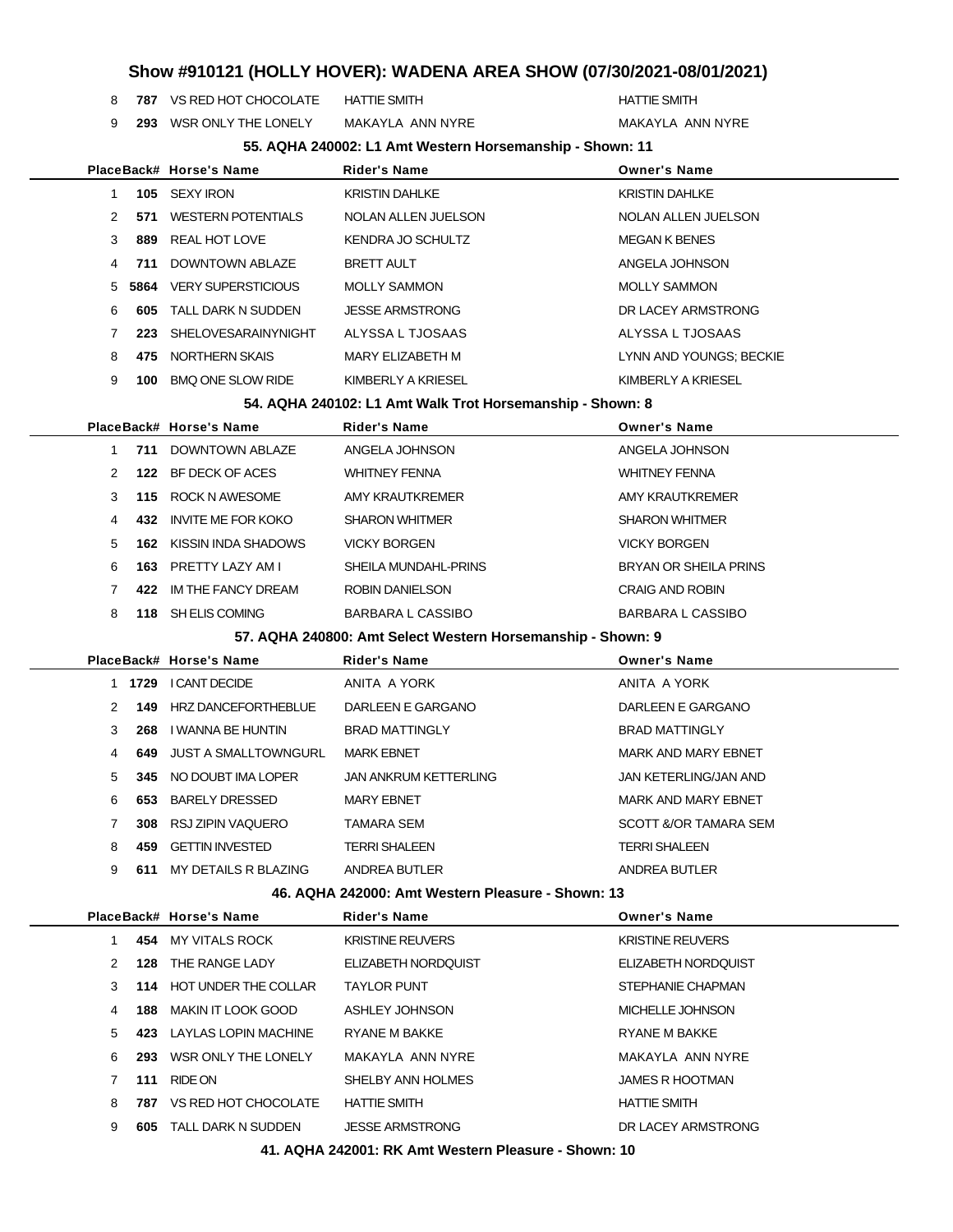|                                                      |   |      | PlaceBack# Horse's Name   | <b>Rider's Name</b>     | <b>Owner's Name</b>     |  |  |
|------------------------------------------------------|---|------|---------------------------|-------------------------|-------------------------|--|--|
|                                                      |   |      | 810 BEST BE REDNECK       | ASHLEIGH R SKARSTEDT    | RYLAN SUNDSBAK          |  |  |
|                                                      | 2 | 129  | SHES WILLY CERTAIN        | <b>KALLIE SYLVESTER</b> | <b>KALLIE SYLVESTER</b> |  |  |
|                                                      | 3 | 889  | REAL HOT LOVE             | KENDRA JO SCHULTZ       | <b>MEGAN K BENES</b>    |  |  |
|                                                      | 4 | 571  | <b>WESTERN POTENTIALS</b> | NOLAN ALLEN JUELSON     | NOLAN ALLEN JUELSON     |  |  |
|                                                      | 5 |      | 115 ROCK N AWESOME        | AMY KRAUTKREMER         | AMY KRAUTKREMER         |  |  |
|                                                      | 6 | 101  | NB THE GOOD GIRL          | KIMBERLY A KRIESEL      | KIMBERLY A KRIESEL      |  |  |
|                                                      |   | 5864 | <b>VERY SUPERSTICIOUS</b> | MOLLY SAMMON            | <b>MOLLY SAMMON</b>     |  |  |
|                                                      | 8 | 757  | SH WHAT A FEELING         | RACHEL RETTERATH        | RACHEL RETTERATH        |  |  |
|                                                      | 9 | 526  | KAUGHT RED HANDED         | <b>DAWN MASSIER</b>     | <b>DAWN MASSIER</b>     |  |  |
| 42. AQHA 242002: L1 Amt Western Pleasure - Shown: 17 |   |      |                           |                         |                         |  |  |

|               |     | PlaceBack# Horse's Name | <b>Rider's Name</b>     | <b>Owner's Name</b>     |
|---------------|-----|-------------------------|-------------------------|-------------------------|
|               | 128 | THE RANGE LADY          | ELIZABETH NORDOUIST     | ELIZABETH NORDOUIST     |
| $\mathcal{P}$ | 810 | <b>BEST BE REDNECK</b>  | ASHLEIGH R SKARSTEDT    | <b>RYLAN SUNDSBAK</b>   |
| 3             | 186 | ALWAYS TALKIN CHIP      | <b>TERESA MYHRE</b>     | LAUREN R MYHRE          |
| 4             | 112 | JUST TOUCH ME           | <b>CLAIRE SOHM</b>      | <b>JEANETTE GROVE</b>   |
| 5             | 223 | SHELOVESARAINYNIGHT     | ALYSSA L TJOSAAS        | ALYSSA L TJOSAAS        |
| 6             | 129 | SHES WILLY CERTAIN      | <b>KALLIE SYLVESTER</b> | <b>KALLIE SYLVESTER</b> |
|               | 571 | WESTERN POTENTIALS      | NOLAN ALLEN JUELSON     | NOLAN ALLEN JUELSON     |
| 8             | 313 | HES SUMTHIN FANCY       | <b>SUE KARN</b>         | <b>SUE KARN</b>         |
| 9             | 308 | RSJ ZIPIN VAQUERO       | <b>TAMARA SEM</b>       | SCOTT &/OR TAMARA SEM   |

**40. AQHA 242102: L1 Amt Walk Trot Western Pleasure - Shown: 10**

|  |    |     | PlaceBack# Horse's Name     | <b>Rider's Name</b>         | <b>Owner's Name</b>      |
|--|----|-----|-----------------------------|-----------------------------|--------------------------|
|  |    | 432 | INVITE ME FOR KOKO          | <b>SHARON WHITMER</b>       | <b>SHARON WHITMER</b>    |
|  |    | 198 | JEALOUS OF MY MOONPIE       | DEBRA J BUSE                | DEBRA J BUSE             |
|  |    | 282 | <b>MARTINIS ON ME</b>       | AMANDA MARTHALER            | AMANDA MARTHALER         |
|  | 4  |     | 163 PRETTY LAZY AM I        | SHEILA MUNDAHL-PRINS        | BRYAN OR SHEILA PRINS    |
|  | 5. | 122 | BF DECK OF ACES             | <b>WHITNEY FENNA</b>        | <b>WHITNEY FENNA</b>     |
|  | 6. | 162 | KISSIN INDA SHADOWS         | <b>VICKY BORGEN</b>         | <b>VICKY BORGEN</b>      |
|  |    | 521 | MOR FOR THE MONEY           | <b>HOLLY LISETTE JUSTIN</b> | <b>HOLLY JUSTIN</b>      |
|  | 8  | 195 | <b>BMO DIXIELAND DELITE</b> | PERI L FRANKE               | PERI L FRANKE            |
|  | 9  | 118 | SH ELIS COMING              | BARBARA L CASSIBO           | <b>BARBARA L CASSIBO</b> |
|  |    |     |                             |                             |                          |

#### **45. AQHA 242800: Amt Select Western Pleasure - Shown: 9**

**139** SOULAS SMART WIMPY AEYSHA MAJOR AEYSHA MAJOR

|                                               |      | PlaceBack# Horse's Name     | <b>Rider's Name</b>     | <b>Owner's Name</b>        |  |  |
|-----------------------------------------------|------|-----------------------------|-------------------------|----------------------------|--|--|
|                                               | 409. | <b>BABY IMA ROCKSTAR</b>    | <b>CONNIE ARMSTRONG</b> | <b>CONNIE ARMSTRONG</b>    |  |  |
| 2                                             | 106  | <b>HOT CHICKS R INVITED</b> | <b>LORI SCHMIDT</b>     | LORI SCHMIDT               |  |  |
| 3                                             | 714  | <b>INVITE METO UNZIP</b>    | <b>KAREN CHYLE</b>      | <b>KAREN CHYLE</b>         |  |  |
| 4                                             | 653  | <b>BARELY DRESSED</b>       | <b>MARY EBNET</b>       | <b>MARK AND MARY EBNET</b> |  |  |
| 5                                             | 1066 | MY LUCKY DECISION           | <b>CARMIN FLOWERS</b>   | <b>CARMIN FLOWERS</b>      |  |  |
| 6                                             | 649  | JUST A SMALLTOWNGURL        | <b>MARK EBNET</b>       | <b>MARK AND MARY EBNET</b> |  |  |
|                                               | 313  | <b>HES SUMTHIN FANCY</b>    | <b>SUE KARN</b>         | <b>SUE KARN</b>            |  |  |
| 8                                             | 268  | I WANNA BE HUNTIN           | <b>BRAD MATTINGLY</b>   | <b>BRAD MATTINGLY</b>      |  |  |
| 9                                             | 308  | RSJ ZIPIN VAQUERO           | TAMARA SEM              | SCOTT &/OR TAMARA SEM      |  |  |
| 139. AQHA 243000: Amt Ranch Riding - Shown: 5 |      |                             |                         |                            |  |  |
|                                               |      | PlaceBack# Horse's Name     | <b>Rider's Name</b>     | <b>Owner's Name</b>        |  |  |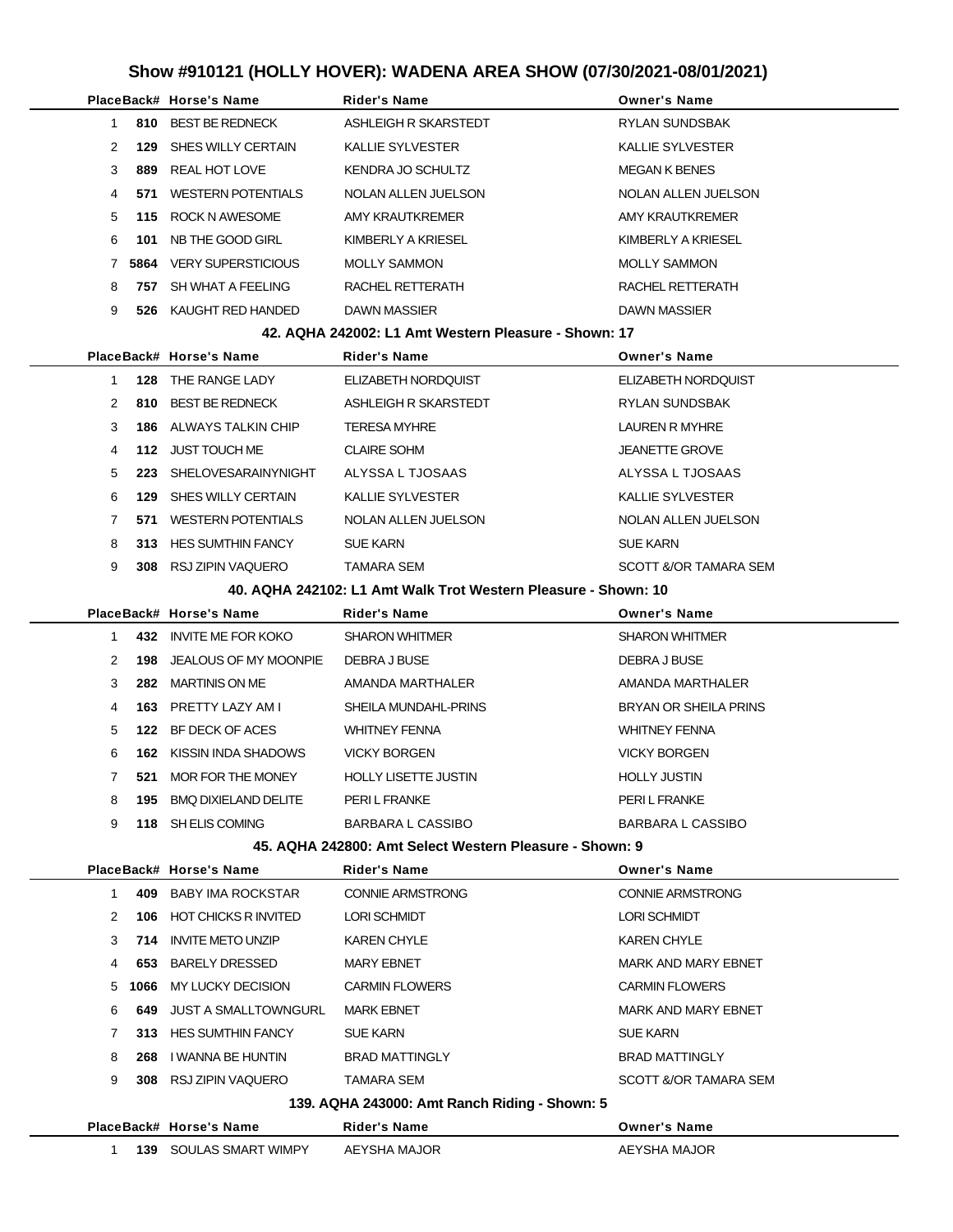|              |     |                                |                                                                 | Show #910121 (HOLLY HOVER): WADENA AREA SHOW (07/30/2021-08/01/2021) |
|--------------|-----|--------------------------------|-----------------------------------------------------------------|----------------------------------------------------------------------|
| 2            |     | 144 GRACE IN HOLLYWOOD         | <b>CHANTEL VATNSDAL</b>                                         | <b>CHANTEL VATNSDAL</b>                                              |
| 3            | 523 | <b>ILOSTMYLUCKY CHARMS</b>     | MICHELLE HILDE                                                  | <b>MICHELLE HED</b>                                                  |
| 4            | 310 | <b>FIRMLY INVESTED</b>         | <b>SCOTT SEM</b>                                                | SCOTT &/OR TAMARA SEM                                                |
|              |     |                                | 137. AQHA 243001: RK Amt Ranch Riding - Shown: 1                |                                                                      |
|              |     | PlaceBack# Horse's Name        | Rider's Name                                                    | <b>Owner's Name</b>                                                  |
| 1            |     | <b>141 ULTRA SMART CHIC</b>    | <b>MELISSA JO MELCHER</b>                                       | AEYSHA MAJOR                                                         |
|              |     |                                | 11. AQHA 244000: Amt Hunter Under Saddle - Shown: 11            |                                                                      |
|              |     | PlaceBack# Horse's Name        | <b>Rider's Name</b>                                             | <b>Owner's Name</b>                                                  |
| $\mathbf{1}$ | 188 | <b>MAKIN IT LOOK GOOD</b>      | <b>ASHLEY JOHNSON</b>                                           | MICHELLE JOHNSON                                                     |
| 2            | 560 | VS HOT RED LINCOLN             | <b>WENDY LEA DINESEN</b>                                        | <b>WENDY LEA DINESEN</b>                                             |
| 3            | 293 | WSR ONLY THE LONELY            | MAKAYLA ANN NYRE                                                | MAKAYLA ANN NYRE                                                     |
| 4            | 357 | <b>WILLY GOOD COOKIE</b>       | <b>KEELY HEWITT</b>                                             | SEENA HAGEN                                                          |
| 5            | 828 | <b>PURE POISEN</b>             | AMANDA MARTHALER                                                | AMANDA MARTHALER                                                     |
| 6            | 787 | VS RED HOT CHOCOLATE           | <b>HATTIE SMITH</b>                                             | <b>HATTIE SMITH</b>                                                  |
| 7            | 314 | <b>BMQ MY GEISHA GIRL</b>      | <b>BRONWYN GAMM-AYRES</b>                                       | <b>BRONWYN GAMM</b>                                                  |
| 8            |     | <b>145 LADYS LAST KRUZER</b>   | AMY M DARNELL-FOBBE                                             | <b>ANITA DARNELL</b>                                                 |
| 9            |     | 475 NORTHERN SKAIS             | MARY ELIZABETH M                                                | LYNN AND YOUNGS; BECKIE                                              |
|              |     |                                | 7. AQHA 244001: RK Amt Hunter Under Saddle - Shown: 3           |                                                                      |
|              |     | PlaceBack# Horse's Name        | <b>Rider's Name</b>                                             | <b>Owner's Name</b>                                                  |
| 1            |     | 757 SH WHAT A FEELING          | RACHEL RETTERATH                                                | RACHEL RETTERATH                                                     |
| 2            | 889 | <b>REAL HOT LOVE</b>           | KENDRA JO SCHULTZ                                               | <b>MEGAN K BENES</b>                                                 |
|              |     | 3 5864 VERY SUPERSTICIOUS      | <b>MOLLY SAMMON</b>                                             | <b>MOLLY SAMMON</b>                                                  |
|              |     |                                | 8. AQHA 244002: L1 Amt Hunter Under Saddle - Shown: 9           |                                                                      |
|              |     | PlaceBack# Horse's Name        | Rider's Name                                                    | <b>Owner's Name</b>                                                  |
| 1            | 560 | VS HOT RED LINCOLN             | <b>WENDY LEA DINESEN</b>                                        | <b>WENDY LEA DINESEN</b>                                             |
| 2            | 757 | SH WHAT A FEELING              | RACHEL RETTERATH                                                | RACHEL RETTERATH                                                     |
| 3            | 295 | <b>BMQ LEGENDARY</b>           | <b>MEGHANN WOOSLEY</b>                                          | <b>MARGIE OTTEN</b>                                                  |
| 4            | 199 | N YOUR DREAMZ                  | NANCY A RANDALL                                                 | NANCY A RANDALL                                                      |
| 5            | 889 | REAL HOT LOVE                  | <b>KENDRA JO SCHULTZ</b>                                        | <b>MEGAN K BENES</b>                                                 |
| 6            | 475 | NORTHERN SKAIS                 | MARY ELIZABETH M                                                | LYNN AND YOUNGS; BECKIE                                              |
| 7            | 100 | <b>BMQ ONE SLOW RIDE</b>       | KIMBERLY A KRIESEL                                              | KIMBERLY A KRIESEL                                                   |
| 8            | 543 | ITS GOODBAR TIME               | LESLEY BROOKE FOSS                                              | LESLEY BROOKE FOSS                                                   |
| 9            |     | <b>5864 VERY SUPERSTICIOUS</b> | <b>MOLLY SAMMON</b>                                             | <b>MOLLY SAMMON</b>                                                  |
|              |     |                                | 6. AQHA 244102: L1 Amt Walk Trot Hunter Under Saddle - Shown: 4 |                                                                      |
|              |     | PlaceBack# Horse's Name        | <b>Rider's Name</b>                                             | <b>Owner's Name</b>                                                  |
| 1            |     | 122 BF DECK OF ACES            | <b>WHITNEY FENNA</b>                                            | <b>WHITNEY FENNA</b>                                                 |
| 2            |     | 163 PRETTY LAZY AM I           | SHEILA MUNDAHL-PRINS                                            | <b>BRYAN OR SHEILA PRINS</b>                                         |
| 3            |     | 118 SH ELIS COMING             | LAURA GAIL SCHIRADO                                             | <b>BARBARA L CASSIBO</b>                                             |
| 4            |     | <b>109 TNT TERRIFIC GAL</b>    | MRS SHERRY CASE                                                 | SHERRY CASE                                                          |
|              |     |                                | 10. AQHA 244800: Amt Select Hunter Under Saddle - Shown: 6      |                                                                      |
|              |     | PlaceBack# Horse's Name        | <b>Rider's Name</b>                                             | <b>Owner's Name</b>                                                  |
| 1            |     | 345 NO DOUBT IMA LOPER         | JAN ANKRUM KETTERLING                                           | JAN KETERLING/JAN AND                                                |
| 2            |     | 459 GETTIN INVESTED            | <b>TERRI SHALEEN</b>                                            | <b>TERRI SHALEEN</b>                                                 |
| 3            | 611 | MY DETAILS R BLAZING           | ANDREA BUTLER                                                   | ANDREA BUTLER                                                        |
| 4            |     | 1729 I CANT DECIDE             | ANITA A YORK                                                    | ANITA A YORK                                                         |
| 5            |     | 100 BMQ ONE SLOW RIDE          | KIMBERLY A KRIESEL                                              | KIMBERLY A KRIESEL                                                   |
|              |     |                                |                                                                 |                                                                      |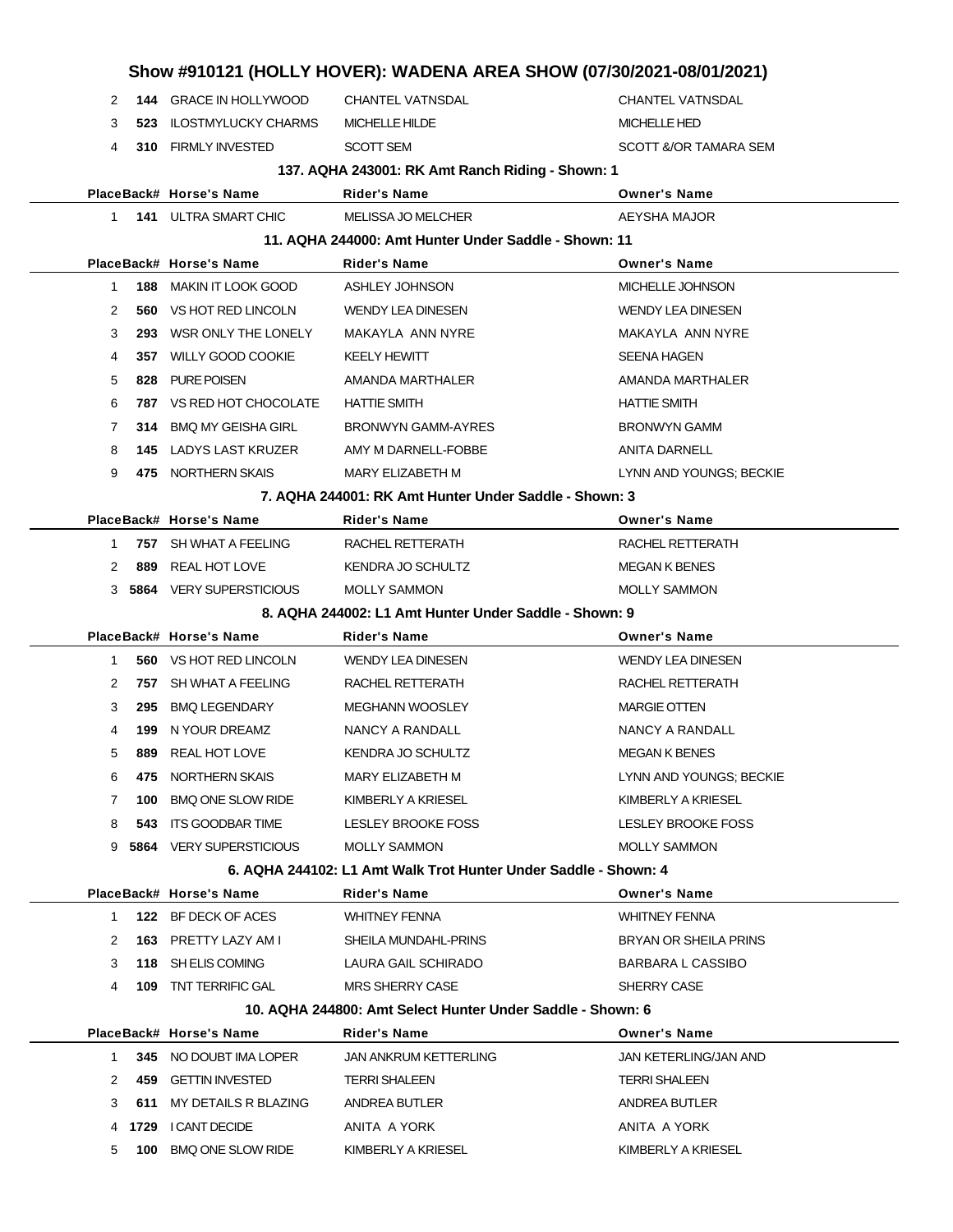**149** HRZ DANCEFORTHEBLUE DARLEEN E GARGANO DARLEEN E GARGANO

|                                                              |      |                            | 22. AQHA 252000: Amt Hunt Seat Equitation - Shown: 8              |                           |  |
|--------------------------------------------------------------|------|----------------------------|-------------------------------------------------------------------|---------------------------|--|
|                                                              |      | PlaceBack# Horse's Name    | <b>Rider's Name</b>                                               | <b>Owner's Name</b>       |  |
| 1                                                            |      | 787 VS RED HOT CHOCOLATE   | <b>HATTIE SMITH</b>                                               | HATTIE SMITH              |  |
| 2                                                            |      | 357 WILLY GOOD COOKIE      | <b>KEELY HEWITT</b>                                               | SEENA HAGEN               |  |
| 3                                                            | 565  | NO ONE LIKE ME             | ALEXANDRA J BECKMAN                                               | ALEXANDRA J BECKMAN       |  |
| 4                                                            | 523  | <b>ILOSTMYLUCKY CHARMS</b> | <b>MICHELLE HILDE</b>                                             | <b>MICHELLE HED</b>       |  |
| 5                                                            | 543. | ITS GOODBAR TIME           | LESLEY BROOKE FOSS                                                | LESLEY BROOKE FOSS        |  |
| 6                                                            | 188  | MAKIN IT LOOK GOOD         | <b>ASHLEY JOHNSON</b>                                             | MICHELLE JOHNSON          |  |
| $\overline{7}$                                               |      | 475 NORTHERN SKAIS         | MARY ELIZABETH M                                                  | LYNN AND YOUNGS; BECKIE   |  |
|                                                              |      |                            | 19. AQHA 252002: L1 Amt Hunt Seat Equitation - Shown: 9           |                           |  |
|                                                              |      | PlaceBack# Horse's Name    | <b>Rider's Name</b>                                               | <b>Owner's Name</b>       |  |
| $\mathbf{1}$                                                 |      | 560 VS HOT RED LINCOLN     | <b>WENDY LEA DINESEN</b>                                          | WENDY LEA DINESEN         |  |
| 2                                                            | 105  | SEXY IRON                  | <b>KRISTIN DAHLKE</b>                                             | KRISTIN DAHLKE            |  |
| 3                                                            | 889  | <b>REAL HOT LOVE</b>       | KENDRA JO SCHULTZ                                                 | <b>MEGAN K BENES</b>      |  |
| 4                                                            | 295  | <b>BMQ LEGENDARY</b>       | MEGHANN WOOSLEY                                                   | <b>MARGIE OTTEN</b>       |  |
| 5                                                            | 5864 | <b>VERY SUPERSTICIOUS</b>  | <b>MOLLY SAMMON</b>                                               | <b>MOLLY SAMMON</b>       |  |
| 6                                                            | 543  | ITS GOODBAR TIME           | LESLEY BROOKE FOSS                                                | <b>LESLEY BROOKE FOSS</b> |  |
| 7                                                            | 100  | <b>BMQ ONE SLOW RIDE</b>   | KIMBERLY A KRIESEL                                                | KIMBERLY A KRIESEL        |  |
| 8                                                            |      | 757 SH WHAT A FEELING      | RACHEL RETTERATH                                                  | RACHEL RETTERATH          |  |
| 9                                                            |      | 475 NORTHERN SKAIS         | MARY ELIZABETH M                                                  | LYNN AND YOUNGS; BECKIE   |  |
|                                                              |      |                            | 18. AQHA 252102: L1 Amt Walk Trot Hunt Seat Equitation - Shown: 3 |                           |  |
|                                                              |      | PlaceBack# Horse's Name    | Rider's Name                                                      | <b>Owner's Name</b>       |  |
| 1                                                            |      | 122 BF DECK OF ACES        | <b>WHITNEY FENNA</b>                                              | WHITNEY FENNA             |  |
| 2                                                            |      | 163 PRETTY LAZY AM I       | SHEILA MUNDAHL-PRINS                                              | BRYAN OR SHEILA PRINS     |  |
| 3                                                            |      | 118 SH ELIS COMING         | LAURA GAIL SCHIRADO                                               | BARBARA L CASSIBO         |  |
|                                                              |      |                            | 21. AQHA 252800: Amt Select Hunt Seat Equitation - Shown: 5       |                           |  |
|                                                              |      | PlaceBack# Horse's Name    | <b>Rider's Name</b>                                               | <b>Owner's Name</b>       |  |
|                                                              |      | 1 1729 I CANT DECIDE       | ANITA A YORK                                                      | ANITA A YORK              |  |
| 2                                                            | 611  | MY DETAILS R BLAZING       | ANDREA BUTLER                                                     | ANDREA BUTLER             |  |
| 3                                                            | 345  | NO DOUBT IMA LOPER         | <b>JAN ANKRUM KETTERLING</b>                                      | JAN KETERLING/JAN AND     |  |
| 4                                                            | 100  | <b>BMQ ONE SLOW RIDE</b>   | KIMBERLY A KRIESEL                                                | KIMBERLY A KRIESEL        |  |
|                                                              |      |                            | 90. AQHA 275000: Amt Performance Halter Mares - Shown: 10         |                           |  |
|                                                              |      | PlaceBack# Horse's Name    | <b>Rider's Name</b>                                               | <b>Owner's Name</b>       |  |
| $\mathbf{1}$                                                 |      | 475 NORTHERN SKAIS         | MARY ELIZABETH M                                                  | LYNN AND YOUNGS; BECKIE   |  |
| 2                                                            |      | 222 TALK SWEETLY TO ME     | SHELBY ANN HOLMES                                                 | JAMES R HOOTMAN           |  |
| 3                                                            | 828  | PURE POISEN                | AMANDA MARTHALER                                                  | AMANDA MARTHALER          |  |
| 4                                                            | 432  | <b>INVITE ME FOR KOKO</b>  | <b>SHARON WHITMER</b>                                             | <b>SHARON WHITMER</b>     |  |
| 5                                                            |      | 223 SHELOVESARAINYNIGHT    | ALYSSA L TJOSAAS                                                  | ALYSSA L TJOSAAS          |  |
| 6                                                            | 494  | <b>BMQ FRENCH CUT</b>      | PAIGE LEE BROEKEMA                                                | PAIGE LEE BROEKEMA        |  |
| 7                                                            | 611  | MY DETAILS R BLAZING       | ANDREA BUTLER                                                     | ANDREA BUTLER             |  |
| 8                                                            |      | 138 A LILY OF THE VALLEY   | <b>ASHLEY EVERSON</b>                                             | ASHLEY EBENSTEINER        |  |
| 79. AQHA 277000: Amt Performance Halter Geldings - Shown: 17 |      |                            |                                                                   |                           |  |
|                                                              |      |                            |                                                                   |                           |  |
|                                                              |      | PlaceBack# Horse's Name    | Rider's Name                                                      | <b>Owner's Name</b>       |  |
| 1                                                            |      | 345 NO DOUBT IMA LOPER     | <b>JAN ANKRUM KETTERLING</b>                                      | JAN KETERLING/JAN AND     |  |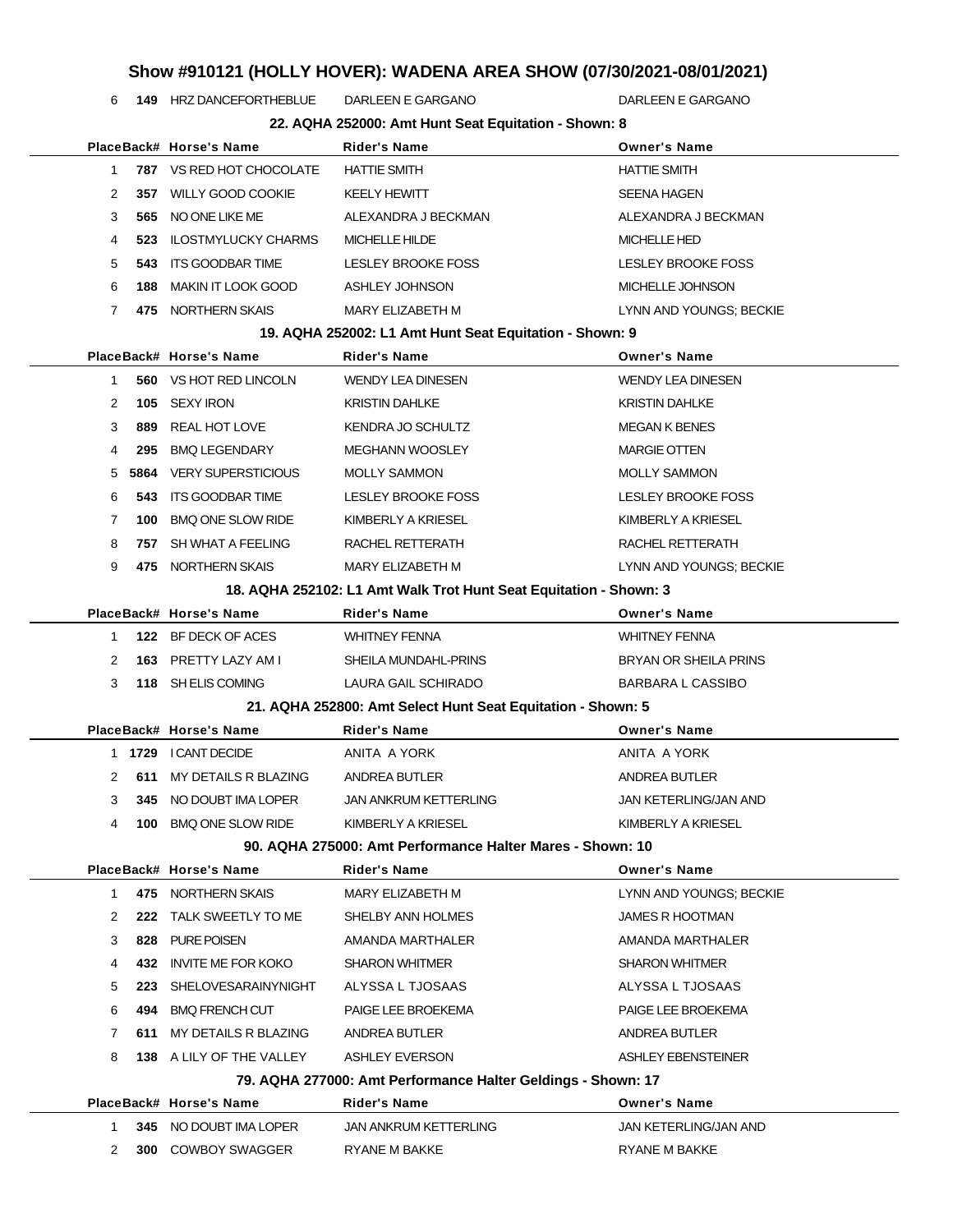| 3<br>248<br>365<br>4<br>5<br>330<br>6<br>400<br>120<br>1<br>2<br>248 | <b>IMPULSIVE I WILL BE</b><br>PS TAKE ME TO CHURCH<br><b>IM DEFINING GOOD</b><br>INFLUENTIAL ROCK<br>PlaceBack# Horse's Name<br><b>INVESTING GRACEFULLY</b><br><b>IMPULSIVE I WILL BE</b> | <b>HAILEY MAE NEUMANN</b><br>LILY HANNAH TOBIN<br>PRESTON QUINN KEMMER<br>111. AQHA 412000: Youth Showmanship at Halter - Shown: 9<br><b>Rider's Name</b><br><b>ZOEY SCHLANSER</b><br><b>EMMA MUTNANSKY</b> | KARI ANDERSON<br><b>LORI TOBIN</b><br>JAY N AND VICTORIA<br><b>Owner's Name</b><br><b>ZOEY SCHLANSER</b><br><b>EMMA MUTNANSKY</b> |
|----------------------------------------------------------------------|-------------------------------------------------------------------------------------------------------------------------------------------------------------------------------------------|-------------------------------------------------------------------------------------------------------------------------------------------------------------------------------------------------------------|-----------------------------------------------------------------------------------------------------------------------------------|
|                                                                      |                                                                                                                                                                                           |                                                                                                                                                                                                             |                                                                                                                                   |
|                                                                      |                                                                                                                                                                                           |                                                                                                                                                                                                             |                                                                                                                                   |
|                                                                      |                                                                                                                                                                                           |                                                                                                                                                                                                             |                                                                                                                                   |
|                                                                      |                                                                                                                                                                                           |                                                                                                                                                                                                             |                                                                                                                                   |
|                                                                      |                                                                                                                                                                                           |                                                                                                                                                                                                             |                                                                                                                                   |
|                                                                      |                                                                                                                                                                                           |                                                                                                                                                                                                             |                                                                                                                                   |
|                                                                      |                                                                                                                                                                                           |                                                                                                                                                                                                             |                                                                                                                                   |
|                                                                      |                                                                                                                                                                                           |                                                                                                                                                                                                             |                                                                                                                                   |
|                                                                      |                                                                                                                                                                                           | <b>EMMA MUTNANSKY</b>                                                                                                                                                                                       | EMMA MUTNANSKY                                                                                                                    |
| 2<br>5864                                                            | <b>VERY SUPERSTICIOUS</b>                                                                                                                                                                 | <b>CONNER SAMMON</b>                                                                                                                                                                                        | <b>MOLLY SAMMON</b>                                                                                                               |
| 1                                                                    | 130 GETTIN VESTED                                                                                                                                                                         | <b>CEYONNA LEE OLSON</b>                                                                                                                                                                                    | MARY ALYCE OLSON                                                                                                                  |
|                                                                      | PlaceBack# Horse's Name                                                                                                                                                                   | <b>Rider's Name</b>                                                                                                                                                                                         | <b>Owner's Name</b>                                                                                                               |
|                                                                      |                                                                                                                                                                                           | 100. AQHA 407700: Youth Aged Geldings - Shown: 6                                                                                                                                                            |                                                                                                                                   |
| 3                                                                    | 121 ONE HOT MOLLY                                                                                                                                                                         | <b>JAZMINE HART-CRISSMAN</b>                                                                                                                                                                                | HEATHER BASHAM                                                                                                                    |
| 2<br>369                                                             | PS IMPULSE IN EDEN                                                                                                                                                                        | OLIVIA ULMER                                                                                                                                                                                                | OLIVIA ULMER                                                                                                                      |
| 1<br>120                                                             | <b>INVESTING GRACEFULLY</b>                                                                                                                                                               | <b>ZOEY SCHLANSER</b>                                                                                                                                                                                       | ZOEY SCHLANSER                                                                                                                    |
|                                                                      | PlaceBack# Horse's Name                                                                                                                                                                   | <b>Rider's Name</b>                                                                                                                                                                                         | <b>Owner's Name</b>                                                                                                               |
|                                                                      |                                                                                                                                                                                           | 105. AQHA 405700: Youth Aged Mares - Shown: 3                                                                                                                                                               |                                                                                                                                   |
| $\mathbf 1$                                                          | <b>188 MAKIN IT LOOK GOOD</b>                                                                                                                                                             | <b>OWEN ROBERT HENNEN</b>                                                                                                                                                                                   | MICHELLE JOHNSON                                                                                                                  |
|                                                                      | PlaceBack# Horse's Name                                                                                                                                                                   | <b>Rider's Name</b>                                                                                                                                                                                         | <b>Owner's Name</b>                                                                                                               |
|                                                                      |                                                                                                                                                                                           | 165. AQHA 401500: Youth Reserve Champion Gelding - Shown: 6                                                                                                                                                 |                                                                                                                                   |
| $\mathbf{1}$                                                         | 806 THE STORY OF GOODBAR                                                                                                                                                                  | <b>JOCHIM RYDER</b>                                                                                                                                                                                         | <b>JESSE ARMSTRONG</b>                                                                                                            |
|                                                                      | PlaceBack# Horse's Name                                                                                                                                                                   | <b>Rider's Name</b>                                                                                                                                                                                         | <b>Owner's Name</b>                                                                                                               |
|                                                                      |                                                                                                                                                                                           | 164. AQHA 401400: Youth Grand Champion Geldings - Shown: 4                                                                                                                                                  |                                                                                                                                   |
| $\mathbf 1$                                                          | 369 PS IMPULSE IN EDEN                                                                                                                                                                    | <b>OLIVIA ULMER</b>                                                                                                                                                                                         | <b>OLIVIA ULMER</b>                                                                                                               |
|                                                                      | PlaceBack# Horse's Name                                                                                                                                                                   | <b>Rider's Name</b>                                                                                                                                                                                         | <b>Owner's Name</b>                                                                                                               |
|                                                                      |                                                                                                                                                                                           | 163. AQHA 401300: Youth Reserve Champion Mares - Shown: 3                                                                                                                                                   |                                                                                                                                   |
| $\mathbf 1$                                                          | 120 INVESTING GRACEFULLY                                                                                                                                                                  | <b>ZOEY SCHLANSER</b>                                                                                                                                                                                       | <b>ZOEY SCHLANSER</b>                                                                                                             |
|                                                                      | PlaceBack# Horse's Name                                                                                                                                                                   | <b>Rider's Name</b>                                                                                                                                                                                         | <b>Owner's Name</b>                                                                                                               |
|                                                                      |                                                                                                                                                                                           | 162. AQHA 401200: Youth Grand Champion Mares - Shown: 2                                                                                                                                                     |                                                                                                                                   |
| 9                                                                    | 454 MY VITALS ROCK                                                                                                                                                                        | <b>KRISTINE REUVERS</b>                                                                                                                                                                                     | <b>KRISTINE REUVERS</b>                                                                                                           |
| 8<br>188                                                             | <b>MAKIN IT LOOK GOOD</b>                                                                                                                                                                 | ASHLEY JOHNSON                                                                                                                                                                                              | MICHELLE JOHNSON                                                                                                                  |
| 7<br>268                                                             | I WANNA BE HUNTIN                                                                                                                                                                         | <b>BRAD MATTINGLY</b>                                                                                                                                                                                       | <b>BRAD MATTINGLY</b>                                                                                                             |
| 6                                                                    | 302 CAN BE AN INVESTMENT                                                                                                                                                                  | <b>BRIDGET R KANNING</b>                                                                                                                                                                                    | <b>BRIDGET R KANNING</b>                                                                                                          |
| 5                                                                    | 293 WSR ONLY THE LONELY                                                                                                                                                                   | MAKAYLA ANN NYRE                                                                                                                                                                                            | MAKAYLA ANN NYRE                                                                                                                  |
| 4<br>714                                                             | <b>INVITE METO UNZIP</b>                                                                                                                                                                  | <b>KAREN CHYLE</b>                                                                                                                                                                                          | KAREN CHYLE                                                                                                                       |
| 3                                                                    |                                                                                                                                                                                           |                                                                                                                                                                                                             |                                                                                                                                   |
| 605                                                                  | TALL DARK N SUDDEN                                                                                                                                                                        | <b>JESSE ARMSTRONG</b>                                                                                                                                                                                      | DR LACEY ARMSTRONG                                                                                                                |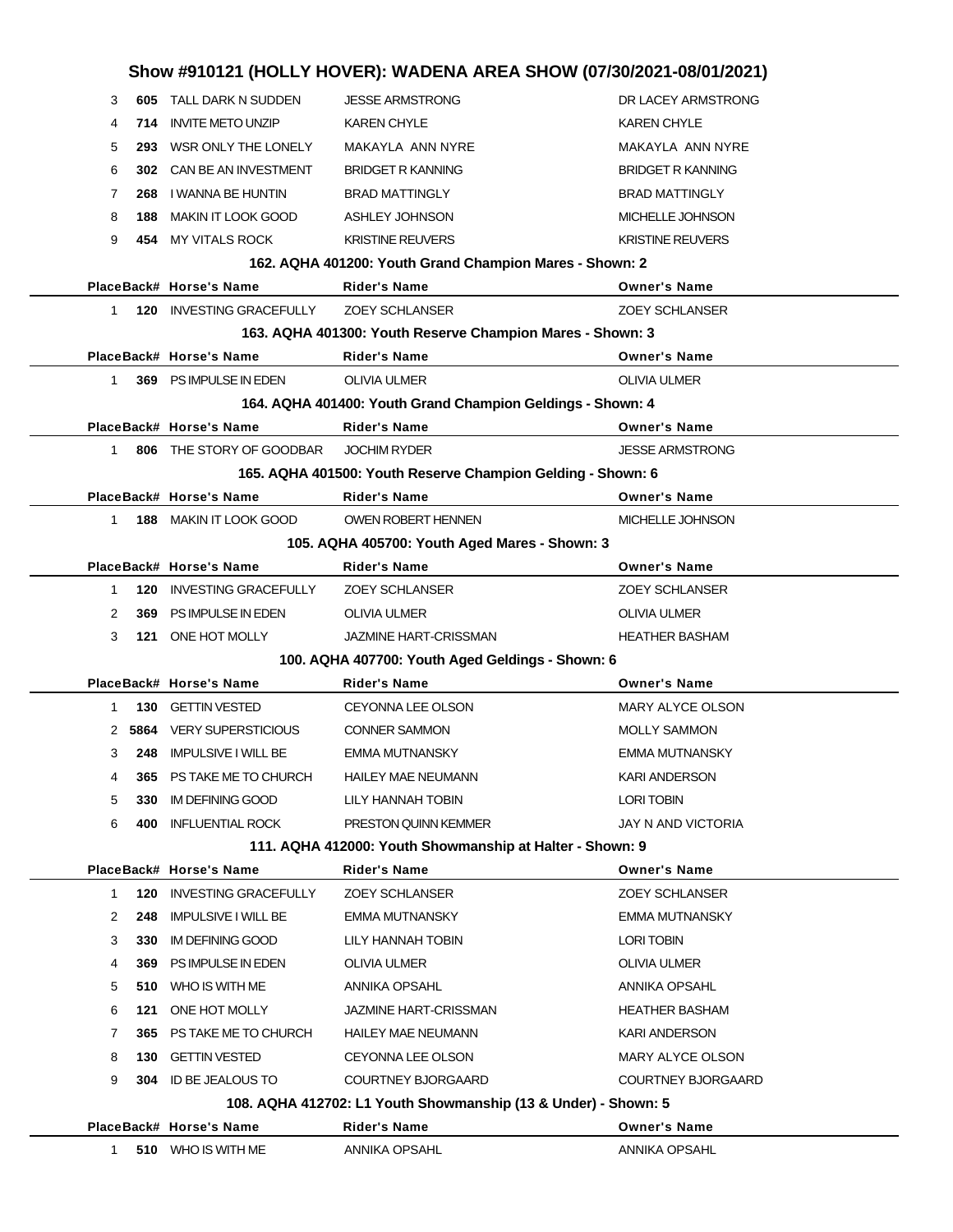|              |      |                             |                                                             | Show #910121 (HOLLY HOVER): WADENA AREA SHOW (07/30/2021-08/01/2021) |
|--------------|------|-----------------------------|-------------------------------------------------------------|----------------------------------------------------------------------|
| 2            |      | 300 COWBOY SWAGGER          | PAISLEE RAE BUCKLE                                          | <b>RYANE M BAKKE</b>                                                 |
| 3            |      | 130 GETTIN VESTED           | CEYONNA LEE OLSON                                           | MARY ALYCE OLSON                                                     |
| 4            |      | 365 PS TAKE ME TO CHURCH    | <b>HAILEY MAE NEUMANN</b>                                   | <b>KARI ANDERSON</b>                                                 |
| 5            | 400  | <b>INFLUENTIAL ROCK</b>     | PRESTON QUINN KEMMER                                        | JAY N AND VICTORIA                                                   |
|              |      |                             | 109. AQHA 412802: L1 Youth Showmanship (14 - 18) - Shown: 5 |                                                                      |
|              |      | PlaceBack# Horse's Name     | <b>Rider's Name</b>                                         | <b>Owner's Name</b>                                                  |
| $\mathbf{1}$ |      | 248 IMPULSIVE I WILL BE     | <b>EMMA MUTNANSKY</b>                                       | <b>EMMA MUTNANSKY</b>                                                |
| 2            | 304  | ID BE JEALOUS TO            | <b>COURTNEY BJORGAARD</b>                                   | <b>COURTNEY BJORGAARD</b>                                            |
| 3            |      | 369 PS IMPULSE IN EDEN      | <b>OLIVIA ULMER</b>                                         | <b>OLIVIA ULMER</b>                                                  |
| 4            | 330  | <b>IM DEFINING GOOD</b>     | LILY HANNAH TOBIN                                           | <b>LORI TOBIN</b>                                                    |
| 5            |      | 121 ONE HOT MOLLY           | <b>JAZMINE HART-CRISSMAN</b>                                | <b>HEATHER BASHAM</b>                                                |
|              |      |                             | 119. AQHA 434002: L1 Youth Reining - Shown: 1               |                                                                      |
|              |      | PlaceBack# Horse's Name     | <b>Rider's Name</b>                                         | <b>Owner's Name</b>                                                  |
| 1            |      | 248 IMPULSIVE I WILL BE     | <b>EMMA MUTNANSKY</b>                                       | <b>EMMA MUTNANSKY</b>                                                |
|              |      |                             | 61. AQHA 436000: Youth Western Riding - Shown: 1            |                                                                      |
|              |      | PlaceBack# Horse's Name     | <b>Rider's Name</b>                                         | <b>Owner's Name</b>                                                  |
| $\mathbf{1}$ |      | 248 IMPULSIVE I WILL BE     | <b>EMMA MUTNANSKY</b>                                       | <b>EMMA MUTNANSKY</b>                                                |
|              |      |                             | 30. AQHA 438000: Youth Trail - Shown: 4                     |                                                                      |
|              |      | PlaceBack# Horse's Name     | <b>Rider's Name</b>                                         | <b>Owner's Name</b>                                                  |
| $\mathbf{1}$ |      | 248 IMPULSIVE I WILL BE     | <b>EMMA MUTNANSKY</b>                                       | <b>EMMA MUTNANSKY</b>                                                |
| 2            | 120  | <b>INVESTING GRACEFULLY</b> | <b>ZOEY SCHLANSER</b>                                       | <b>ZOEY SCHLANSER</b>                                                |
| 3            | 369  | PS IMPULSE IN EDEN          | <b>OLIVIA ULMER</b>                                         | <b>OLIVIA ULMER</b>                                                  |
| 4            |      | 510 WHO IS WITH ME          | ANNIKA OPSAHL                                               | <b>ANNIKA OPSAHL</b>                                                 |
|              |      |                             | 24. AQHA 438102: L1 Youth Walk Trot Trail - Shown: 1        |                                                                      |
|              |      | PlaceBack# Horse's Name     | Rider's Name                                                | <b>Owner's Name</b>                                                  |
| $\mathbf{1}$ |      | 365 PS TAKE ME TO CHURCH    | <b>HAILEY MAE NEUMANN</b>                                   | <b>KARI ANDERSON</b>                                                 |
|              |      |                             | 27. AQHA 438702: L1 Youth Trail (13 & Under) - Shown: 4     |                                                                      |
|              |      | PlaceBack# Horse's Name     | Rider's Name                                                | <b>Owner's Name</b>                                                  |
| 1            |      | 300 COWBOY SWAGGER          | PAISLEE RAE BUCKLE                                          | <b>RYANE M BAKKE</b>                                                 |
| 2            | 510  | WHO IS WITH ME              | ANNIKA OPSAHL                                               | ANNIKA OPSAHL                                                        |
| 3            | 130  | <b>GETTIN VESTED</b>        | CEYONNA LEE OLSON                                           | MARY ALYCE OLSON                                                     |
| 4            | 400  | <b>INFLUENTIAL ROCK</b>     | PRESTON QUINN KEMMER                                        | JAY N AND VICTORIA                                                   |
|              |      |                             | 28. AQHA 438802: L1 Youth Trail (14-18) - Shown: 5          |                                                                      |
|              |      | PlaceBack# Horse's Name     | <b>Rider's Name</b>                                         | <b>Owner's Name</b>                                                  |
| 1.           | 248  | <b>IMPULSIVE I WILL BE</b>  | <b>EMMA MUTNANSKY</b>                                       | <b>EMMA MUTNANSKY</b>                                                |
| 2            | 369. | PS IMPULSE IN EDEN          | <b>OLIVIA ULMER</b>                                         | <b>OLIVIA ULMER</b>                                                  |
| 3            |      | 137 PRINZZPLES IN NOTION    | <b>HANNAH SWENSON</b>                                       | DOREEN SWENSON                                                       |
| 4            | 330  | <b>IM DEFINING GOOD</b>     | LILY HANNAH TOBIN                                           | <b>LORI TOBIN</b>                                                    |
|              |      |                             | 56. AQHA 440000: Youth Western Horsemanship - Shown: 4      |                                                                      |
|              |      | PlaceBack# Horse's Name     | Rider's Name                                                | <b>Owner's Name</b>                                                  |
| 1.           | 248  | <b>IMPULSIVE I WILL BE</b>  | <b>EMMA MUTNANSKY</b>                                       | <b>EMMA MUTNANSKY</b>                                                |
| 2            | 120  | <b>INVESTING GRACEFULLY</b> | <b>ZOEY SCHLANSER</b>                                       | <b>ZOEY SCHLANSER</b>                                                |
| 3            |      | 510 WHO IS WITH ME          | ANNIKA OPSAHL                                               | ANNIKA OPSAHL                                                        |
| 4            | 369  | PS IMPULSE IN EDEN          | OLIVIA ULMER                                                | <b>OLIVIA ULMER</b>                                                  |
|              |      |                             | 171. AQHA 440002: L1 Youth Western Horsemanship - Shown: 5  |                                                                      |
|              |      | PlaceBack# Horse's Name     | <b>Rider's Name</b>                                         | <b>Owner's Name</b>                                                  |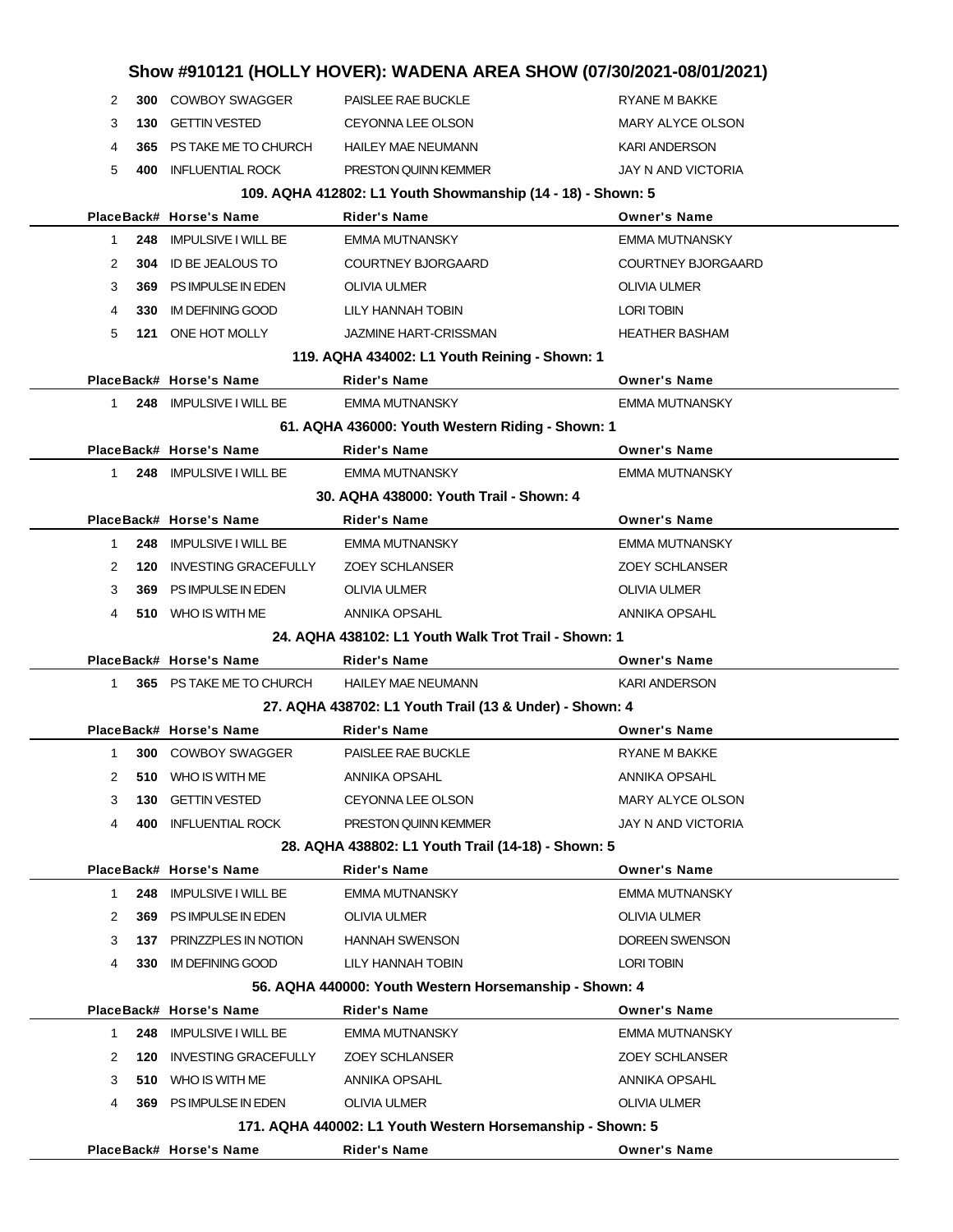|                     |                                            |                                                                    | Show #910121 (HOLLY HOVER): WADENA AREA SHOW (07/30/2021-08/01/2021) |  |
|---------------------|--------------------------------------------|--------------------------------------------------------------------|----------------------------------------------------------------------|--|
| 248<br>1            | <b>IMPULSIVE I WILL BE</b>                 | <b>EMMA MUTNANSKY</b>                                              | <b>EMMA MUTNANSKY</b>                                                |  |
| 2<br>369            | PS IMPULSE IN EDEN                         | <b>OLIVIA ULMER</b>                                                | OLIVIA ULMER                                                         |  |
| 3<br>510            | WHO IS WITH ME                             | ANNIKA OPSAHL                                                      | <b>ANNIKA OPSAHL</b>                                                 |  |
| 4<br>300            | <b>COWBOY SWAGGER</b>                      | PAISLEE RAE BUCKLE                                                 | RYANE M BAKKE                                                        |  |
| 5<br>130            | <b>GETTIN VESTED</b>                       | CEYONNA LEE OLSON                                                  | MARY ALYCE OLSON                                                     |  |
|                     |                                            | 51. AQHA 440102: L1 Youth Walk Trot Horsemanship - Shown: 1        |                                                                      |  |
|                     | PlaceBack# Horse's Name                    | <b>Rider's Name</b>                                                | <b>Owner's Name</b>                                                  |  |
| 1.                  | 365 PS TAKE ME TO CHURCH                   | <b>HAILEY MAE NEUMANN</b>                                          | <b>KARI ANDERSON</b>                                                 |  |
|                     |                                            | 44. AQHA 442000: Youth Western Pleasure - Shown: 8                 |                                                                      |  |
|                     | PlaceBack# Horse's Name                    | Rider's Name                                                       | <b>Owner's Name</b>                                                  |  |
| $\mathbf{1}$<br>248 | <b>IMPULSIVE I WILL BE</b>                 | <b>EMMA MUTNANSKY</b>                                              | <b>EMMA MUTNANSKY</b>                                                |  |
| 2<br>146            | HES ALWAYS MY CHOICE                       | JORDAN L PLOOG                                                     | <b>JODIE PLOOG</b>                                                   |  |
| 3<br>120            | <b>INVESTING GRACEFULLY</b>                | <b>ZOEY SCHLANSER</b>                                              | <b>ZOEY SCHLANSER</b>                                                |  |
| 4<br>113            | <b>EMMY LOUS HOT</b>                       | <b>ADRIAN BONTJE</b>                                               | <b>ADRIAN BONTJE</b>                                                 |  |
| 5<br>556            | <b>FROSTONMYSTOCKINGS</b>                  | <b>GRACE A MINDERMANN</b>                                          | <b>GRACE A MINDERMANN</b>                                            |  |
| 6<br>304            | <b>ID BE JEALOUS TO</b>                    | <b>COURTNEY BJORGAARD</b>                                          | <b>COURTNEY BJORGAARD</b>                                            |  |
| 7<br>130            | <b>GETTIN VESTED</b>                       | CEYONNA LEE OLSON                                                  | <b>MARY ALYCE OLSON</b>                                              |  |
| 8<br>369            | PS IMPULSE IN EDEN                         | <b>OLIVIA ULMER</b>                                                | OLIVIA ULMER                                                         |  |
|                     |                                            | 37. AQHA 442001: RK Youth Western Pleasure - Shown: 2              |                                                                      |  |
|                     | PlaceBack# Horse's Name                    | Rider's Name                                                       | <b>Owner's Name</b>                                                  |  |
| $\mathbf{1}$        | 510 WHO IS WITH ME                         | ANNIKA OPSAHL                                                      | <b>ANNIKA OPSAHL</b>                                                 |  |
| 2<br>330            | <b>IM DEFINING GOOD</b>                    | LILY HANNAH TOBIN                                                  | LORI TOBIN                                                           |  |
|                     |                                            | 36. AQHA 442102: L1 Youth Walk Trot Western Pleasure - Shown: 1    |                                                                      |  |
|                     |                                            |                                                                    |                                                                      |  |
|                     | PlaceBack# Horse's Name                    | Rider's Name                                                       | <b>Owner's Name</b>                                                  |  |
| $\mathbf{1}$        | 365 PS TAKE ME TO CHURCH                   | <b>HAILEY MAE NEUMANN</b>                                          | <b>KARI ANDERSON</b>                                                 |  |
|                     |                                            | 38. AQHA 442702: L1 Youth Western Pleasure (13 & Under) - Shown: 4 |                                                                      |  |
|                     | PlaceBack# Horse's Name                    | <b>Rider's Name</b>                                                | <b>Owner's Name</b>                                                  |  |
| 1                   | 113 EMMY LOUS HOT                          | <b>ADRIAN BONTJE</b>                                               | <b>ADRIAN BONTJE</b>                                                 |  |
| 2<br>300            | <b>COWBOY SWAGGER</b>                      | PAISLEE RAE BUCKLE                                                 | RYANE M BAKKE                                                        |  |
| 3<br>130            | <b>GETTIN VESTED</b>                       | CEYONNA LEE OLSON                                                  | <b>MARY ALYCE OLSON</b>                                              |  |
| 4                   | 510 WHO IS WITH ME                         | ANNIKA OPSAHL                                                      | ANNIKA OPSAHL                                                        |  |
|                     |                                            | 39. AQHA 442802: L1 Youth Western Pleasure (14-18) - Shown: 5      |                                                                      |  |
|                     | PlaceBack# Horse's Name                    | <b>Rider's Name</b>                                                | <b>Owner's Name</b>                                                  |  |
| 1                   | 248 IMPULSIVE I WILL BE                    | <b>EMMA MUTNANSKY</b>                                              | EMMA MUTNANSKY                                                       |  |
| 2                   | 114 HOT UNDER THE COLLAR                   | MALLORY PRESCOTT                                                   | STEPHANIE CHAPMAN                                                    |  |
| 3                   | 556 FROSTONMYSTOCKINGS                     | <b>GRACE A MINDERMANN</b>                                          | <b>GRACE A MINDERMANN</b>                                            |  |
| 4<br>369            | PS IMPULSE IN EDEN                         | OLIVIA ULMER                                                       | OLIVIA ULMER                                                         |  |
| 5<br>330            | <b>IM DEFINING GOOD</b>                    | LILY HANNAH TOBIN                                                  | LORI TOBIN                                                           |  |
|                     |                                            | 9. AQHA 444000: Youth Hunter Under Saddle - Shown: 6               |                                                                      |  |
|                     | PlaceBack# Horse's Name                    | Rider's Name                                                       | <b>Owner's Name</b>                                                  |  |
| 1                   | 137 PRINZZPLES IN NOTION                   | <b>HANNAH SWENSON</b>                                              | DOREEN SWENSON                                                       |  |
| 2<br>130            | <b>GETTIN VESTED</b>                       | CEYONNA LEE OLSON                                                  | MARY ALYCE OLSON                                                     |  |
| 3<br>369            | PS IMPULSE IN EDEN                         | OLIVIA ULMER                                                       | OLIVIA ULMER                                                         |  |
| 4<br>120            | <b>INVESTING GRACEFULLY</b>                | <b>ZOEY SCHLANSER</b>                                              | <b>ZOEY SCHLANSER</b>                                                |  |
| 5<br>510<br>6       | WHO IS WITH ME<br>365 PS TAKE ME TO CHURCH | ANNIKA OPSAHL<br><b>HAILEY MAE NEUMANN</b>                         | ANNIKA OPSAHL<br><b>KARI ANDERSON</b>                                |  |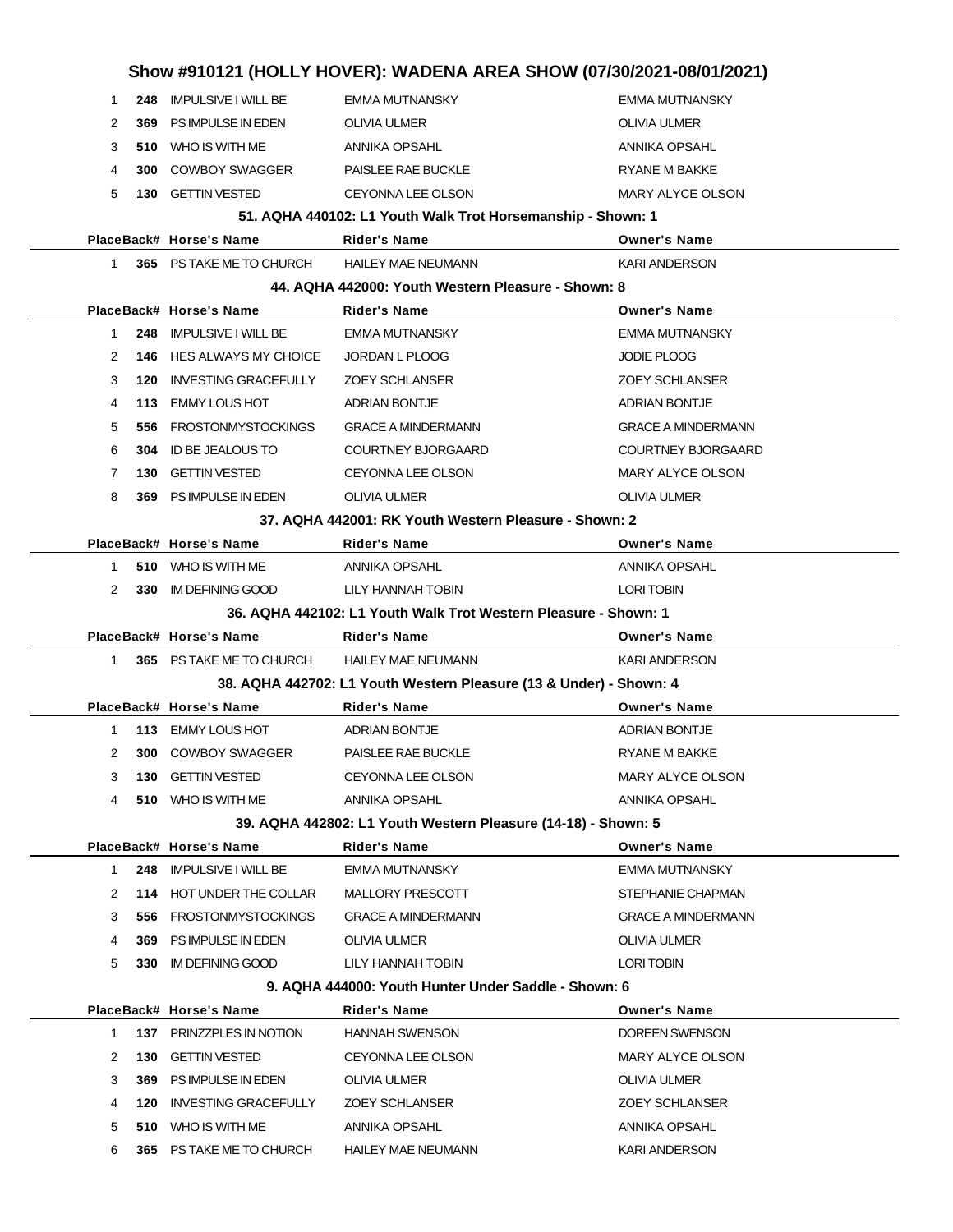#### **3. AQHA 444001: RK Youth Hunter Under Saddle - Shown: 1**

|                                                           |     | PlaceBack# Horse's Name                     | <b>Rider's Name</b>                                                 | <b>Owner's Name</b>     |  |  |
|-----------------------------------------------------------|-----|---------------------------------------------|---------------------------------------------------------------------|-------------------------|--|--|
| $1 \quad$                                                 |     | 365 PS TAKE ME TO CHURCH HAILEY MAE NEUMANN |                                                                     | <b>KARI ANDERSON</b>    |  |  |
| 166. AQHA 444002: L1 Youth Hunter Under Saddle - Shown: 6 |     |                                             |                                                                     |                         |  |  |
|                                                           |     | PlaceBack# Horse's Name                     | <b>Rider's Name</b>                                                 | <b>Owner's Name</b>     |  |  |
| 1                                                         |     | 369 PS IMPULSE IN EDEN                      | OLIVIA ULMER                                                        | <b>OLIVIA ULMER</b>     |  |  |
| 2                                                         | 130 | <b>GETTIN VESTED</b>                        | CEYONNA LEE OLSON                                                   | <b>MARY ALYCE OLSON</b> |  |  |
| 3                                                         |     | 510 WHO IS WITH ME                          | ANNIKA OPSAHL                                                       | ANNIKA OPSAHL           |  |  |
| 4                                                         |     | 365 PS TAKE ME TO CHURCH                    | <b>HAILEY MAE NEUMANN</b>                                           | <b>KARI ANDERSON</b>    |  |  |
| 5                                                         | 400 | INFLUENTIAL ROCK                            | PRESTON QUINN KEMMER                                                | JAY N AND VICTORIA      |  |  |
| 6                                                         |     | 300 COWBOY SWAGGER                          | PAISLEE RAE BUCKLE                                                  | RYANE M BAKKE           |  |  |
|                                                           |     |                                             | 20. AQHA 452000: Youth Hunt Seat Equitation - Shown: 5              |                         |  |  |
|                                                           |     | PlaceBack# Horse's Name                     | <b>Rider's Name</b>                                                 | <b>Owner's Name</b>     |  |  |
| 1                                                         |     | 137 PRINZZPLES IN NOTION                    | <b>HANNAH SWENSON</b>                                               | DOREEN SWENSON          |  |  |
| 2                                                         | 120 | INVESTING GRACEFULLY                        | <b>ZOEY SCHLANSER</b>                                               | <b>ZOEY SCHLANSER</b>   |  |  |
| 3                                                         |     | 369 PS IMPULSE IN EDEN                      | <b>OLIVIA ULMER</b>                                                 | OLIVIA ULMER            |  |  |
| 4                                                         |     | 510 WHO IS WITH ME                          | ANNIKA OPSAHL                                                       | ANNIKA OPSAHL           |  |  |
| 5                                                         |     | <b>130 GETTIN VESTED</b>                    | <b>CEYONNA LEE OLSON</b>                                            | MARY ALYCE OLSON        |  |  |
|                                                           |     |                                             | 167. AQHA 452002: L1 Youth Hunt Seat Equitation - Shown: 5          |                         |  |  |
|                                                           |     | PlaceBack# Horse's Name                     | <b>Rider's Name</b>                                                 | <b>Owner's Name</b>     |  |  |
| 1                                                         |     | 137 PRINZZPLES IN NOTION                    | <b>HANNAH SWENSON</b>                                               | DOREEN SWENSON          |  |  |
| 2                                                         | 130 | <b>GETTIN VESTED</b>                        | CEYONNA LEE OLSON                                                   | MARY ALYCE OLSON        |  |  |
| 3                                                         |     | 369 PS IMPULSE IN EDEN                      | OLIVIA ULMER                                                        | OLIVIA ULMER            |  |  |
| 4                                                         |     | 510 WHO IS WITH ME                          | ANNIKA OPSAHL                                                       | ANNIKA OPSAHL           |  |  |
| 5                                                         |     | <b>300 COWBOY SWAGGER</b>                   | PAISLEE RAE BUCKLE                                                  | RYANE M BAKKE           |  |  |
|                                                           |     |                                             | 15. AQHA 452102: L1 Youth Walk Trot Hunt Seat Equitation - Shown: 1 |                         |  |  |
|                                                           |     | PlaceBack# Horse's Name                     | <b>Rider's Name</b>                                                 | <b>Owner's Name</b>     |  |  |
| 1                                                         |     | 365 PS TAKE ME TO CHURCH                    | HAILEY MAE NEUMANN                                                  | <b>KARI ANDERSON</b>    |  |  |
|                                                           |     |                                             | 101. AQHA 477000: Youth Performance Halter Geldings - Shown: 4      |                         |  |  |
|                                                           |     | PlaceBack# Horse's Name                     | <b>Rider's Name</b>                                                 | <b>Owner's Name</b>     |  |  |
| $1 \quad$                                                 |     | 806 THE STORY OF GOODBAR                    | <b>JOCHIM RYDER</b>                                                 | <b>JESSE ARMSTRONG</b>  |  |  |
| 2                                                         |     | <b>188 MAKIN IT LOOK GOOD</b>               | OWEN ROBERT HENNEN                                                  | MICHELLE JOHNSON        |  |  |
| 3                                                         |     | 137 PRINZZPLES IN NOTION                    | <b>HANNAH SWENSON</b>                                               | DOREEN SWENSON          |  |  |
| 4                                                         |     | 510 WHO IS WITH ME                          | ANNIKA OPSAHL                                                       | ANNIKA OPSAHL           |  |  |
|                                                           |     |                                             | 48. MQHA 6000: LEAD LINE - Shown: 10                                |                         |  |  |
|                                                           |     | PlaceBack# Horse's Name                     | Rider's Name                                                        | <b>Owner's Name</b>     |  |  |
| $\mathbf{0}$                                              |     | 114 HOT UNDER THE COLLAR                    | <b>JASE CHAPMAN</b>                                                 | STEPHANIE CHAPMAN       |  |  |
| 0                                                         |     | 112 JUST TOUCH ME                           | <b>HARPER CHAPMAN</b>                                               | <b>JEANETTE GROVE</b>   |  |  |
| 0                                                         |     | 138 A LILY OF THE VALLEY                    | BRAYLYN EVERSON                                                     | ASHLEY EBENSTEINER      |  |  |
| $\mathbf{0}$                                              |     | <b>5864</b> VERY SUPERSTICIOUS              | RYLEE SAMMON                                                        | <b>MOLLY SAMMON</b>     |  |  |
| 0                                                         |     | <b>146 HES ALWAYS MY CHOICE</b>             | KYNGSTEN LUCAST                                                     | JODIE PLOOG             |  |  |
| 0                                                         |     | <b>188 MAKIN IT LOOK GOOD</b>               | OWEN ROBERT HENNEN                                                  | MICHELLE JOHNSON        |  |  |
| 0                                                         |     | 184 HOOS IN MY IRONS                        | KINSLEY ANDERSON                                                    | MICHELLE JOHNSON        |  |  |
| 0                                                         |     | 293 WSR ONLY THE LONELY                     | MAKAYLA ANN NYRE                                                    | MAKAYLA ANN NYRE        |  |  |
| 0                                                         |     | 126 SHEZ BEEN FROSTED                       | <b>JACKSON HENNEN</b>                                               | LORRETTA C MAGNUSON     |  |  |
| 0                                                         |     | 556 FROSTONMYSTOCKINGS                      | ANORA KNUTSON                                                       | GRACE A MINDERMANN      |  |  |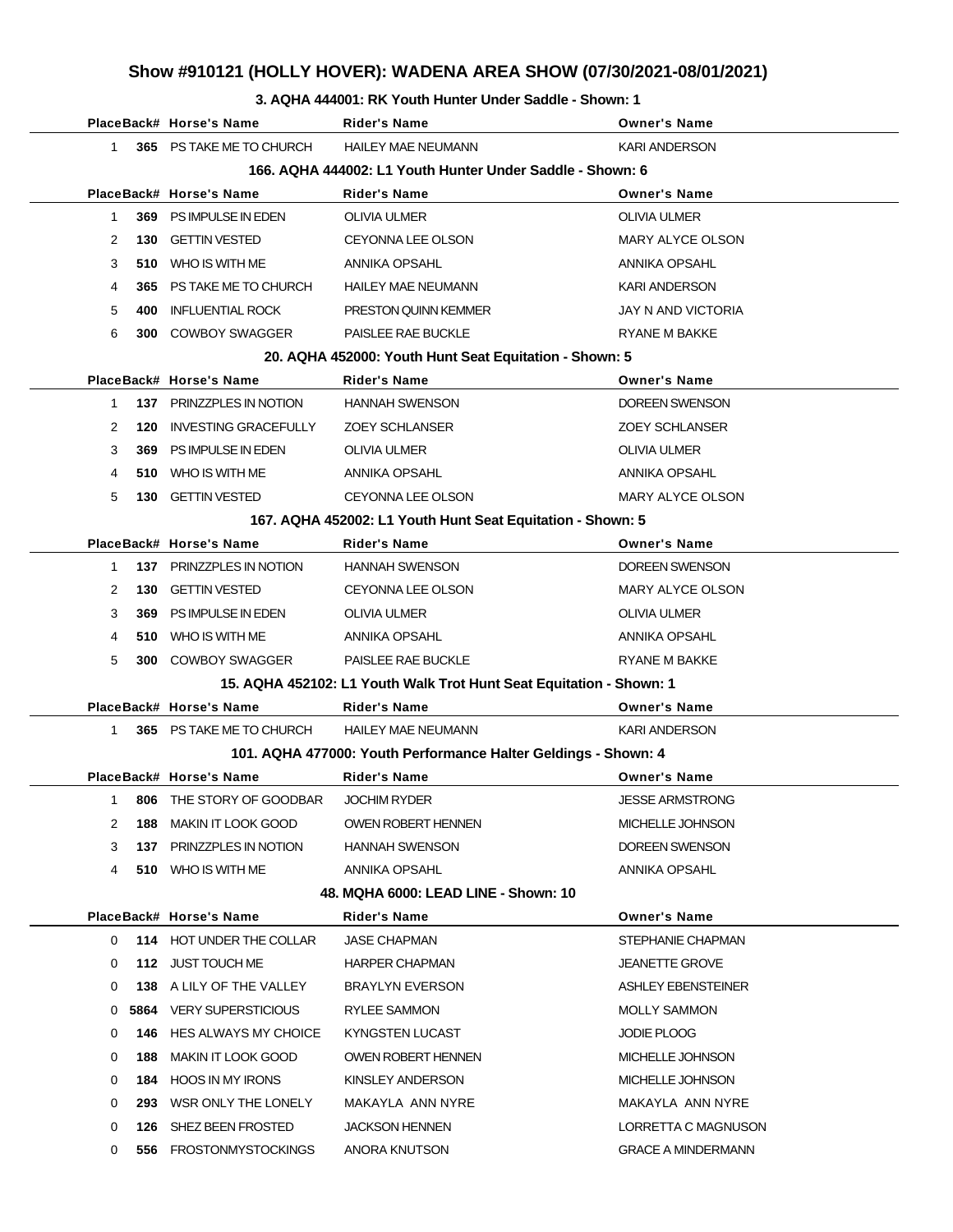### **107. MQHA 6004: SMALL FRY SHOWMANSHIP - Shown: 2**

|                                                      |      | PlaceBack# Horse's Name   | <b>Rider's Name</b>                            | <b>Owner's Name</b>    |  |  |  |
|------------------------------------------------------|------|---------------------------|------------------------------------------------|------------------------|--|--|--|
|                                                      | 806  | THE STORY OF GOODBAR      | <b>JOCHIM RYDER</b>                            | <b>JESSE ARMSTRONG</b> |  |  |  |
| $\mathcal{P}$                                        | 5864 | <b>VERY SUPERSTICIOUS</b> | <b>CONNER SAMMON</b>                           | <b>MOLLY SAMMON</b>    |  |  |  |
| 50. MQHA 6006: SMALL FRY W/T HORSEMANSHIP - Shown: 1 |      |                           |                                                |                        |  |  |  |
|                                                      |      | PlaceBack# Horse's Name   | <b>Rider's Name</b>                            | <b>Owner's Name</b>    |  |  |  |
|                                                      | 806  | THE STORY OF GOODBAR      | <b>JOCHIM RYDER</b>                            | <b>JESSE ARMSTRONG</b> |  |  |  |
| 49. MQHA 6007: SMALL FRY W/T PLEASURE - Shown: 3     |      |                           |                                                |                        |  |  |  |
|                                                      |      |                           |                                                |                        |  |  |  |
|                                                      |      | PlaceBack# Horse's Name   | <b>Rider's Name</b>                            | <b>Owner's Name</b>    |  |  |  |
|                                                      | 806  | THE STORY OF GOODBAR      | <b>JOCHIM RYDER</b>                            | <b>JESSE ARMSTRONG</b> |  |  |  |
| $\mathcal{P}$                                        | 116  | <b>GOODBYE EARL</b>       | <b>CHARLEE PUNT</b>                            | <b>CHARLEE PUNT</b>    |  |  |  |
| $\mathcal{S}$                                        | 5864 | <b>VERY SUPERSTICIOUS</b> | <b>CONNER SAMMON</b>                           | <b>MOLLY SAMMON</b>    |  |  |  |
|                                                      |      |                           | 114. MQHA 6010: YEARLING LONGE LINE - Shown: 1 |                        |  |  |  |
|                                                      |      | PlaceBack# Horse's Name   | <b>Rider's Name</b>                            | <b>Owner's Name</b>    |  |  |  |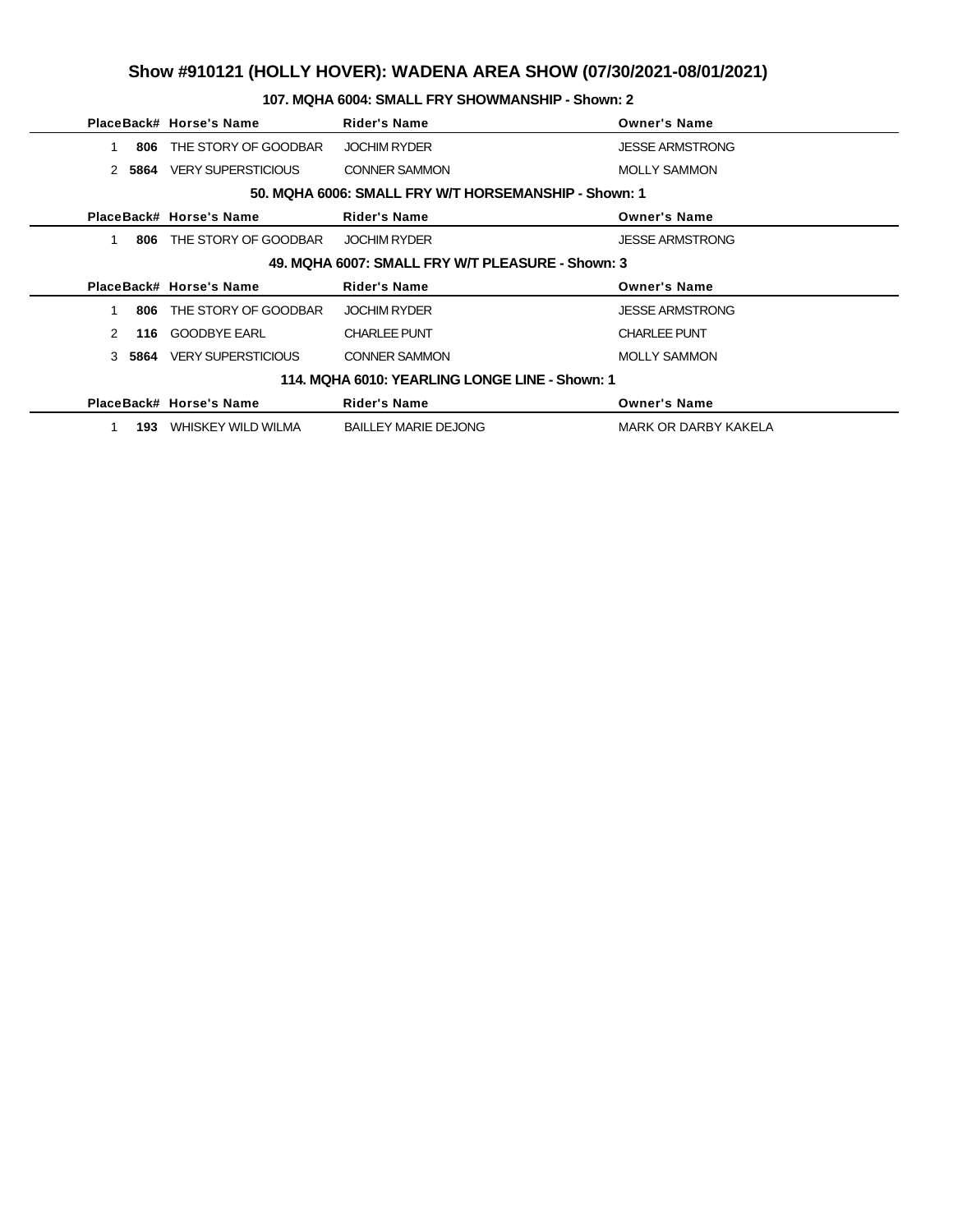**158. AQHA 101200: Grand Champion Mares - Shown: 7**

|              | PlaceBack# Horse's Name                             | <b>Rider's Name</b>                                    | <b>Owner's Name</b>         |  |  |  |
|--------------|-----------------------------------------------------|--------------------------------------------------------|-----------------------------|--|--|--|
| $\mathbf{1}$ | 104 COOL LITL DOLL                                  | <b>BRIAN ELLSWORTH</b>                                 | <b>IVAN R EDEL</b>          |  |  |  |
|              | 159. AQHA 101300: Reserve Champion Mare - Shown: 11 |                                                        |                             |  |  |  |
|              | PlaceBack# Horse's Name                             | <b>Rider's Name</b>                                    | <b>Owner's Name</b>         |  |  |  |
| $\mathbf{1}$ | 140 AMAZING JANE                                    | <b>TODD FLATNESS</b>                                   | <b>TODD FLATNESS</b>        |  |  |  |
|              |                                                     | 160. AQHA 101400: Grand Champion Geldings - Shown: 10  |                             |  |  |  |
|              | PlaceBack# Horse's Name                             | <b>Rider's Name</b>                                    | <b>Owner's Name</b>         |  |  |  |
| $\mathbf{1}$ | <b>108 LEGENDS OF SINATRA</b>                       | <b>CHERYL LIEN</b>                                     | <b>CHERYL LIEN</b>          |  |  |  |
|              |                                                     | 161. AQHA 101500: Reserve Champion Gelding - Shown: 14 |                             |  |  |  |
|              | PlaceBack# Horse's Name                             | <b>Rider's Name</b>                                    | <b>Owner's Name</b>         |  |  |  |
| $\mathbf{1}$ | 118 SH ELIS COMING                                  | LAURA GAIL SCHIRADO                                    | <b>BARBARA L CASSIBO</b>    |  |  |  |
|              |                                                     | 92. AQHA 105400: Yearling Mares - Shown: 2             |                             |  |  |  |
|              | PlaceBack# Horse's Name                             | <b>Rider's Name</b>                                    | <b>Owner's Name</b>         |  |  |  |
| $\mathbf{1}$ | <b>156 MJK JAMAICAN QT</b>                          | <b>BRIAN ELLSWORTH</b>                                 | <b>ASHLEY KOELLER</b>       |  |  |  |
| 2            | <b>193 WHISKEY WILD WILMA</b>                       | <b>BAILLEY MARIE DEJONG</b>                            | <b>MARK OR DARBY KAKELA</b> |  |  |  |
|              |                                                     | 93. AQHA 105500: Two Yr Old Mares - Shown: 1           |                             |  |  |  |
|              | PlaceBack# Horse's Name                             | <b>Rider's Name</b>                                    | <b>Owner's Name</b>         |  |  |  |
| 1            | 183 PREMOS PRETTY SECRET                            | <b>WILLIAM JUPITZ</b>                                  | <b>WILLIAM JUPITZ</b>       |  |  |  |
|              |                                                     | 94. AQHA 105600: Three Yr Old Mares - Shown: 2         |                             |  |  |  |
|              | PlaceBack# Horse's Name                             | <b>Rider's Name</b>                                    | <b>Owner's Name</b>         |  |  |  |
| $\mathbf{1}$ | 140 AMAZING JANE                                    | <b>TODD FLATNESS</b>                                   | <b>TODD FLATNESS</b>        |  |  |  |
| 2<br>129     | SHES WILLY CERTAIN                                  | <b>KALLIE SYLVESTER</b>                                | <b>KALLIE SYLVESTER</b>     |  |  |  |
|              | 95. AQHA 105700: Aged Mares - Shown: 5              |                                                        |                             |  |  |  |
|              | PlaceBack# Horse's Name                             | Rider's Name                                           | <b>Owner's Name</b>         |  |  |  |
| $\mathbf{1}$ | 104 COOL LITL DOLL                                  | <b>BRIAN ELLSWORTH</b>                                 | IVAN R EDEL                 |  |  |  |
| 2            | 127 SHE WILL ROCK YOU                               | <b>KRISTIN A KLIMMEK</b>                               | <b>KRISTIN A KLIMMEK</b>    |  |  |  |
| 3            | <b>162 KISSIN INDA SHADOWS</b>                      | DARREN BUCKLE                                          | <b>VICKY BORGEN</b>         |  |  |  |
| 4            | 423 LAYLAS LOPIN MACHINE                            | RYANE M BAKKE                                          | RYANE M BAKKE               |  |  |  |
| 5<br>109     | <b>TNT TERRIFIC GAL</b>                             | <b>MRS SHERRY CASE</b>                                 | SHERRY CASE                 |  |  |  |
|              |                                                     | 80. AQHA 107400: Yearling Geldings - Shown: 2          |                             |  |  |  |
|              | PlaceBack# Horse's Name                             | <b>Rider's Name</b>                                    | <b>Owner's Name</b>         |  |  |  |
| 1            | 102 KR SACRED IMPRINT                               | <b>BRIAN ELLSWORTH</b>                                 | ANNE M RAY                  |  |  |  |
| 2            | 160 ZIPPOS ONLY IMPULSE                             | <b>BAILLEY MARIE DEJONG</b>                            | <b>LAUREL ROHRER</b>        |  |  |  |
|              | 81. AQHA 107500: Two Yr Old Geldings - Shown: 2     |                                                        |                             |  |  |  |
|              | PlaceBack# Horse's Name                             | <b>Rider's Name</b>                                    | <b>Owner's Name</b>         |  |  |  |
| 1            | 150 RSJ HEZA FAMOUS BLUE                            | <b>BAILLEY MARIE DEJONG</b>                            | <b>LAUREL ROHRER</b>        |  |  |  |
| 2<br>176     | <b>FROZEN BY IMPULSE</b>                            | <b>BAILLEY MARIE DEJONG</b>                            | <b>BAILLEY MARIE DEJONG</b> |  |  |  |
|              |                                                     | 82. AQHA 107600: Three Yr Old Geldings - Shown: 3      |                             |  |  |  |
|              | PlaceBack# Horse's Name                             | <b>Rider's Name</b>                                    | <b>Owner's Name</b>         |  |  |  |
| 1            | 118 SH ELIS COMING                                  | LAURA GAIL SCHIRADO                                    | <b>BARBARA L CASSIBO</b>    |  |  |  |
| 2<br>757     | SH WHAT A FEELING                                   | RACHEL RETTERATH                                       | RACHEL RETTERATH            |  |  |  |
| 3            | 310 FIRMLY INVESTED                                 | <b>SCOTT SEM</b>                                       | SCOTT &/OR TAMARA SEM       |  |  |  |
|              |                                                     | 83. AQHA 107700: Aged Geldings - Shown: 7              |                             |  |  |  |
|              | PlaceBack# Horse's Name                             | Rider's Name                                           | <b>Owner's Name</b>         |  |  |  |
| 1.           | 108 LEGENDS OF SINATRA                              | CHERYL LIEN                                            | <b>CHERYL LIEN</b>          |  |  |  |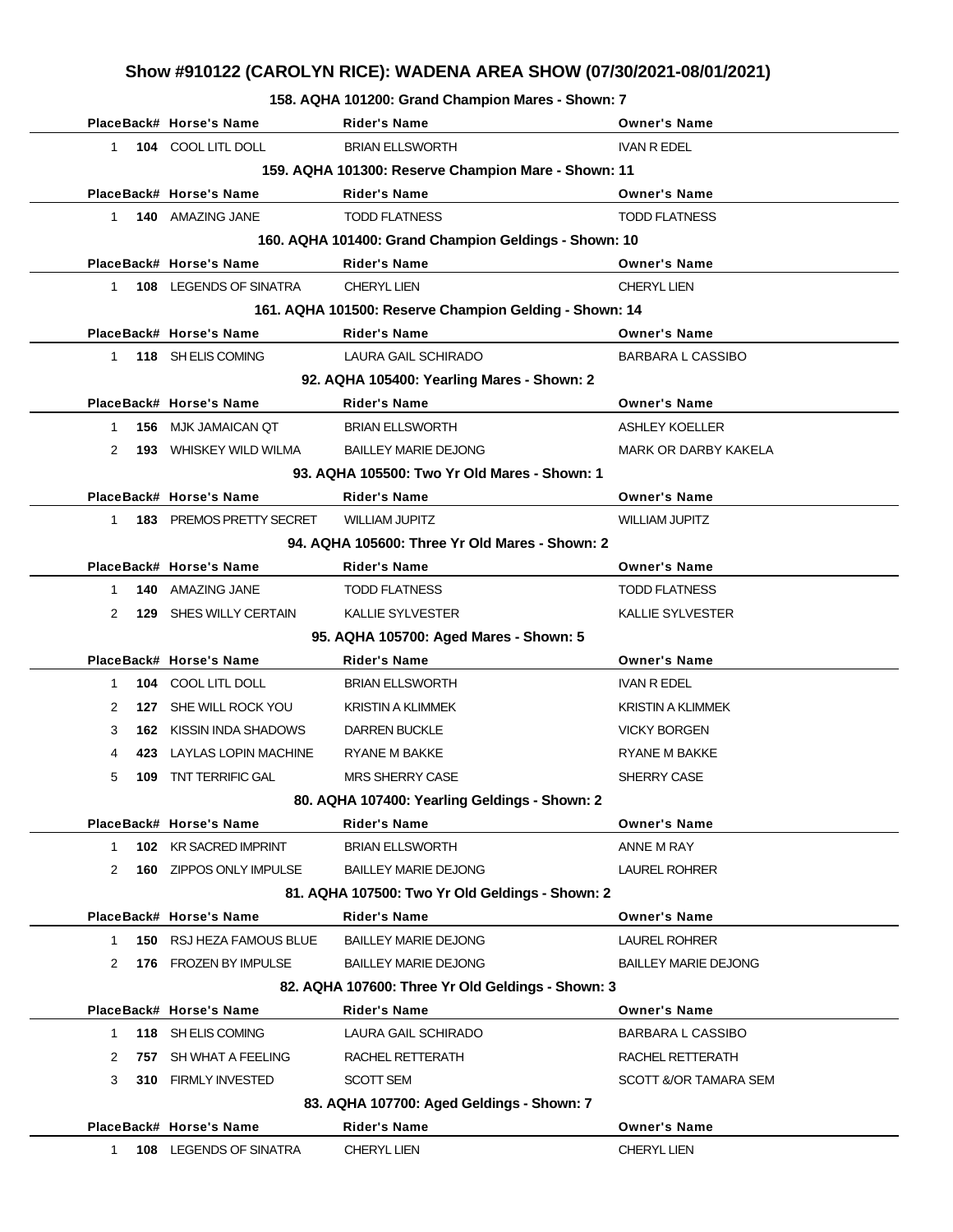|              |     |                                            | Show #910122 (CAROLYN RICE): WADENA AREA SHOW (07/30/2021-08/01/2021) |                                     |
|--------------|-----|--------------------------------------------|-----------------------------------------------------------------------|-------------------------------------|
| 2            |     | 422 IM THE FANCY DREAM                     | <b>DARREN BUCKLE</b>                                                  | <b>CRAIG AND ROBIN</b>              |
| 3            | 134 | THE COOLEST MOMENT                         | <b>MATTHEW ABRAHAM</b>                                                | <b>WILLIAM JUPITZ</b>               |
| 4            |     | 163 PRETTY LAZY AM I                       | <b>MELISSA K MONTGOMERY</b>                                           | BRYAN OR SHEILA PRINS               |
| 5            | 711 | DOWNTOWN ABLAZE                            | BRETT AULT                                                            | ANGELA JOHNSON                      |
| 6            | 523 | <b>ILOSTMYLUCKY CHARMS</b>                 | <b>MICHELLE HILDE</b>                                                 | <b>MICHELLE HED</b>                 |
| 7            |     | 357 WILLY GOOD COOKIE                      | <b>KEELY HEWITT</b>                                                   | SEENA HAGEN                         |
|              |     |                                            | 123. AQHA 128000: Barrel Racing - Shown: 2                            |                                     |
|              |     | PlaceBack# Horse's Name                    | Rider's Name                                                          | <b>Owner's Name</b>                 |
| 1            |     | 293 WSR ONLY THE LONELY                    | MAKAYLA ANN NYRE                                                      | MAKAYLA ANN NYRE                    |
| 2            | 523 | ILOSTMYLUCKY CHARMS                        | MICHELLE HILDE                                                        | <b>MICHELLE HED</b>                 |
|              |     |                                            | 122. AQHA 134000: Reining - Shown: 1                                  |                                     |
|              |     | PlaceBack# Horse's Name                    | Rider's Name                                                          | <b>Owner's Name</b>                 |
| 1            |     | 141 ULTRA SMART CHIC                       | <b>MELISSA JO MELCHER</b>                                             | AEYSHA MAJOR                        |
|              |     |                                            | 115. AQHA 134004: L1 Reining - Shown: 1                               |                                     |
|              |     | PlaceBack# Horse's Name                    | <b>Rider's Name</b>                                                   | <b>Owner's Name</b>                 |
| 1            |     | <b>144 GRACE IN HOLLYWOOD</b>              | MATTHEW J VATNSDAL                                                    | <b>CHANTEL VATNSDAL</b>             |
|              |     |                                            | 60. AQHA 136000: Western Riding - Shown: 1                            |                                     |
|              |     | PlaceBack# Horse's Name                    | <b>Rider's Name</b>                                                   | <b>Owner's Name</b>                 |
| 1.           |     | 223 SHELOVESARAINYNIGHT                    | <b>MALLORY STORM</b>                                                  | ALYSSA L TJOSAAS                    |
|              |     |                                            | 59. AQHA 136004: L1 Western Riding - Shown: 8                         |                                     |
|              |     | PlaceBack# Horse's Name                    | Rider's Name                                                          | <b>Owner's Name</b>                 |
| 1            | 268 | I WANNA BE HUNTIN                          | <b>MIKE MINOR</b>                                                     | <b>BRAD MATTINGLY</b>               |
| 2            |     | 174 EYED BEA SHARPCHUTER                   | <b>TYLER OLSON</b>                                                    | <b>TYLER OLSON</b>                  |
| 3            | 223 | SHELOVESARAINYNIGHT                        | <b>JOSH D TJOSAAS</b>                                                 | ALYSSA L TJOSAAS                    |
| 4            | 123 | ONLY ONE AT THE BAR                        | <b>MIKE MINOR</b>                                                     | <b>JOYCE HAGEN</b>                  |
| 5            | 459 | <b>GETTIN INVESTED</b>                     | <b>MIKE MINOR</b>                                                     | <b>TERRI SHALEEN</b>                |
| 6            |     | 501 VS GOODALL IN BLUE                     | RYLAN SUNDSBAK                                                        | KRISTINA L GOODALL                  |
| 7            | 120 | <b>INVESTING GRACEFULLY</b>                | <b>ZOEY SCHLANSER</b>                                                 | <b>ZOEY SCHLANSER</b>               |
|              |     |                                            | 33. AQHA 138000: Trail - Shown: 17                                    |                                     |
|              |     | PlaceBack# Horse's Name                    | Rider's Name                                                          | <b>Owner's Name</b>                 |
| 1            |     | 409 BABY IMA ROCKSTAR                      | <b>MELISSA K MONTGOMERY</b>                                           | <b>CONNIE ARMSTRONG</b>             |
| 2            | 300 | COWBOY SWAGGER                             | RYANE M BAKKE                                                         | <b>RYANE M BAKKE</b>                |
| 3            |     | 123 ONLY ONE AT THE BAR                    | <b>HADLEY H EICKHOF</b>                                               | JOYCE HAGEN                         |
| 4            | 268 | I WANNA BE HUNTIN                          | <b>MIKE MINOR</b>                                                     | <b>BRAD MATTINGLY</b>               |
| 5            | 293 | WSR ONLY THE LONELY                        | MAKAYLA ANN NYRE                                                      | MAKAYLA ANN NYRE                    |
| 6            |     | 475 NORTHERN SKAIS                         | <b>DARREN BUCKLE</b>                                                  | LYNN AND YOUNGS; BECKIE             |
| 7            | 120 | INVESTING GRACEFULLY                       | <b>RYLAN SUNDSBAK</b>                                                 | <b>ZOEY SCHLANSER</b>               |
| 8            |     | 357 WILLY GOOD COOKIE                      | KEELY HEWITT                                                          | SEENA HAGEN                         |
| 9            |     | 611 MY DETAILS R BLAZING                   | <b>DARREN BUCKLE</b>                                                  | ANDREA BUTLER                       |
|              |     |                                            | 26. AQHA 138004: L1 Trail - Shown: 15                                 |                                     |
|              |     | PlaceBack# Horse's Name                    | Rider's Name                                                          | <b>Owner's Name</b>                 |
| $\mathbf{1}$ |     | 357 WILLY GOOD COOKIE                      | KEELY HEWITT                                                          | SEENA HAGEN<br>MARY ALYCE OLSON     |
| 2            | 130 | GETTIN VESTED                              | LEAH ROGERS                                                           |                                     |
| 3<br>4       | 459 | GETTIN INVESTED<br>123 ONLY ONE AT THE BAR | <b>MIKE MINOR</b><br><b>HADLEY H EICKHOF</b>                          | <b>TERRI SHALEEN</b><br>JOYCE HAGEN |
|              |     |                                            |                                                                       |                                     |
| 5            |     | 128 THE RANGE LADY                         | MALLORY STORM                                                         | ELIZABETH NORDQUIST                 |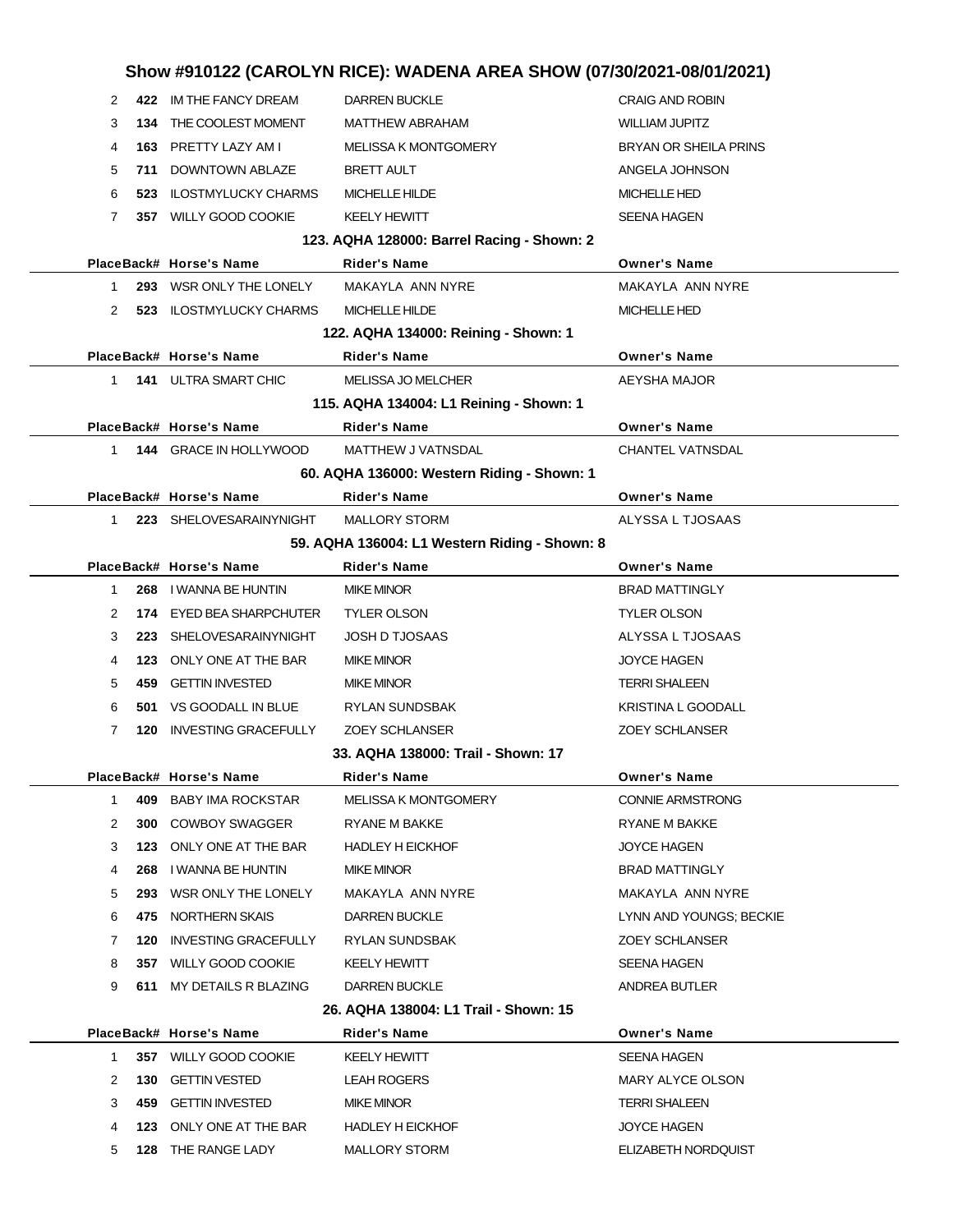|  | 9 223 SHELOVESARAINYNIGHT | JOSH D TJOSAAS       | ALYSSA L TJOSAAS      |  |  |  |
|--|---------------------------|----------------------|-----------------------|--|--|--|
|  | 8 248 IMPULSIVE I WILL BE | LEAH ROGERS          | EMMA MUTNANSKY        |  |  |  |
|  | 7 163 PRETTY LAZY AM I    | MELISSA K MONTGOMERY | BRYAN OR SHEILA PRINS |  |  |  |
|  | 6 162 KISSIN INDA SHADOWS | DARREN BUCKLE        | <b>VICKY BORGEN</b>   |  |  |  |

#### **35. AQHA 142004: L1 Western Pleasure - Shown: 15**

|              |     | PlaceBack# Horse's Name                        | <b>Rider's Name</b>                                  | <b>Owner's Name</b>                                  |
|--------------|-----|------------------------------------------------|------------------------------------------------------|------------------------------------------------------|
| $\mathbf{1}$ |     | 454 MY VITALS ROCK                             | <b>RICK KLAUS</b>                                    | <b>KRISTINE REUVERS</b>                              |
| 2            | 136 | CROWN ROYALE                                   | JODIE PLOOG                                          | <b>MAGNUSON FARM LLC</b>                             |
| 3            | 135 | THEPREACHERSDAUGHTER                           | LIA PLOOG                                            | LORRETTA C MAGNUSON                                  |
| 4            | 129 | SHES WILLY CERTAIN                             | <b>KALLIE SYLVESTER</b>                              | KALLIE SYLVESTER                                     |
| 5            | 248 | <b>IMPULSIVE I WILL BE</b>                     | <b>LEAH ROGERS</b>                                   | EMMA MUTNANSKY                                       |
| 6            |     | 110 AJ DONT CROSS ME                           | <b>BRADY R PUNT</b>                                  | <b>JENNI SOHM</b>                                    |
| 7            | 810 | <b>BEST BE REDNECK</b>                         | ASHLEIGH R SKARSTEDT                                 | RYLAN SUNDSBAK                                       |
| 8            |     | <b>304 ID BE JEALOUS TO</b>                    | COURTNEY BJORGAARD                                   | <b>COURTNEY BJORGAARD</b>                            |
| 9            |     | 321 KM WHATABOUTTHEBEST                        | ABRA SUNDSBAK                                        | <b>CEDAR CREEK QUARTER</b>                           |
|              |     |                                                | 43. AQHA 142100: Junior Western Pleasure - Shown: 6  |                                                      |
|              |     | PlaceBack# Horse's Name                        | <b>Rider's Name</b>                                  | <b>Owner's Name</b>                                  |
| $\mathbf 1$  |     | 127 SHE WILL ROCK YOU                          | <b>KRISTIN A KLIMMEK</b>                             | <b>KRISTIN A KLIMMEK</b>                             |
| 2            |     | <b>106 HOT CHICKS R INVITED</b>                | <b>JODIE PLOOG</b>                                   | <b>LORI SCHMIDT</b>                                  |
| 3            |     | 423 LAYLAS LOPIN MACHINE                       | <b>DARREN BUCKLE</b>                                 | RYANE M BAKKE                                        |
| 4            | 198 | JEALOUS OF MY MOONPIE                          | <b>LEAH ROGERS</b>                                   | DEBRA J BUSE                                         |
| 5            |     | <b>649 JUST A SMALLTOWNGURL</b>                | <b>MARK EBNET</b>                                    | <b>MARK AND MARY EBNET</b>                           |
| 6            |     | 115 ROCK N AWESOME                             | <b>MALLORY STORM</b>                                 | AMY KRAUTKREMER                                      |
|              |     |                                                | 47. AQHA 142200: Senior Western Pleasure - Shown: 11 |                                                      |
|              |     | PlaceBack# Horse's Name                        | <b>Rider's Name</b>                                  | <b>Owner's Name</b>                                  |
| 1            |     | <b>120 INVESTING GRACEFULLY</b>                | <b>ZOEY SCHLANSER</b>                                | <b>ZOEY SCHLANSER</b>                                |
| 2            | 128 | THE RANGE LADY                                 | <b>MALLORY STORM</b>                                 | ELIZABETH NORDQUIST                                  |
| 3            | 605 | TALL DARK N SUDDEN                             | RYLAN SUNDSBAK                                       | DR LACEY ARMSTRONG                                   |
| 4            | 409 | <b>BABY IMA ROCKSTAR</b>                       | MELISSA K MONTGOMERY                                 | CONNIE ARMSTRONG                                     |
|              |     |                                                |                                                      |                                                      |
| 5            |     | 293 WSR ONLY THE LONELY                        | MAKAYLA ANN NYRE                                     | MAKAYLA ANN NYRE                                     |
| 6            | 223 | <b>SHELOVESARAINYNIGHT</b>                     | <b>JOSH D TJOSAAS</b>                                | ALYSSA L TJOSAAS                                     |
| 7            | 126 | SHEZ BEEN FROSTED                              | <b>JODIE PLOOG</b>                                   | LORRETTA C MAGNUSON                                  |
| 8            | 653 | <b>BARELY DRESSED</b>                          | <b>MARY EBNET</b>                                    | <b>MARK AND MARY EBNET</b>                           |
| 9            |     | 123 ONLY ONE AT THE BAR                        | <b>MIKE MINOR</b>                                    | <b>JOYCE HAGEN</b>                                   |
|              |     |                                                | 140. AQHA 143000: Ranch Riding - Shown: 3            |                                                      |
|              |     | PlaceBack# Horse's Name                        | <b>Rider's Name</b>                                  | <b>Owner's Name</b>                                  |
| 1            | 139 | SOULAS SMART WIMPY                             | AEYSHA MAJOR                                         | AEYSHA MAJOR                                         |
| 2            |     | 141 ULTRA SMART CHIC                           | MELISSA JO MELCHER                                   | AEYSHA MAJOR                                         |
| 3            | 161 | <b>IMA FROSTED PEACH</b>                       | <b>DARREN BUCKLE</b>                                 | <b>VICKY BORGEN</b>                                  |
|              |     |                                                | 133. AQHA 143004: L1 Ranch Riding - Shown: 6         |                                                      |
|              |     | PlaceBack# Horse's Name                        | Rider's Name                                         | <b>Owner's Name</b>                                  |
| 1            |     | 131 WATCH THAT FOX FLIT                        | <b>COURTNEY ROSE STANEK</b>                          | <b>COURTNEY ROSE STANEK</b>                          |
| 2            | 144 | <b>GRACE IN HOLLYWOOD</b>                      | <b>MATTHEW J VATNSDAL</b>                            | <b>CHANTEL VATNSDAL</b>                              |
| 3            | 161 | <b>IMA FROSTED PEACH</b>                       | <b>DARREN BUCKLE</b>                                 | <b>VICKY BORGEN</b>                                  |
| 4            | 310 | <b>FIRMLY INVESTED</b><br>133 ZAN PARR JUNIPER | <b>DARREN BUCKLE</b><br><b>COURTNEY ROSE STANEK</b>  | SCOTT &/OR TAMARA SEM<br><b>COURTNEY ROSE STANEK</b> |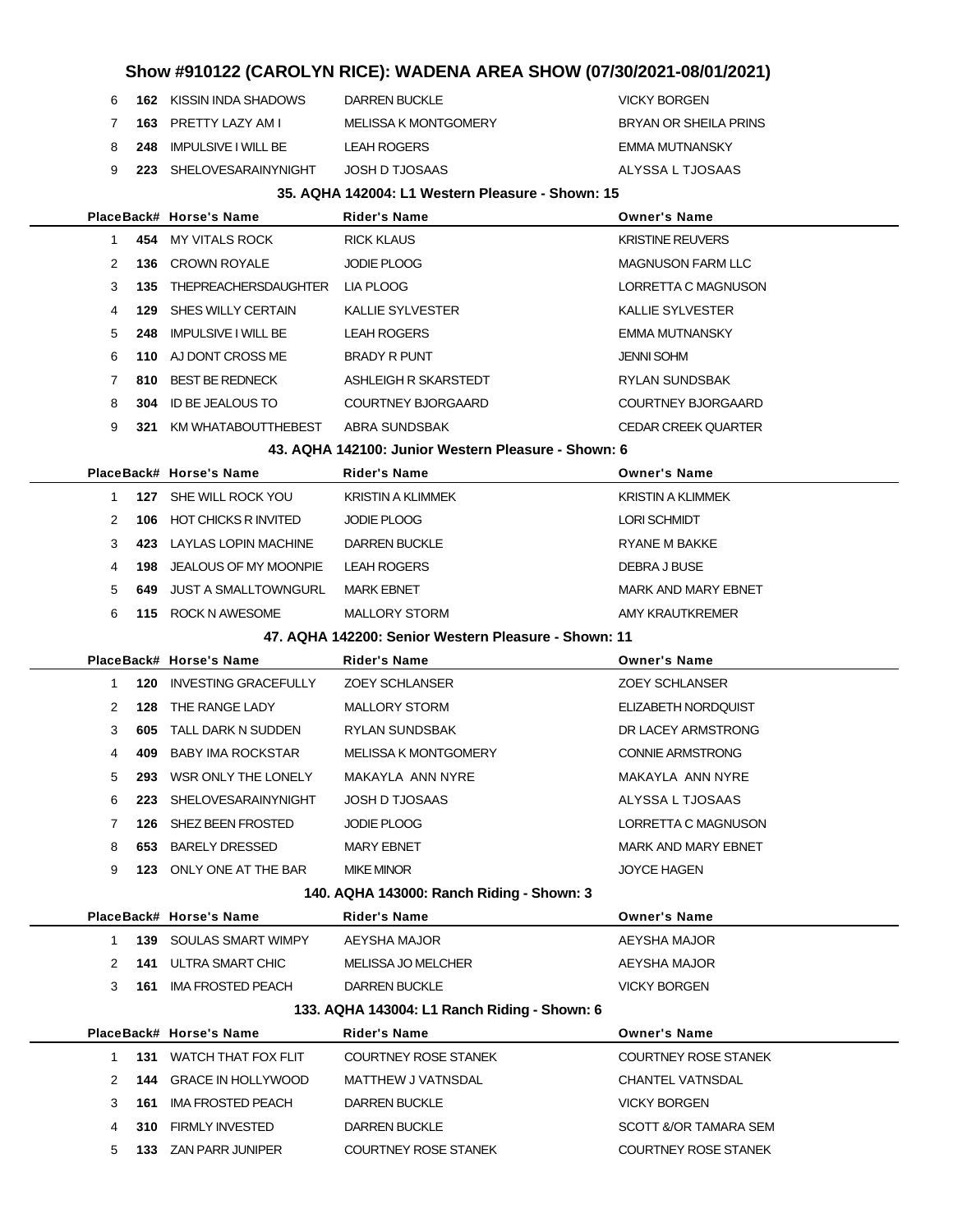**132** LEOS FLASHY CRYSTAL KENNEDY LEE STANEK **COURTNEY ROSE STANEK** 

| 6            |      | 132 LEOS FLASHY CRYSTAL         | <b>KENNEDY LEE STANEK</b>                               | COURTNEY ROSE STANEK         |
|--------------|------|---------------------------------|---------------------------------------------------------|------------------------------|
|              |      |                                 | 12. AQHA 144000: Hunter Under Saddle - Shown: 9         |                              |
|              |      | PlaceBack# Horse's Name         | Rider's Name                                            | <b>Owner's Name</b>          |
| $\mathbf{1}$ |      | 357 WILLY GOOD COOKIE           | <b>KEELY HEWITT</b>                                     | <b>SEENA HAGEN</b>           |
| 2            | 464  | SITTIN ON KRUZE                 | <b>RICK KLAUS</b>                                       | NICHOLE MATHIASON            |
| 3            |      | 137 PRINZZPLES IN NOTION        | <b>HANNAH SWENSON</b>                                   | DOREEN SWENSON               |
| 4            | 293  | WSR ONLY THE LONELY             | MAKAYLA ANN NYRE                                        | MAKAYLA ANN NYRE             |
| 5            | 199  | N YOUR DREAMZ                   | LIA PLOOG                                               | NANCY A RANDALL              |
| 6            | 611  | MY DETAILS R BLAZING            | ANDREA BUTLER                                           | ANDREA BUTLER                |
| 7            | 422. | IM THE FANCY DREAM              | DARREN BUCKLE                                           | <b>CRAIG AND ROBIN</b>       |
| 8            |      | 295 BMQ LEGENDARY               | <b>BETH C CROOK</b>                                     | <b>MARGIE OTTEN</b>          |
|              |      |                                 | 1. AQHA 144004: L1 Hunter Under Saddle - Shown: 9       |                              |
|              |      | PlaceBack# Horse's Name         | Rider's Name                                            | <b>Owner's Name</b>          |
| $\mathbf{1}$ |      | 272 THE IRONS HOT               | ANDREA M PASSE                                          | ANDREA M PASSE               |
| 2            |      | <b>787 VS RED HOT CHOCOLATE</b> | <b>HATTIE SMITH</b>                                     | <b>HATTIE SMITH</b>          |
| 3            |      | <b>145 LADYS LAST KRUZER</b>    | AMY M DARNELL-FOBBE                                     | ANITA DARNELL                |
| 4            | 175  | MINUTES COUNT                   | <b>BETH C CROOK</b>                                     | <b>JERRIE ANDERSON</b>       |
| 5            | 757  | SH WHAT A FEELING               | RACHEL RETTERATH                                        | RACHEL RETTERATH             |
| 6            | 143  | IR NATURALLY NAUGHTY            | <b>JAMIE K NOVAK</b>                                    | <b>BRONWYN GAMM-AYRES</b>    |
| 7            |      | 314 BMQ MY GEISHA GIRL          | BRONWYN GAMM-AYRES                                      | <b>BRONWYN GAMM</b>          |
| 8            |      | <b>310 FIRMLY INVESTED</b>      | <b>DARREN BUCKLE</b>                                    | SCOTT &/OR TAMARA SEM        |
| 9            |      | 163 PRETTY LAZY AM I            | <b>MELISSA K MONTGOMERY</b>                             | BRYAN OR SHEILA PRINS        |
|              |      |                                 | 96. AQHA 175000: Performance Halter Mares - Shown: 7    |                              |
|              |      | PlaceBack# Horse's Name         | Rider's Name                                            | <b>Owner's Name</b>          |
| 1            |      | 369 PS IMPULSE IN EDEN          | OLIVIA ULMER                                            | OLIVIA ULMER                 |
| 2            |      | 828 PURE POISEN                 | AMANDA MARTHALER                                        | AMANDA MARTHALER             |
| 3            | 475  | NORTHERN SKAIS                  | MARY ELIZABETH M                                        | LYNN AND YOUNGS; BECKIE      |
| 4            | 494  | <b>BMQ FRENCH CUT</b>           | PAIGE LEE BROEKEMA                                      | PAIGE LEE BROEKEMA           |
| 5            | 432  | <b>INVITE ME FOR KOKO</b>       | <b>SHARON WHITMER</b>                                   | <b>SHARON WHITMER</b>        |
| 6            |      | 223 SHELOVESARAINYNIGHT         | <b>JOSH D TJOSAAS</b>                                   | ALYSSA L TJOSAAS             |
| 7            |      | 611 MY DETAILS R BLAZING        | ANDREA BUTLER                                           | ANDREA BUTLER                |
|              |      |                                 | 84. AQHA 177000: Performance Halter Geldings - Shown: 8 |                              |
|              |      | PlaceBack# Horse's Name         | <b>Rider's Name</b>                                     | <b>Owner's Name</b>          |
| 1            |      | 293 WSR ONLY THE LONELY         | MAKAYLA ANN NYRE                                        | MAKAYLA ANN NYRE             |
| 2            | 409  | <b>BABY IMA ROCKSTAR</b>        | <b>CONNIE ARMSTRONG</b>                                 | <b>CONNIE ARMSTRONG</b>      |
| 3            | 300  | <b>COWBOY SWAGGER</b>           | RYANE M BAKKE                                           | <b>RYANE M BAKKE</b>         |
| 4            | 605  | TALL DARK N SUDDEN              | <b>JESSE ARMSTRONG</b>                                  | DR LACEY ARMSTRONG           |
| 5            | 345  | NO DOUBT IMA LOPER              | <b>JAN ANKRUM KETTERLING</b>                            | <b>JAN KETERLING/JAN AND</b> |
| 6            | 302  | CAN BE AN INVESTMENT            | <b>BRIDGET R KANNING</b>                                | <b>BRIDGET R KANNING</b>     |
| 7            | 100  | <b>BMQ ONE SLOW RIDE</b>        | KIMBERLY A KRIESEL                                      | KIMBERLY A KRIESEL           |
| 8            | 308  | RSJ ZIPIN VAQUERO               | TAMARA SEM                                              | SCOTT &/OR TAMARA SEM        |
|              |      |                                 | 152. AQHA 201200: Amt Grand Champion Mares - Shown: 6   |                              |
|              |      | PlaceBack# Horse's Name         | <b>Rider's Name</b>                                     | <b>Owner's Name</b>          |
| 1            |      | 104 COOL LITL DOLL              | <b>IVAN R EDEL</b>                                      | <b>IVAN R EDEL</b>           |
|              |      |                                 | 153. AQHA 201300: Amt Reserve Champion Mare - Shown: 11 |                              |
|              |      | PlaceBack# Horse's Name         | <b>Rider's Name</b>                                     | <b>Owner's Name</b>          |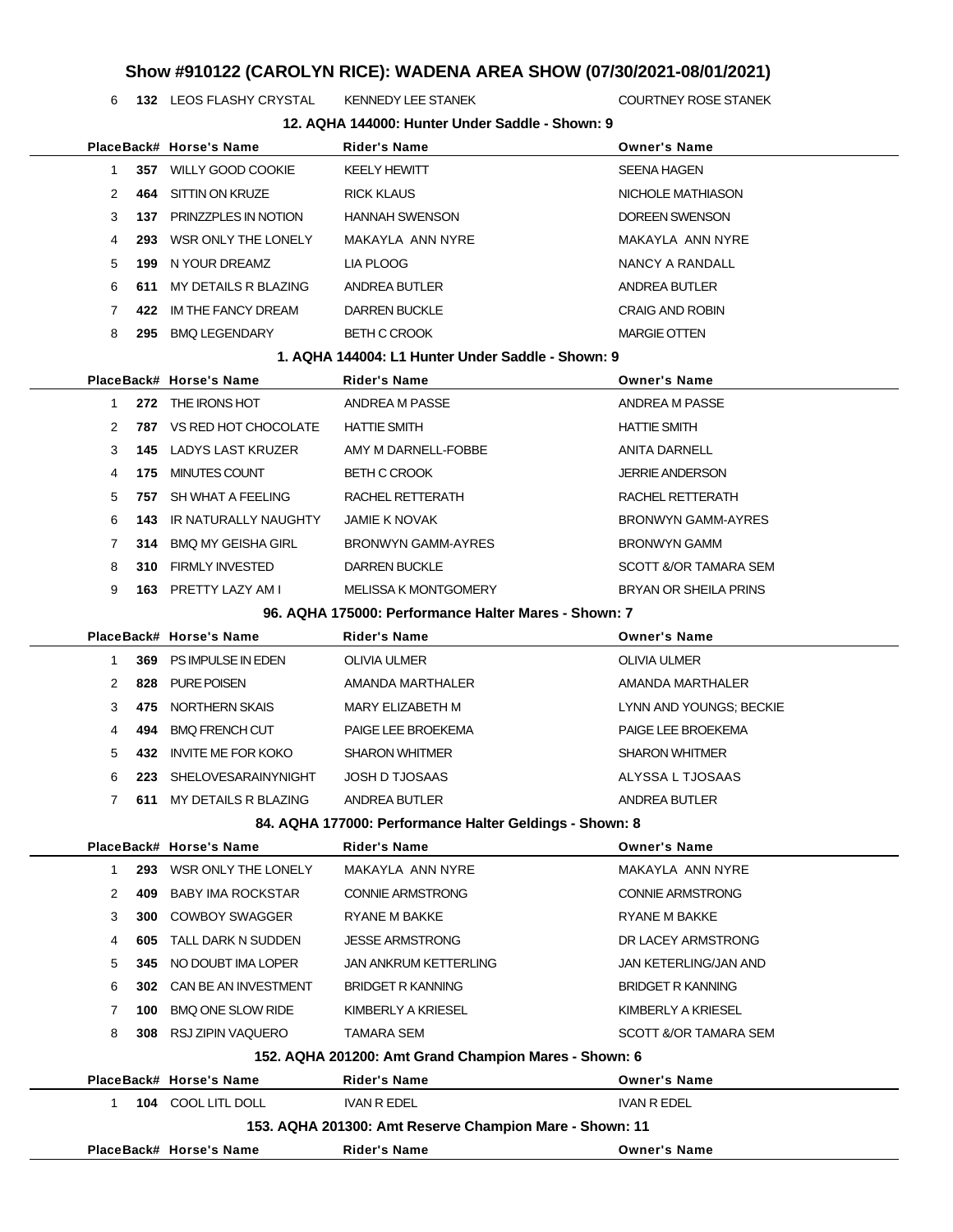|              |      |                                                         | Show #910122 (CAROLYN RICE): WADENA AREA SHOW (07/30/2021-08/01/2021) |                         |
|--------------|------|---------------------------------------------------------|-----------------------------------------------------------------------|-------------------------|
| $\mathbf{1}$ |      | <b>140 AMAZING JANE</b>                                 | <b>TODD FLATNESS</b>                                                  | <b>TODD FLATNESS</b>    |
|              |      | 154. AQHA 201400: Amt Grand Champion Gelding - Shown: 5 |                                                                       |                         |
|              |      | PlaceBack# Horse's Name                                 | <b>Rider's Name</b>                                                   | <b>Owner's Name</b>     |
| $1 \quad$    |      | 757 SH WHAT A FEELING                                   | RACHEL RETTERATH                                                      | RACHEL RETTERATH        |
|              |      |                                                         | 155. AQHA 201500: Amt Reserve Champion Gelding - Shown: 8             |                         |
|              |      | PlaceBack# Horse's Name                                 | <b>Rider's Name</b>                                                   | <b>Owner's Name</b>     |
| $1 \quad$    |      | <b>605 TALL DARK N SUDDEN</b>                           | <b>JESSE ARMSTRONG</b>                                                | DR LACEY ARMSTRONG      |
|              |      |                                                         | 86. AQHA 205400: Amt Yearling Mares - Shown: 1                        |                         |
|              |      | PlaceBack# Horse's Name                                 | Rider's Name                                                          | <b>Owner's Name</b>     |
| 1            |      | 156 MJK JAMAICAN QT                                     | <b>ASHLEY KOELLER</b>                                                 | <b>ASHLEY KOELLER</b>   |
|              |      |                                                         | 87. AQHA 205500: Amt Two Yr Old Mares - Shown: 1                      |                         |
|              |      | PlaceBack# Horse's Name                                 | Rider's Name                                                          | <b>Owner's Name</b>     |
| 1            |      | <b>183 PREMOS PRETTY SECRET</b>                         | <b>WILLIAM JUPITZ</b>                                                 | <b>WILLIAM JUPITZ</b>   |
|              |      |                                                         | 88. AQHA 205600: Amt Three Yr Old Mares - Shown: 3                    |                         |
|              |      | PlaceBack# Horse's Name                                 | Rider's Name                                                          | <b>Owner's Name</b>     |
| 1.           |      | 140 AMAZING JANE                                        | <b>TODD FLATNESS</b>                                                  | <b>TODD FLATNESS</b>    |
| 2            | 129  | <b>SHES WILLY CERTAIN</b>                               | KALLIE SYLVESTER                                                      | <b>KALLIE SYLVESTER</b> |
| 3            |      | 122 BF DECK OF ACES                                     | <b>WHITNEY FENNA</b>                                                  | <b>WHITNEY FENNA</b>    |
|              |      |                                                         | 89. AQHA 205700: Amt Aged Mares - Shown: 5                            |                         |
|              |      | PlaceBack# Horse's Name                                 | Rider's Name                                                          | <b>Owner's Name</b>     |
| 1            |      | 104 COOL LITL DOLL                                      | <b>IVAN R EDEL</b>                                                    | <b>IVAN R EDEL</b>      |
| 2            |      | <b>162 KISSIN INDA SHADOWS</b>                          | <b>VICKY BORGEN</b>                                                   | <b>VICKY BORGEN</b>     |
| 3            | 423  | LAYLAS LOPIN MACHINE                                    | RYANE M BAKKE                                                         | RYANE M BAKKE           |
| 4            | 565  | NO ONE LIKE ME                                          | ALEXANDRA J BECKMAN                                                   | ALEXANDRA J BECKMAN     |
| 5            | 109  | TNT TERRIFIC GAL                                        | <b>MRS SHERRY CASE</b>                                                | SHERRY CASE             |
|              |      |                                                         | 77. AQHA 207600: Amt Three Yr Old Geldings - Shown: 2                 |                         |
|              |      | PlaceBack# Horse's Name                                 | Rider's Name                                                          | <b>Owner's Name</b>     |
| 1            |      | 757 SH WHAT A FEELING                                   | RACHEL RETTERATH                                                      | RACHEL RETTERATH        |
| 2            |      | 310 FIRMLY INVESTED                                     | <b>SCOTT SEM</b>                                                      | SCOTT &/OR TAMARA SEM   |
|              |      |                                                         | 78. AQHA 207700: Amt Aged Geldings - Shown: 7                         |                         |
|              |      | PlaceBack# Horse's Name                                 | Rider's Name                                                          | <b>Owner's Name</b>     |
| 1            | 108  | LEGENDS OF SINATRA                                      | <b>CHERYL LIEN</b>                                                    | CHERYL LIEN             |
| 2            | 422  | IM THE FANCY DREAM                                      | ROBIN DANIELSON                                                       | <b>CRAIG AND ROBIN</b>  |
| 3            | 134  | THE COOLEST MOMENT                                      | <b>MATTHEW ABRAHAM</b>                                                | <b>WILLIAM JUPITZ</b>   |
| 4            | 5864 | <b>VERY SUPERSTICIOUS</b>                               | <b>MOLLY SAMMON</b>                                                   | <b>MOLLY SAMMON</b>     |
| 5            | 711  | DOWNTOWN ABLAZE                                         | <b>BRETT AULT</b>                                                     | ANGELA JOHNSON          |
| 6            | 149  | HRZ DANCEFORTHEBLUE                                     | DARLEEN E GARGANO                                                     | DARLEEN E GARGANO       |
| 7            |      | 357 WILLY GOOD COOKIE                                   | <b>KEELY HEWITT</b>                                                   | SEENA HAGEN             |
|              |      |                                                         | 113. AQHA 212000: Amt Showmanship at Halter - Shown: 18               |                         |
|              |      | PlaceBack# Horse's Name                                 | <b>Rider's Name</b>                                                   | <b>Owner's Name</b>     |
| 1.           |      | 475 NORTHERN SKAIS                                      | MARY ELIZABETH M                                                      | LYNN AND YOUNGS; BECKIE |
| 2            | 523  | <b>ILOSTMYLUCKY CHARMS</b>                              | <b>MICHELLE HILDE</b>                                                 | <b>MICHELLE HED</b>     |
| 3            |      | 174 EYED BEA SHARPCHUTER                                | <b>TYLER OLSON</b>                                                    | <b>TYLER OLSON</b>      |
| 4            | 543  | ITS GOODBAR TIME                                        | LESLEY BROOKE FOSS                                                    | LESLEY BROOKE FOSS      |
| 5            |      | 222 TALK SWEETLY TO ME                                  | SHELBY ANN HOLMES                                                     | <b>JAMES R HOOTMAN</b>  |
| 6            |      | 565 NO ONE LIKE ME                                      | ALEXANDRA J BECKMAN                                                   | ALEXANDRA J BECKMAN     |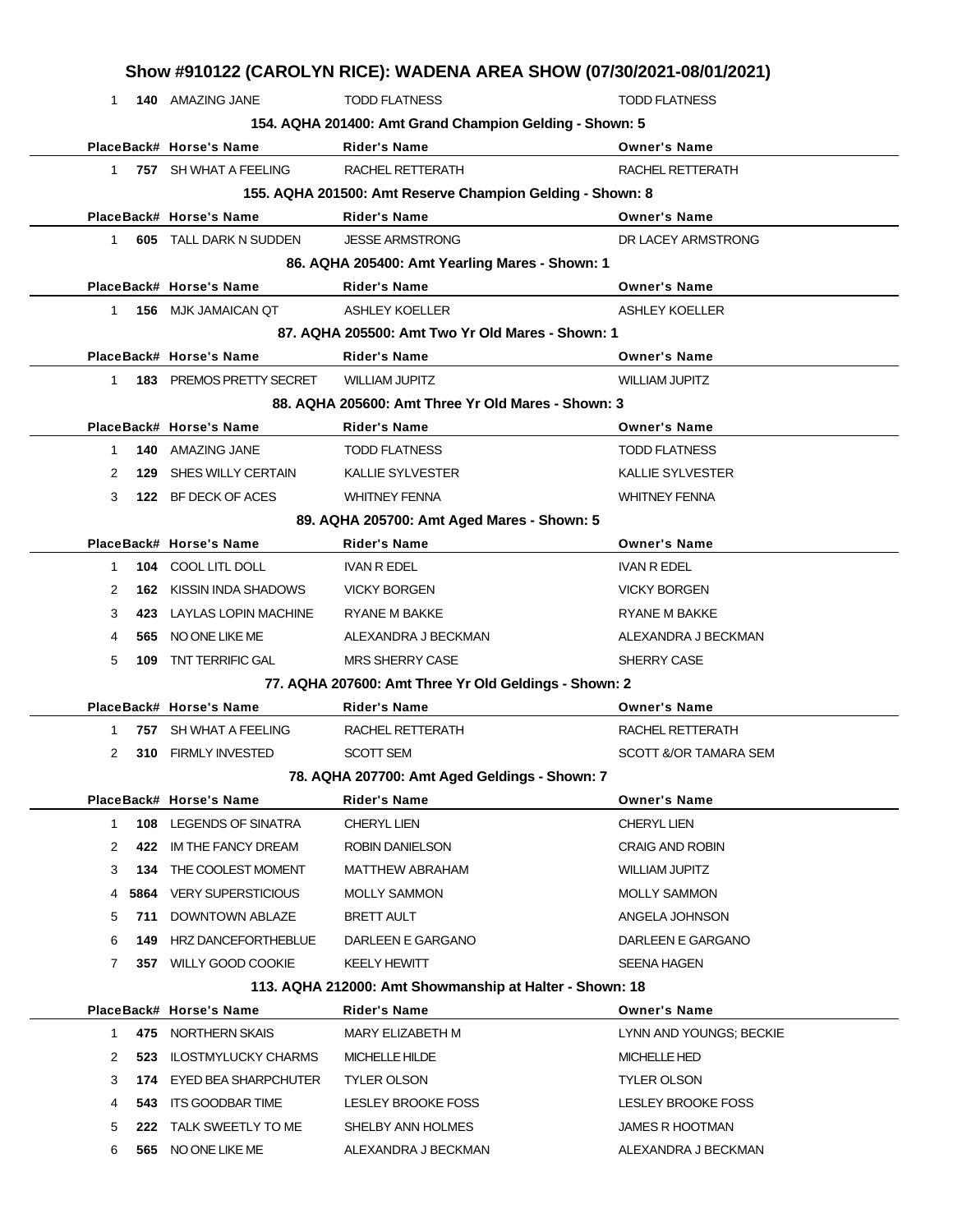**123** ONLY ONE AT THE BAR HADLEY H EICKHOF JOYCE HAGEN **138** A LILY OF THE VALLEY ASHLEY EVERSON ASHLEY ASHLEY EBENSTEINER **828** PURE POISEN AMANDA MARTHALER AMANDA MARTHALER

#### **110. AQHA 212002: L1 Amt Showmanship at Halter - Shown: 14**

|                      | PlaceBack# Horse's Name           | <b>Rider's Name</b>                                            | <b>Owner's Name</b>      |
|----------------------|-----------------------------------|----------------------------------------------------------------|--------------------------|
| $\mathbf{1}$         | 889<br>REAL HOT LOVE              | KENDRA JO SCHULTZ                                              | <b>MEGAN K BENES</b>     |
| 2                    | <b>SEXY IRON</b><br>105           | <b>KRISTIN DAHLKE</b>                                          | <b>KRISTIN DAHLKE</b>    |
| 3                    | <b>BMQ ONE SLOW RIDE</b><br>100   | KIMBERLY A KRIESEL                                             | KIMBERLY A KRIESEL       |
| 4                    | 543<br>ITS GOODBAR TIME           | <b>LESLEY BROOKE FOSS</b>                                      | LESLEY BROOKE FOSS       |
| 5                    | 302 CAN BE AN INVESTMENT          | <b>BRIDGET R KANNING</b>                                       | <b>BRIDGET R KANNING</b> |
| 6                    | VS HOT RED LINCOLN<br>560         | WENDY LEA DINESEN                                              | <b>WENDY LEA DINESEN</b> |
| 7                    | MOR FOR THE MONEY<br>521          | <b>HOLLY LISETTE JUSTIN</b>                                    | HOLLY JUSTIN             |
| 8                    | DOWNTOWN ABLAZE<br>711            | BRETT AULT                                                     | ANGELA JOHNSON           |
| 9                    | 571 WESTERN POTENTIALS            | NOLAN ALLEN JUELSON                                            | NOLAN ALLEN JUELSON      |
|                      |                                   | 112. AQHA 212800: Amt Select Showmanship at Halter - Shown: 12 |                          |
|                      | PlaceBack# Horse's Name           | <b>Rider's Name</b>                                            | <b>Owner's Name</b>      |
| $\mathbf{1}$         | MECHANICALLY INCLINED<br>701      | <b>KAREN JORGENSON</b>                                         | <b>KAREN JORGENSON</b>   |
| 2                    | HRZ DANCEFORTHEBLUE<br>149        | DARLEEN E GARGANO                                              | DARLEEN E GARGANO        |
| 3                    | <b>INVITE METO UNZIP</b><br>714   | KAREN CHYLE                                                    | <b>KAREN CHYLE</b>       |
| 4                    | MY DETAILS R BLAZING<br>611       | ANDREA BUTLER                                                  | ANDREA BUTLER            |
| 5                    | 432<br>INVITE ME FOR KOKO         | SHARON WHITMER                                                 | <b>SHARON WHITMER</b>    |
| 6                    | 494<br><b>BMQ FRENCH CUT</b>      | PAIGE LEE BROEKEMA                                             | PAIGE LEE BROEKEMA       |
| 7                    | DOWNTOWN ABLAZE<br>711            | ANGELA JOHNSON                                                 | ANGELA JOHNSON           |
| 8                    | NO DOUBT IMA LOPER<br>345         | <b>JAN ANKRUM KETTERLING</b>                                   | JAN KETERLING/JAN AND    |
| 9                    | 100 BMQ ONE SLOW RIDE             | KIMBERLY A KRIESEL                                             | KIMBERLY A KRIESEL       |
|                      |                                   | 126. AQHA 228000: Amt Barrel Racing - Shown: 2                 |                          |
|                      | PlaceBack# Horse's Name           | <b>Rider's Name</b>                                            | <b>Owner's Name</b>      |
| 1                    | 293 WSR ONLY THE LONELY           | MAKAYLA ANN NYRE                                               | MAKAYLA ANN NYRE         |
| $\mathbf{2}^{\circ}$ | 523 ILOSTMYLUCKY CHARMS           | MICHELLE HILDE                                                 | MICHELLE HED             |
|                      |                                   | 121. AQHA 234000: Amt Reining - Shown: 4                       |                          |
|                      | PlaceBack# Horse's Name           | <b>Rider's Name</b>                                            | <b>Owner's Name</b>      |
| $\mathbf{1}$         | <b>139 SOULAS SMART WIMPY</b>     | AEYSHA MAJOR                                                   | AEYSHA MAJOR             |
| 2                    | <b>144 GRACE IN HOLLYWOOD</b>     | <b>CHANTEL VATNSDAL</b>                                        | <b>CHANTEL VATNSDAL</b>  |
| 3                    | 523<br><b>ILOSTMYLUCKY CHARMS</b> | MICHELLE HILDE                                                 | <b>MICHELLE HED</b>      |
|                      |                                   | 116. AQHA 234001: RK Amt Reining - Shown: 2                    |                          |
|                      | PlaceBack# Horse's Name           | <b>Rider's Name</b>                                            | <b>Owner's Name</b>      |
| $\mathbf{1}$         | <b>141 ULTRA SMART CHIC</b>       | <b>MELISSA JO MELCHER</b>                                      | AEYSHA MAJOR             |
| 2                    | <b>139 SOULAS SMART WIMPY</b>     | AEYSHA MAJOR                                                   | AEYSHA MAJOR             |
|                      |                                   | 62. AQHA 236000: Amt Western Riding - Shown: 2                 |                          |
|                      | PlaceBack# Horse's Name           | <b>Rider's Name</b>                                            | <b>Owner's Name</b>      |
| 1                    | SHELOVESARAINYNIGHT<br>223        | ALYSSA L TJOSAAS                                               | ALYSSA L TJOSAAS         |
| 2                    | 268 I WANNA BE HUNTIN             | <b>BRAD MATTINGLY</b>                                          | <b>BRAD MATTINGLY</b>    |
|                      |                                   | 32. AQHA 238000: Amt Trail - Shown: 10                         |                          |
|                      | PlaceBack# Horse's Name           | <b>Rider's Name</b>                                            | <b>Owner's Name</b>      |
|                      |                                   |                                                                |                          |
| 1                    | 357 WILLY GOOD COOKIE             | KEELY HEWITT                                                   | <b>SEENA HAGEN</b>       |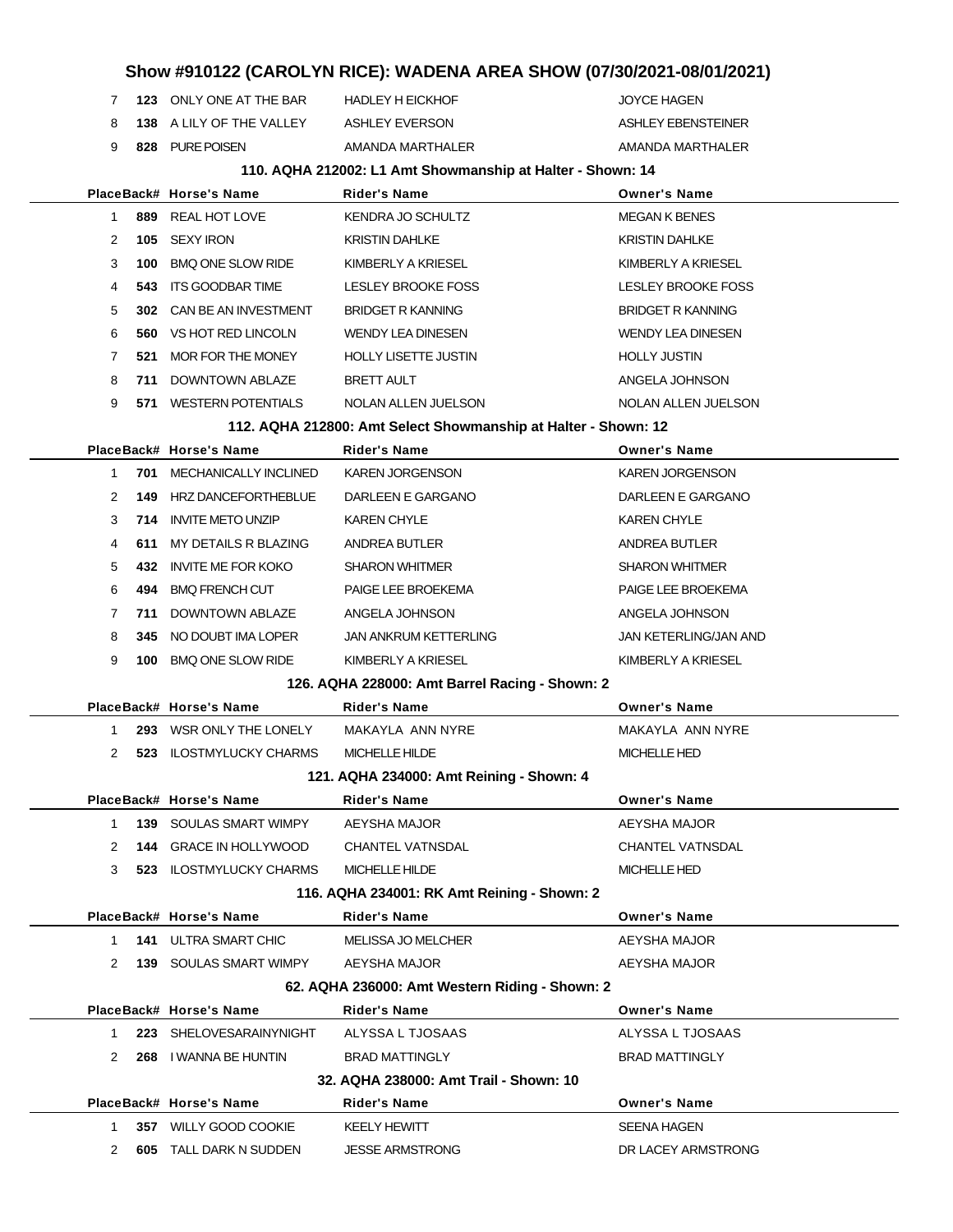| 3 | 123 | ONLY ONE AT THE BAR        | <b>HADLEY H EICKHOF</b>                   | <b>JOYCE HAGEN</b>        |
|---|-----|----------------------------|-------------------------------------------|---------------------------|
| 4 |     | 711 DOWNTOWN ABLAZE        | <b>BRETT AULT</b>                         | ANGELA JOHNSON            |
| 5 |     | 543 ITS GOODBAR TIME       | <b>LESLEY BROOKE FOSS</b>                 | <b>LESLEY BROOKE FOSS</b> |
| 6 | 293 | WSR ONLY THE LONELY        | MAKAYLA ANN NYRE                          | MAKAYLA ANN NYRE          |
| 7 | 300 | <b>COWBOY SWAGGER</b>      | <b>RYANE M BAKKE</b>                      | <b>RYANE M BAKKE</b>      |
| 8 | 523 | <b>ILOSTMYLUCKY CHARMS</b> | <b>MICHELLE HILDE</b>                     | <b>MICHELLE HED</b>       |
| 9 | 475 | NORTHERN SKAIS             | MARY ELIZABETH M                          | LYNN AND YOUNGS; BECKIE   |
|   |     |                            | 29. AQHA 238002: L1 Amt Trail - Shown: 15 |                           |
|   |     | PlaceBack# Horse's Name    | <b>Rider's Name</b>                       | <b>Owner's Name</b>       |
| 1 | 409 | BABY IMA ROCKSTAR          | <b>CONNIE ARMSTRONG</b>                   | <b>CONNIE ARMSTRONG</b>   |
| 2 | 711 | DOWNTOWN ABLAZE            | <b>BRETT AULT</b>                         | ANGELA JOHNSON            |
| 3 | 123 | ONLY ONE AT THE BAR        | <b>HADLEY H EICKHOF</b>                   | <b>JOYCE HAGEN</b>        |
| 4 | 357 | <b>WILLY GOOD COOKIE</b>   | <b>KEELY HEWITT</b>                       | <b>SEENA HAGEN</b>        |
| 5 | 223 | SHELOVESARAINYNIGHT        | ALYSSA L TJOSAAS                          | ALYSSA L TJOSAAS          |
| 6 | 523 | <b>ILOSTMYLUCKY CHARMS</b> | MICHELLE HILDE                            | <b>MICHELLE HED</b>       |
| 7 | 423 | LAYLAS LOPIN MACHINE       | <b>RYANE M BAKKE</b>                      | <b>RYANE M BAKKE</b>      |
| 8 | 475 | NORTHERN SKAIS             | MARY ELIZABETH M                          | LYNN AND YOUNGS; BECKIE   |
| 9 | 293 | WSR ONLY THE LONELY        | MAKAYLA ANN NYRE                          | MAKAYLA ANN NYRE          |
|   |     |                            |                                           |                           |

#### **25. AQHA 238102: L1 Amt Walk Trot Trail - Shown: 9**

|               |     | PlaceBack# Horse's Name | <b>Rider's Name</b>   | <b>Owner's Name</b>    |
|---------------|-----|-------------------------|-----------------------|------------------------|
|               | 459 | GETTIN INVESTED         | <b>TERRI SHALEEN</b>  | <b>TERRI SHALEEN</b>   |
| $\mathcal{P}$ | 432 | INVITE ME FOR KOKO      | <b>SHARON WHITMER</b> | <b>SHARON WHITMER</b>  |
| 3             | 711 | DOWNTOWN ABLAZE         | ANGELA JOHNSON        | ANGELA JOHNSON         |
| 4             | 757 | SH WHAT A FEELING       | RACHEL RETTERATH      | RACHEL RETTERATH       |
| 5             | 787 | VS RED HOT CHOCOLATE    | <b>HATTIE SMITH</b>   | <b>HATTIE SMITH</b>    |
| 6             | 422 | IM THE FANCY DREAM      | ROBIN DANIELSON       | <b>CRAIG AND ROBIN</b> |
|               | 115 | ROCK N AWESOME          | AMY KRAUTKREMER       | AMY KRAUTKREMER        |
| 8             | 122 | BF DECK OF ACES         | <b>WHITNEY FENNA</b>  | <b>WHITNEY FENNA</b>   |

### **31. AQHA 238800: Amt Select Trail - Shown: 9**

|   |      | PlaceBack# Horse's Name  | <b>Rider's Name</b>     | <b>Owner's Name</b>     |
|---|------|--------------------------|-------------------------|-------------------------|
|   | 1729 | <b>I CANT DECIDE</b>     | ANITA A YORK            | ANITA A YORK            |
| 2 | 119  | CAN DO INVITE            | BARBARA WALTON          | BARBARA WALTON          |
| 3 | 268  | I WANNA BE HUNTIN        | <b>BRAD MATTINGLY</b>   | <b>BRAD MATTINGLY</b>   |
| 4 | 409  | BABY IMA ROCKSTAR        | <b>CONNIE ARMSTRONG</b> | <b>CONNIE ARMSTRONG</b> |
| 5 | 313  | <b>HES SUMTHIN FANCY</b> | <b>SUE KARN</b>         | <b>SUE KARN</b>         |
| 6 | 308  | RSJ ZIPIN VAQUERO        | TAMARA SEM              | SCOTT &/OR TAMARA SEM   |
|   | 611  | MY DETAILS R BLAZING     | ANDREA BUTLER           | ANDREA BUTLER           |

### **58. AQHA 240000: Amt Western Horsemanship - Shown: 9**

|   |      | PlaceBack# Horse's Name  | <b>Rider's Name</b>       | <b>Owner's Name</b>       |
|---|------|--------------------------|---------------------------|---------------------------|
|   |      | 174 EYED BEA SHARPCHUTER | <b>TYLER OLSON</b>        | <b>TYLER OLSON</b>        |
|   | 357  | WILLY GOOD COOKIE        | <b>KEELY HEWITT</b>       | <b>SEENA HAGEN</b>        |
| 3 | 523  | ILOSTMYLUCKY CHARMS      | MICHELLE HILDE            | <b>MICHELLE HED</b>       |
| 4 | 188  | MAKIN IT LOOK GOOD       | ASHLEY JOHNSON            | MICHELLE JOHNSON          |
| 5 | 711  | DOWNTOWN ABLAZE          | <b>BRETT AULT</b>         | ANGELA JOHNSON            |
| 6 | 543  | ITS GOODBAR TIME         | <b>LESLEY BROOKE FOSS</b> | <b>LESLEY BROOKE FOSS</b> |
|   | 138. | A LILY OF THE VALLEY     | <b>ASHLEY EVERSON</b>     | ASHLEY EBENSTEINER        |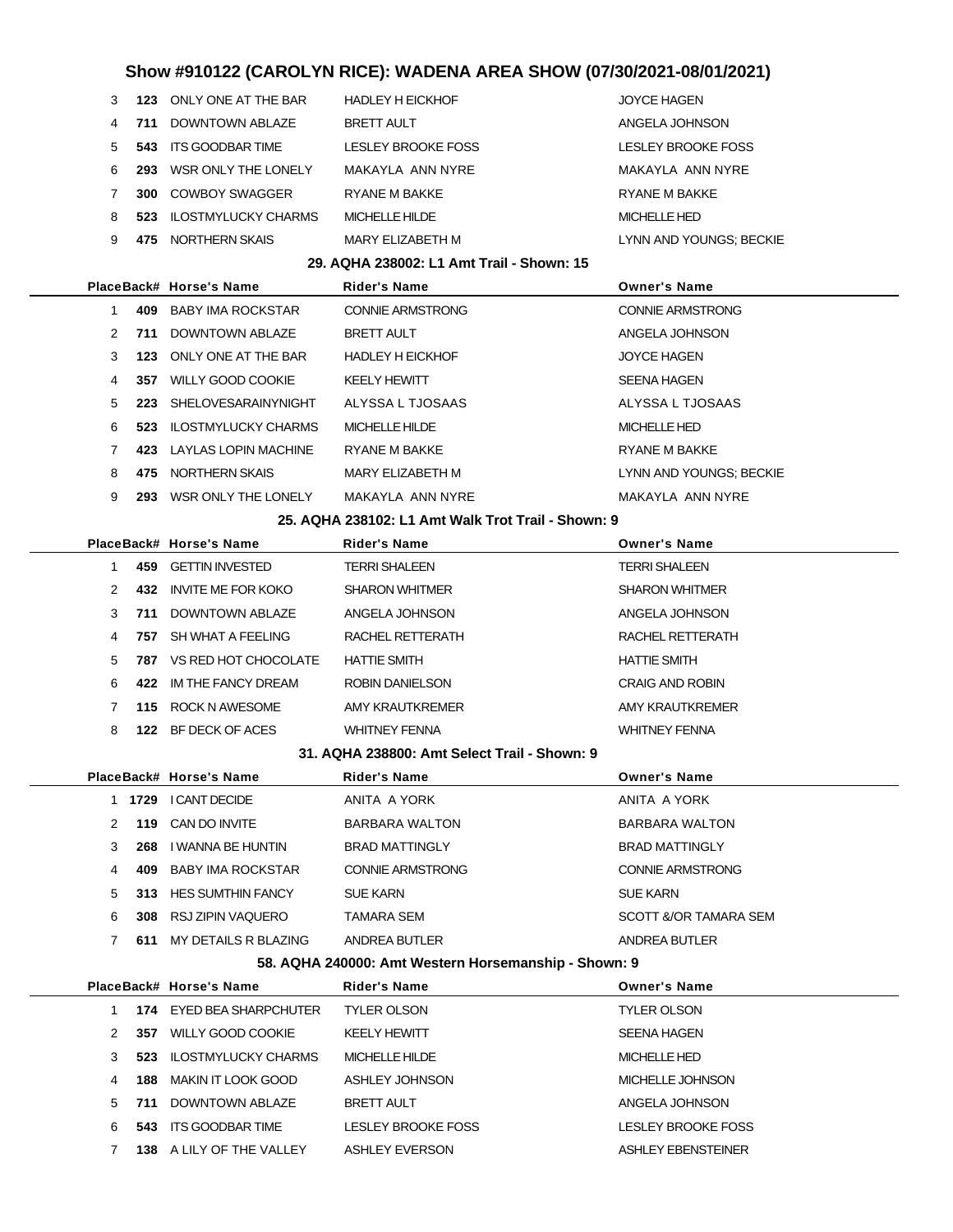**787** VS RED HOT CHOCOLATE HATTIE SMITH **HATTIE SMITH** HATTIE SMITH

**293** WSR ONLY THE LONELY MAKAYLA ANN NYRE MAKAYLA ANN NYRE

|  |  | 55. AQHA 240002: L1 Amt Western Horsemanship - Shown: 11 |  |
|--|--|----------------------------------------------------------|--|

|    |      | PlaceBack# Horse's Name   | <b>Rider's Name</b>      | <b>Owner's Name</b>     |
|----|------|---------------------------|--------------------------|-------------------------|
|    | 571  | <b>WESTERN POTENTIALS</b> | NOLAN ALLEN JUELSON      | NOLAN ALLEN JUELSON     |
| 2  | 105  | SEXY IRON                 | <b>KRISTIN DAHLKE</b>    | <b>KRISTIN DAHLKE</b>   |
| 3  | 711  | DOWNTOWN ABI AZE          | <b>BRETT AULT</b>        | ANGELA JOHNSON          |
| 4  | 223  | SHEI OVESARAINYNIGHT      | ALYSSA L TJOSAAS         | ALYSSA L TJOSAAS        |
| 5  | 605  | TALL DARK N SUDDEN        | <b>JESSE ARMSTRONG</b>   | DR LACEY ARMSTRONG      |
| 6. | 5864 | <b>VERY SUPERSTICIOUS</b> | <b>MOLLY SAMMON</b>      | <b>MOLLY SAMMON</b>     |
|    | 475  | NORTHERN SKAIS            | MARY FI IZABETH M        | LYNN AND YOUNGS; BECKIE |
| 8  | 889  | REAL HOT LOVE             | <b>KENDRA JO SCHULTZ</b> | <b>MEGAN K BENES</b>    |
| 9  | 100  | <b>BMO ONE SLOW RIDE</b>  | KIMBERLY A KRIESEL       | KIMBERLY A KRIESEL      |

**54. AQHA 240102: L1 Amt Walk Trot Horsemanship - Shown: 8**

|               |     | PlaceBack# Horse's Name   | <b>Rider's Name</b>    | <b>Owner's Name</b>      |
|---------------|-----|---------------------------|------------------------|--------------------------|
|               | 711 | DOWNTOWN ABI AZE          | ANGELA JOHNSON         | ANGELA JOHNSON           |
| $\mathcal{P}$ | 115 | ROCK N AWESOME            | AMY KRAUTKREMER        | AMY KRAUTKREMER          |
| 3             | 122 | BF DECK OF ACES           | <b>WHITNEY FENNA</b>   | <b>WHITNEY FENNA</b>     |
| 4             | 162 | KISSIN INDA SHADOWS       | <b>VICKY BORGEN</b>    | <b>VICKY BORGEN</b>      |
| 5             | 432 | <b>INVITE ME FOR KOKO</b> | <b>SHARON WHITMER</b>  | <b>SHARON WHITMER</b>    |
| 6             | 163 | PRETTY LAZY AM L          | SHEILA MUNDAHL-PRINS   | BRYAN OR SHEILA PRINS    |
|               | 422 | IM THE FANCY DREAM        | <b>ROBIN DANIELSON</b> | <b>CRAIG AND ROBIN</b>   |
| 8             | 118 | SH ELIS COMING            | BARBARA L CASSIBO      | <b>BARBARA L CASSIBO</b> |
|               |     |                           |                        |                          |

**57. AQHA 240800: Amt Select Western Horsemanship - Shown: 9**

|   |      | PlaceBack# Horse's Name    | <b>Rider's Name</b>          | <b>Owner's Name</b>              |
|---|------|----------------------------|------------------------------|----------------------------------|
|   | 1729 | <b>I CANT DECIDE</b>       | ANITA A YORK                 | ANITA A YORK                     |
| 2 | 268  | I WANNA BE HUNTIN          | <b>BRAD MATTINGLY</b>        | <b>BRAD MATTINGLY</b>            |
| 3 | 149  | <b>HRZ DANCEFORTHEBLUE</b> | DARLEEN E GARGANO            | DARLEEN E GARGANO                |
| 4 | 649  | JUST A SMALLTOWNGURL       | <b>MARK EBNET</b>            | <b>MARK AND MARY EBNET</b>       |
| 5 | 653  | <b>BARELY DRESSED</b>      | <b>MARY EBNET</b>            | <b>MARK AND MARY EBNET</b>       |
| 6 | 345  | NO DOUBT IMA LOPER         | <b>JAN ANKRUM KETTERLING</b> | JAN KETERLING/JAN AND            |
|   | 308  | RSJ ZIPIN VAQUERO          | <b>TAMARA SEM</b>            | <b>SCOTT &amp;/OR TAMARA SEM</b> |
| 8 | 459  | <b>GETTIN INVESTED</b>     | <b>TERRI SHALEEN</b>         | TERRI SHALEEN                    |
| 9 | 611  | MY DETAILS R BLAZING       | ANDREA BUTLER                | ANDREA BUTLER                    |
|   |      |                            |                              |                                  |

**46. AQHA 242000: Amt Western Pleasure - Shown: 13**

|   |     | PlaceBack# Horse's Name | <b>Rider's Name</b>     | <b>Owner's Name</b>     |
|---|-----|-------------------------|-------------------------|-------------------------|
|   | 605 | TALL DARK N SUDDEN      | <b>JESSE ARMSTRONG</b>  | DR LACEY ARMSTRONG      |
| 2 | 188 | MAKIN IT LOOK GOOD      | ASHLEY JOHNSON          | MICHELLE JOHNSON        |
| 3 | 111 | RIDE ON                 | SHELBY ANN HOLMES       | <b>JAMES R HOOTMAN</b>  |
| 4 | 787 | VS RED HOT CHOCOLATE    | <b>HATTIE SMITH</b>     | <b>HATTIE SMITH</b>     |
| 5 | 114 | HOT UNDER THE COLLAR    | <b>TAYLOR PUNT</b>      | STEPHANIE CHAPMAN       |
| 6 | 423 | LAYLAS LOPIN MACHINE    | <b>RYANE M BAKKE</b>    | <b>RYANE M BAKKE</b>    |
|   | 454 | <b>MY VITALS ROCK</b>   | <b>KRISTINE REUVERS</b> | <b>KRISTINE REUVERS</b> |
| 8 | 128 | THE RANGE LADY          | ELIZABETH NORDOUIST     | ELIZABETH NORDOUIST     |
| 9 | 357 | WILLY GOOD COOKIE       | <b>KEELY HEWITT</b>     | <b>SEENA HAGEN</b>      |
|   |     |                         |                         |                         |

**41. AQHA 242001: RK Amt Western Pleasure - Shown: 10**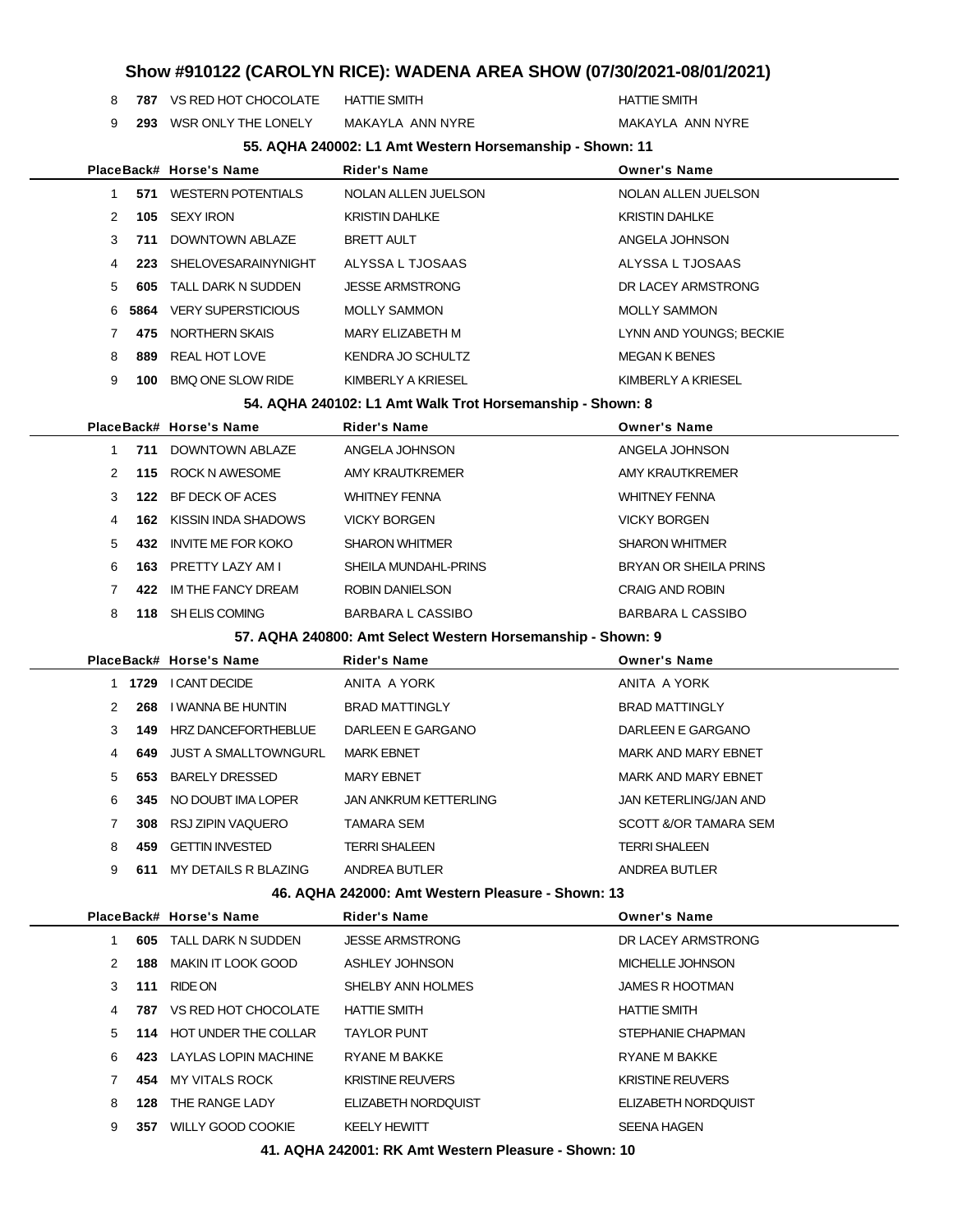|               |       | PlaceBack# Horse's Name   | <b>Rider's Name</b>     | <b>Owner's Name</b>     |
|---------------|-------|---------------------------|-------------------------|-------------------------|
|               | 810   | <b>BEST BE REDNECK</b>    | ASHLEIGH R SKARSTEDT    | <b>RYLAN SUNDSBAK</b>   |
| $\mathcal{P}$ | 571   | <b>WESTERN POTENTIALS</b> | NOLAN ALLEN JUELSON     | NOLAN ALLEN JUELSON     |
| 3             | 129   | SHES WILLY CERTAIN        | <b>KALLIE SYLVESTER</b> | <b>KALLIE SYLVESTER</b> |
|               | 45864 | <b>VERY SUPERSTICIOUS</b> | <b>MOLLY SAMMON</b>     | <b>MOLLY SAMMON</b>     |
| 5             | 889   | REAL HOT LOVE             | KENDRA JO SCHULTZ       | <b>MEGAN K BENES</b>    |
| 6             | 526   | KAUGHT RED HANDED         | <b>DAWN MASSIER</b>     | <b>DAWN MASSIER</b>     |
|               | 308   | RSJ ZIPIN VAQUERO         | <b>TAMARA SEM</b>       | SCOTT &/OR TAMARA SEM   |
| 8             | 757   | SH WHAT A FEELING         | RACHEL RETTERATH        | RACHEL RETTERATH        |
| 9             | 101   | NB THE GOOD GIRL          | KIMBERLY A KRIESEL      | KIMBERLY A KRIESEL      |
|               |       |                           |                         |                         |

#### **42. AQHA 242002: L1 Amt Western Pleasure - Shown: 17**

|               |      | PlaceBack# Horse's Name   | <b>Rider's Name</b>     | <b>Owner's Name</b>        |
|---------------|------|---------------------------|-------------------------|----------------------------|
|               | 571  | <b>WESTERN POTENTIALS</b> | NOLAN ALLEN JUELSON     | NOLAN ALLEN JUELSON        |
| $\mathcal{P}$ | 810  | <b>BEST BE REDNECK</b>    | ASHLEIGH R SKARSTEDT    | RYLAN SUNDSBAK             |
| 3             | 223  | SHELOVESARAINYNIGHT       | ALYSSA L TJOSAAS        | ALYSSA L TJOSAAS           |
| 4             | 129  | SHES WILLY CERTAIN        | <b>KALLIE SYLVESTER</b> | <b>KALLIE SYLVESTER</b>    |
| 5             | 112  | JUST TOUCH ME             | <b>CLAIRE SOHM</b>      | <b>JEANETTE GROVE</b>      |
| 6             | 128  | THE RANGE LADY            | ELIZABETH NORDOUIST     | <b>ELIZABETH NORDOUIST</b> |
|               | 186  | ALWAYS TALKIN CHIP        | <b>TERESA MYHRE</b>     | LAUREN R MYHRE             |
| 8             | 357  | WILLY GOOD COOKIE         | <b>KEELY HEWITT</b>     | <b>SEENA HAGEN</b>         |
| 9.            | 5864 | <b>VERY SUPERSTICIOUS</b> | <b>MOLLY SAMMON</b>     | <b>MOLLY SAMMON</b>        |
|               |      |                           |                         |                            |

### **40. AQHA 242102: L1 Amt Walk Trot Western Pleasure - Shown: 10**

|               |     | PlaceBack# Horse's Name     | <b>Rider's Name</b>         | <b>Owner's Name</b>    |
|---------------|-----|-----------------------------|-----------------------------|------------------------|
|               | 198 | JEALOUS OF MY MOONPIE       | DEBRA J BUSE                | DEBRA J BUSE           |
| $\mathcal{P}$ | 432 | <b>INVITE ME FOR KOKO</b>   | <b>SHARON WHITMER</b>       | <b>SHARON WHITMER</b>  |
| 3             | 282 | MARTINIS ON ME              | AMANDA MARTHALER            | AMANDA MARTHALER       |
| 4             | 162 | KISSIN INDA SHADOWS         | <b>VICKY BORGEN</b>         | <b>VICKY BORGEN</b>    |
| 5             |     | 118 SH ELIS COMING          | BARBARA L CASSIBO           | BARBARA L CASSIBO      |
| 6             | 163 | PRETTY LAZY AM I            | SHEILA MUNDAHL-PRINS        | BRYAN OR SHEILA PRINS  |
|               | 195 | <b>BMO DIXIELAND DELITE</b> | PERI L FRANKE               | PERI L FRANKE          |
| 8             | 422 | IM THE FANCY DREAM          | <b>ROBIN DANIELSON</b>      | <b>CRAIG AND ROBIN</b> |
| 9             | 521 | MOR FOR THE MONEY           | <b>HOLLY LISETTE JUSTIN</b> | <b>HOLLY JUSTIN</b>    |
|               |     |                             |                             |                        |

### **45. AQHA 242800: Amt Select Western Pleasure - Shown: 9**

|   |     | PlaceBack# Horse's Name       | <b>Rider's Name</b>                           | <b>Owner's Name</b>        |
|---|-----|-------------------------------|-----------------------------------------------|----------------------------|
|   |     | 106 HOT CHICKS R INVITED      | <b>LORI SCHMIDT</b>                           | <b>LORI SCHMIDT</b>        |
| 2 | 409 | BABY IMA ROCKSTAR             | <b>CONNIE ARMSTRONG</b>                       | <b>CONNIE ARMSTRONG</b>    |
| 3 | 714 | <b>INVITE METO UNZIP</b>      | <b>KAREN CHYLE</b>                            | <b>KAREN CHYLE</b>         |
| 4 |     | 653 BARELY DRESSED            | <b>MARY EBNET</b>                             | <b>MARK AND MARY EBNET</b> |
| 5 | 268 | I WANNA BE HUNTIN             | <b>BRAD MATTINGLY</b>                         | <b>BRAD MATTINGLY</b>      |
| 6 |     | 1066 MY LUCKY DECISION        | <b>CARMIN FLOWERS</b>                         | <b>CARMIN FLOWERS</b>      |
|   | 649 | JUST A SMALLTOWNGURL          | <b>MARK EBNET</b>                             | MARK AND MARY EBNET        |
| 8 |     | 313 HES SUMTHIN FANCY         | <b>SUE KARN</b>                               | <b>SUE KARN</b>            |
| 9 |     | 308 RSJ ZIPIN VAQUERO         | TAMARA SEM                                    | SCOTT &/OR TAMARA SEM      |
|   |     |                               | 139. AQHA 243000: Amt Ranch Riding - Shown: 5 |                            |
|   |     | PlaceBack# Horse's Name       | <b>Rider's Name</b>                           | <b>Owner's Name</b>        |
|   |     | <b>144 GRACE IN HOLLYWOOD</b> | <b>CHANTEL VATNSDAL</b>                       | <b>CHANTEL VATNSDAL</b>    |

|  | <b>144 GRACE IN HOLLYWOOD</b> | CHANTEL VATNSDAL | <b>CHANTI</b> |
|--|-------------------------------|------------------|---------------|
|  |                               |                  |               |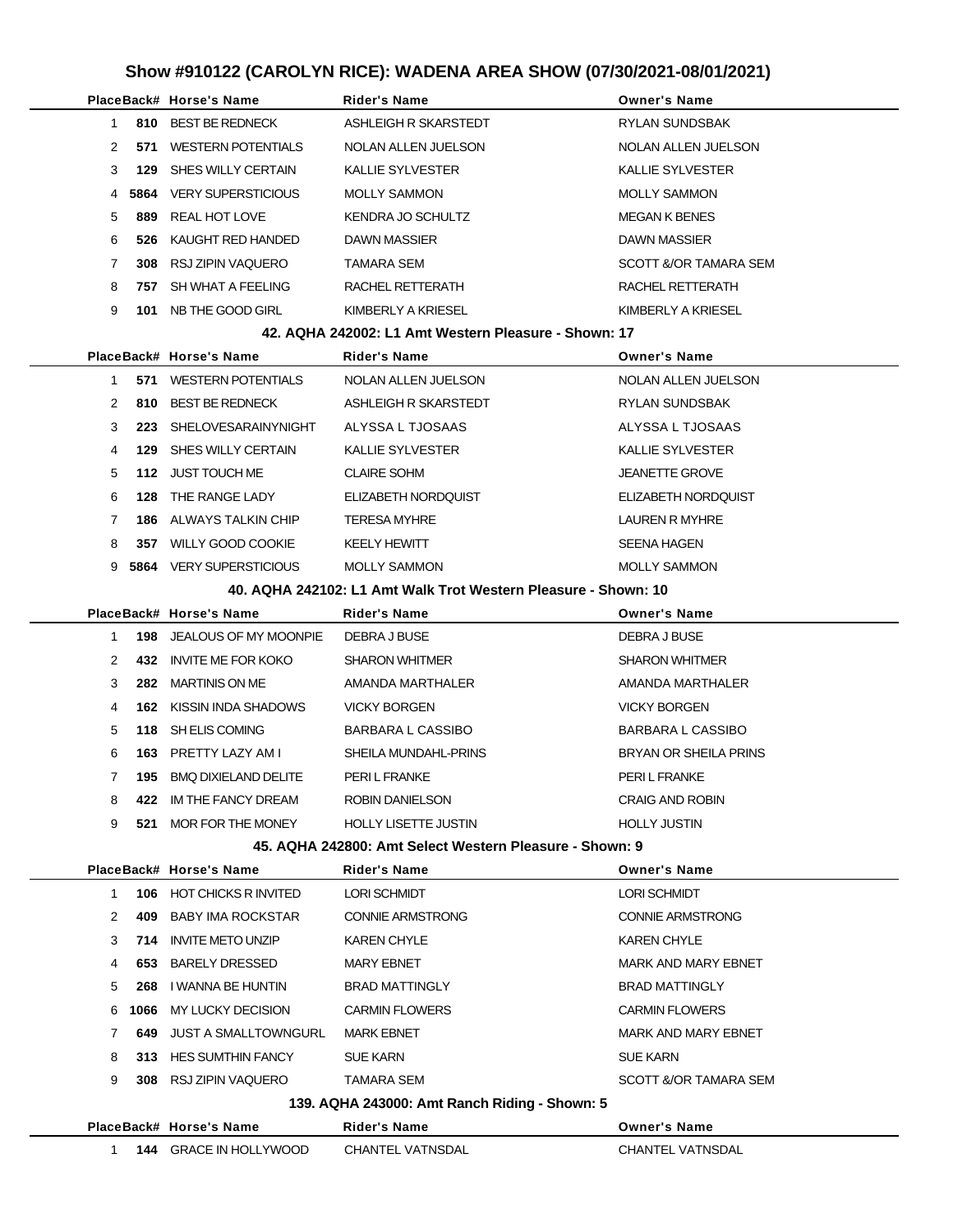| 2 |      | <b>139 SOULAS SMART WIMPY</b>  | AEYSHA MAJOR                                                    | AEYSHA MAJOR                     |
|---|------|--------------------------------|-----------------------------------------------------------------|----------------------------------|
| 3 | 523  | <b>ILOSTMYLUCKY CHARMS</b>     | <b>MICHELLE HILDE</b>                                           | <b>MICHELLE HED</b>              |
| 4 | 310  | <b>FIRMLY INVESTED</b>         | <b>SCOTT SEM</b>                                                | <b>SCOTT &amp;/OR TAMARA SEM</b> |
|   |      |                                | 137. AQHA 243001: RK Amt Ranch Riding - Shown: 1                |                                  |
|   |      | PlaceBack# Horse's Name        | Rider's Name                                                    | <b>Owner's Name</b>              |
| 1 |      | <b>141 ULTRA SMART CHIC</b>    | <b>MELISSA JO MELCHER</b>                                       | AEYSHA MAJOR                     |
|   |      |                                | 11. AQHA 244000: Amt Hunter Under Saddle - Shown: 11            |                                  |
|   |      | PlaceBack# Horse's Name        | Rider's Name                                                    | <b>Owner's Name</b>              |
| 1 |      | 787 VS RED HOT CHOCOLATE       | <b>HATTIE SMITH</b>                                             | <b>HATTIE SMITH</b>              |
| 2 | 560  | VS HOT RED LINCOLN             | <b>WENDY LEA DINESEN</b>                                        | <b>WENDY LEA DINESEN</b>         |
| 3 | 357  | <b>WILLY GOOD COOKIE</b>       | <b>KEELY HEWITT</b>                                             | <b>SEENA HAGEN</b>               |
| 4 | 293  | WSR ONLY THE LONELY            | MAKAYLA ANN NYRE                                                | MAKAYLA ANN NYRE                 |
| 5 | 188  | <b>MAKIN IT LOOK GOOD</b>      | ASHLEY JOHNSON                                                  | MICHELLE JOHNSON                 |
| 6 | 475  | NORTHERN SKAIS                 | MARY ELIZABETH M                                                | LYNN AND YOUNGS; BECKIE          |
| 7 | 314  | <b>BMQ MY GEISHA GIRL</b>      | <b>BRONWYN GAMM-AYRES</b>                                       | <b>BRONWYN GAMM</b>              |
| 8 | 828  | <b>PURE POISEN</b>             | AMANDA MARTHALER                                                | AMANDA MARTHALER                 |
| 9 |      | <b>145 LADYS LAST KRUZER</b>   | AMY M DARNELL-FOBBE                                             | <b>ANITA DARNELL</b>             |
|   |      |                                | 7. AQHA 244001: RK Amt Hunter Under Saddle - Shown: 3           |                                  |
|   |      | PlaceBack# Horse's Name        | <b>Rider's Name</b>                                             | <b>Owner's Name</b>              |
| 1 |      | 757 SH WHAT A FEELING          | RACHEL RETTERATH                                                | RACHEL RETTERATH                 |
| 2 | 5864 | <b>VERY SUPERSTICIOUS</b>      | <b>MOLLY SAMMON</b>                                             | <b>MOLLY SAMMON</b>              |
| 3 |      | 889 REAL HOT LOVE              | KENDRA JO SCHULTZ                                               | <b>MEGAN K BENES</b>             |
|   |      |                                | 8. AQHA 244002: L1 Amt Hunter Under Saddle - Shown: 9           |                                  |
|   |      | PlaceBack# Horse's Name        | Rider's Name                                                    | <b>Owner's Name</b>              |
| 1 |      | <b>560 VS HOT RED LINCOLN</b>  | <b>WENDY LEA DINESEN</b>                                        | <b>WENDY LEA DINESEN</b>         |
| 2 | 757  | SH WHAT A FEELING              | RACHEL RETTERATH                                                | RACHEL RETTERATH                 |
| 3 | 295  | <b>BMQ LEGENDARY</b>           | <b>MEGHANN WOOSLEY</b>                                          | <b>MARGIE OTTEN</b>              |
| 4 | 100  | <b>BMQ ONE SLOW RIDE</b>       | KIMBERLY A KRIESEL                                              | KIMBERLY A KRIESEL               |
|   |      |                                |                                                                 |                                  |
| 5 | 475  | NORTHERN SKAIS                 | MARY ELIZABETH M                                                | LYNN AND YOUNGS; BECKIE          |
| 6 | 199  | N YOUR DREAMZ                  | NANCY A RANDALL                                                 | NANCY A RANDALL                  |
| 7 | 543  | ITS GOODBAR TIME               | LESLEY BROOKE FOSS                                              | LESLEY BROOKE FOSS               |
| 8 | 5864 | <b>VERY SUPERSTICIOUS</b>      | <b>MOLLY SAMMON</b>                                             | <b>MOLLY SAMMON</b>              |
| 9 |      | 889 REAL HOT LOVE              | KENDRA JO SCHULTZ                                               | <b>MEGAN K BENES</b>             |
|   |      |                                | 6. AQHA 244102: L1 Amt Walk Trot Hunter Under Saddle - Shown: 4 |                                  |
|   |      | PlaceBack# Horse's Name        | Rider's Name                                                    | <b>Owner's Name</b>              |
| 1 |      | 122 BF DECK OF ACES            | <b>WHITNEY FENNA</b>                                            | <b>WHITNEY FENNA</b>             |
| 2 |      | 163 PRETTY LAZY AM I           | SHEILA MUNDAHL-PRINS                                            | BRYAN OR SHEILA PRINS            |
| 3 |      | 118 SH ELIS COMING             | LAURA GAIL SCHIRADO                                             | <b>BARBARA L CASSIBO</b>         |
| 4 |      | <b>109 TNT TERRIFIC GAL</b>    | <b>MRS SHERRY CASE</b>                                          | SHERRY CASE                      |
|   |      |                                | 10. AQHA 244800: Amt Select Hunter Under Saddle - Shown: 6      |                                  |
|   |      | PlaceBack# Horse's Name        | <b>Rider's Name</b>                                             | <b>Owner's Name</b>              |
| 1 |      | 345 NO DOUBT IMA LOPER         | JAN ANKRUM KETTERLING                                           | JAN KETERLING/JAN AND            |
| 2 | 611  | MY DETAILS R BLAZING           | ANDREA BUTLER                                                   | ANDREA BUTLER                    |
| 3 | 100  | <b>BMQ ONE SLOW RIDE</b>       | KIMBERLY A KRIESEL                                              | KIMBERLY A KRIESEL               |
| 4 | 459  | <b>GETTIN INVESTED</b>         | <b>TERRI SHALEEN</b>                                            | <b>TERRI SHALEEN</b>             |
| 5 |      | <b>149 HRZ DANCEFORTHEBLUE</b> | DARLEEN E GARGANO                                               | DARLEEN E GARGANO                |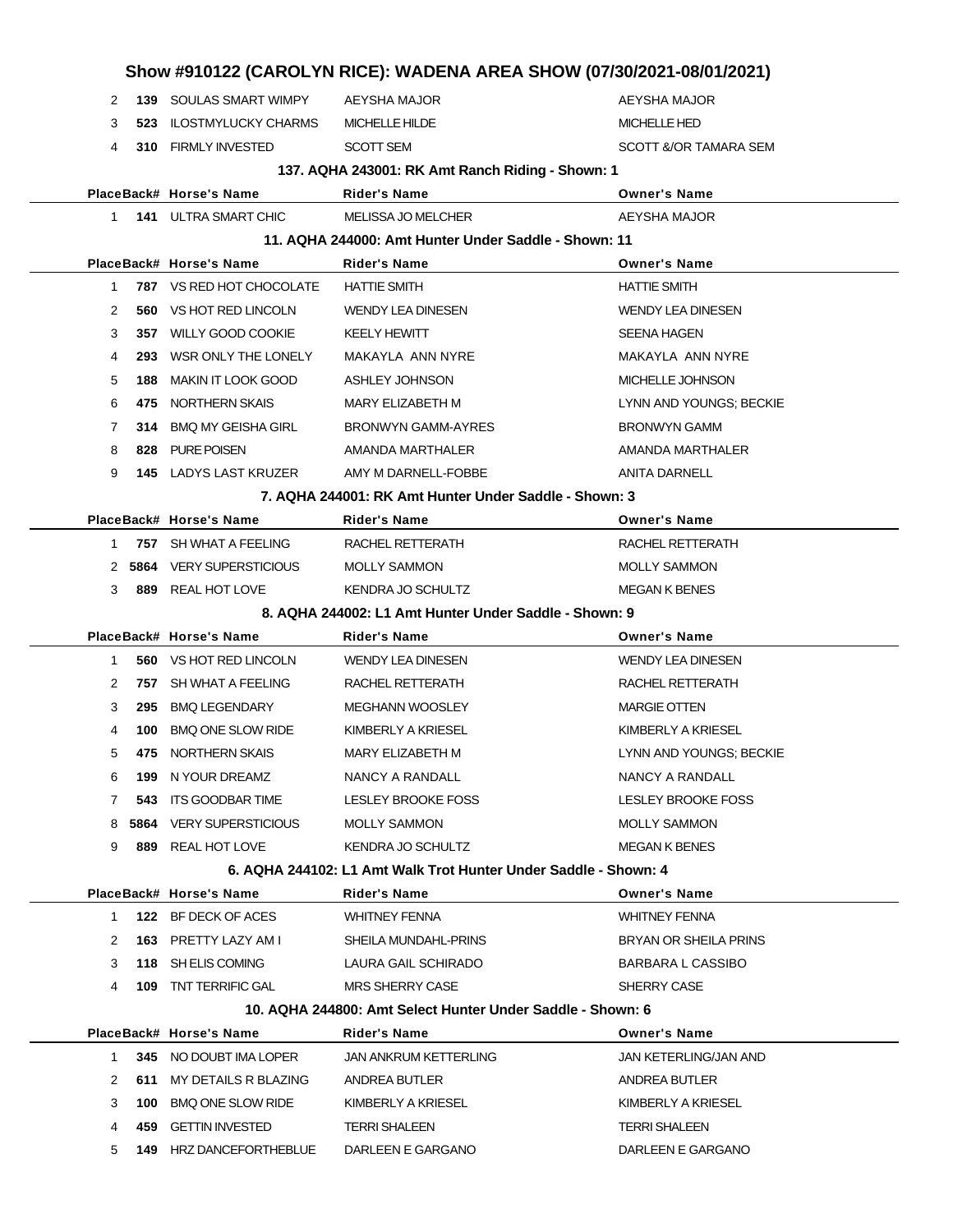**1729** I CANT DECIDE ANITA A YORK ANITA A YORK ANITA A YORK

|    |      |                           | 22. AQHA 252000: Amt Hunt Seat Equitation - Shown: 8              |                              |
|----|------|---------------------------|-------------------------------------------------------------------|------------------------------|
|    |      | PlaceBack# Horse's Name   | <b>Rider's Name</b>                                               | <b>Owner's Name</b>          |
| 1  | 357  | <b>WILLY GOOD COOKIE</b>  | <b>KEELY HEWITT</b>                                               | <b>SEENA HAGEN</b>           |
| 2  | 565  | NO ONE LIKE ME            | ALEXANDRA J BECKMAN                                               | ALEXANDRA J BECKMAN          |
| 3  | 787  | VS RED HOT CHOCOLATE      | <b>HATTIE SMITH</b>                                               | <b>HATTIE SMITH</b>          |
| 4  | 523  | ILOSTMYLUCKY CHARMS       | <b>MICHELLE HILDE</b>                                             | <b>MICHELLE HED</b>          |
| 5  | 543  | <b>ITS GOODBAR TIME</b>   | <b>LESLEY BROOKE FOSS</b>                                         | <b>LESLEY BROOKE FOSS</b>    |
| 6  | 188  | <b>MAKIN IT LOOK GOOD</b> | ASHLEY JOHNSON                                                    | MICHELLE JOHNSON             |
| 7  | 475  | NORTHERN SKAIS            | MARY ELIZABETH M                                                  | LYNN AND YOUNGS; BECKIE      |
|    |      |                           | 19. AQHA 252002: L1 Amt Hunt Seat Equitation - Shown: 9           |                              |
|    |      | PlaceBack# Horse's Name   | <b>Rider's Name</b>                                               | <b>Owner's Name</b>          |
| 1  | 105  | <b>SEXY IRON</b>          | <b>KRISTIN DAHLKE</b>                                             | <b>KRISTIN DAHLKE</b>        |
| 2  | 889  | <b>REAL HOT LOVE</b>      | <b>KENDRA JO SCHULTZ</b>                                          | <b>MEGAN K BENES</b>         |
| 3  | 560  | VS HOT RED LINCOLN        | <b>WENDY LEA DINESEN</b>                                          | <b>WENDY LEA DINESEN</b>     |
| 4  | 295  | <b>BMQ LEGENDARY</b>      | <b>MEGHANN WOOSLEY</b>                                            | <b>MARGIE OTTEN</b>          |
| 5  | 5864 | <b>VERY SUPERSTICIOUS</b> | <b>MOLLY SAMMON</b>                                               | <b>MOLLY SAMMON</b>          |
| 6  | 100  | <b>BMQ ONE SLOW RIDE</b>  | KIMBERLY A KRIESEL                                                | KIMBERLY A KRIESEL           |
| 7  | 543  | ITS GOODBAR TIME          | LESLEY BROOKE FOSS                                                | <b>LESLEY BROOKE FOSS</b>    |
| 8  | 757  | SH WHAT A FEELING         | RACHEL RETTERATH                                                  | RACHEL RETTERATH             |
| 9  |      | 475 NORTHERN SKAIS        | <b>MARY ELIZABETH M</b>                                           | LYNN AND YOUNGS; BECKIE      |
|    |      |                           | 18. AQHA 252102: L1 Amt Walk Trot Hunt Seat Equitation - Shown: 3 |                              |
|    |      | PlaceBack# Horse's Name   | Rider's Name                                                      | <b>Owner's Name</b>          |
| 1  | 122  | BF DECK OF ACES           | <b>WHITNEY FENNA</b>                                              | <b>WHITNEY FENNA</b>         |
| 2  | 118  | <b>SH ELIS COMING</b>     | LAURA GAIL SCHIRADO                                               | <b>BARBARA L CASSIBO</b>     |
| 3  |      | 163 PRETTY LAZY AM I      | SHEILA MUNDAHL-PRINS                                              | <b>BRYAN OR SHEILA PRINS</b> |
|    |      |                           | 21. AQHA 252800: Amt Select Hunt Seat Equitation - Shown: 5       |                              |
|    |      | PlaceBack# Horse's Name   | <b>Rider's Name</b>                                               | <b>Owner's Name</b>          |
| 1  | 611  | MY DETAILS R BLAZING      | ANDREA BUTLER                                                     | ANDREA BUTLER                |
| 2  | 1729 | I CANT DECIDE             | ANITA A YORK                                                      | ANITA A YORK                 |
| 3  |      | 345 NO DOUBT IMA LOPER    | JAN ANKRUM KETTERLING                                             | JAN KETERLING/JAN AND        |
| 4  |      | 100 BMQ ONE SLOW RIDE     | <b>KIMBERLY A KRIESEL</b>                                         | KIMBERLY A KRIESEL           |
|    |      |                           | 90. AQHA 275000: Amt Performance Halter Mares - Shown: 10         |                              |
|    |      | PlaceBack# Horse's Name   | Rider's Name                                                      | <b>Owner's Name</b>          |
| 1. |      | 828 PURE POISEN           | AMANDA MARTHALER                                                  | AMANDA MARTHALER             |
| 2  | 222  | TALK SWEETLY TO ME        | SHELBY ANN HOLMES                                                 | JAMES R HOOTMAN              |
| 3  | 475  | NORTHERN SKAIS            | MARY ELIZABETH M                                                  | LYNN AND YOUNGS; BECKIE      |
|    | 494  | <b>BMQ FRENCH CUT</b>     | PAIGE LEE BROEKEMA                                                | PAIGE LEE BROEKEMA           |
| 4  |      | <b>INVITE ME FOR KOKO</b> | <b>SHARON WHITMER</b>                                             | <b>SHARON WHITMER</b>        |
| 5  | 432  |                           |                                                                   |                              |
| 6  | 611  | MY DETAILS R BLAZING      | ANDREA BUTLER                                                     | ANDREA BUTLER                |
| 7  | 138  | A LILY OF THE VALLEY      | <b>ASHLEY EVERSON</b>                                             | ASHLEY EBENSTEINER           |
| 8  |      | 223 SHELOVESARAINYNIGHT   | ALYSSA L TJOSAAS                                                  | ALYSSA L TJOSAAS             |
|    |      |                           | 79. AQHA 277000: Amt Performance Halter Geldings - Shown: 17      |                              |
|    |      | PlaceBack# Horse's Name   | <b>Rider's Name</b>                                               | <b>Owner's Name</b>          |
| 1. | 605  | TALL DARK N SUDDEN        | <b>JESSE ARMSTRONG</b>                                            | DR LACEY ARMSTRONG           |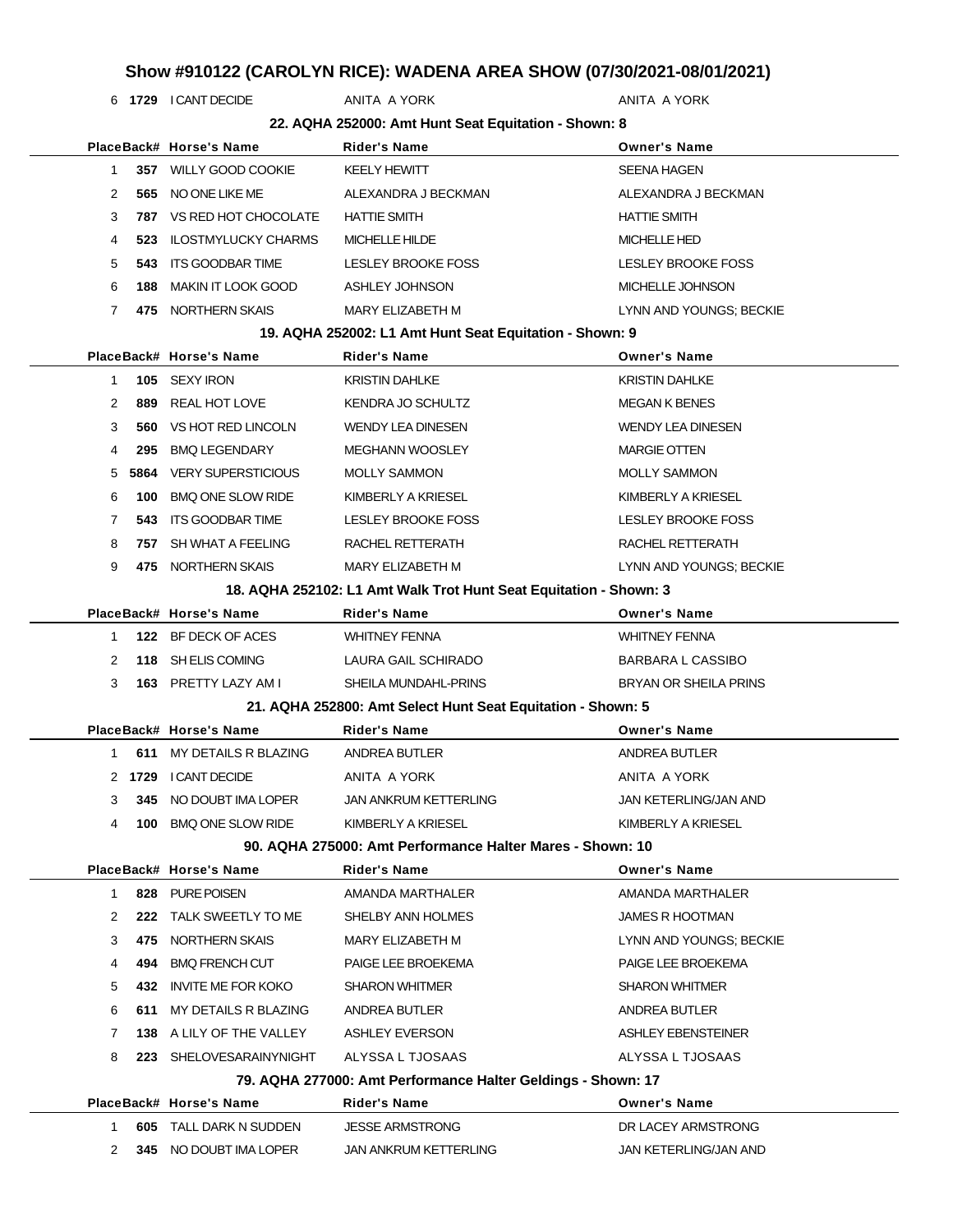|              |     |                                                    | Show #910122 (CAROLYN RICE): WADENA AREA SHOW (07/30/2021-08/01/2021)                 |                                               |
|--------------|-----|----------------------------------------------------|---------------------------------------------------------------------------------------|-----------------------------------------------|
| 3            |     | 268 I WANNA BE HUNTIN                              | <b>BRAD MATTINGLY</b>                                                                 | <b>BRAD MATTINGLY</b>                         |
| 4            | 302 | CAN BE AN INVESTMENT                               | <b>BRIDGET R KANNING</b>                                                              | <b>BRIDGET R KANNING</b>                      |
| 5            |     | 293 WSR ONLY THE LONELY                            | MAKAYLA ANN NYRE                                                                      | MAKAYLA ANN NYRE                              |
| 6            | 454 | <b>MY VITALS ROCK</b>                              | <b>KRISTINE REUVERS</b>                                                               | <b>KRISTINE REUVERS</b>                       |
| 7            | 653 | <b>BARELY DRESSED</b>                              | <b>MARY EBNET</b>                                                                     | <b>MARK AND MARY EBNET</b>                    |
| 8            | 714 | <b>INVITE METO UNZIP</b>                           | <b>KAREN CHYLE</b>                                                                    | <b>KAREN CHYLE</b>                            |
| 9            |     | 107 DOUBLEDOUBLE MACHINE                           | <b>BECKY SCHAFER</b>                                                                  | <b>BECKY SCHAFER</b>                          |
|              |     |                                                    | 162. AQHA 401200: Youth Grand Champion Mares - Shown: 2                               |                                               |
|              |     | PlaceBack# Horse's Name                            | Rider's Name                                                                          | <b>Owner's Name</b>                           |
| $\mathbf 1$  |     | 369 PS IMPULSE IN EDEN                             | <b>OLIVIA ULMER</b>                                                                   | <b>OLIVIA ULMER</b>                           |
|              |     |                                                    | 163. AQHA 401300: Youth Reserve Champion Mares - Shown: 3                             |                                               |
|              |     | PlaceBack# Horse's Name                            | <b>Rider's Name</b>                                                                   | <b>Owner's Name</b>                           |
| $\mathbf{1}$ |     | 369 PS IMPULSE IN EDEN                             | <b>OLIVIA ULMER</b>                                                                   | <b>OLIVIA ULMER</b>                           |
|              |     |                                                    | 164. AQHA 401400: Youth Grand Champion Geldings - Shown: 4                            |                                               |
|              |     | PlaceBack# Horse's Name                            | <b>Rider's Name</b>                                                                   | <b>Owner's Name</b>                           |
| $\mathbf 1$  |     | 806 THE STORY OF GOODBAR                           | <b>JOCHIM RYDER</b>                                                                   | <b>JESSE ARMSTRONG</b>                        |
|              |     |                                                    | 165. AQHA 401500: Youth Reserve Champion Gelding - Shown: 6                           |                                               |
|              |     | PlaceBack# Horse's Name                            | <b>Rider's Name</b>                                                                   | <b>Owner's Name</b>                           |
| $\mathbf{1}$ |     | 130 GETTIN VESTED                                  | <b>CEYONNA LEE OLSON</b>                                                              | MARY ALYCE OLSON                              |
|              |     |                                                    | 105. AQHA 405700: Youth Aged Mares - Shown: 3                                         |                                               |
|              |     | PlaceBack# Horse's Name                            | Rider's Name                                                                          | <b>Owner's Name</b>                           |
| 1            | 369 | PS IMPULSE IN EDEN                                 | OLIVIA ULMER                                                                          | OLIVIA ULMER                                  |
| 2            | 121 | ONE HOT MOLLY                                      | <b>JAZMINE HART-CRISSMAN</b>                                                          | <b>HEATHER BASHAM</b>                         |
| 3            |     | 120 INVESTING GRACEFULLY                           | <b>ZOEY SCHLANSER</b>                                                                 | <b>ZOEY SCHLANSER</b>                         |
|              |     |                                                    | 100. AQHA 407700: Youth Aged Geldings - Shown: 6                                      |                                               |
|              |     | PlaceBack# Horse's Name                            | <b>Rider's Name</b>                                                                   | <b>Owner's Name</b>                           |
| 1            |     | 130 GETTIN VESTED                                  | <b>CEYONNA LEE OLSON</b>                                                              | <b>MARY ALYCE OLSON</b>                       |
| 2            | 365 | PS TAKE ME TO CHURCH                               | <b>HAILEY MAE NEUMANN</b>                                                             | <b>KARI ANDERSON</b>                          |
| 3            | 400 | <b>INFLUENTIAL ROCK</b>                            | PRESTON QUINN KEMMER                                                                  | JAY N AND VICTORIA                            |
| 4            | 248 | <b>IMPULSIVE I WILL BE</b>                         | <b>EMMA MUTNANSKY</b>                                                                 | <b>EMMA MUTNANSKY</b>                         |
| 5            | 330 | <b>IM DEFINING GOOD</b>                            | LILY HANNAH TOBIN                                                                     | LORI TOBIN                                    |
|              |     | 6 5864 VERY SUPERSTICIOUS                          | <b>CONNER SAMMON</b>                                                                  | <b>MOLLY SAMMON</b>                           |
|              |     |                                                    | 111. AQHA 412000: Youth Showmanship at Halter - Shown: 9                              |                                               |
|              |     | PlaceBack# Horse's Name                            | <b>Rider's Name</b>                                                                   | <b>Owner's Name</b>                           |
| 1            | 120 | <b>INVESTING GRACEFULLY</b>                        | <b>ZOEY SCHLANSER</b>                                                                 | <b>ZOEY SCHLANSER</b>                         |
| 2            | 369 | PS IMPULSE IN EDEN<br>510 WHO IS WITH ME           | OLIVIA ULMER                                                                          | OLIVIA ULMER                                  |
| 3            |     |                                                    | ANNIKA OPSAHL<br>CEYONNA LEE OLSON                                                    | ANNIKA OPSAHL                                 |
| 4<br>5       | 130 | <b>GETTIN VESTED</b><br><b>IMPULSIVE I WILL BE</b> |                                                                                       | MARY ALYCE OLSON<br>EMMA MUTNANSKY            |
|              | 248 |                                                    | EMMA MUTNANSKY                                                                        |                                               |
| 6<br>7       | 121 | ONE HOT MOLLY<br>365 PS TAKE ME TO CHURCH          | <b>JAZMINE HART-CRISSMAN</b><br><b>HAILEY MAE NEUMANN</b>                             | <b>HEATHER BASHAM</b><br><b>KARI ANDERSON</b> |
|              |     |                                                    | LILY HANNAH TOBIN                                                                     | LORI TOBIN                                    |
| 8<br>9       | 330 | IM DEFINING GOOD<br>304 ID BE JEALOUS TO           | COURTNEY BJORGAARD                                                                    | <b>COURTNEY BJORGAARD</b>                     |
|              |     |                                                    |                                                                                       |                                               |
|              |     | PlaceBack# Horse's Name                            | 108. AQHA 412702: L1 Youth Showmanship (13 & Under) - Shown: 5<br><b>Rider's Name</b> | <b>Owner's Name</b>                           |
| 1            |     | 510 WHO IS WITH ME                                 | ANNIKA OPSAHL                                                                         | ANNIKA OPSAHL                                 |
|              |     |                                                    |                                                                                       |                                               |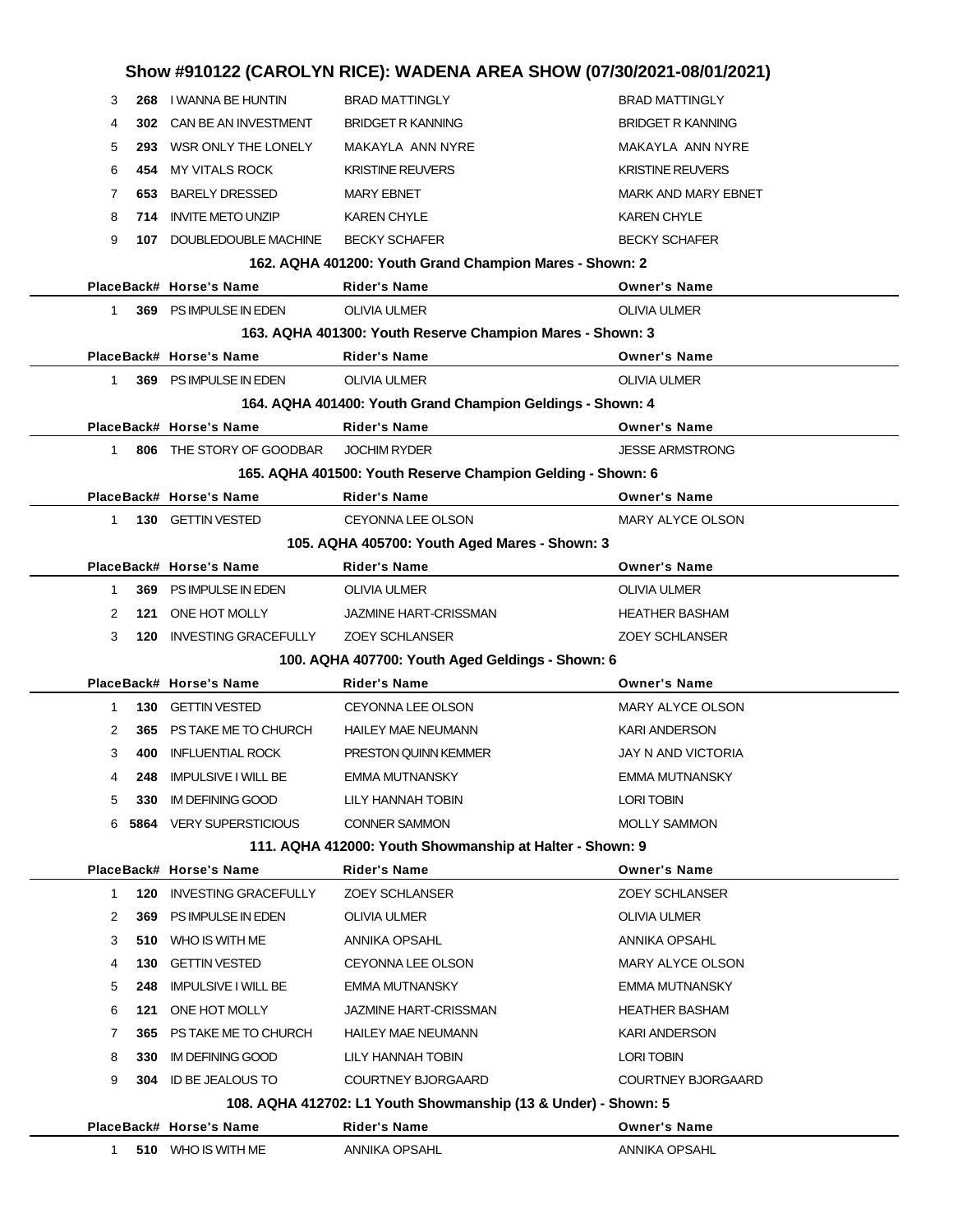|              |     |                             | Show #910122 (CAROLYN RICE): WADENA AREA SHOW (07/30/2021-08/01/2021) |                           |
|--------------|-----|-----------------------------|-----------------------------------------------------------------------|---------------------------|
| 2            |     | 130 GETTIN VESTED           | <b>CEYONNA LEE OLSON</b>                                              | MARY ALYCE OLSON          |
| 3            | 300 | <b>COWBOY SWAGGER</b>       | PAISLEE RAE BUCKLE                                                    | RYANE M BAKKE             |
| 4            |     | 365 PS TAKE ME TO CHURCH    | <b>HAILEY MAE NEUMANN</b>                                             | <b>KARI ANDERSON</b>      |
| 5            | 400 | <b>INFLUENTIAL ROCK</b>     | PRESTON QUINN KEMMER                                                  | <b>JAY N AND VICTORIA</b> |
|              |     |                             | 109. AQHA 412802: L1 Youth Showmanship (14 - 18) - Shown: 5           |                           |
|              |     | PlaceBack# Horse's Name     | Rider's Name                                                          | <b>Owner's Name</b>       |
| $\mathbf 1$  |     | 121 ONE HOT MOLLY           | <b>JAZMINE HART-CRISSMAN</b>                                          | <b>HEATHER BASHAM</b>     |
| 2            | 369 | PS IMPULSE IN EDEN          | <b>OLIVIA ULMER</b>                                                   | <b>OLIVIA ULMER</b>       |
| 3            | 330 | IM DEFINING GOOD            | LILY HANNAH TOBIN                                                     | <b>LORI TOBIN</b>         |
| 4            | 248 | <b>IMPULSIVE I WILL BE</b>  | <b>EMMA MUTNANSKY</b>                                                 | <b>EMMA MUTNANSKY</b>     |
| 5            |     | 304 ID BE JEALOUS TO        | <b>COURTNEY BJORGAARD</b>                                             | <b>COURTNEY BJORGAARD</b> |
|              |     |                             | 119. AQHA 434002: L1 Youth Reining - Shown: 1                         |                           |
|              |     | PlaceBack# Horse's Name     | Rider's Name                                                          | <b>Owner's Name</b>       |
| $\mathbf{1}$ |     | 248 IMPULSIVE I WILL BE     | <b>EMMA MUTNANSKY</b>                                                 | <b>EMMA MUTNANSKY</b>     |
|              |     |                             | 61. AQHA 436000: Youth Western Riding - Shown: 1                      |                           |
|              |     | PlaceBack# Horse's Name     | <b>Rider's Name</b>                                                   | <b>Owner's Name</b>       |
| $\mathbf{1}$ |     | 248 IMPULSIVE I WILL BE     | <b>EMMA MUTNANSKY</b>                                                 | <b>EMMA MUTNANSKY</b>     |
|              |     |                             | 30. AQHA 438000: Youth Trail - Shown: 4                               |                           |
|              |     | PlaceBack# Horse's Name     | Rider's Name                                                          | <b>Owner's Name</b>       |
| 1            |     | 248 IMPULSIVE I WILL BE     | EMMA MUTNANSKY                                                        | <b>EMMA MUTNANSKY</b>     |
| 2            | 120 | <b>INVESTING GRACEFULLY</b> | <b>ZOEY SCHLANSER</b>                                                 | <b>ZOEY SCHLANSER</b>     |
| 3            |     | 510 WHO IS WITH ME          | ANNIKA OPSAHL                                                         | ANNIKA OPSAHL             |
| 4            |     | 369 PS IMPULSE IN EDEN      | <b>OLIVIA ULMER</b>                                                   | <b>OLIVIA ULMER</b>       |
|              |     |                             | 24. AQHA 438102: L1 Youth Walk Trot Trail - Shown: 1                  |                           |
|              |     | PlaceBack# Horse's Name     | Rider's Name                                                          | <b>Owner's Name</b>       |
| 1            |     | 365 PS TAKE ME TO CHURCH    | <b>HAILEY MAE NEUMANN</b>                                             | <b>KARI ANDERSON</b>      |
|              |     |                             | 27. AQHA 438702: L1 Youth Trail (13 & Under) - Shown: 4               |                           |
|              |     | PlaceBack# Horse's Name     | Rider's Name                                                          | <b>Owner's Name</b>       |
| $\mathbf{1}$ |     | <b>300 COWBOY SWAGGER</b>   | PAISLEE RAE BUCKLE                                                    | <b>RYANE M BAKKE</b>      |
| 2            | 130 | <b>GETTIN VESTED</b>        | CEYONNA LEE OLSON                                                     | MARY ALYCE OLSON          |
| 3            |     | 510 WHO IS WITH ME          | ANNIKA OPSAHL                                                         | ANNIKA OPSAHL             |
|              |     |                             | 28. AQHA 438802: L1 Youth Trail (14-18) - Shown: 5                    |                           |
|              |     | PlaceBack# Horse's Name     | <b>Rider's Name</b>                                                   | <b>Owner's Name</b>       |
| 1            |     | 248 IMPULSIVE I WILL BE     | <b>EMMA MUTNANSKY</b>                                                 | <b>EMMA MUTNANSKY</b>     |
| 2            | 137 | PRINZZPLES IN NOTION        | <b>HANNAH SWENSON</b>                                                 | DOREEN SWENSON            |
| 3            | 369 | PS IMPULSE IN EDEN          | <b>OLIVIA ULMER</b>                                                   | <b>OLIVIA ULMER</b>       |
| 4            |     | 330 IM DEFINING GOOD        | LILY HANNAH TOBIN                                                     | <b>LORI TOBIN</b>         |
|              |     |                             | 56. AQHA 440000: Youth Western Horsemanship - Shown: 4                |                           |
|              |     | PlaceBack# Horse's Name     | Rider's Name                                                          | <b>Owner's Name</b>       |
| 1            | 248 | <b>IMPULSIVE I WILL BE</b>  | <b>EMMA MUTNANSKY</b>                                                 | <b>EMMA MUTNANSKY</b>     |
| 2            | 120 | <b>INVESTING GRACEFULLY</b> | <b>ZOEY SCHLANSER</b>                                                 | <b>ZOEY SCHLANSER</b>     |
| 3            |     | 510 WHO IS WITH ME          | ANNIKA OPSAHL                                                         | ANNIKA OPSAHL             |
| 4            |     | 369 PS IMPULSE IN EDEN      | <b>OLIVIA ULMER</b>                                                   | <b>OLIVIA ULMER</b>       |
|              |     |                             | 171. AQHA 440002: L1 Youth Western Horsemanship - Shown: 5            |                           |
|              |     | PlaceBack# Horse's Name     | <b>Rider's Name</b>                                                   | <b>Owner's Name</b>       |
| 1            |     | 248 IMPULSIVE I WILL BE     | <b>EMMA MUTNANSKY</b>                                                 | <b>EMMA MUTNANSKY</b>     |
|              |     |                             |                                                                       |                           |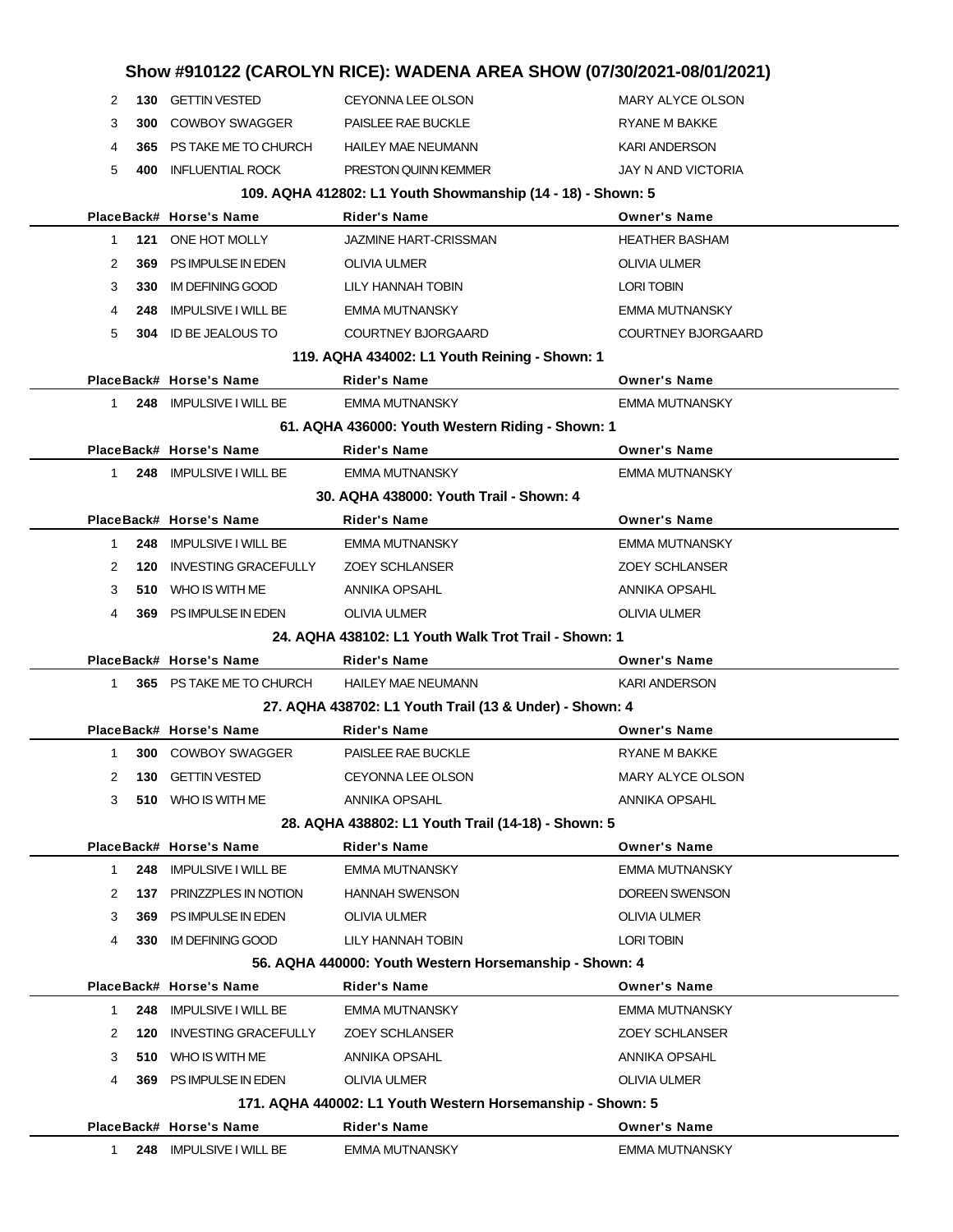|              |     |                             |                                                                    | Show #910122 (CAROLYN RICE): WADENA AREA SHOW (07/30/2021-08/01/2021) |  |  |  |  |
|--------------|-----|-----------------------------|--------------------------------------------------------------------|-----------------------------------------------------------------------|--|--|--|--|
| 2            |     | 369 PS IMPULSE IN EDEN      | <b>OLIVIA ULMER</b>                                                | <b>OLIVIA ULMER</b>                                                   |  |  |  |  |
| 3            |     | 510 WHO IS WITH ME          | ANNIKA OPSAHL                                                      | ANNIKA OPSAHL                                                         |  |  |  |  |
| 4            |     | 300 COWBOY SWAGGER          | PAISLEE RAE BUCKLE                                                 | RYANE M BAKKE                                                         |  |  |  |  |
| 5            |     | 130 GETTIN VESTED           | <b>CEYONNA LEE OLSON</b>                                           | MARY ALYCE OLSON                                                      |  |  |  |  |
|              |     |                             | 51. AQHA 440102: L1 Youth Walk Trot Horsemanship - Shown: 1        |                                                                       |  |  |  |  |
|              |     | PlaceBack# Horse's Name     | Rider's Name                                                       | <b>Owner's Name</b>                                                   |  |  |  |  |
| 1.           |     | 365 PS TAKE ME TO CHURCH    | <b>HAILEY MAE NEUMANN</b>                                          | <b>KARI ANDERSON</b>                                                  |  |  |  |  |
|              |     |                             | 44. AQHA 442000: Youth Western Pleasure - Shown: 8                 |                                                                       |  |  |  |  |
|              |     | PlaceBack# Horse's Name     | Rider's Name                                                       | <b>Owner's Name</b>                                                   |  |  |  |  |
| 1            | 248 | <b>IMPULSIVE I WILL BE</b>  | <b>EMMA MUTNANSKY</b>                                              | <b>EMMA MUTNANSKY</b>                                                 |  |  |  |  |
| 2            | 120 | <b>INVESTING GRACEFULLY</b> | <b>ZOEY SCHLANSER</b>                                              | <b>ZOEY SCHLANSER</b>                                                 |  |  |  |  |
| 3            |     | 113 EMMY LOUS HOT           | <b>ADRIAN BONTJE</b>                                               | <b>ADRIAN BONTJE</b>                                                  |  |  |  |  |
| 4            | 130 | <b>GETTIN VESTED</b>        | <b>CEYONNA LEE OLSON</b>                                           | <b>MARY ALYCE OLSON</b>                                               |  |  |  |  |
| 5            | 146 | HES ALWAYS MY CHOICE        | JORDAN L PLOOG                                                     | <b>JODIE PLOOG</b>                                                    |  |  |  |  |
| 6            | 369 | PS IMPULSE IN EDEN          | <b>OLIVIA ULMER</b>                                                | <b>OLIVIA ULMER</b>                                                   |  |  |  |  |
| 7            | 556 | FROSTONMYSTOCKINGS          | <b>GRACE A MINDERMANN</b>                                          | <b>GRACE A MINDERMANN</b>                                             |  |  |  |  |
| 8            |     | 304 ID BE JEALOUS TO        | COURTNEY BJORGAARD                                                 | <b>COURTNEY BJORGAARD</b>                                             |  |  |  |  |
|              |     |                             | 37. AQHA 442001: RK Youth Western Pleasure - Shown: 2              |                                                                       |  |  |  |  |
|              |     | PlaceBack# Horse's Name     | Rider's Name                                                       | <b>Owner's Name</b>                                                   |  |  |  |  |
| 1.           |     | 510 WHO IS WITH ME          | ANNIKA OPSAHL                                                      | ANNIKA OPSAHL                                                         |  |  |  |  |
| 2            |     | 330 IM DEFINING GOOD        | LILY HANNAH TOBIN                                                  | <b>LORI TOBIN</b>                                                     |  |  |  |  |
|              |     |                             | 36. AQHA 442102: L1 Youth Walk Trot Western Pleasure - Shown: 1    |                                                                       |  |  |  |  |
|              |     | PlaceBack# Horse's Name     | Rider's Name                                                       | <b>Owner's Name</b>                                                   |  |  |  |  |
| $1 \quad$    |     | 365 PS TAKE ME TO CHURCH    | <b>HAILEY MAE NEUMANN</b>                                          | <b>KARI ANDERSON</b>                                                  |  |  |  |  |
|              |     |                             | 38. AQHA 442702: L1 Youth Western Pleasure (13 & Under) - Shown: 4 |                                                                       |  |  |  |  |
|              |     | PlaceBack# Horse's Name     | Rider's Name                                                       | <b>Owner's Name</b>                                                   |  |  |  |  |
| $\mathbf{1}$ |     | 113 EMMY LOUS HOT           | <b>ADRIAN BONTJE</b>                                               | <b>ADRIAN BONTJE</b>                                                  |  |  |  |  |
| 2            | 300 | COWBOY SWAGGER              | PAISLEE RAE BUCKLE                                                 | RYANE M BAKKE                                                         |  |  |  |  |
| 3            |     | 130 GETTIN VESTED           | <b>CEYONNA LEE OLSON</b>                                           | MARY ALYCE OLSON                                                      |  |  |  |  |
|              | 510 | WHO IS WITH ME              | ANNIKA OPSAHL                                                      | ANNIKA OPSAHL                                                         |  |  |  |  |
|              |     |                             | 39. AQHA 442802: L1 Youth Western Pleasure (14-18) - Shown: 5      |                                                                       |  |  |  |  |
|              |     | PlaceBack# Horse's Name     | Rider's Name                                                       | <b>Owner's Name</b>                                                   |  |  |  |  |
| 1            | 248 | IMPULSIVE I WILL BE         | <b>EMMA MUTNANSKY</b>                                              | <b>EMMA MUTNANSKY</b>                                                 |  |  |  |  |
| 2            | 556 | FROSTONMYSTOCKINGS          | <b>GRACE A MINDERMANN</b>                                          | <b>GRACE A MINDERMANN</b>                                             |  |  |  |  |
| 3            | 369 | PS IMPULSE IN EDEN          | OLIVIA ULMER                                                       | OLIVIA ULMER                                                          |  |  |  |  |
| 4            |     | 114 HOT UNDER THE COLLAR    | MALLORY PRESCOTT                                                   | STEPHANIE CHAPMAN                                                     |  |  |  |  |
| 5            |     | 330 IM DEFINING GOOD        | LILY HANNAH TOBIN                                                  | LORI TOBIN                                                            |  |  |  |  |
|              |     |                             | 9. AQHA 444000: Youth Hunter Under Saddle - Shown: 6               |                                                                       |  |  |  |  |
|              |     | PlaceBack# Horse's Name     | Rider's Name                                                       | <b>Owner's Name</b>                                                   |  |  |  |  |
| 1            |     | 137 PRINZZPLES IN NOTION    | <b>HANNAH SWENSON</b>                                              | DOREEN SWENSON                                                        |  |  |  |  |
| 2            | 130 | <b>GETTIN VESTED</b>        | CEYONNA LEE OLSON                                                  | MARY ALYCE OLSON                                                      |  |  |  |  |
| 3            | 369 | PS IMPULSE IN EDEN          | <b>OLIVIA ULMER</b>                                                | OLIVIA ULMER                                                          |  |  |  |  |
| 4            | 120 | <b>INVESTING GRACEFULLY</b> | <b>ZOEY SCHLANSER</b>                                              | <b>ZOEY SCHLANSER</b>                                                 |  |  |  |  |
| 5            |     | 510 WHO IS WITH ME          | ANNIKA OPSAHL                                                      | ANNIKA OPSAHL                                                         |  |  |  |  |
| 6            |     | 365 PS TAKE ME TO CHURCH    | <b>HAILEY MAE NEUMANN</b>                                          | <b>KARI ANDERSON</b>                                                  |  |  |  |  |
|              |     |                             | 3. AQHA 444001: RK Youth Hunter Under Saddle - Shown: 1            |                                                                       |  |  |  |  |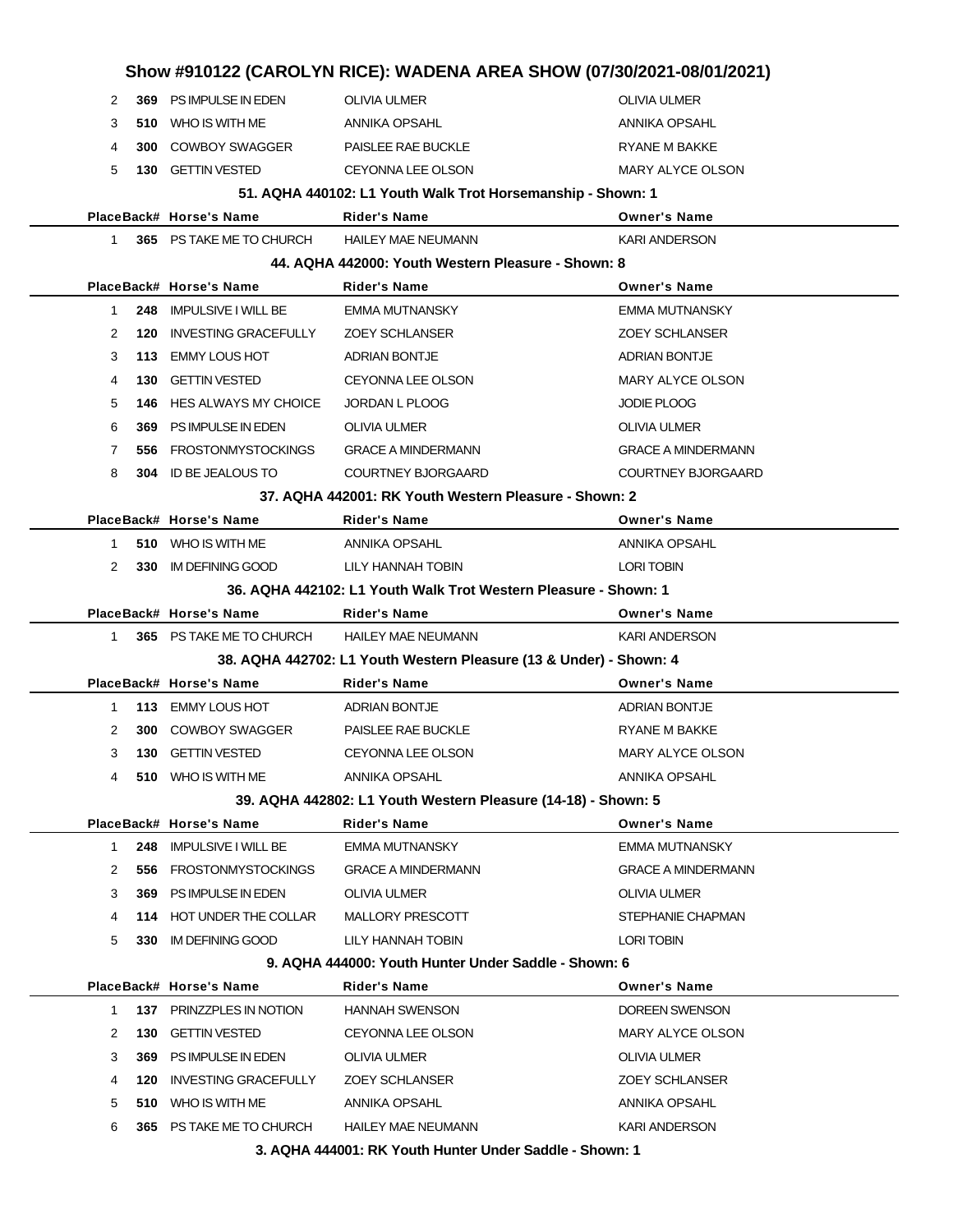|              |     | PlaceBack# Horse's Name   | <b>Rider's Name</b>                                                 | <b>Owner's Name</b>       |
|--------------|-----|---------------------------|---------------------------------------------------------------------|---------------------------|
| 1            |     | 365 PS TAKE ME TO CHURCH  | <b>HAILEY MAE NEUMANN</b>                                           | <b>KARI ANDERSON</b>      |
|              |     |                           | 166. AQHA 444002: L1 Youth Hunter Under Saddle - Shown: 6           |                           |
|              |     | PlaceBack# Horse's Name   | Rider's Name                                                        | <b>Owner's Name</b>       |
| $\mathbf{1}$ | 369 | PS IMPULSE IN EDEN        | <b>OLIVIA ULMER</b>                                                 | <b>OLIVIA ULMER</b>       |
| 2            | 130 | <b>GETTIN VESTED</b>      | <b>CEYONNA LEE OLSON</b>                                            | MARY ALYCE OLSON          |
| 3            |     | 300 COWBOY SWAGGER        | PAISLEE RAE BUCKLE                                                  | <b>RYANE M BAKKE</b>      |
| 4            |     | 365 PS TAKE ME TO CHURCH  | <b>HAILEY MAE NEUMANN</b>                                           | <b>KARI ANDERSON</b>      |
| 5            |     | 510 WHO IS WITH ME        | ANNIKA OPSAHL                                                       | ANNIKA OPSAHL             |
| 6            | 400 | <b>INFLUENTIAL ROCK</b>   | PRESTON QUINN KEMMER                                                | JAY N AND VICTORIA        |
|              |     |                           | 20. AQHA 452000: Youth Hunt Seat Equitation - Shown: 5              |                           |
|              |     | PlaceBack# Horse's Name   | Rider's Name                                                        | <b>Owner's Name</b>       |
| 1            |     | 137 PRINZZPLES IN NOTION  | <b>HANNAH SWENSON</b>                                               | <b>DOREEN SWENSON</b>     |
| 2            | 369 | PS IMPULSE IN EDEN        | <b>OLIVIA ULMER</b>                                                 | <b>OLIVIA ULMER</b>       |
| 3            |     | 510 WHO IS WITH ME        | ANNIKA OPSAHL                                                       | ANNIKA OPSAHL             |
| 4            | 120 | INVESTING GRACEFULLY      | <b>ZOEY SCHLANSER</b>                                               | <b>ZOEY SCHLANSER</b>     |
| 5            | 130 | GETTIN VESTED             | <b>CEYONNA LEE OLSON</b>                                            | MARY ALYCE OLSON          |
|              |     |                           | 167. AQHA 452002: L1 Youth Hunt Seat Equitation - Shown: 5          |                           |
|              |     | PlaceBack# Horse's Name   | <b>Rider's Name</b>                                                 | <b>Owner's Name</b>       |
| 1            |     | 137 PRINZZPLES IN NOTION  | <b>HANNAH SWENSON</b>                                               | DOREEN SWENSON            |
| 2            | 130 | <b>GETTIN VESTED</b>      | CEYONNA LEE OLSON                                                   | MARY ALYCE OLSON          |
| 3            | 369 | PS IMPULSE IN EDEN        | <b>OLIVIA ULMER</b>                                                 | <b>OLIVIA ULMER</b>       |
| 4            |     | 510 WHO IS WITH ME        | ANNIKA OPSAHL                                                       | ANNIKA OPSAHL             |
| 5            | 300 | <b>COWBOY SWAGGER</b>     | PAISLEE RAE BUCKLE                                                  | RYANE M BAKKE             |
|              |     |                           | 15. AQHA 452102: L1 Youth Walk Trot Hunt Seat Equitation - Shown: 1 |                           |
|              |     | PlaceBack# Horse's Name   | <b>Rider's Name</b>                                                 | <b>Owner's Name</b>       |
| 1            |     | 365 PS TAKE ME TO CHURCH  | <b>HAILEY MAE NEUMANN</b>                                           | <b>KARI ANDERSON</b>      |
|              |     |                           | 101. AQHA 477000: Youth Performance Halter Geldings - Shown: 4      |                           |
|              |     | PlaceBack# Horse's Name   | Rider's Name                                                        | <b>Owner's Name</b>       |
| 1            | 806 | THE STORY OF GOODBAR      | <b>JOCHIM RYDER</b>                                                 | <b>JESSE ARMSTRONG</b>    |
| 2            | 137 | PRINZZPLES IN NOTION      | <b>HANNAH SWENSON</b>                                               | DOREEN SWENSON            |
| 3            | 188 | <b>MAKIN IT LOOK GOOD</b> | OWEN ROBERT HENNEN                                                  | MICHELLE JOHNSON          |
| 4            |     | 510 WHO IS WITH ME        | ANNIKA OPSAHL                                                       | ANNIKA OPSAHL             |
|              |     |                           | 48. MQHA 6000: LEAD LINE - Shown: 10                                |                           |
|              |     | PlaceBack# Horse's Name   | <b>Rider's Name</b>                                                 | <b>Owner's Name</b>       |
| 0            |     | 114 HOT UNDER THE COLLAR  | <b>JASE CHAPMAN</b>                                                 | STEPHANIE CHAPMAN         |
| 0            |     | 112 JUST TOUCH ME         | <b>HARPER CHAPMAN</b>                                               | <b>JEANETTE GROVE</b>     |
| 0            |     | 138 A LILY OF THE VALLEY  | <b>BRAYLYN EVERSON</b>                                              | ASHLEY EBENSTEINER        |
| 0            |     | 5864 VERY SUPERSTICIOUS   | RYLEE SAMMON                                                        | <b>MOLLY SAMMON</b>       |
| 0            | 146 | HES ALWAYS MY CHOICE      | KYNGSTEN LUCAST                                                     | <b>JODIE PLOOG</b>        |
| 0            | 188 | MAKIN IT LOOK GOOD        | <b>OWEN ROBERT HENNEN</b>                                           | MICHELLE JOHNSON          |
| 0            |     | 184 HOOS IN MY IRONS      | KINSLEY ANDERSON                                                    | MICHELLE JOHNSON          |
| 0            |     | 293 WSR ONLY THE LONELY   | MAKAYLA ANN NYRE                                                    | MAKAYLA ANN NYRE          |
| 0            | 126 | SHEZ BEEN FROSTED         | <b>JACKSON HENNEN</b>                                               | LORRETTA C MAGNUSON       |
| 0            |     | 556 FROSTONMYSTOCKINGS    | ANORA KNUTSON                                                       | <b>GRACE A MINDERMANN</b> |

**107. MQHA 6004: SMALL FRY SHOWMANSHIP - Shown: 2**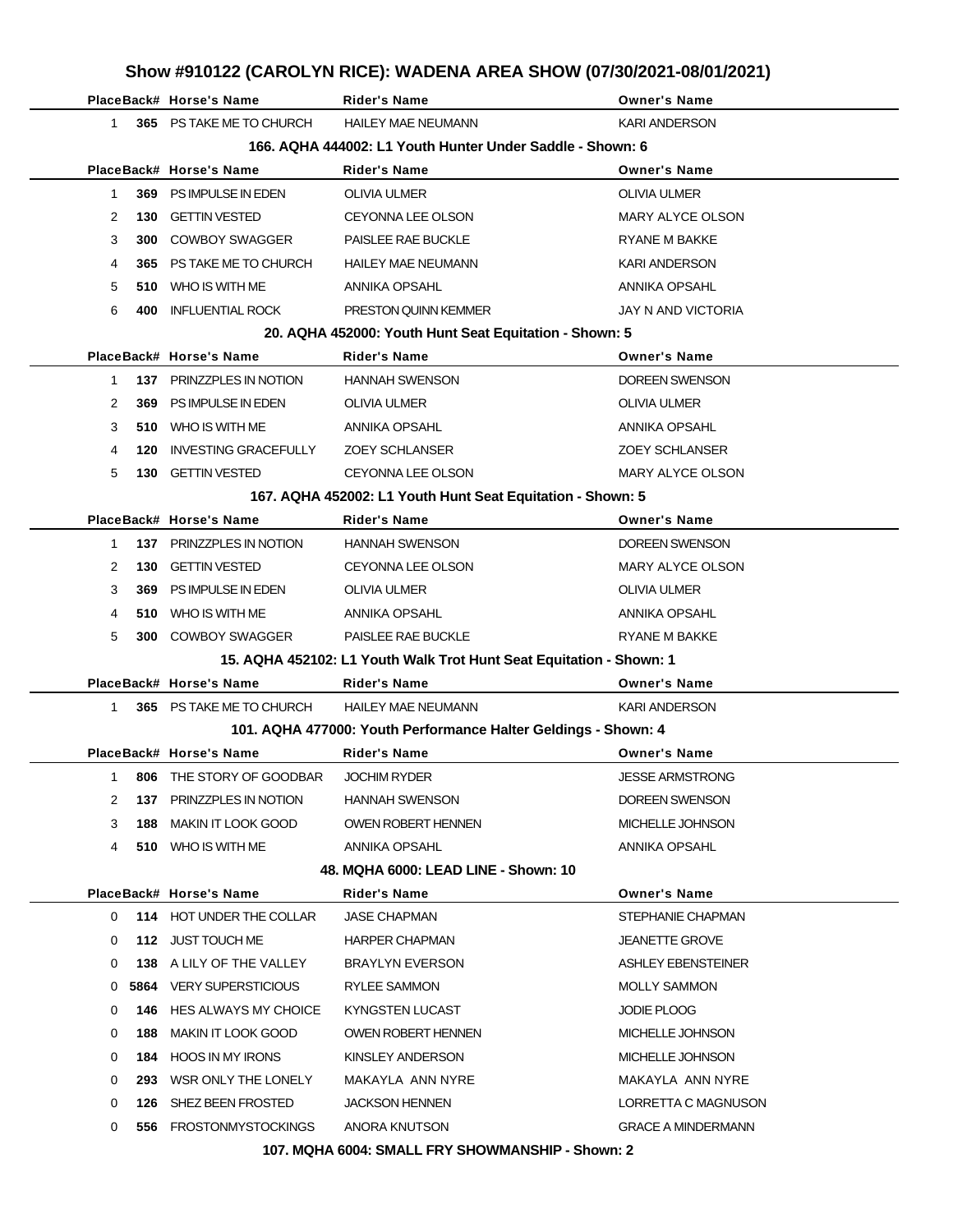|                                                  |      | PlaceBack# Horse's Name   | <b>Rider's Name</b>                                  | <b>Owner's Name</b>    |  |  |
|--------------------------------------------------|------|---------------------------|------------------------------------------------------|------------------------|--|--|
|                                                  | 806  | THE STORY OF GOODBAR      | <b>JOCHIM RYDER</b>                                  | <b>JESSE ARMSTRONG</b> |  |  |
| $\mathcal{P}$                                    | 5864 | <b>VERY SUPERSTICIOUS</b> | <b>CONNER SAMMON</b>                                 | <b>MOLLY SAMMON</b>    |  |  |
|                                                  |      |                           | 50. MQHA 6006: SMALL FRY W/T HORSEMANSHIP - Shown: 1 |                        |  |  |
|                                                  |      | PlaceBack# Horse's Name   | <b>Rider's Name</b>                                  | <b>Owner's Name</b>    |  |  |
|                                                  | 806  | THE STORY OF GOODBAR      | <b>JOCHIM RYDER</b>                                  | <b>JESSE ARMSTRONG</b> |  |  |
| 49. MQHA 6007: SMALL FRY W/T PLEASURE - Shown: 3 |      |                           |                                                      |                        |  |  |
|                                                  |      | PlaceBack# Horse's Name   | <b>Rider's Name</b>                                  | <b>Owner's Name</b>    |  |  |
|                                                  | 806  | THE STORY OF GOODBAR      | <b>JOCHIM RYDER</b>                                  | <b>JESSE ARMSTRONG</b> |  |  |
|                                                  |      |                           |                                                      |                        |  |  |
| $\mathcal{P}$                                    | 116  | <b>GOODBYE EARL</b>       | <b>CHARLEE PUNT</b>                                  | <b>CHARLEE PUNT</b>    |  |  |
| $\mathcal{S}$                                    | 5864 | <b>VERY SUPERSTICIOUS</b> | <b>CONNER SAMMON</b>                                 | <b>MOLLY SAMMON</b>    |  |  |
|                                                  |      |                           | 114. MQHA 6010: YEARLING LONGE LINE - Shown: 1       |                        |  |  |
|                                                  |      | PlaceBack# Horse's Name   | <b>Rider's Name</b>                                  | <b>Owner's Name</b>    |  |  |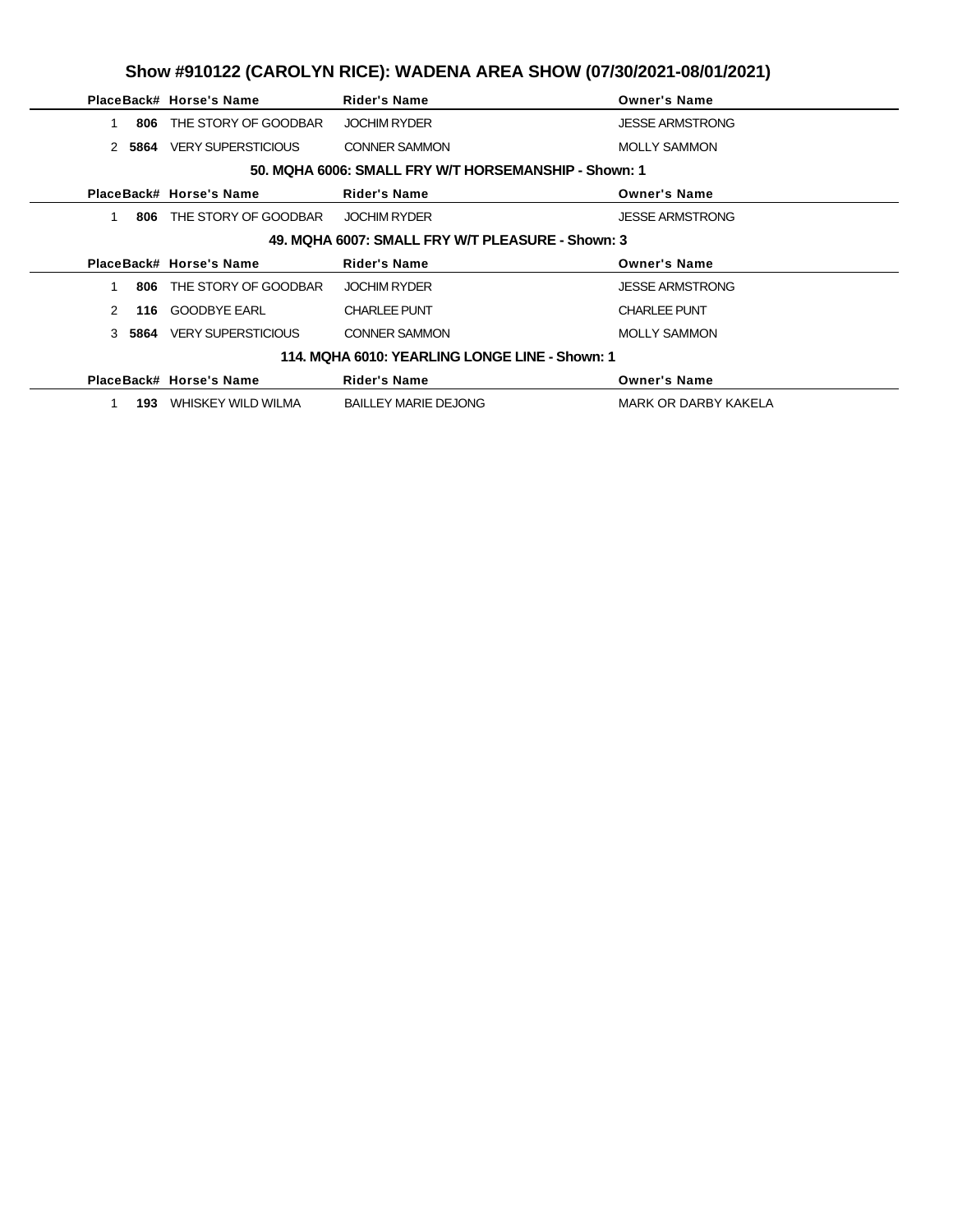**158. AQHA 101200: Grand Champion Mares - Shown: 7**

|              | PlaceBack# Horse's Name                             | <b>Rider's Name</b>                                    | <b>Owner's Name</b>         |  |  |  |  |  |
|--------------|-----------------------------------------------------|--------------------------------------------------------|-----------------------------|--|--|--|--|--|
| $\mathbf{1}$ | 140 AMAZING JANE                                    | <b>TODD FLATNESS</b>                                   | <b>TODD FLATNESS</b>        |  |  |  |  |  |
|              | 159. AQHA 101300: Reserve Champion Mare - Shown: 11 |                                                        |                             |  |  |  |  |  |
|              | PlaceBack# Horse's Name                             | <b>Rider's Name</b>                                    | <b>Owner's Name</b>         |  |  |  |  |  |
| 1            | 104 COOL LITL DOLL                                  | <b>BRIAN ELLSWORTH</b>                                 | <b>IVAN R EDEL</b>          |  |  |  |  |  |
|              |                                                     | 160. AQHA 101400: Grand Champion Geldings - Shown: 10  |                             |  |  |  |  |  |
|              | PlaceBack# Horse's Name                             | <b>Rider's Name</b>                                    | <b>Owner's Name</b>         |  |  |  |  |  |
| 1            | 134 THE COOLEST MOMENT                              | <b>MATTHEW ABRAHAM</b>                                 | <b>WILLIAM JUPITZ</b>       |  |  |  |  |  |
|              |                                                     | 161. AQHA 101500: Reserve Champion Gelding - Shown: 14 |                             |  |  |  |  |  |
|              | PlaceBack# Horse's Name                             | <b>Rider's Name</b>                                    | <b>Owner's Name</b>         |  |  |  |  |  |
| $\mathbf{1}$ | 102 KR SACRED IMPRINT                               | <b>BRIAN ELLSWORTH</b>                                 | ANNE M RAY                  |  |  |  |  |  |
|              |                                                     | 92. AQHA 105400: Yearling Mares - Shown: 2             |                             |  |  |  |  |  |
|              | PlaceBack# Horse's Name                             | <b>Rider's Name</b>                                    | <b>Owner's Name</b>         |  |  |  |  |  |
| $\mathbf{1}$ | 156 MJK JAMAICAN QT                                 | <b>BRIAN ELLSWORTH</b>                                 | <b>ASHLEY KOELLER</b>       |  |  |  |  |  |
| 2            | <b>193 WHISKEY WILD WILMA</b>                       | <b>BAILLEY MARIE DEJONG</b>                            | <b>MARK OR DARBY KAKELA</b> |  |  |  |  |  |
|              |                                                     | 93. AQHA 105500: Two Yr Old Mares - Shown: 1           |                             |  |  |  |  |  |
|              | PlaceBack# Horse's Name                             | <b>Rider's Name</b>                                    | <b>Owner's Name</b>         |  |  |  |  |  |
| 1            | 183 PREMOS PRETTY SECRET                            | <b>WILLIAM JUPITZ</b>                                  | <b>WILLIAM JUPITZ</b>       |  |  |  |  |  |
|              |                                                     | 94. AQHA 105600: Three Yr Old Mares - Shown: 2         |                             |  |  |  |  |  |
|              | PlaceBack# Horse's Name                             | <b>Rider's Name</b>                                    | <b>Owner's Name</b>         |  |  |  |  |  |
| $\mathbf{1}$ | 140 AMAZING JANE                                    | <b>TODD FLATNESS</b>                                   | <b>TODD FLATNESS</b>        |  |  |  |  |  |
| 2            | 129 SHES WILLY CERTAIN                              | <b>KALLIE SYLVESTER</b>                                | <b>KALLIE SYLVESTER</b>     |  |  |  |  |  |
|              |                                                     | 95. AQHA 105700: Aged Mares - Shown: 5                 |                             |  |  |  |  |  |
|              | PlaceBack# Horse's Name                             | Rider's Name                                           | <b>Owner's Name</b>         |  |  |  |  |  |
| $\mathbf{1}$ | 104 COOL LITL DOLL                                  | <b>BRIAN ELLSWORTH</b>                                 | <b>IVAN R EDEL</b>          |  |  |  |  |  |
| 2            | 127 SHE WILL ROCK YOU                               | <b>KRISTIN A KLIMMEK</b>                               | <b>KRISTIN A KLIMMEK</b>    |  |  |  |  |  |
| 3            | <b>162 KISSIN INDA SHADOWS</b>                      | <b>DARREN BUCKLE</b>                                   | <b>VICKY BORGEN</b>         |  |  |  |  |  |
| 4            | 423 LAYLAS LOPIN MACHINE                            | RYANE M BAKKE                                          | <b>RYANE M BAKKE</b>        |  |  |  |  |  |
| 5<br>109     | <b>TNT TERRIFIC GAL</b>                             | <b>MRS SHERRY CASE</b>                                 | SHERRY CASE                 |  |  |  |  |  |
|              |                                                     | 80. AQHA 107400: Yearling Geldings - Shown: 2          |                             |  |  |  |  |  |
|              | PlaceBack# Horse's Name                             | Rider's Name                                           | <b>Owner's Name</b>         |  |  |  |  |  |
| 1            | 102 KR SACRED IMPRINT                               | <b>BRIAN ELLSWORTH</b>                                 | ANNE M RAY                  |  |  |  |  |  |
| 2            | 160 ZIPPOS ONLY IMPULSE                             | <b>BAILLEY MARIE DEJONG</b>                            | <b>LAUREL ROHRER</b>        |  |  |  |  |  |
|              |                                                     | 81. AQHA 107500: Two Yr Old Geldings - Shown: 2        |                             |  |  |  |  |  |
|              | PlaceBack# Horse's Name                             | <b>Rider's Name</b>                                    | <b>Owner's Name</b>         |  |  |  |  |  |
| $\mathbf 1$  | 176 FROZEN BY IMPULSE                               | <b>BAILLEY MARIE DEJONG</b>                            | <b>BAILLEY MARIE DEJONG</b> |  |  |  |  |  |
| 2            | 150 RSJ HEZA FAMOUS BLUE                            | <b>BAILLEY MARIE DEJONG</b>                            | <b>LAUREL ROHRER</b>        |  |  |  |  |  |
|              |                                                     | 82. AQHA 107600: Three Yr Old Geldings - Shown: 3      |                             |  |  |  |  |  |
|              | PlaceBack# Horse's Name                             | <b>Rider's Name</b>                                    | <b>Owner's Name</b>         |  |  |  |  |  |
| $\mathbf 1$  | 118 SH ELIS COMING                                  | LAURA GAIL SCHIRADO                                    | <b>BARBARA L CASSIBO</b>    |  |  |  |  |  |
| 2            | 757 SH WHAT A FEELING                               | RACHEL RETTERATH                                       | RACHEL RETTERATH            |  |  |  |  |  |
| 3            | 310 FIRMLY INVESTED                                 | SCOTT SEM                                              | SCOTT &/OR TAMARA SEM       |  |  |  |  |  |
|              |                                                     | 83. AQHA 107700: Aged Geldings - Shown: 7              |                             |  |  |  |  |  |
|              | PlaceBack# Horse's Name                             | <b>Rider's Name</b>                                    | <b>Owner's Name</b>         |  |  |  |  |  |
| 1.           | 134 THE COOLEST MOMENT                              | <b>MATTHEW ABRAHAM</b>                                 | <b>WILLIAM JUPITZ</b>       |  |  |  |  |  |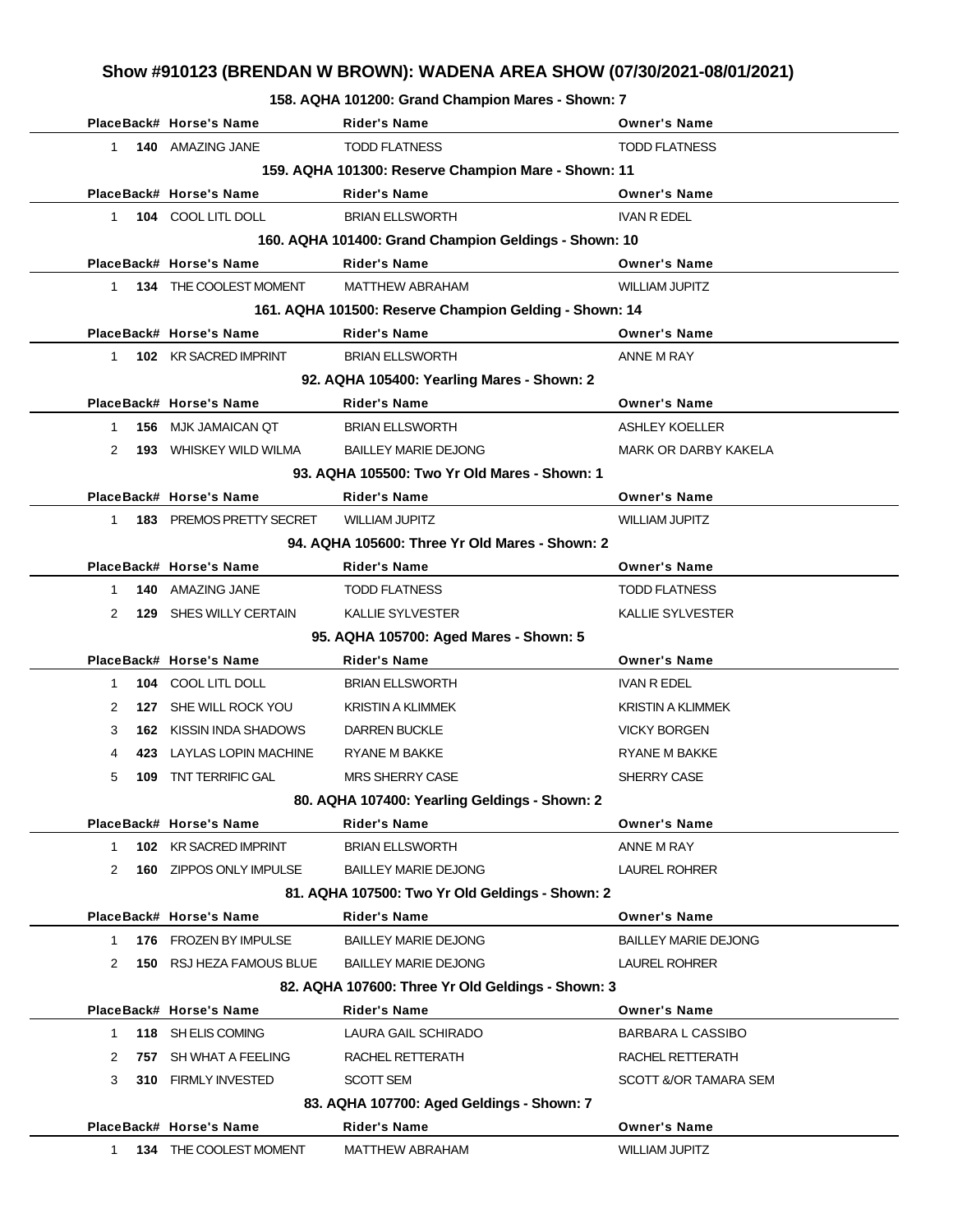|              |                                | Show #910123 (BRENDAN W BROWN): WADENA AREA SHOW (07/30/2021-08/01/2021) |                              |
|--------------|--------------------------------|--------------------------------------------------------------------------|------------------------------|
| 2            | 108 LEGENDS OF SINATRA         | <b>CHERYL LIEN</b>                                                       | <b>CHERYL LIEN</b>           |
| 3<br>422     | IM THE FANCY DREAM             | <b>DARREN BUCKLE</b>                                                     | <b>CRAIG AND ROBIN</b>       |
| 4            | 357 WILLY GOOD COOKIE          | <b>KEELY HEWITT</b>                                                      | <b>SEENA HAGEN</b>           |
| 5            | 163 PRETTY LAZY AM I           | <b>MELISSA K MONTGOMERY</b>                                              | <b>BRYAN OR SHEILA PRINS</b> |
| 6<br>711     | DOWNTOWN ABLAZE                | <b>BRETT AULT</b>                                                        | ANGELA JOHNSON               |
| 7            | 523 ILOSTMYLUCKY CHARMS        | <b>MICHELLE HILDE</b>                                                    | <b>MICHELLE HED</b>          |
|              |                                | 123. AQHA 128000: Barrel Racing - Shown: 2                               |                              |
|              | PlaceBack# Horse's Name        | <b>Rider's Name</b>                                                      | <b>Owner's Name</b>          |
| 1            | 293 WSR ONLY THE LONELY        | MAKAYLA ANN NYRE                                                         | MAKAYLA ANN NYRE             |
| 2            | 523 ILOSTMYLUCKY CHARMS        | <b>MICHELLE HILDE</b>                                                    | <b>MICHELLE HED</b>          |
|              |                                | 122. AQHA 134000: Reining - Shown: 1                                     |                              |
|              | PlaceBack# Horse's Name        | Rider's Name                                                             | <b>Owner's Name</b>          |
| $1 \quad$    | <b>141 ULTRA SMART CHIC</b>    | <b>MELISSA JO MELCHER</b>                                                | AEYSHA MAJOR                 |
|              |                                | 115. AQHA 134004: L1 Reining - Shown: 1                                  |                              |
|              | PlaceBack# Horse's Name        | <b>Rider's Name</b>                                                      | <b>Owner's Name</b>          |
| $1 \quad$    | 144 GRACE IN HOLLYWOOD         | MATTHEW J VATNSDAL                                                       | <b>CHANTEL VATNSDAL</b>      |
|              |                                | 60. AQHA 136000: Western Riding - Shown: 1                               |                              |
|              | PlaceBack# Horse's Name        | <b>Rider's Name</b>                                                      | <b>Owner's Name</b>          |
| $1 \quad$    | 223 SHELOVESARAINYNIGHT        | <b>MALLORY STORM</b>                                                     | ALYSSA L TJOSAAS             |
|              |                                | 59. AQHA 136004: L1 Western Riding - Shown: 8                            |                              |
|              | PlaceBack# Horse's Name        | Rider's Name                                                             | <b>Owner's Name</b>          |
| 1<br>268     | I WANNA BE HUNTIN              | <b>MIKE MINOR</b>                                                        | <b>BRAD MATTINGLY</b>        |
| 2            | 174 EYED BEA SHARPCHUTER       | <b>TYLER OLSON</b>                                                       | <b>TYLER OLSON</b>           |
| 3            | 223 SHELOVESARAINYNIGHT        | <b>JOSH D TJOSAAS</b>                                                    | ALYSSA L TJOSAAS             |
| 4            | 123 ONLY ONE AT THE BAR        | <b>MIKE MINOR</b>                                                        | <b>JOYCE HAGEN</b>           |
| 5<br>459     | <b>GETTIN INVESTED</b>         | <b>MIKE MINOR</b>                                                        | <b>TERRI SHALEEN</b>         |
| 6            | 501 VS GOODALL IN BLUE         | RYLAN SUNDSBAK                                                           | KRISTINA L GOODALL           |
| 7<br>120     | <b>INVESTING GRACEFULLY</b>    | <b>ZOEY SCHLANSER</b>                                                    | <b>ZOEY SCHLANSER</b>        |
|              |                                | 33. AQHA 138000: Trail - Shown: 17                                       |                              |
|              | PlaceBack# Horse's Name        | Rider's Name                                                             | <b>Owner's Name</b>          |
| $\mathbf{1}$ | 409 BABY IMA ROCKSTAR          | <b>MELISSA K MONTGOMERY</b>                                              | <b>CONNIE ARMSTRONG</b>      |
| 2<br>120     | INVESTING GRACEFULLY           | <b>RYLAN SUNDSBAK</b>                                                    | <b>ZOEY SCHLANSER</b>        |
| 3            | 293 WSR ONLY THE LONELY        | MAKAYLA ANN NYRE                                                         | MAKAYLA ANN NYRE             |
| 4            | 123 ONLY ONE AT THE BAR        | <b>HADLEY H EICKHOF</b>                                                  | <b>JOYCE HAGEN</b>           |
| 5            | 501 VS GOODALL IN BLUE         | RYLAN SUNDSBAK                                                           | KRISTINA L GOODALL           |
| 6<br>268     | I WANNA BE HUNTIN              | <b>MIKE MINOR</b>                                                        | <b>BRAD MATTINGLY</b>        |
| 7            | <b>162 KISSIN INDA SHADOWS</b> | <b>DARREN BUCKLE</b>                                                     | <b>VICKY BORGEN</b>          |
| 8            | 119 CAN DO INVITE              | <b>BARBARA WALTON</b>                                                    | <b>BARBARA WALTON</b>        |
| 9            | 611 MY DETAILS R BLAZING       | <b>DARREN BUCKLE</b>                                                     | ANDREA BUTLER                |
|              |                                | 26. AQHA 138004: L1 Trail - Shown: 15                                    |                              |
|              | PlaceBack# Horse's Name        | Rider's Name                                                             | <b>Owner's Name</b>          |
| 1            | 459 GETTIN INVESTED            | <b>MIKE MINOR</b>                                                        | <b>TERRI SHALEEN</b>         |
| 2<br>128     | THE RANGE LADY                 | <b>MALLORY STORM</b>                                                     | ELIZABETH NORDQUIST          |
| 3<br>130     | <b>GETTIN VESTED</b>           | <b>LEAH ROGERS</b>                                                       | MARY ALYCE OLSON             |
| 4            | 357 WILLY GOOD COOKIE          | <b>KEELY HEWITT</b>                                                      | SEENA HAGEN                  |
| 5            | 422 IM THE FANCY DREAM         | DARREN BUCKLE                                                            | <b>CRAIG AND ROBIN</b>       |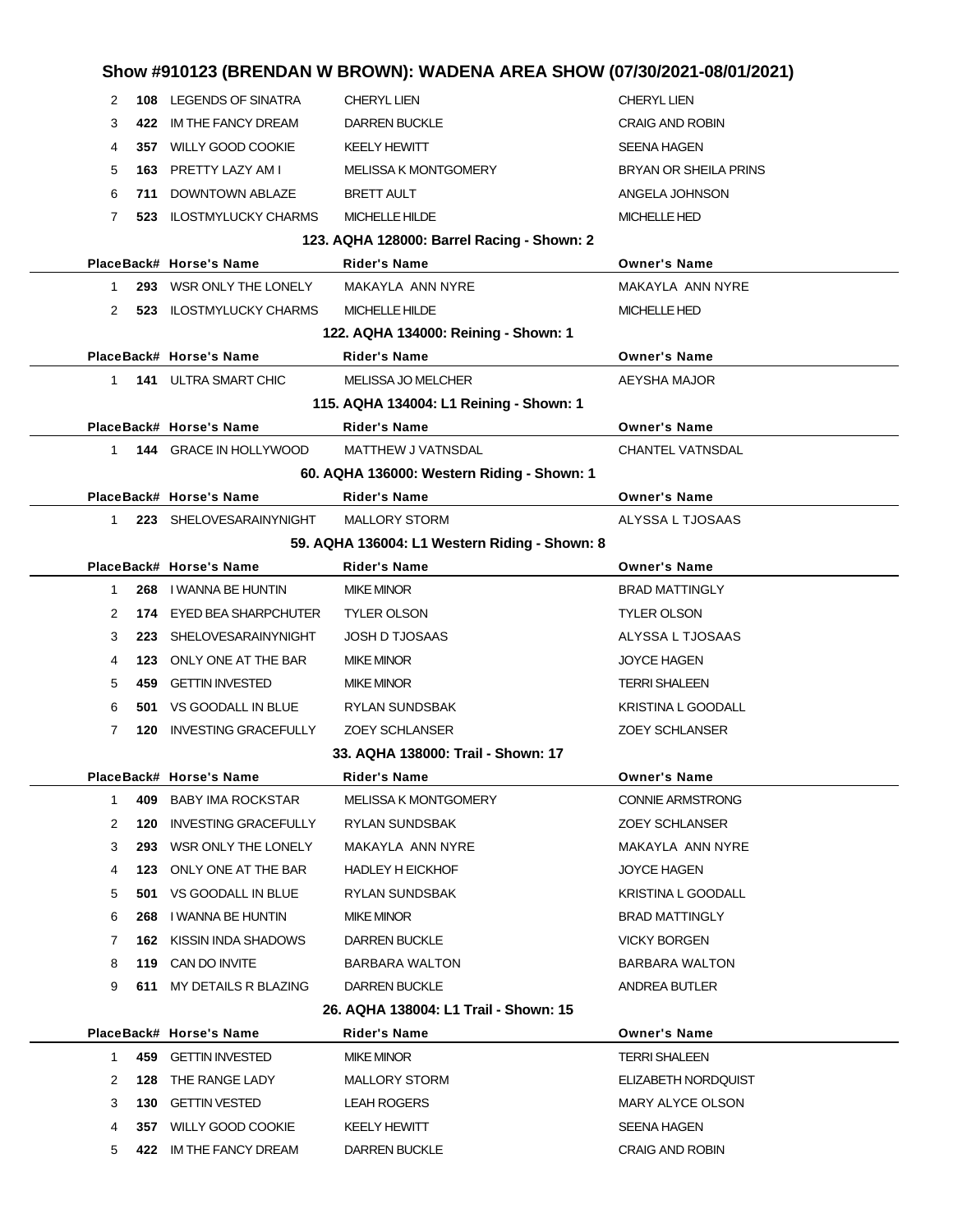| JOYCE HAGEN           |
|-----------------------|
| EMMA MUTNANSKY        |
| BRYAN OR SHEILA PRINS |
|                       |

### **35. AQHA 142004: L1 Western Pleasure - Shown: 15**

|  |                |     | PlaceBack# Horse's Name          | <b>Rider's Name</b>                                  | <b>Owner's Name</b>         |
|--|----------------|-----|----------------------------------|------------------------------------------------------|-----------------------------|
|  | 1              |     | <b>136 CROWN ROYALE</b>          | <b>JODIE PLOOG</b>                                   | <b>MAGNUSON FARM LLC</b>    |
|  | 2              |     | 454 MY VITALS ROCK               | <b>RICK KLAUS</b>                                    | <b>KRISTINE REUVERS</b>     |
|  | 3              |     | 135 THEPREACHERSDAUGHTER         | LIA PLOOG                                            | LORRETTA C MAGNUSON         |
|  | 4              |     | 110 AJ DONT CROSS ME             | <b>BRADY R PUNT</b>                                  | <b>JENNI SOHM</b>           |
|  | 5              | 248 | IMPULSIVE I WILL BE              | <b>LEAH ROGERS</b>                                   | EMMA MUTNANSKY              |
|  | 6              | 107 | DOUBLEDOUBLE MACHINE             | <b>MIKE MINOR</b>                                    | <b>BECKY SCHAFER</b>        |
|  | $\overline{7}$ | 304 | ID BE JEALOUS TO                 | <b>COURTNEY BJORGAARD</b>                            | COURTNEY BJORGAARD          |
|  | 8              |     | 129 SHES WILLY CERTAIN           | <b>KALLIE SYLVESTER</b>                              | <b>KALLIE SYLVESTER</b>     |
|  | 9              |     | 423 LAYLAS LOPIN MACHINE         | <b>DARREN BUCKLE</b>                                 | <b>RYANE M BAKKE</b>        |
|  |                |     |                                  | 43. AQHA 142100: Junior Western Pleasure - Shown: 6  |                             |
|  |                |     | PlaceBack# Horse's Name          | Rider's Name                                         | <b>Owner's Name</b>         |
|  | 1              |     | 106 HOT CHICKS R INVITED         | <b>JODIE PLOOG</b>                                   | <b>LORI SCHMIDT</b>         |
|  | 2              |     | 127 SHE WILL ROCK YOU            | <b>KRISTIN A KLIMMEK</b>                             | <b>KRISTIN A KLIMMEK</b>    |
|  | 3              | 649 | <b>JUST A SMALLTOWNGURL</b>      | <b>MARK EBNET</b>                                    | <b>MARK AND MARY EBNET</b>  |
|  | 4              |     | <b>198 JEALOUS OF MY MOONPIE</b> | <b>LEAH ROGERS</b>                                   | DEBRA J BUSE                |
|  | 5              |     | 423 LAYLAS LOPIN MACHINE         | <b>DARREN BUCKLE</b>                                 | <b>RYANE M BAKKE</b>        |
|  | 6              |     | 115 ROCK N AWESOME               | <b>MALLORY STORM</b>                                 | AMY KRAUTKREMER             |
|  |                |     |                                  | 47. AQHA 142200: Senior Western Pleasure - Shown: 11 |                             |
|  |                |     | PlaceBack# Horse's Name          | Rider's Name                                         | <b>Owner's Name</b>         |
|  | $\mathbf{1}$   |     | 126 SHEZ BEEN FROSTED            | <b>JODIE PLOOG</b>                                   | LORRETTA C MAGNUSON         |
|  | 2              |     | <b>128 THE RANGE LADY</b>        | <b>MALLORY STORM</b>                                 | ELIZABETH NORDQUIST         |
|  | 3              | 409 | <b>BABY IMA ROCKSTAR</b>         | <b>MELISSA K MONTGOMERY</b>                          | <b>CONNIE ARMSTRONG</b>     |
|  | 4              | 120 | <b>INVESTING GRACEFULLY</b>      | <b>ZOEY SCHLANSER</b>                                | <b>ZOEY SCHLANSER</b>       |
|  | 5              | 321 | KM WHATABOUTTHEBEST              | ABRA SUNDSBAK                                        | <b>CEDAR CREEK QUARTER</b>  |
|  | 6              |     | <b>146 HES ALWAYS MY CHOICE</b>  | JORDAN L PLOOG                                       | <b>JODIE PLOOG</b>          |
|  | $\overline{7}$ |     | 223 SHELOVESARAINYNIGHT          | <b>JOSH D TJOSAAS</b>                                | ALYSSA L TJOSAAS            |
|  | 8              |     | 653 BARELY DRESSED               | <b>MARY EBNET</b>                                    | <b>MARK AND MARY EBNET</b>  |
|  | 9              |     | <b>605 TALL DARK N SUDDEN</b>    | RYLAN SUNDSBAK                                       | DR LACEY ARMSTRONG          |
|  |                |     |                                  | 140. AQHA 143000: Ranch Riding - Shown: 3            |                             |
|  |                |     | PlaceBack# Horse's Name          | <b>Rider's Name</b>                                  | <b>Owner's Name</b>         |
|  | 1              | 139 | SOULAS SMART WIMPY               | AEYSHA MAJOR                                         | AEYSHA MAJOR                |
|  | 2              | 141 | ULTRA SMART CHIC                 | <b>MELISSA JO MELCHER</b>                            | AEYSHA MAJOR                |
|  | 3              | 161 | <b>IMA FROSTED PEACH</b>         | <b>DARREN BUCKLE</b>                                 | <b>VICKY BORGEN</b>         |
|  |                |     |                                  | 133. AQHA 143004: L1 Ranch Riding - Shown: 6         |                             |
|  |                |     | PlaceBack# Horse's Name          | <b>Rider's Name</b>                                  | <b>Owner's Name</b>         |
|  | 1              | 131 | WATCH THAT FOX FLIT              | <b>COURTNEY ROSE STANEK</b>                          | <b>COURTNEY ROSE STANEK</b> |
|  | 2              |     | 144 GRACE IN HOLLYWOOD           | MATTHEW J VATNSDAL                                   | <b>CHANTEL VATNSDAL</b>     |
|  | 3              | 161 | <b>IMA FROSTED PEACH</b>         | DARREN BUCKLE                                        | <b>VICKY BORGEN</b>         |
|  | 4              |     | 133 ZAN PARR JUNIPER             | <b>COURTNEY ROSE STANEK</b>                          | <b>COURTNEY ROSE STANEK</b> |
|  | 5              |     | 310 FIRMLY INVESTED              | <b>DARREN BUCKLE</b>                                 | SCOTT &/OR TAMARA SEM       |
|  |                |     |                                  |                                                      |                             |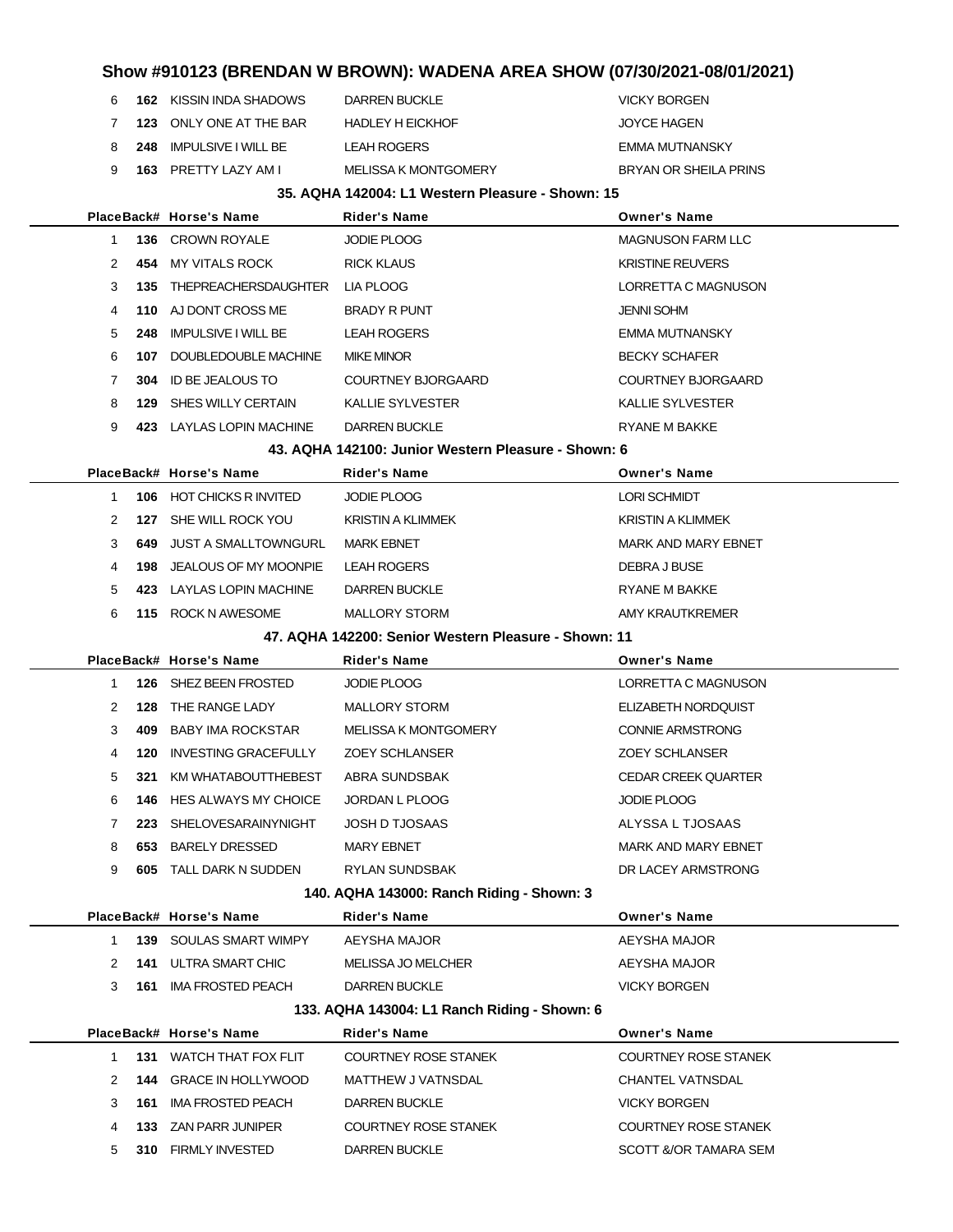**132** LEOS FLASHY CRYSTAL KENNEDY LEE STANEK **COURTNEY ROSE STANEK** 

| 12. AQHA 144000: Hunter Under Saddle - Shown: 9 |                                                      |                                                         |                                  |  |  |  |  |
|-------------------------------------------------|------------------------------------------------------|---------------------------------------------------------|----------------------------------|--|--|--|--|
|                                                 | PlaceBack# Horse's Name                              | Rider's Name                                            | <b>Owner's Name</b>              |  |  |  |  |
| 464<br>1.                                       | SITTIN ON KRUZE                                      | <b>RICK KLAUS</b>                                       | NICHOLE MATHIASON                |  |  |  |  |
| 2<br>199                                        | N YOUR DREAMZ                                        | LIA PLOOG                                               | NANCY A RANDALL                  |  |  |  |  |
| 3                                               | 137 PRINZZPLES IN NOTION                             | <b>HANNAH SWENSON</b>                                   | DOREEN SWENSON                   |  |  |  |  |
| 4<br>295                                        | <b>BMQ LEGENDARY</b>                                 | <b>BETH C CROOK</b>                                     | <b>MARGIE OTTEN</b>              |  |  |  |  |
| 5<br>357                                        | <b>WILLY GOOD COOKIE</b>                             | <b>KEELY HEWITT</b>                                     | <b>SEENA HAGEN</b>               |  |  |  |  |
| 6<br>611                                        | MY DETAILS R BLAZING                                 | ANDREA BUTLER                                           | ANDREA BUTLER                    |  |  |  |  |
| 7<br>293                                        | WSR ONLY THE LONELY                                  | MAKAYLA ANN NYRE                                        | MAKAYLA ANN NYRE                 |  |  |  |  |
| 8                                               | 422 IM THE FANCY DREAM                               | <b>DARREN BUCKLE</b>                                    | <b>CRAIG AND ROBIN</b>           |  |  |  |  |
|                                                 |                                                      | 1. AQHA 144004: L1 Hunter Under Saddle - Shown: 9       |                                  |  |  |  |  |
|                                                 | PlaceBack# Horse's Name                              | Rider's Name                                            | <b>Owner's Name</b>              |  |  |  |  |
| $\mathbf{1}$                                    | 272 THE IRONS HOT                                    | ANDREA M PASSE                                          | ANDREA M PASSE                   |  |  |  |  |
| 2                                               | <b>145 LADYS LAST KRUZER</b>                         | AMY M DARNELL-FOBBE                                     | <b>ANITA DARNELL</b>             |  |  |  |  |
| 3                                               | <b>787 VS RED HOT CHOCOLATE</b>                      | <b>HATTIE SMITH</b>                                     | <b>HATTIE SMITH</b>              |  |  |  |  |
| 4<br>175                                        | MINUTES COUNT                                        | <b>BETH C CROOK</b>                                     | <b>JERRIE ANDERSON</b>           |  |  |  |  |
| 5                                               | 310 FIRMLY INVESTED                                  | <b>DARREN BUCKLE</b>                                    | SCOTT &/OR TAMARA SEM            |  |  |  |  |
| 6                                               | 757 SH WHAT A FEELING                                | RACHEL RETTERATH                                        | RACHEL RETTERATH                 |  |  |  |  |
| $\mathbf{7}$                                    | 163 PRETTY LAZY AM I                                 | <b>MELISSA K MONTGOMERY</b>                             | <b>BRYAN OR SHEILA PRINS</b>     |  |  |  |  |
| 8<br>143                                        | IR NATURALLY NAUGHTY                                 | <b>JAMIE K NOVAK</b>                                    | <b>BRONWYN GAMM-AYRES</b>        |  |  |  |  |
| 9                                               | 314 BMQ MY GEISHA GIRL                               | <b>BRONWYN GAMM-AYRES</b>                               | <b>BRONWYN GAMM</b>              |  |  |  |  |
|                                                 | 96. AQHA 175000: Performance Halter Mares - Shown: 7 |                                                         |                                  |  |  |  |  |
|                                                 | PlaceBack# Horse's Name                              | Rider's Name                                            | <b>Owner's Name</b>              |  |  |  |  |
| 828<br>1.                                       | PURE POISEN                                          | AMANDA MARTHALER                                        | AMANDA MARTHALER                 |  |  |  |  |
| 2<br>432                                        | INVITE ME FOR KOKO                                   | <b>SHARON WHITMER</b>                                   | <b>SHARON WHITMER</b>            |  |  |  |  |
| 3<br>494                                        | <b>BMQ FRENCH CUT</b>                                | PAIGE LEE BROEKEMA                                      | PAIGE LEE BROEKEMA               |  |  |  |  |
| 4<br>369                                        | PS IMPULSE IN EDEN                                   | <b>OLIVIA ULMER</b>                                     | <b>OLIVIA ULMER</b>              |  |  |  |  |
| 5<br>223                                        | SHELOVESARAINYNIGHT                                  | <b>JOSH D TJOSAAS</b>                                   | ALYSSA L TJOSAAS                 |  |  |  |  |
| 6<br>475                                        | NORTHERN SKAIS                                       | MARY ELIZABETH M                                        | LYNN AND YOUNGS; BECKIE          |  |  |  |  |
| $\mathbf{7}$<br>611                             | MY DETAILS R BLAZING                                 | ANDREA BUTLER                                           | ANDREA BUTLER                    |  |  |  |  |
|                                                 |                                                      | 84. AQHA 177000: Performance Halter Geldings - Shown: 8 |                                  |  |  |  |  |
|                                                 | PlaceBack# Horse's Name                              | Rider's Name                                            | <b>Owner's Name</b>              |  |  |  |  |
| $\mathbf{1}$<br>605                             | TALL DARK N SUDDEN                                   | <b>JESSE ARMSTRONG</b>                                  | DR LACEY ARMSTRONG               |  |  |  |  |
| 2<br>409                                        | <b>BABY IMA ROCKSTAR</b>                             | <b>CONNIE ARMSTRONG</b>                                 | <b>CONNIE ARMSTRONG</b>          |  |  |  |  |
| 3<br>302                                        | CAN BE AN INVESTMENT                                 | <b>BRIDGET R KANNING</b>                                | <b>BRIDGET R KANNING</b>         |  |  |  |  |
| 4<br>345                                        | NO DOUBT IMA LOPER                                   | <b>JAN ANKRUM KETTERLING</b>                            | JAN KETERLING/JAN AND            |  |  |  |  |
| 5<br>100                                        | <b>BMQ ONE SLOW RIDE</b>                             | KIMBERLY A KRIESEL                                      | KIMBERLY A KRIESEL               |  |  |  |  |
| 6<br>308                                        | RSJ ZIPIN VAQUERO                                    | <b>TAMARA SEM</b>                                       | <b>SCOTT &amp;/OR TAMARA SEM</b> |  |  |  |  |
| 7<br>300                                        | <b>COWBOY SWAGGER</b>                                | RYANE M BAKKE                                           | RYANE M BAKKE                    |  |  |  |  |
| 8<br>293                                        | WSR ONLY THE LONELY                                  | MAKAYLA ANN NYRE                                        | MAKAYLA ANN NYRE                 |  |  |  |  |
|                                                 |                                                      | 152. AQHA 201200: Amt Grand Champion Mares - Shown: 6   |                                  |  |  |  |  |
|                                                 | PlaceBack# Horse's Name                              | <b>Rider's Name</b>                                     | <b>Owner's Name</b>              |  |  |  |  |
| 1.                                              | 140 AMAZING JANE                                     | <b>TODD FLATNESS</b>                                    | <b>TODD FLATNESS</b>             |  |  |  |  |
|                                                 |                                                      | 153. AQHA 201300: Amt Reserve Champion Mare - Shown: 11 |                                  |  |  |  |  |
|                                                 | PlaceBack# Horse's Name                              | <b>Rider's Name</b>                                     | <b>Owner's Name</b>              |  |  |  |  |
|                                                 |                                                      |                                                         |                                  |  |  |  |  |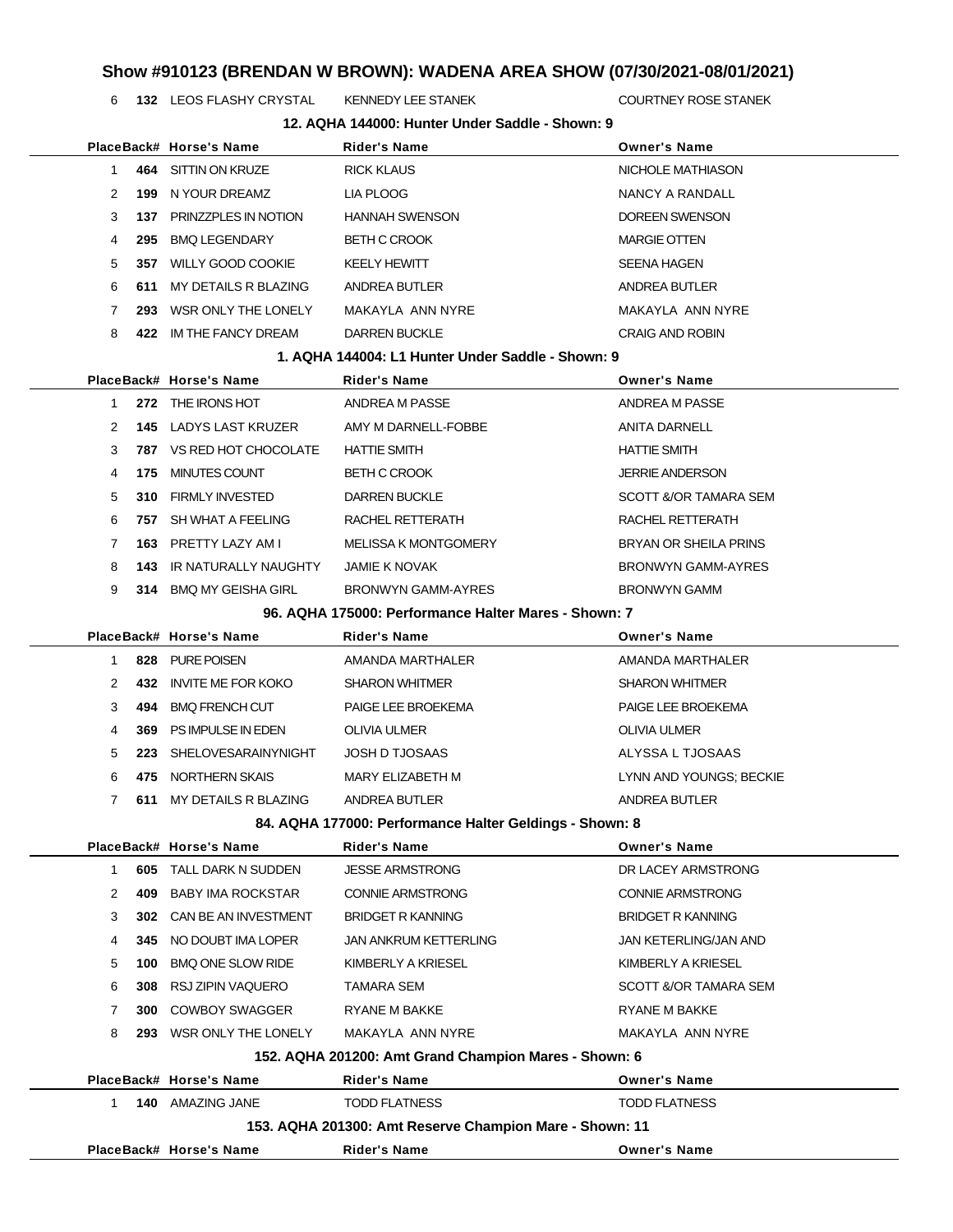|              |      |                            | Show #910123 (BRENDAN W BROWN): WADENA AREA SHOW (07/30/2021-08/01/2021) |                         |  |  |  |
|--------------|------|----------------------------|--------------------------------------------------------------------------|-------------------------|--|--|--|
| $\mathbf{1}$ |      | 104 COOL LITL DOLL         | <b>IVAN R EDEL</b>                                                       | <b>IVAN R EDEL</b>      |  |  |  |
|              |      |                            | 154. AQHA 201400: Amt Grand Champion Gelding - Shown: 5                  |                         |  |  |  |
|              |      | PlaceBack# Horse's Name    | <b>Rider's Name</b>                                                      | <b>Owner's Name</b>     |  |  |  |
| 1            |      | 134 THE COOLEST MOMENT     | <b>MATTHEW ABRAHAM</b>                                                   | <b>WILLIAM JUPITZ</b>   |  |  |  |
|              |      |                            | 155. AQHA 201500: Amt Reserve Champion Gelding - Shown: 8                |                         |  |  |  |
|              |      | PlaceBack# Horse's Name    | <b>Rider's Name</b>                                                      | <b>Owner's Name</b>     |  |  |  |
| 1.           |      | 108 LEGENDS OF SINATRA     | <b>CHERYL LIEN</b>                                                       | <b>CHERYL LIEN</b>      |  |  |  |
|              |      |                            | 86. AQHA 205400: Amt Yearling Mares - Shown: 1                           |                         |  |  |  |
|              |      | PlaceBack# Horse's Name    | <b>Rider's Name</b>                                                      | <b>Owner's Name</b>     |  |  |  |
| $\mathbf{1}$ |      | 156 MJK JAMAICAN QT        | <b>ASHLEY KOELLER</b>                                                    | <b>ASHLEY KOELLER</b>   |  |  |  |
|              |      |                            | 87. AQHA 205500: Amt Two Yr Old Mares - Shown: 1                         |                         |  |  |  |
|              |      | PlaceBack# Horse's Name    | <b>Rider's Name</b>                                                      | <b>Owner's Name</b>     |  |  |  |
| 1            |      | 183 PREMOS PRETTY SECRET   | <b>WILLIAM JUPITZ</b>                                                    | <b>WILLIAM JUPITZ</b>   |  |  |  |
|              |      |                            | 88. AQHA 205600: Amt Three Yr Old Mares - Shown: 3                       |                         |  |  |  |
|              |      | PlaceBack# Horse's Name    | Rider's Name                                                             | <b>Owner's Name</b>     |  |  |  |
| 1            |      | 140 AMAZING JANE           | <b>TODD FLATNESS</b>                                                     | <b>TODD FLATNESS</b>    |  |  |  |
| 2            | 129  | SHES WILLY CERTAIN         | <b>KALLIE SYLVESTER</b>                                                  | <b>KALLIE SYLVESTER</b> |  |  |  |
| 3            |      | 122 BF DECK OF ACES        | <b>WHITNEY FENNA</b>                                                     | <b>WHITNEY FENNA</b>    |  |  |  |
|              |      |                            | 89. AQHA 205700: Amt Aged Mares - Shown: 5                               |                         |  |  |  |
|              |      | PlaceBack# Horse's Name    | <b>Rider's Name</b>                                                      | <b>Owner's Name</b>     |  |  |  |
| $\mathbf{1}$ |      | 104 COOL LITL DOLL         | <b>IVAN R EDEL</b>                                                       | <b>IVAN R EDEL</b>      |  |  |  |
| 2            | 162  | KISSIN INDA SHADOWS        | <b>VICKY BORGEN</b>                                                      | <b>VICKY BORGEN</b>     |  |  |  |
| 3            | 423  | LAYLAS LOPIN MACHINE       | RYANE M BAKKE                                                            | RYANE M BAKKE           |  |  |  |
| 4            | 565  | NO ONE LIKE ME             | ALEXANDRA J BECKMAN                                                      | ALEXANDRA J BECKMAN     |  |  |  |
| 5            |      | 109 TNT TERRIFIC GAL       | <b>MRS SHERRY CASE</b>                                                   | SHERRY CASE             |  |  |  |
|              |      |                            | 77. AQHA 207600: Amt Three Yr Old Geldings - Shown: 2                    |                         |  |  |  |
|              |      | PlaceBack# Horse's Name    | <b>Rider's Name</b>                                                      | <b>Owner's Name</b>     |  |  |  |
| 1            |      | 757 SH WHAT A FEELING      | RACHEL RETTERATH                                                         | RACHEL RETTERATH        |  |  |  |
| 2            |      | 310 FIRMLY INVESTED        | <b>SCOTT SEM</b>                                                         | SCOTT &/OR TAMARA SEM   |  |  |  |
|              |      |                            | 78. AQHA 207700: Amt Aged Geldings - Shown: 7                            |                         |  |  |  |
|              |      | PlaceBack# Horse's Name    | <b>Rider's Name</b>                                                      | <b>Owner's Name</b>     |  |  |  |
| $\mathbf{1}$ | 134  | THE COOLEST MOMENT         | <b>MATTHEW ABRAHAM</b>                                                   | <b>WILLIAM JUPITZ</b>   |  |  |  |
| 2            | 108  | <b>LEGENDS OF SINATRA</b>  | <b>CHERYL LIEN</b>                                                       | <b>CHERYL LIEN</b>      |  |  |  |
| 3            | 422  | IM THE FANCY DREAM         | ROBIN DANIELSON                                                          | <b>CRAIG AND ROBIN</b>  |  |  |  |
| 4            | 149  | HRZ DANCEFORTHEBLUE        | DARLEEN E GARGANO                                                        | DARLEEN E GARGANO       |  |  |  |
| 5            | 5864 | <b>VERY SUPERSTICIOUS</b>  | <b>MOLLY SAMMON</b>                                                      | <b>MOLLY SAMMON</b>     |  |  |  |
| 6            | 711  | <b>DOWNTOWN ABLAZE</b>     | <b>BRETT AULT</b>                                                        | ANGELA JOHNSON          |  |  |  |
| 7            |      | 357 WILLY GOOD COOKIE      | <b>KEELY HEWITT</b>                                                      | <b>SEENA HAGEN</b>      |  |  |  |
|              |      |                            | 113. AQHA 212000: Amt Showmanship at Halter - Shown: 18                  |                         |  |  |  |
|              |      | PlaceBack# Horse's Name    | <b>Rider's Name</b>                                                      | <b>Owner's Name</b>     |  |  |  |
| $\mathbf{1}$ |      | 222 TALK SWEETLY TO ME     | SHELBY ANN HOLMES                                                        | <b>JAMES R HOOTMAN</b>  |  |  |  |
| 2            | 223  | <b>SHELOVESARAINYNIGHT</b> | ALYSSA L TJOSAAS                                                         | ALYSSA L TJOSAAS        |  |  |  |
| 3            | 523  | <b>ILOSTMYLUCKY CHARMS</b> | MICHELLE HILDE                                                           | <b>MICHELLE HED</b>     |  |  |  |
| 4            | 787  | VS RED HOT CHOCOLATE       | <b>HATTIE SMITH</b>                                                      | <b>HATTIE SMITH</b>     |  |  |  |
| 5            | 293  | WSR ONLY THE LONELY        | MAKAYLA ANN NYRE                                                         | MAKAYLA ANN NYRE        |  |  |  |
| 6            |      | 565 NO ONE LIKE ME         | ALEXANDRA J BECKMAN                                                      | ALEXANDRA J BECKMAN     |  |  |  |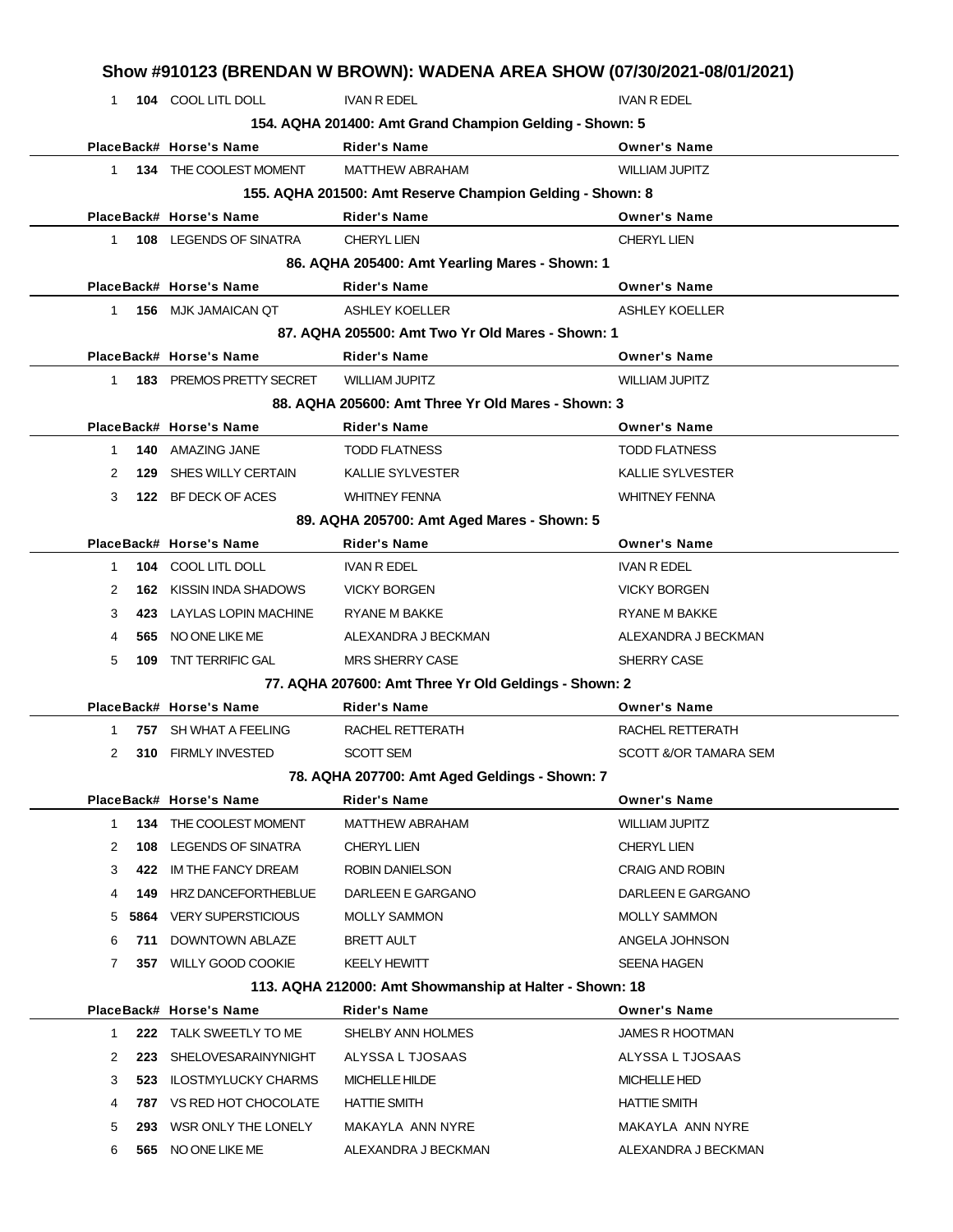- 7 828 PURE POISEN AMANDA MARTHALER AMANDA MARTHALER
- 

8 **475** NORTHERN SKAIS MARY ELIZABETH M<br>ARY ELIZABETH M LYNN AND YOUNGS; BECKIE

**543** ITS GOODBAR TIME LESLEY BROOKE FOSS LESLEY BROOKE FOSS

#### **110. AQHA 212002: L1 Amt Showmanship at Halter - Shown: 14**

|              |     | PlaceBack# Horse's Name          | Rider's Name                                                   | <b>Owner's Name</b>       |
|--------------|-----|----------------------------------|----------------------------------------------------------------|---------------------------|
| $\mathbf{1}$ |     | 889 REAL HOT LOVE                | KENDRA JO SCHULTZ                                              | <b>MEGAN K BENES</b>      |
| 2            |     | 105 SEXY IRON                    | <b>KRISTIN DAHLKE</b>                                          | <b>KRISTIN DAHLKE</b>     |
| 3            |     | <b>543 ITS GOODBAR TIME</b>      | <b>LESLEY BROOKE FOSS</b>                                      | <b>LESLEY BROOKE FOSS</b> |
| 4            | 100 | <b>BMQ ONE SLOW RIDE</b>         | KIMBERLY A KRIESEL                                             | KIMBERLY A KRIESEL        |
| 5            | 560 | VS HOT RED LINCOLN               | <b>WENDY LEA DINESEN</b>                                       | <b>WENDY LEA DINESEN</b>  |
| 6            |     | 302 CAN BE AN INVESTMENT         | <b>BRIDGET R KANNING</b>                                       | <b>BRIDGET R KANNING</b>  |
| 7            | 521 | MOR FOR THE MONEY                | <b>HOLLY LISETTE JUSTIN</b>                                    | <b>HOLLY JUSTIN</b>       |
| 8            | 711 | DOWNTOWN ABLAZE                  | BRETT AULT                                                     | ANGELA JOHNSON            |
| 9            |     | 571 WESTERN POTENTIALS           | NOLAN ALLEN JUELSON                                            | NOLAN ALLEN JUELSON       |
|              |     |                                  | 112. AQHA 212800: Amt Select Showmanship at Halter - Shown: 12 |                           |
|              |     | PlaceBack# Horse's Name          | Rider's Name                                                   | <b>Owner's Name</b>       |
| 1            |     | <b>701 MECHANICALLY INCLINED</b> | <b>KAREN JORGENSON</b>                                         | <b>KAREN JORGENSON</b>    |
| 2            |     | 714 INVITE METO UNZIP            | <b>KAREN CHYLE</b>                                             | <b>KAREN CHYLE</b>        |
| 3            | 611 | MY DETAILS R BLAZING             | ANDREA BUTLER                                                  | ANDREA BUTLER             |
| 4            | 345 | NO DOUBT IMA LOPER               | JAN ANKRUM KETTERLING                                          | JAN KETERLING/JAN AND     |
| 5            |     | 149 HRZ DANCEFORTHEBLUE          | DARLEEN E GARGANO                                              | DARLEEN E GARGANO         |
| 6            | 494 | <b>BMQ FRENCH CUT</b>            | PAIGE LEE BROEKEMA                                             | PAIGE LEE BROEKEMA        |
| 7            |     | <b>711 DOWNTOWN ABLAZE</b>       | ANGELA JOHNSON                                                 | ANGELA JOHNSON            |
| 8            | 432 | INVITE ME FOR KOKO               | <b>SHARON WHITMER</b>                                          | <b>SHARON WHITMER</b>     |
| 9            | 100 | <b>BMQ ONE SLOW RIDE</b>         | KIMBERLY A KRIESEL                                             | KIMBERLY A KRIESEL        |
|              |     |                                  | 126. AQHA 228000: Amt Barrel Racing - Shown: 2                 |                           |
|              |     | PlaceBack# Horse's Name          | <b>Rider's Name</b>                                            | <b>Owner's Name</b>       |
| $\mathbf 1$  |     | 293 WSR ONLY THE LONELY          | MAKAYLA ANN NYRE                                               | MAKAYLA ANN NYRE          |
| 2            |     | 523 ILOSTMYLUCKY CHARMS          | <b>MICHELLE HILDE</b>                                          | <b>MICHELLE HED</b>       |
|              |     |                                  | 121. AQHA 234000: Amt Reining - Shown: 4                       |                           |
|              |     | PlaceBack# Horse's Name          | <b>Rider's Name</b>                                            | <b>Owner's Name</b>       |
| 1            |     | <b>139 SOULAS SMART WIMPY</b>    | AEYSHA MAJOR                                                   | AEYSHA MAJOR              |
| 2            |     | 144 GRACE IN HOLLYWOOD           | <b>CHANTEL VATNSDAL</b>                                        | <b>CHANTEL VATNSDAL</b>   |
| 3            |     | <b>523 ILOSTMYLUCKY CHARMS</b>   | <b>MICHELLE HILDE</b>                                          | <b>MICHELLE HED</b>       |
|              |     |                                  | 116. AQHA 234001: RK Amt Reining - Shown: 2                    |                           |
|              |     | PlaceBack# Horse's Name          | <b>Rider's Name</b>                                            | <b>Owner's Name</b>       |
| $\mathbf{1}$ |     | <b>141 ULTRA SMART CHIC</b>      | <b>MELISSA JO MELCHER</b>                                      | AEYSHA MAJOR              |
| 2            |     | <b>139 SOULAS SMART WIMPY</b>    | AEYSHA MAJOR                                                   | AEYSHA MAJOR              |
|              |     |                                  | 62. AQHA 236000: Amt Western Riding - Shown: 2                 |                           |
|              |     | PlaceBack# Horse's Name          | <b>Rider's Name</b>                                            | <b>Owner's Name</b>       |
| $\mathbf{1}$ |     | 223 SHELOVESARAINYNIGHT          | ALYSSA L TJOSAAS                                               | ALYSSA L TJOSAAS          |
| 2            |     | 268 I WANNA BE HUNTIN            | <b>BRAD MATTINGLY</b>                                          | <b>BRAD MATTINGLY</b>     |
|              |     |                                  | 32. AQHA 238000: Amt Trail - Shown: 10                         |                           |
|              |     | PlaceBack# Horse's Name          | Rider's Name                                                   | <b>Owner's Name</b>       |
| 1            |     | 357 WILLY GOOD COOKIE            | <b>KEELY HEWITT</b>                                            | <b>SEENA HAGEN</b>        |
| 2            |     | 711 DOWNTOWN ABLAZE              | <b>BRETT AULT</b>                                              | ANGELA JOHNSON            |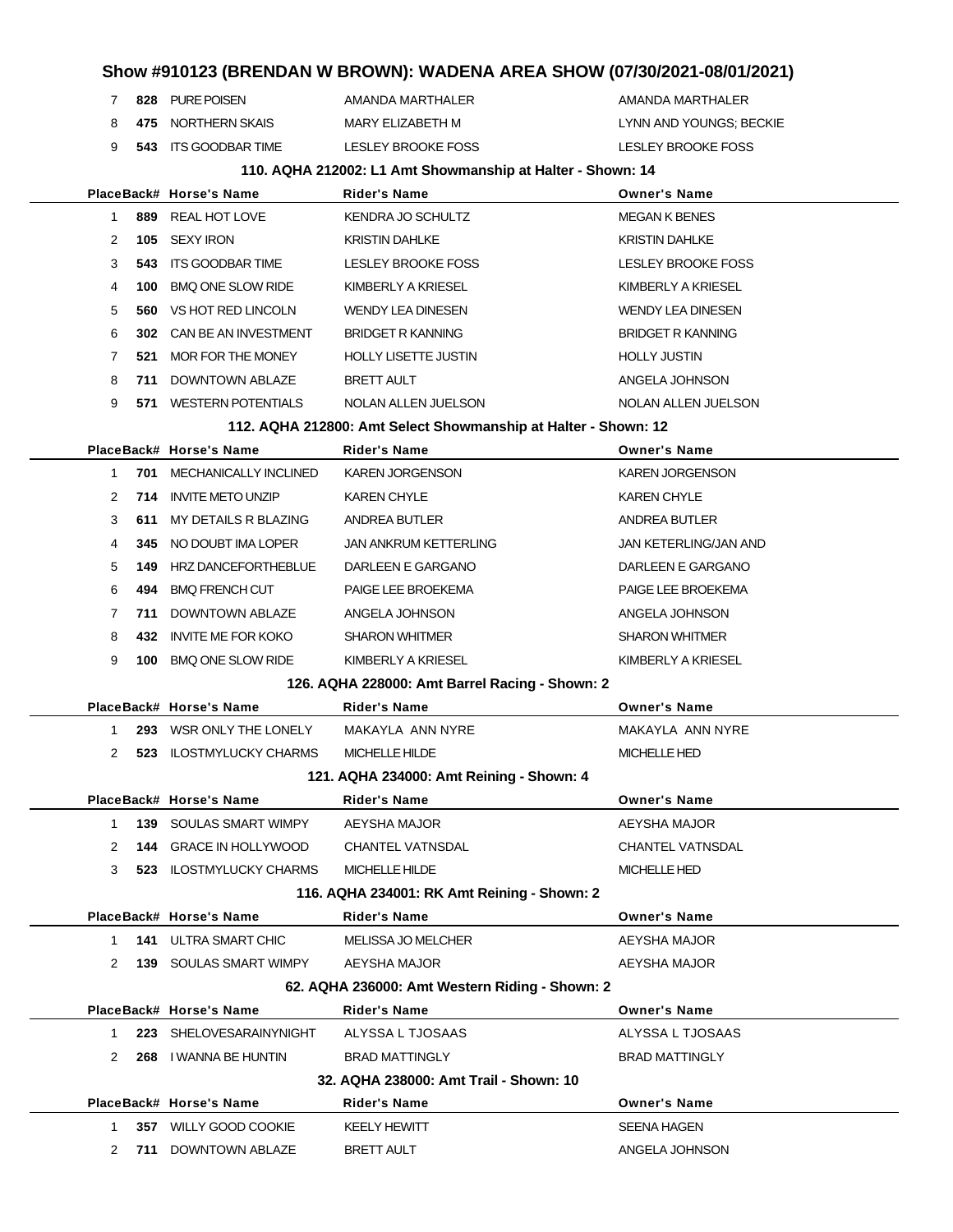| 3 |     | 123 ONLY ONE AT THE BAR    | <b>HADLEY H EICKHOF</b>                   | <b>JOYCE HAGEN</b>        |
|---|-----|----------------------------|-------------------------------------------|---------------------------|
| 4 |     | 293 WSR ONLY THE LONELY    | MAKAYLA ANN NYRE                          | MAKAYLA ANN NYRE          |
| 5 | 543 | ITS GOODBAR TIME           | LESLEY BROOKE FOSS                        | <b>LESLEY BROOKE FOSS</b> |
| 6 | 605 | TALL DARK N SUDDEN         | <b>JESSE ARMSTRONG</b>                    | DR LACEY ARMSTRONG        |
| 7 | 523 | <b>ILOSTMYLUCKY CHARMS</b> | MICHELLE HILDE                            | <b>MICHELLE HED</b>       |
| 8 | 300 | <b>COWBOY SWAGGER</b>      | <b>RYANE M BAKKE</b>                      | RYANE M BAKKE             |
| 9 | 475 | NORTHERN SKAIS             | MARY ELIZABETH M                          | LYNN AND YOUNGS; BECKIE   |
|   |     |                            |                                           |                           |
|   |     |                            | 29. AQHA 238002: L1 Amt Trail - Shown: 15 |                           |
|   |     | PlaceBack# Horse's Name    | <b>Rider's Name</b>                       | <b>Owner's Name</b>       |
| 1 |     | 123 ONLY ONE AT THE BAR    | <b>HADLEY H EICKHOF</b>                   | <b>JOYCE HAGEN</b>        |
| 2 | 711 | DOWNTOWN ABLAZE            | <b>BRETT AULT</b>                         | ANGELA JOHNSON            |
| 3 | 409 | BABY IMA ROCKSTAR          | <b>CONNIE ARMSTRONG</b>                   | <b>CONNIE ARMSTRONG</b>   |
| 4 | 293 | WSR ONLY THE LONELY        | MAKAYLA ANN NYRE                          | MAKAYLA ANN NYRE          |
| 5 |     | 223 SHELOVESARAINYNIGHT    | ALYSSA L TJOSAAS                          | ALYSSA L TJOSAAS          |

**523** ILOSTMYLUCKY CHARMS MICHELLE HILDE MICHELLE HED MICHELLE HED 8 889 REAL HOT LOVE KENDRA JO SCHULTZ KENDRA JO SCHULTZ

# 9 **475** NORTHERN SKAIS MARY ELIZABETH M<br>
MARY ELIZABETH M<br>
MARY ELIZABETH M<br>
Mary ELIZABETH M<br>
Mary ELIZABETH M<br>
LYNN AND YOUNGS; BECKIE

#### **25. AQHA 238102: L1 Amt Walk Trot Trail - Shown: 9**

|               |     | PlaceBack# Horse's Name   | <b>Rider's Name</b>   | <b>Owner's Name</b>    |
|---------------|-----|---------------------------|-----------------------|------------------------|
|               | 459 | <b>GETTIN INVESTED</b>    | <b>TERRI SHALEEN</b>  | <b>TERRI SHALEEN</b>   |
| $\mathcal{P}$ | 711 | DOWNTOWN ABLAZE           | ANGELA JOHNSON        | ANGELA JOHNSON         |
| 3             | 432 | <b>INVITE ME FOR KOKO</b> | <b>SHARON WHITMER</b> | <b>SHARON WHITMER</b>  |
| 4             | 757 | SH WHAT A FEELING         | RACHEL RETTERATH      | RACHEL RETTERATH       |
| 5.            | 787 | VS RED HOT CHOCOLATE      | <b>HATTIE SMITH</b>   | <b>HATTIE SMITH</b>    |
| 6.            | 422 | IM THE FANCY DREAM        | ROBIN DANIELSON       | <b>CRAIG AND ROBIN</b> |
|               | 115 | ROCK N AWESOME            | AMY KRAUTKREMER       | AMY KRAUTKREMER        |
| 8             | 122 | BF DECK OF ACES           | <b>WHITNEY FENNA</b>  | <b>WHITNEY FENNA</b>   |

### **31. AQHA 238800: Amt Select Trail - Shown: 9**

|               |      | PlaceBack# Horse's Name  | <b>Rider's Name</b>     | <b>Owner's Name</b>   |
|---------------|------|--------------------------|-------------------------|-----------------------|
|               | 1729 | I CANT DECIDE            | ANITA A YORK            | ANITA A YORK          |
| $\mathcal{P}$ | 313  | <b>HES SUMTHIN FANCY</b> | <b>SUE KARN</b>         | <b>SUE KARN</b>       |
| 3             | 268  | I WANNA BE HUNTIN        | <b>BRAD MATTINGLY</b>   | <b>BRAD MATTINGLY</b> |
| 4             | 119  | CAN DO INVITE            | <b>BARBARA WALTON</b>   | BARBARA WALTON        |
| 5.            | 409  | BABY IMA ROCKSTAR        | <b>CONNIE ARMSTRONG</b> | CONNIE ARMSTRONG      |
| 6             | 308  | RSJ ZIPIN VAQUERO        | TAMARA SEM              | SCOTT &/OR TAMARA SEM |
|               | 611  | MY DETAILS R BLAZING     | ANDREA BUTLER           | ANDREA BUTLER         |

#### **58. AQHA 240000: Amt Western Horsemanship - Shown: 9**

|               |      | PlaceBack# Horse's Name    | <b>Rider's Name</b>   | <b>Owner's Name</b>       |
|---------------|------|----------------------------|-----------------------|---------------------------|
|               | 357  | WILLY GOOD COOKIE          | <b>KEELY HEWITT</b>   | <b>SEENA HAGEN</b>        |
| $\mathcal{P}$ | 174  | EYED BEA SHARPCHUTER       | <b>TYLER OLSON</b>    | <b>TYLER OLSON</b>        |
| 3             | 188. | MAKIN IT LOOK GOOD         | ASHLEY JOHNSON        | MICHELLE JOHNSON          |
| 4             | 523  | <b>ILOSTMYLUCKY CHARMS</b> | MICHELLE HILDE        | <b>MICHELLE HED</b>       |
| 5.            | 543  | ITS GOODBAR TIME           | LESLEY BROOKE FOSS    | <b>LESLEY BROOKE FOSS</b> |
| 6.            | 711  | DOWNTOWN ABLAZE            | <b>BRETT AULT</b>     | ANGELA JOHNSON            |
|               | 138. | A LILY OF THE VALLEY       | <b>ASHLEY EVERSON</b> | ASHLEY EBENSTEINER        |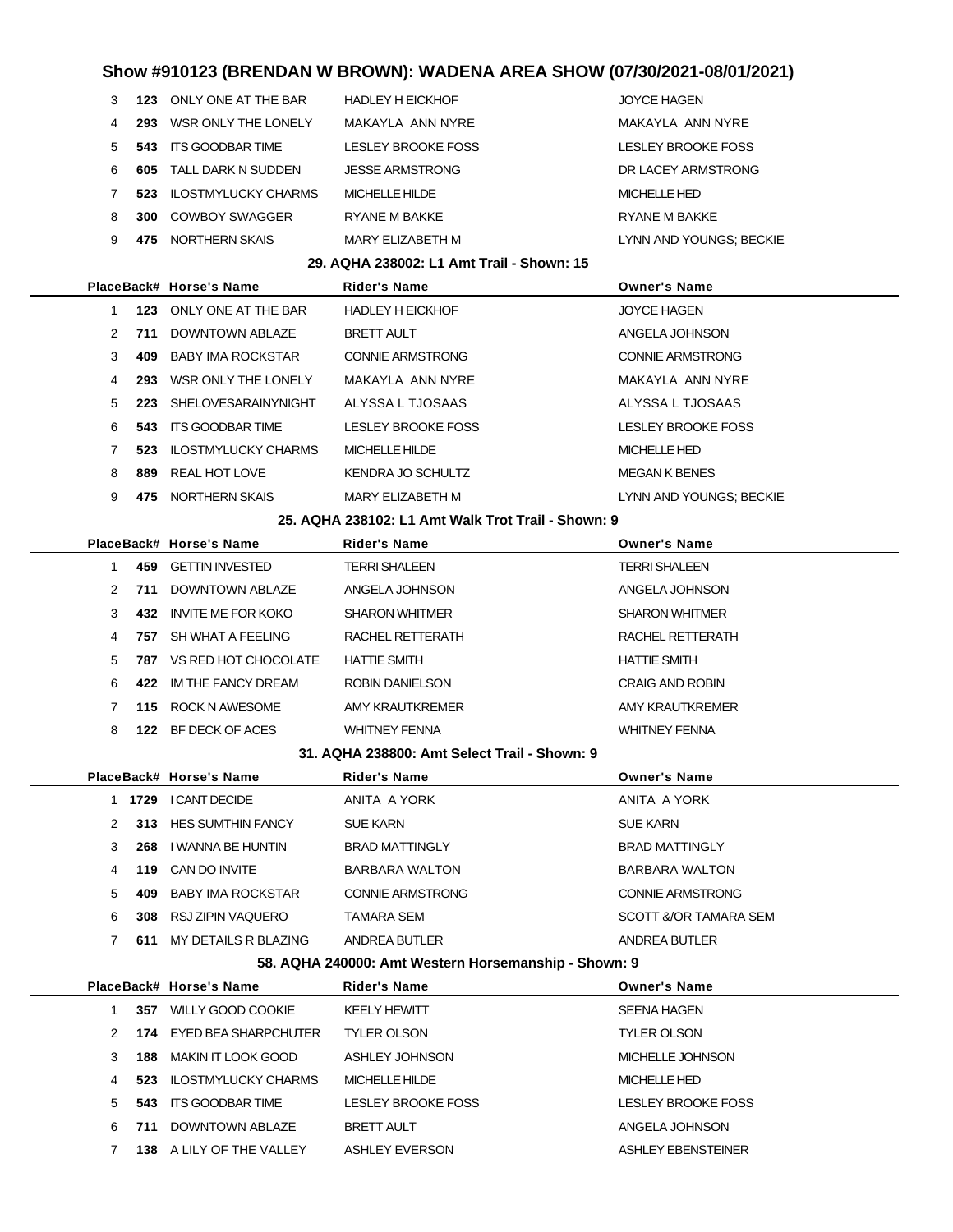**787** VS RED HOT CHOCOLATE HATTIE SMITH **HATTIE SMITH** 

**293** WSR ONLY THE LONELY MAKAYLA ANN NYRE MAKAYLA ANN NYRE

|                |      |                                | 55. AQHA 240002: L1 Amt Western Horsemanship - Shown: 11    |                              |
|----------------|------|--------------------------------|-------------------------------------------------------------|------------------------------|
|                |      | PlaceBack# Horse's Name        | <b>Rider's Name</b>                                         | <b>Owner's Name</b>          |
| $\mathbf{1}$   |      | 105 SEXY IRON                  | <b>KRISTIN DAHLKE</b>                                       | <b>KRISTIN DAHLKE</b>        |
| 2              | 889  | <b>REAL HOT LOVE</b>           | KENDRA JO SCHULTZ                                           | <b>MEGAN K BENES</b>         |
| 3              | 571  | <b>WESTERN POTENTIALS</b>      | NOLAN ALLEN JUELSON                                         | NOLAN ALLEN JUELSON          |
| 4              | 711  | DOWNTOWN ABLAZE                | <b>BRETT AULT</b>                                           | ANGELA JOHNSON               |
| 5              | 605  | TALL DARK N SUDDEN             | <b>JESSE ARMSTRONG</b>                                      | DR LACEY ARMSTRONG           |
| 6              | 223  | <b>SHELOVESARAINYNIGHT</b>     | ALYSSA L TJOSAAS                                            | ALYSSA L TJOSAAS             |
| 7              |      | <b>5864 VERY SUPERSTICIOUS</b> | <b>MOLLY SAMMON</b>                                         | <b>MOLLY SAMMON</b>          |
| 8              | 475  | NORTHERN SKAIS                 | <b>MARY ELIZABETH M</b>                                     | LYNN AND YOUNGS; BECKIE      |
| 9              | 308  | RSJ ZIPIN VAQUERO              | <b>TAMARA SEM</b>                                           | SCOTT &/OR TAMARA SEM        |
|                |      |                                | 54. AQHA 240102: L1 Amt Walk Trot Horsemanship - Shown: 8   |                              |
|                |      | PlaceBack# Horse's Name        | <b>Rider's Name</b>                                         | <b>Owner's Name</b>          |
| $\mathbf{1}$   | 422  | IM THE FANCY DREAM             | <b>ROBIN DANIELSON</b>                                      | <b>CRAIG AND ROBIN</b>       |
| $\overline{2}$ |      | 115 ROCK N AWESOME             | AMY KRAUTKREMER                                             | <b>AMY KRAUTKREMER</b>       |
| 3              | 711  | DOWNTOWN ABLAZE                | ANGELA JOHNSON                                              | ANGELA JOHNSON               |
| 4              |      | 432 INVITE ME FOR KOKO         | <b>SHARON WHITMER</b>                                       | <b>SHARON WHITMER</b>        |
| 5              |      | 162 KISSIN INDA SHADOWS        | <b>VICKY BORGEN</b>                                         | <b>VICKY BORGEN</b>          |
| 6              | 163  | PRETTY LAZY AM I               | SHEILA MUNDAHL-PRINS                                        | <b>BRYAN OR SHEILA PRINS</b> |
| $\overline{7}$ | 122  | BF DECK OF ACES                | <b>WHITNEY FENNA</b>                                        | <b>WHITNEY FENNA</b>         |
| 8              | 118  | SH ELIS COMING                 | <b>BARBARA L CASSIBO</b>                                    | <b>BARBARA L CASSIBO</b>     |
|                |      |                                | 57. AQHA 240800: Amt Select Western Horsemanship - Shown: 9 |                              |
|                |      | PlaceBack# Horse's Name        | <b>Rider's Name</b>                                         | <b>Owner's Name</b>          |
|                |      | 1 1729 I CANT DECIDE           | ANITA A YORK                                                | ANITA A YORK                 |
| $\overline{2}$ |      | 268 I WANNA BE HUNTIN          | <b>BRAD MATTINGLY</b>                                       | <b>BRAD MATTINGLY</b>        |
| 3              | 149  | HRZ DANCEFORTHEBLUE            | DARLEEN E GARGANO                                           | DARLEEN E GARGANO            |
| 4              | 649. | <b>JUST A SMALLTOWNGURL</b>    | <b>MARK EBNET</b>                                           | <b>MARK AND MARY EBNET</b>   |
| 5              | 653  | <b>BARELY DRESSED</b>          | <b>MARY EBNET</b>                                           | <b>MARK AND MARY EBNET</b>   |
| 6              |      | 345 NO DOUBT IMA LOPER         | <b>JAN ANKRUM KETTERLING</b>                                | JAN KETERLING/JAN AND        |
| 7              | 308  | RSJ ZIPIN VAQUERO              | TAMARA SEM                                                  | SCOTT &/OR TAMARA SEM        |
| 8              | 459  | <b>GETTIN INVESTED</b>         | <b>TERRI SHALEEN</b>                                        | <b>TERRI SHALEEN</b>         |
| 9              | 611  | MY DETAILS R BLAZING           | ANDREA BUTLER                                               | <b>ANDREA BUTLER</b>         |
|                |      |                                | 46. AQHA 242000: Amt Western Pleasure - Shown: 13           |                              |

|               |      | PlaceBack# Horse's Name  | <b>Rider's Name</b>        | <b>Owner's Name</b>        |
|---------------|------|--------------------------|----------------------------|----------------------------|
|               |      | 454 MY VITALS ROCK       | <b>KRISTINE REUVERS</b>    | <b>KRISTINE REUVERS</b>    |
| $\mathcal{P}$ |      | 114 HOT UNDER THE COLLAR | <b>TAYLOR PUNT</b>         | STEPHANIE CHAPMAN          |
| 3             | 128  | THE RANGE LADY           | <b>ELIZABETH NORDQUIST</b> | ELIZABETH NORDQUIST        |
| 4             | 188  | MAKIN IT LOOK GOOD       | ASHLEY JOHNSON             | MICHELLE JOHNSON           |
| 5             | 605  | TALL DARK N SUDDEN       | <b>JESSE ARMSTRONG</b>     | DR LACEY ARMSTRONG         |
| 6             | 787  | VS RED HOT CHOCOLATE     | <b>HATTIE SMITH</b>        | <b>HATTIE SMITH</b>        |
|               | 293. | WSR ONLY THE LONELY      | MAKAYLA ANN NYRE           | MAKAYLA ANN NYRE           |
| 8             | 321  | KM WHATABOUTTHEBEST      | ABRA SUNDSBAK              | <b>CEDAR CREEK QUARTER</b> |
| 9             | 423  | LAYLAS LOPIN MACHINE     | RYANE M BAKKE              | <b>RYANE M BAKKE</b>       |
|               |      |                          |                            |                            |

**41. AQHA 242001: RK Amt Western Pleasure - Shown: 10**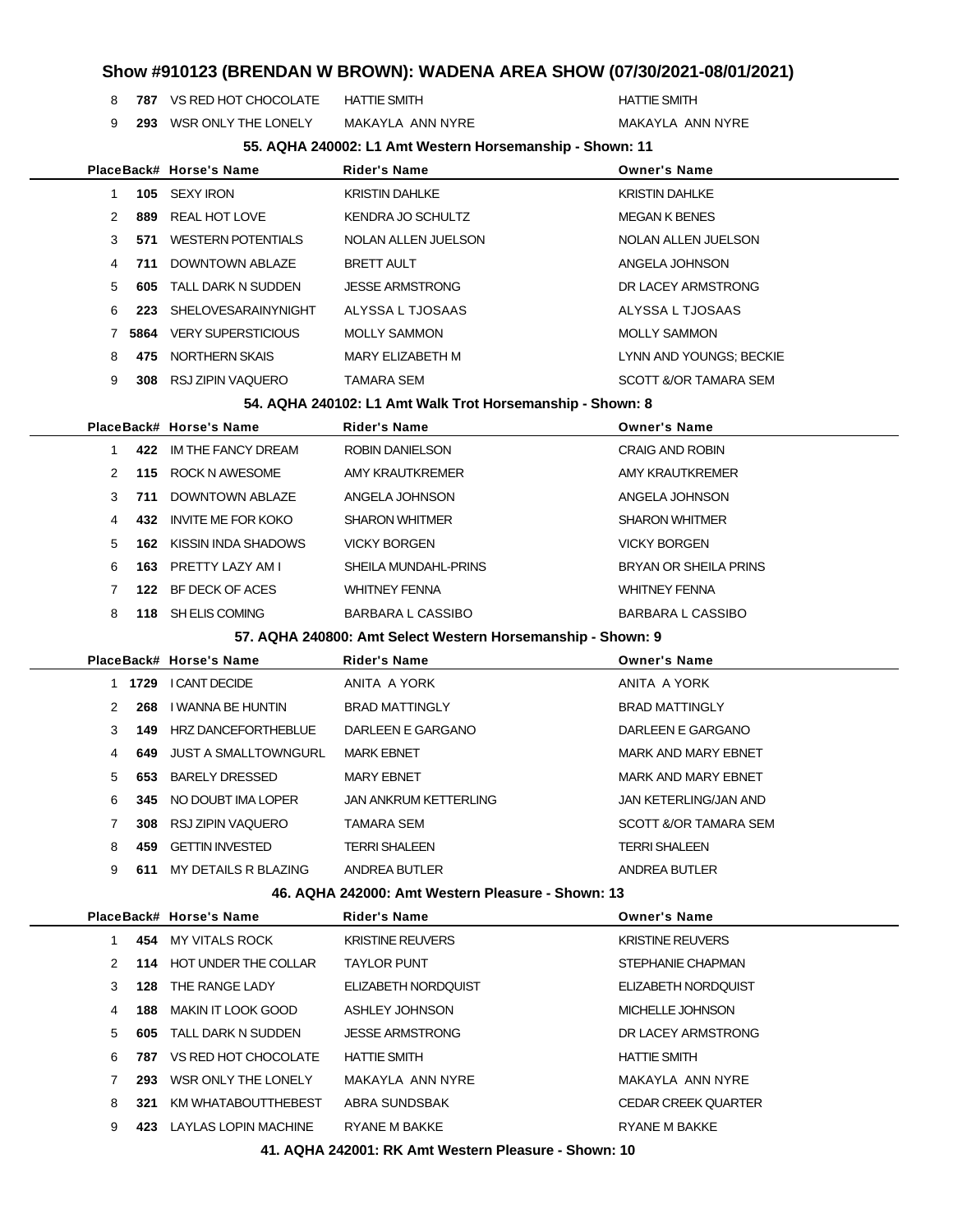|               |      | PlaceBack# Horse's Name   | <b>Rider's Name</b>     | <b>Owner's Name</b>     |
|---------------|------|---------------------------|-------------------------|-------------------------|
|               | 810  | <b>BEST BE REDNECK</b>    | ASHLEIGH R SKARSTEDT    | <b>RYLAN SUNDSBAK</b>   |
| $\mathcal{P}$ | 129  | SHES WILLY CERTAIN        | <b>KALLIE SYLVESTER</b> | <b>KALLIE SYLVESTER</b> |
| 3             | 526  | KAUGHT RED HANDED         | <b>DAWN MASSIER</b>     | <b>DAWN MASSIER</b>     |
| 4             | 757  | SH WHAT A FEELING         | RACHEL RETTERATH        | RACHEL RETTERATH        |
| 5.            | 571  | <b>WESTERN POTENTIALS</b> | NOLAN ALLEN JUELSON     | NOLAN ALLEN JUELSON     |
| 6.            | 889  | REAL HOT LOVE             | KENDRA JO SCHULTZ       | <b>MEGAN K BENES</b>    |
|               | 5864 | <b>VERY SUPERSTICIOUS</b> | <b>MOLLY SAMMON</b>     | <b>MOLLY SAMMON</b>     |
| 8             | 308  | RSJ ZIPIN VAQUERO         | TAMARA SEM              | SCOTT &/OR TAMARA SEM   |
| 9             | 115  | ROCK N AWESOME            | AMY KRAUTKREMER         | AMY KRAUTKREMER         |
|               |      |                           |                         |                         |

#### **42. AQHA 242002: L1 Amt Western Pleasure - Shown: 17**

|               |     | PlaceBack# Horse's Name       | <b>Rider's Name</b>      | <b>Owner's Name</b>     |
|---------------|-----|-------------------------------|--------------------------|-------------------------|
|               |     | <b>186 ALWAYS TALKIN CHIP</b> | <b>TERESA MYHRE</b>      | LAUREN R MYHRE          |
| $\mathcal{P}$ | 112 | JUST TOUCH ME                 | <b>CLAIRE SOHM</b>       | <b>JEANETTE GROVE</b>   |
| $\mathcal{S}$ | 128 | THE RANGE LADY                | ELIZABETH NORDOUIST      | ELIZABETH NORDQUIST     |
| 4             | 810 | <b>BEST BE REDNECK</b>        | ASHLEIGH R SKARSTEDT     | RYLAN SUNDSBAK          |
| 5             | 129 | SHES WILLY CERTAIN            | <b>KALLIE SYLVESTER</b>  | <b>KALLIE SYLVESTER</b> |
| 6             | 223 | SHELOVESARAINYNIGHT           | ALYSSA L TJOSAAS         | ALYSSA L TJOSAAS        |
|               | 357 | WILLY GOOD COOKIE             | <b>KEELY HEWITT</b>      | <b>SEENA HAGEN</b>      |
| 8             | 571 | <b>WESTERN POTENTIALS</b>     | NOLAN ALLEN JUELSON      | NOLAN ALLEN JUELSON     |
| 9             | 889 | REAL HOT LOVE                 | <b>KENDRA JO SCHULTZ</b> | <b>MEGAN K BENES</b>    |
|               |     |                               |                          |                         |

**40. AQHA 242102: L1 Amt Walk Trot Western Pleasure - Shown: 10**

|   |     | PlaceBack# Horse's Name     | <b>Rider's Name</b>         | <b>Owner's Name</b>    |
|---|-----|-----------------------------|-----------------------------|------------------------|
|   | 432 | <b>INVITE ME FOR KOKO</b>   | <b>SHARON WHITMER</b>       | <b>SHARON WHITMER</b>  |
| 2 | 282 | <b>MARTINIS ON ME</b>       | AMANDA MARTHALER            | AMANDA MARTHALER       |
| 3 | 198 | JEALOUS OF MY MOONPIE       | DEBRA J BUSE                | DEBRA J BUSE           |
| 4 | 122 | BF DECK OF ACES             | <b>WHITNEY FENNA</b>        | <b>WHITNEY FENNA</b>   |
| 5 | 162 | KISSIN INDA SHADOWS         | <b>VICKY BORGEN</b>         | <b>VICKY BORGEN</b>    |
| 6 | 163 | PRETTY LAZY AM I            | SHEILA MUNDAHL-PRINS        | BRYAN OR SHEILA PRINS  |
|   | 422 | IM THE FANCY DREAM          | ROBIN DANIELSON             | <b>CRAIG AND ROBIN</b> |
| 8 | 521 | MOR FOR THE MONEY           | <b>HOLLY LISETTE JUSTIN</b> | <b>HOLLY JUSTIN</b>    |
| 9 | 195 | <b>BMQ DIXIELAND DELITE</b> | PERI L FRANKE               | PERI L FRANKE          |
|   |     |                             |                             |                        |

### **45. AQHA 242800: Amt Select Western Pleasure - Shown: 9**

**139** SOULAS SMART WIMPY AEYSHA MAJOR AEYSHA MAJOR

|    |      | PlaceBack# Horse's Name     | <b>Rider's Name</b>                           | <b>Owner's Name</b>        |
|----|------|-----------------------------|-----------------------------------------------|----------------------------|
|    | 409  | <b>BABY IMA ROCKSTAR</b>    | <b>CONNIE ARMSTRONG</b>                       | <b>CONNIE ARMSTRONG</b>    |
| 2  | 106  | <b>HOT CHICKS R INVITED</b> | LORI SCHMIDT                                  | <b>LORI SCHMIDT</b>        |
| 3  | 714  | <b>INVITE METO UNZIP</b>    | <b>KAREN CHYLE</b>                            | <b>KAREN CHYLE</b>         |
| 4  | 653  | BARELY DRESSED              | <b>MARY EBNET</b>                             | <b>MARK AND MARY EBNET</b> |
| 5  | 649  | JUST A SMALLTOWNGURL        | <b>MARK EBNET</b>                             | MARK AND MARY EBNET        |
| 6. | 1066 | MY LUCKY DECISION           | <b>CARMIN FLOWERS</b>                         | <b>CARMIN FLOWERS</b>      |
|    | 268  | I WANNA BE HUNTIN           | <b>BRAD MATTINGLY</b>                         | <b>BRAD MATTINGLY</b>      |
| 8  | 313  | <b>HES SUMTHIN FANCY</b>    | <b>SUE KARN</b>                               | <b>SUE KARN</b>            |
| 9  | 308  | RSJ ZIPIN VAQUERO           | TAMARA SEM                                    | SCOTT &/OR TAMARA SEM      |
|    |      |                             | 139. AQHA 243000: Amt Ranch Riding - Shown: 5 |                            |
|    |      | PlaceBack# Horse's Name     | <b>Rider's Name</b>                           | <b>Owner's Name</b>        |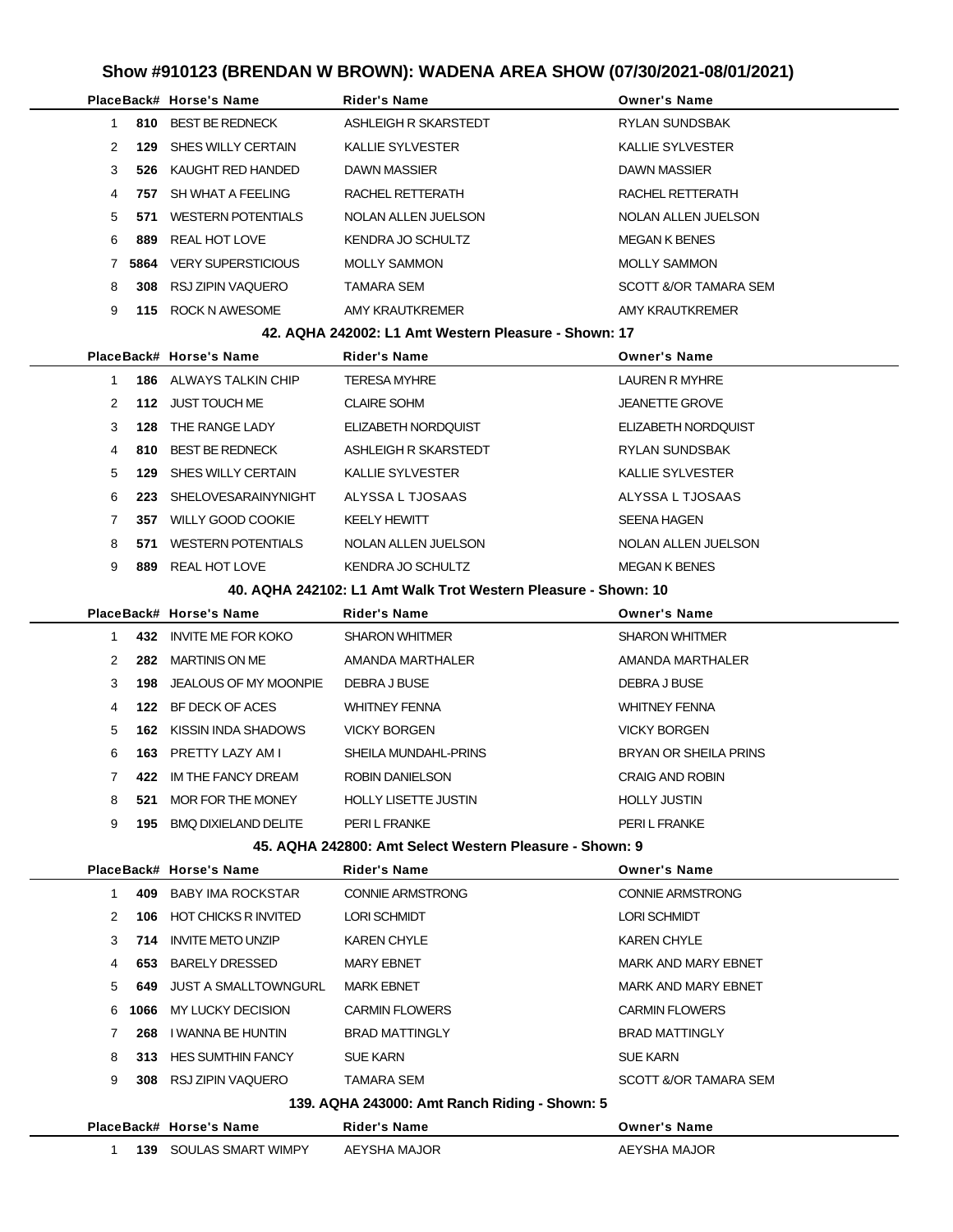|              |     |                                 |                                                                 | Show #910123 (BRENDAN W BROWN): WADENA AREA SHOW (07/30/2021-08/01/2021) |
|--------------|-----|---------------------------------|-----------------------------------------------------------------|--------------------------------------------------------------------------|
| 2            |     | <b>144 GRACE IN HOLLYWOOD</b>   | <b>CHANTEL VATNSDAL</b>                                         | <b>CHANTEL VATNSDAL</b>                                                  |
| 3            |     | <b>523 ILOSTMYLUCKY CHARMS</b>  | MICHELLE HILDE                                                  | <b>MICHELLE HED</b>                                                      |
| 4            |     | 310 FIRMLY INVESTED             | <b>SCOTT SEM</b>                                                | SCOTT &/OR TAMARA SEM                                                    |
|              |     |                                 | 137. AQHA 243001: RK Amt Ranch Riding - Shown: 1                |                                                                          |
|              |     | PlaceBack# Horse's Name         | Rider's Name                                                    | <b>Owner's Name</b>                                                      |
| $\mathbf{1}$ |     | <b>141 ULTRA SMART CHIC</b>     | <b>MELISSA JO MELCHER</b>                                       | AEYSHA MAJOR                                                             |
|              |     |                                 | 11. AQHA 244000: Amt Hunter Under Saddle - Shown: 11            |                                                                          |
|              |     | PlaceBack# Horse's Name         | <b>Rider's Name</b>                                             | <b>Owner's Name</b>                                                      |
| 1            |     | <b>145 LADYS LAST KRUZER</b>    | AMY M DARNELL-FOBBE                                             | <b>ANITA DARNELL</b>                                                     |
| 2            |     | <b>560 VS HOT RED LINCOLN</b>   | <b>WENDY LEA DINESEN</b>                                        | <b>WENDY LEA DINESEN</b>                                                 |
| 3            |     | <b>188 MAKIN IT LOOK GOOD</b>   | ASHLEY JOHNSON                                                  | MICHELLE JOHNSON                                                         |
| 4            |     | <b>787 VS RED HOT CHOCOLATE</b> | <b>HATTIE SMITH</b>                                             | <b>HATTIE SMITH</b>                                                      |
| 5            | 314 | <b>BMQ MY GEISHA GIRL</b>       | BRONWYN GAMM-AYRES                                              | <b>BRONWYN GAMM</b>                                                      |
| 6            |     | 828 PURE POISEN                 | AMANDA MARTHALER                                                | AMANDA MARTHALER                                                         |
| 7            |     | 293 WSR ONLY THE LONELY         | MAKAYLA ANN NYRE                                                | MAKAYLA ANN NYRE                                                         |
| 8            |     | 357 WILLY GOOD COOKIE           | <b>KEELY HEWITT</b>                                             | <b>SEENA HAGEN</b>                                                       |
| 9            |     | 475 NORTHERN SKAIS              | MARY ELIZABETH M                                                | LYNN AND YOUNGS; BECKIE                                                  |
|              |     |                                 | 7. AQHA 244001: RK Amt Hunter Under Saddle - Shown: 3           |                                                                          |
|              |     | PlaceBack# Horse's Name         | <b>Rider's Name</b>                                             | <b>Owner's Name</b>                                                      |
| 1            |     | 757 SH WHAT A FEELING           | RACHEL RETTERATH                                                | RACHEL RETTERATH                                                         |
| 2            | 889 | REAL HOT LOVE                   | KENDRA JO SCHULTZ                                               | <b>MEGAN K BENES</b>                                                     |
|              |     | 3 5864 VERY SUPERSTICIOUS       | <b>MOLLY SAMMON</b>                                             | <b>MOLLY SAMMON</b>                                                      |
|              |     |                                 | 8. AQHA 244002: L1 Amt Hunter Under Saddle - Shown: 9           |                                                                          |
|              |     | PlaceBack# Horse's Name         | Rider's Name                                                    | <b>Owner's Name</b>                                                      |
|              |     |                                 |                                                                 |                                                                          |
| $\mathbf{1}$ |     | 757 SH WHAT A FEELING           | RACHEL RETTERATH                                                | RACHEL RETTERATH                                                         |
| 2            |     | <b>560 VS HOT RED LINCOLN</b>   | <b>WENDY LEA DINESEN</b>                                        | <b>WENDY LEA DINESEN</b>                                                 |
| 3            | 295 | <b>BMQ LEGENDARY</b>            | <b>MEGHANN WOOSLEY</b>                                          | <b>MARGIE OTTEN</b>                                                      |
| 4            | 100 | <b>BMQ ONE SLOW RIDE</b>        | KIMBERLY A KRIESEL                                              | KIMBERLY A KRIESEL                                                       |
| 5            |     | 543 ITS GOODBAR TIME            | <b>LESLEY BROOKE FOSS</b>                                       | LESLEY BROOKE FOSS                                                       |
| 6            | 199 | N YOUR DREAMZ                   | NANCY A RANDALL                                                 | NANCY A RANDALL                                                          |
| 7            |     | 475 NORTHERN SKAIS              | MARY ELIZABETH M                                                | LYNN AND YOUNGS; BECKIE                                                  |
| 8            |     | 889 REAL HOT LOVE               | KENDRA JO SCHULTZ                                               | <b>MEGAN K BENES</b>                                                     |
|              |     | 9 5864 VERY SUPERSTICIOUS       | <b>MOLLY SAMMON</b>                                             | <b>MOLLY SAMMON</b>                                                      |
|              |     |                                 | 6. AQHA 244102: L1 Amt Walk Trot Hunter Under Saddle - Shown: 4 |                                                                          |
|              |     | PlaceBack# Horse's Name         | Rider's Name                                                    | <b>Owner's Name</b>                                                      |
| $\mathbf{1}$ |     | 122 BF DECK OF ACES             | <b>WHITNEY FENNA</b>                                            | <b>WHITNEY FENNA</b>                                                     |
| 2            |     | 118 SH ELIS COMING              | LAURA GAIL SCHIRADO                                             | <b>BARBARA L CASSIBO</b>                                                 |
| 3            |     | 163 PRETTY LAZY AM I            | SHEILA MUNDAHL-PRINS                                            | BRYAN OR SHEILA PRINS                                                    |
| 4            |     | <b>109 TNT TERRIFIC GAL</b>     | <b>MRS SHERRY CASE</b>                                          | SHERRY CASE                                                              |
|              |     |                                 | 10. AQHA 244800: Amt Select Hunter Under Saddle - Shown: 6      |                                                                          |
|              |     | PlaceBack# Horse's Name         | <b>Rider's Name</b>                                             | <b>Owner's Name</b>                                                      |
| $\mathbf 1$  |     | 345 NO DOUBT IMA LOPER          | <b>JAN ANKRUM KETTERLING</b>                                    | JAN KETERLING/JAN AND                                                    |
| 2            |     | 459 GETTIN INVESTED             | <b>TERRI SHALEEN</b>                                            | <b>TERRI SHALEEN</b>                                                     |
|              |     | 3 1729 I CANT DECIDE            | ANITA A YORK                                                    | ANITA A YORK                                                             |
| 4            |     | 611 MY DETAILS R BLAZING        | ANDREA BUTLER                                                   | ANDREA BUTLER                                                            |
| 5            |     | 100 BMQ ONE SLOW RIDE           | KIMBERLY A KRIESEL                                              | KIMBERLY A KRIESEL                                                       |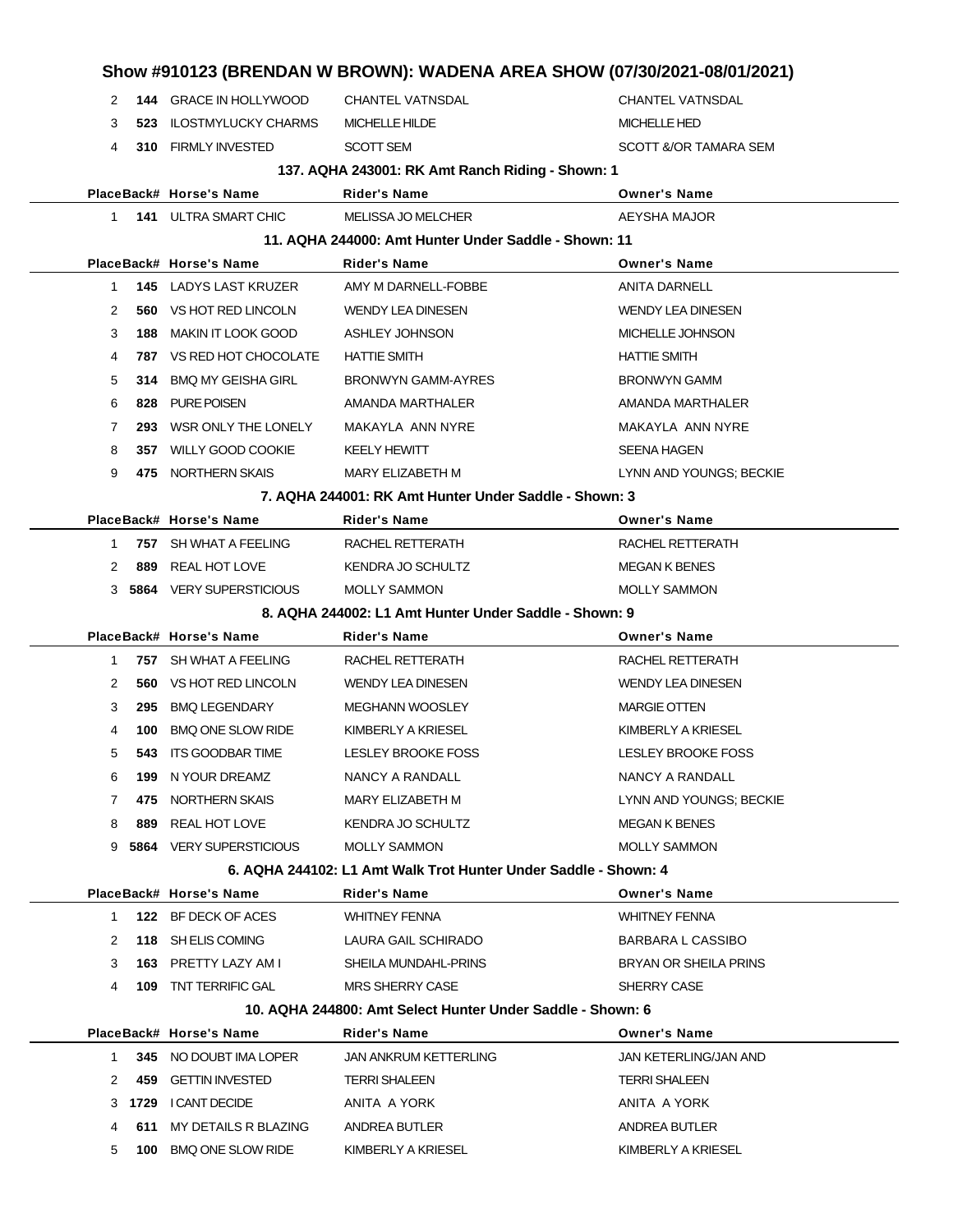**149** HRZ DANCEFORTHEBLUE DARLEEN E GARGANO DARLEEN E GARGANO

|              |      |                            | 22. AQHA 252000: Amt Hunt Seat Equitation - Shown: 8              |                           |
|--------------|------|----------------------------|-------------------------------------------------------------------|---------------------------|
|              |      | PlaceBack# Horse's Name    | <b>Rider's Name</b>                                               | <b>Owner's Name</b>       |
| 1            | 565  | NO ONE LIKE ME             | ALEXANDRA J BECKMAN                                               | ALEXANDRA J BECKMAN       |
| 2            | 787  | VS RED HOT CHOCOLATE       | <b>HATTIE SMITH</b>                                               | <b>HATTIE SMITH</b>       |
| 3            | 357  | <b>WILLY GOOD COOKIE</b>   | <b>KEELY HEWITT</b>                                               | <b>SEENA HAGEN</b>        |
| 4            | 523  | <b>ILOSTMYLUCKY CHARMS</b> | <b>MICHELLE HILDE</b>                                             | <b>MICHELLE HED</b>       |
| 5            | 543  | <b>ITS GOODBAR TIME</b>    | <b>LESLEY BROOKE FOSS</b>                                         | LESLEY BROOKE FOSS        |
| 6            | 188  | <b>MAKIN IT LOOK GOOD</b>  | ASHLEY JOHNSON                                                    | MICHELLE JOHNSON          |
| 7            | 475  | NORTHERN SKAIS             | MARY ELIZABETH M                                                  | LYNN AND YOUNGS; BECKIE   |
|              |      |                            | 19. AQHA 252002: L1 Amt Hunt Seat Equitation - Shown: 9           |                           |
|              |      | PlaceBack# Horse's Name    | <b>Rider's Name</b>                                               | <b>Owner's Name</b>       |
| $\mathbf{1}$ | 105  | SEXY IRON                  | <b>KRISTIN DAHLKE</b>                                             | <b>KRISTIN DAHLKE</b>     |
| 2            | 889  | <b>REAL HOT LOVE</b>       | <b>KENDRA JO SCHULTZ</b>                                          | <b>MEGAN K BENES</b>      |
| 3            | 560  | VS HOT RED LINCOLN         | <b>WENDY LEA DINESEN</b>                                          | <b>WENDY LEA DINESEN</b>  |
| 4            | 295  | <b>BMQ LEGENDARY</b>       | <b>MEGHANN WOOSLEY</b>                                            | <b>MARGIE OTTEN</b>       |
| 5            | 5864 | <b>VERY SUPERSTICIOUS</b>  | <b>MOLLY SAMMON</b>                                               | <b>MOLLY SAMMON</b>       |
| 6            | 543  | <b>ITS GOODBAR TIME</b>    | <b>LESLEY BROOKE FOSS</b>                                         | <b>LESLEY BROOKE FOSS</b> |
| 7            | 100  | <b>BMQ ONE SLOW RIDE</b>   | KIMBERLY A KRIESEL                                                | KIMBERLY A KRIESEL        |
| 8            | 757  | SH WHAT A FEELING          | RACHEL RETTERATH                                                  | RACHEL RETTERATH          |
| 9            |      | 475 NORTHERN SKAIS         | MARY ELIZABETH M                                                  | LYNN AND YOUNGS; BECKIE   |
|              |      |                            | 18. AQHA 252102: L1 Amt Walk Trot Hunt Seat Equitation - Shown: 3 |                           |
|              |      | PlaceBack# Horse's Name    | <b>Rider's Name</b>                                               | <b>Owner's Name</b>       |
| 1            | 122  | BF DECK OF ACES            | <b>WHITNEY FENNA</b>                                              | <b>WHITNEY FENNA</b>      |
| 2            | 163  | PRETTY LAZY AM I           | SHEILA MUNDAHL-PRINS                                              | BRYAN OR SHEILA PRINS     |
| 3            |      | 118 SH ELIS COMING         | LAURA GAIL SCHIRADO                                               | <b>BARBARA L CASSIBO</b>  |
|              |      |                            | 21. AQHA 252800: Amt Select Hunt Seat Equitation - Shown: 5       |                           |
|              |      | PlaceBack# Horse's Name    | Rider's Name                                                      | <b>Owner's Name</b>       |
| 1.           | 1729 | I CANT DECIDE              | ANITA A YORK                                                      | ANITA A YORK              |
| 2            | 611  | MY DETAILS R BLAZING       | ANDREA BUTLER                                                     | ANDREA BUTLER             |
| 3            |      | 345 NO DOUBT IMA LOPER     | <b>JAN ANKRUM KETTERLING</b>                                      | JAN KETERLING/JAN AND     |
| 4            |      | 100 BMQ ONE SLOW RIDE      | KIMBERLY A KRIESEL                                                | KIMBERLY A KRIESEL        |
|              |      |                            | 90. AQHA 275000: Amt Performance Halter Mares - Shown: 10         |                           |
|              |      | PlaceBack# Horse's Name    | <b>Rider's Name</b>                                               | <b>Owner's Name</b>       |
| 1            | 828  | PURE POISEN                | AMANDA MARTHALER                                                  | AMANDA MARTHALER          |
| 2            | 432  | <b>INVITE ME FOR KOKO</b>  | <b>SHARON WHITMER</b>                                             | <b>SHARON WHITMER</b>     |
| 3            |      |                            |                                                                   |                           |
|              | 494  | <b>BMQ FRENCH CUT</b>      | PAIGE LEE BROEKEMA                                                | PAIGE LEE BROEKEMA        |
| 4            | 223  | SHELOVESARAINYNIGHT        | ALYSSA L TJOSAAS                                                  | ALYSSA L TJOSAAS          |
| 5            | 475  | NORTHERN SKAIS             | MARY ELIZABETH M                                                  | LYNN AND YOUNGS; BECKIE   |
| 6            | 222  | TALK SWEETLY TO ME         | SHELBY ANN HOLMES                                                 | <b>JAMES R HOOTMAN</b>    |
| 7            |      | 138 A LILY OF THE VALLEY   | <b>ASHLEY EVERSON</b>                                             | ASHLEY EBENSTEINER        |
| 8            |      | 611 MY DETAILS R BLAZING   | ANDREA BUTLER                                                     | ANDREA BUTLER             |
|              |      |                            | 79. AQHA 277000: Amt Performance Halter Geldings - Shown: 17      |                           |
|              |      | PlaceBack# Horse's Name    | <b>Rider's Name</b>                                               | <b>Owner's Name</b>       |
| 1            | 605  | TALL DARK N SUDDEN         | <b>JESSE ARMSTRONG</b>                                            | DR LACEY ARMSTRONG        |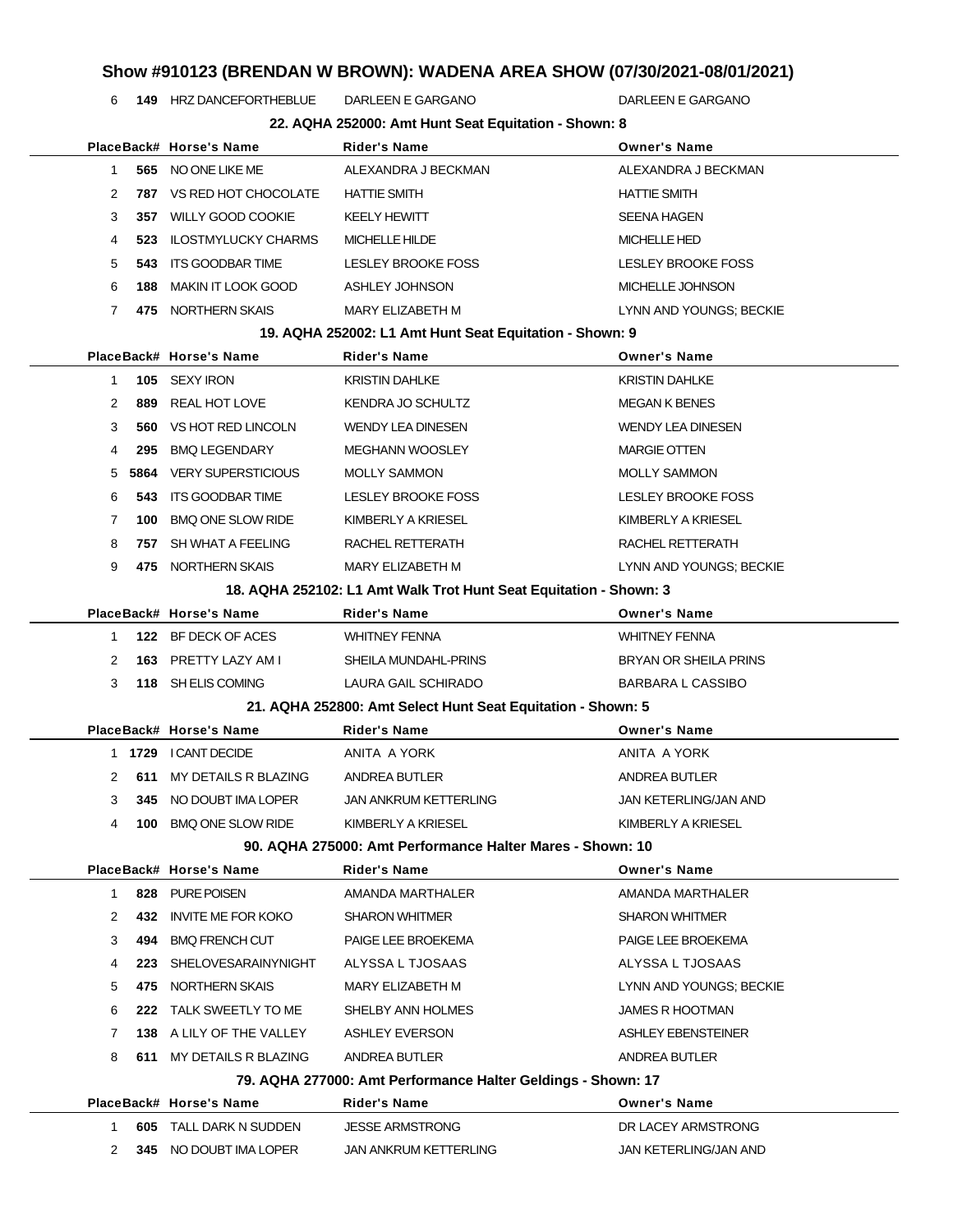| Show #910123 (BRENDAN W BROWN): WADENA AREA SHOW (07/30/2021-08/01/2021) |     |                             |                                                                                 |                            |  |
|--------------------------------------------------------------------------|-----|-----------------------------|---------------------------------------------------------------------------------|----------------------------|--|
| 3                                                                        | 188 | MAKIN IT LOOK GOOD          | ASHLEY JOHNSON                                                                  | MICHELLE JOHNSON           |  |
| 4                                                                        | 100 | <b>BMQ ONE SLOW RIDE</b>    | KIMBERLY A KRIESEL                                                              | KIMBERLY A KRIESEL         |  |
| 5                                                                        |     | 302 CAN BE AN INVESTMENT    | <b>BRIDGET R KANNING</b>                                                        | <b>BRIDGET R KANNING</b>   |  |
| 6                                                                        | 653 | <b>BARELY DRESSED</b>       | <b>MARY EBNET</b>                                                               | <b>MARK AND MARY EBNET</b> |  |
| 7                                                                        | 293 | WSR ONLY THE LONELY         | MAKAYLA ANN NYRE                                                                | MAKAYLA ANN NYRE           |  |
| 8                                                                        |     | 714 INVITE METO UNZIP       | <b>KAREN CHYLE</b>                                                              | <b>KAREN CHYLE</b>         |  |
| 9                                                                        |     | 454 MY VITALS ROCK          | <b>KRISTINE REUVERS</b>                                                         | <b>KRISTINE REUVERS</b>    |  |
|                                                                          |     |                             | 162. AQHA 401200: Youth Grand Champion Mares - Shown: 2                         |                            |  |
|                                                                          |     | PlaceBack# Horse's Name     | <b>Rider's Name</b>                                                             | <b>Owner's Name</b>        |  |
| 1                                                                        |     | 369 PS IMPULSE IN EDEN      | <b>OLIVIA ULMER</b>                                                             | <b>OLIVIA ULMER</b>        |  |
|                                                                          |     |                             | 163. AQHA 401300: Youth Reserve Champion Mares - Shown: 3                       |                            |  |
|                                                                          |     | PlaceBack# Horse's Name     | <b>Rider's Name</b>                                                             | <b>Owner's Name</b>        |  |
| 1.                                                                       |     | 369 PS IMPULSE IN EDEN      | <b>OLIVIA ULMER</b>                                                             | <b>OLIVIA ULMER</b>        |  |
|                                                                          |     |                             | 164. AQHA 401400: Youth Grand Champion Geldings - Shown: 4                      |                            |  |
|                                                                          |     | PlaceBack# Horse's Name     | <b>Rider's Name</b>                                                             | <b>Owner's Name</b>        |  |
| 1                                                                        |     | 365 PS TAKE ME TO CHURCH    | <b>HAILEY MAE NEUMANN</b>                                                       | <b>KARI ANDERSON</b>       |  |
|                                                                          |     |                             | 165. AQHA 401500: Youth Reserve Champion Gelding - Shown: 6                     |                            |  |
|                                                                          |     | PlaceBack# Horse's Name     | <b>Rider's Name</b>                                                             | <b>Owner's Name</b>        |  |
| $1 \quad$                                                                |     | 130 GETTIN VESTED           | CEYONNA LEE OLSON                                                               | MARY ALYCE OLSON           |  |
| 105. AQHA 405700: Youth Aged Mares - Shown: 3<br>PlaceBack# Horse's Name |     |                             |                                                                                 |                            |  |
|                                                                          |     |                             | <b>Rider's Name</b>                                                             | <b>Owner's Name</b>        |  |
| $\mathbf 1$                                                              |     | 369 PS IMPULSE IN EDEN      | <b>OLIVIA ULMER</b>                                                             | <b>OLIVIA ULMER</b>        |  |
| 2                                                                        | 120 | <b>INVESTING GRACEFULLY</b> | <b>ZOEY SCHLANSER</b>                                                           | <b>ZOEY SCHLANSER</b>      |  |
| 3                                                                        |     | 121 ONE HOT MOLLY           | <b>JAZMINE HART-CRISSMAN</b>                                                    | <b>HEATHER BASHAM</b>      |  |
|                                                                          |     |                             | 100. AQHA 407700: Youth Aged Geldings - Shown: 6                                |                            |  |
|                                                                          |     | PlaceBack# Horse's Name     | <b>Rider's Name</b>                                                             | <b>Owner's Name</b>        |  |
| 1.                                                                       | 365 | PS TAKE ME TO CHURCH        | <b>HAILEY MAE NEUMANN</b>                                                       | <b>KARI ANDERSON</b>       |  |
| 2                                                                        |     | 130 GETTIN VESTED           | <b>CEYONNA LEE OLSON</b>                                                        | MARY ALYCE OLSON           |  |
| 3                                                                        |     | 248 IMPULSIVE I WILL BE     | <b>EMMA MUTNANSKY</b>                                                           | <b>EMMA MUTNANSKY</b>      |  |
|                                                                          |     | 4 5864 VERY SUPERSTICIOUS   | <b>CONNER SAMMON</b>                                                            | <b>MOLLY SAMMON</b>        |  |
| 5                                                                        | 400 | <b>INFLUENTIAL ROCK</b>     | PRESTON QUINN KEMMER                                                            | JAY N AND VICTORIA         |  |
| 6                                                                        | 330 | IM DEFINING GOOD            | LILY HANNAH TOBIN                                                               | LORI TOBIN                 |  |
|                                                                          |     | PlaceBack# Horse's Name     | 111. AQHA 412000: Youth Showmanship at Halter - Shown: 9<br><b>Rider's Name</b> | <b>Owner's Name</b>        |  |
| 1                                                                        | 248 | <b>IMPULSIVE I WILL BE</b>  | EMMA MUTNANSKY                                                                  | EMMA MUTNANSKY             |  |
| 2                                                                        | 120 | <b>INVESTING GRACEFULLY</b> | <b>ZOEY SCHLANSER</b>                                                           | <b>ZOEY SCHLANSER</b>      |  |
| 3                                                                        | 510 | WHO IS WITH ME              | ANNIKA OPSAHL                                                                   | ANNIKA OPSAHL              |  |
| 4                                                                        | 369 | PS IMPULSE IN EDEN          | OLIVIA ULMER                                                                    | OLIVIA ULMER               |  |
| 5                                                                        | 330 | <b>IM DEFINING GOOD</b>     | LILY HANNAH TOBIN                                                               | LORI TOBIN                 |  |
| 6                                                                        | 365 | PS TAKE ME TO CHURCH        | <b>HAILEY MAE NEUMANN</b>                                                       | KARI ANDERSON              |  |
| 7                                                                        | 130 | GETTIN VESTED               | CEYONNA LEE OLSON                                                               | MARY ALYCE OLSON           |  |
| 8                                                                        | 121 | ONE HOT MOLLY               | JAZMINE HART-CRISSMAN                                                           | <b>HEATHER BASHAM</b>      |  |
| 9                                                                        | 304 | ID BE JEALOUS TO            | <b>COURTNEY BJORGAARD</b>                                                       | <b>COURTNEY BJORGAARD</b>  |  |
|                                                                          |     |                             | 108. AQHA 412702: L1 Youth Showmanship (13 & Under) - Shown: 5                  |                            |  |
|                                                                          |     | PlaceBack# Horse's Name     | Rider's Name                                                                    | <b>Owner's Name</b>        |  |
| 1.                                                                       |     | 510 WHO IS WITH ME          | ANNIKA OPSAHL                                                                   | ANNIKA OPSAHL              |  |
|                                                                          |     |                             |                                                                                 |                            |  |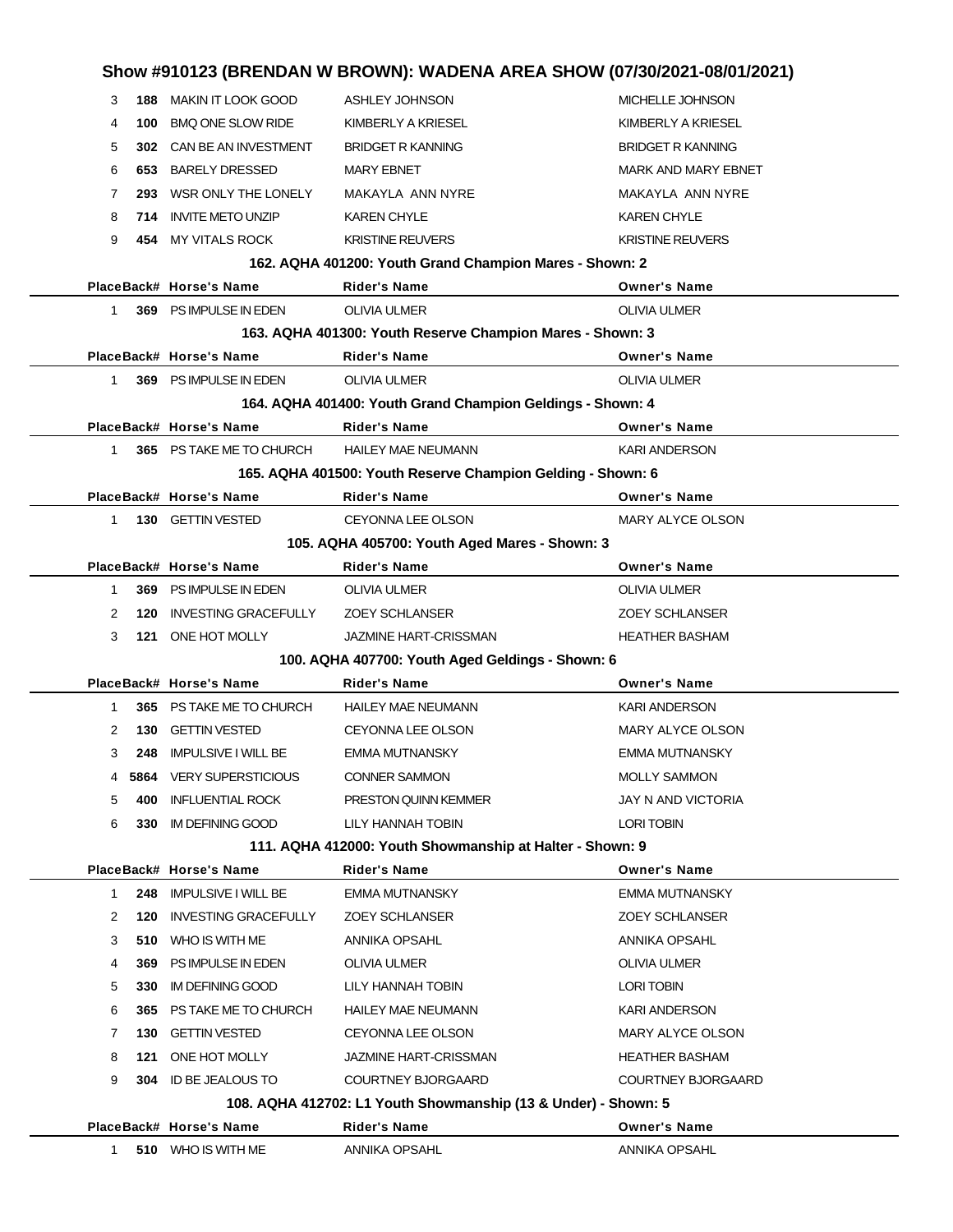|                                                        |                                                            |     |                             | Show #910123 (BRENDAN W BROWN): WADENA AREA SHOW (07/30/2021-08/01/2021) |                           |  |
|--------------------------------------------------------|------------------------------------------------------------|-----|-----------------------------|--------------------------------------------------------------------------|---------------------------|--|
|                                                        | 2                                                          |     | 130 GETTIN VESTED           | CEYONNA LEE OLSON                                                        | MARY ALYCE OLSON          |  |
|                                                        | 3                                                          | 300 | <b>COWBOY SWAGGER</b>       | PAISLEE RAE BUCKLE                                                       | <b>RYANE M BAKKE</b>      |  |
|                                                        | 4                                                          | 365 | PS TAKE ME TO CHURCH        | <b>HAILEY MAE NEUMANN</b>                                                | <b>KARI ANDERSON</b>      |  |
|                                                        | 5                                                          |     | <b>400 INFLUENTIAL ROCK</b> | PRESTON QUINN KEMMER                                                     | JAY N AND VICTORIA        |  |
|                                                        |                                                            |     |                             | 109. AQHA 412802: L1 Youth Showmanship (14 - 18) - Shown: 5              |                           |  |
|                                                        |                                                            |     | PlaceBack# Horse's Name     | Rider's Name                                                             | <b>Owner's Name</b>       |  |
|                                                        | $\mathbf{1}$                                               | 248 | <b>IMPULSIVE I WILL BE</b>  | <b>EMMA MUTNANSKY</b>                                                    | <b>EMMA MUTNANSKY</b>     |  |
|                                                        | 2                                                          | 369 | PS IMPULSE IN EDEN          | <b>OLIVIA ULMER</b>                                                      | OLIVIA ULMER              |  |
|                                                        | 3                                                          | 304 | ID BE JEALOUS TO            | <b>COURTNEY BJORGAARD</b>                                                | <b>COURTNEY BJORGAARD</b> |  |
|                                                        | 4                                                          | 330 | IM DEFINING GOOD            | LILY HANNAH TOBIN                                                        | <b>LORI TOBIN</b>         |  |
|                                                        | 5                                                          |     | 121 ONE HOT MOLLY           | <b>JAZMINE HART-CRISSMAN</b>                                             | <b>HEATHER BASHAM</b>     |  |
|                                                        |                                                            |     |                             | 119. AQHA 434002: L1 Youth Reining - Shown: 1                            |                           |  |
|                                                        |                                                            |     | PlaceBack# Horse's Name     | Rider's Name                                                             | <b>Owner's Name</b>       |  |
|                                                        | $\mathbf{1}$                                               |     | 248 IMPULSIVE I WILL BE     | EMMA MUTNANSKY                                                           | <b>EMMA MUTNANSKY</b>     |  |
|                                                        |                                                            |     |                             | 61. AQHA 436000: Youth Western Riding - Shown: 1                         |                           |  |
|                                                        |                                                            |     | PlaceBack# Horse's Name     | Rider's Name                                                             | <b>Owner's Name</b>       |  |
|                                                        | $\mathbf{1}$                                               |     | 248 IMPULSIVE I WILL BE     | EMMA MUTNANSKY                                                           | EMMA MUTNANSKY            |  |
|                                                        |                                                            |     |                             | 30. AQHA 438000: Youth Trail - Shown: 4                                  |                           |  |
|                                                        |                                                            |     | PlaceBack# Horse's Name     | <b>Rider's Name</b>                                                      | <b>Owner's Name</b>       |  |
|                                                        | 1                                                          | 248 | <b>IMPULSIVE I WILL BE</b>  | EMMA MUTNANSKY                                                           | <b>EMMA MUTNANSKY</b>     |  |
|                                                        | 2                                                          | 120 | <b>INVESTING GRACEFULLY</b> | <b>ZOEY SCHLANSER</b>                                                    | <b>ZOEY SCHLANSER</b>     |  |
|                                                        | 3                                                          | 510 | WHO IS WITH ME              | ANNIKA OPSAHL                                                            | ANNIKA OPSAHL             |  |
|                                                        | 4                                                          |     | 369 PS IMPULSE IN EDEN      | <b>OLIVIA ULMER</b>                                                      | OLIVIA ULMER              |  |
|                                                        |                                                            |     |                             | 24. AQHA 438102: L1 Youth Walk Trot Trail - Shown: 1                     |                           |  |
|                                                        |                                                            |     | PlaceBack# Horse's Name     | Rider's Name                                                             | <b>Owner's Name</b>       |  |
|                                                        | $\mathbf{1}$                                               |     | 365 PS TAKE ME TO CHURCH    | <b>HAILEY MAE NEUMANN</b>                                                | <b>KARI ANDERSON</b>      |  |
|                                                        |                                                            |     |                             | 27. AQHA 438702: L1 Youth Trail (13 & Under) - Shown: 4                  |                           |  |
|                                                        |                                                            |     | PlaceBack# Horse's Name     | <b>Rider's Name</b>                                                      | <b>Owner's Name</b>       |  |
|                                                        | $\mathbf 1$                                                |     | 300 COWBOY SWAGGER          | PAISLEE RAE BUCKLE                                                       | RYANE M BAKKE             |  |
|                                                        | 2                                                          | 130 | <b>GETTIN VESTED</b>        | CEYONNA LEE OLSON                                                        | <b>MARY ALYCE OLSON</b>   |  |
|                                                        | 3                                                          |     | 510 WHO IS WITH ME          | ANNIKA OPSAHL                                                            | ANNIKA OPSAHL             |  |
|                                                        | 28. AQHA 438802: L1 Youth Trail (14-18) - Shown: 5         |     |                             |                                                                          |                           |  |
|                                                        |                                                            |     | PlaceBack# Horse's Name     | <b>Rider's Name</b>                                                      | <b>Owner's Name</b>       |  |
|                                                        | $\mathbf{1}$                                               |     | 248 IMPULSIVE I WILL BE     | EMMA MUTNANSKY                                                           | <b>EMMA MUTNANSKY</b>     |  |
|                                                        | 2                                                          | 369 | PS IMPULSE IN EDEN          | OLIVIA ULMER                                                             | OLIVIA ULMER              |  |
|                                                        | 3                                                          |     | 137 PRINZZPLES IN NOTION    | <b>HANNAH SWENSON</b>                                                    | <b>DOREEN SWENSON</b>     |  |
|                                                        | 4                                                          |     | 330 IM DEFINING GOOD        | LILY HANNAH TOBIN                                                        | <b>LORI TOBIN</b>         |  |
| 56. AQHA 440000: Youth Western Horsemanship - Shown: 4 |                                                            |     |                             |                                                                          |                           |  |
|                                                        |                                                            |     | PlaceBack# Horse's Name     | <b>Rider's Name</b>                                                      | <b>Owner's Name</b>       |  |
|                                                        | $\mathbf 1$                                                | 248 | <b>IMPULSIVE I WILL BE</b>  | EMMA MUTNANSKY                                                           | <b>EMMA MUTNANSKY</b>     |  |
|                                                        | 2                                                          | 120 | <b>INVESTING GRACEFULLY</b> | <b>ZOEY SCHLANSER</b>                                                    | <b>ZOEY SCHLANSER</b>     |  |
|                                                        | 3                                                          |     | 510 WHO IS WITH ME          | ANNIKA OPSAHL                                                            | ANNIKA OPSAHL             |  |
|                                                        | 4                                                          |     | 369 PS IMPULSE IN EDEN      | <b>OLIVIA ULMER</b>                                                      | OLIVIA ULMER              |  |
|                                                        | 171. AQHA 440002: L1 Youth Western Horsemanship - Shown: 5 |     |                             |                                                                          |                           |  |
|                                                        |                                                            |     | PlaceBack# Horse's Name     | <b>Rider's Name</b>                                                      | <b>Owner's Name</b>       |  |
|                                                        | 1                                                          |     | 248 IMPULSIVE I WILL BE     | <b>EMMA MUTNANSKY</b>                                                    | <b>EMMA MUTNANSKY</b>     |  |
|                                                        |                                                            |     |                             |                                                                          |                           |  |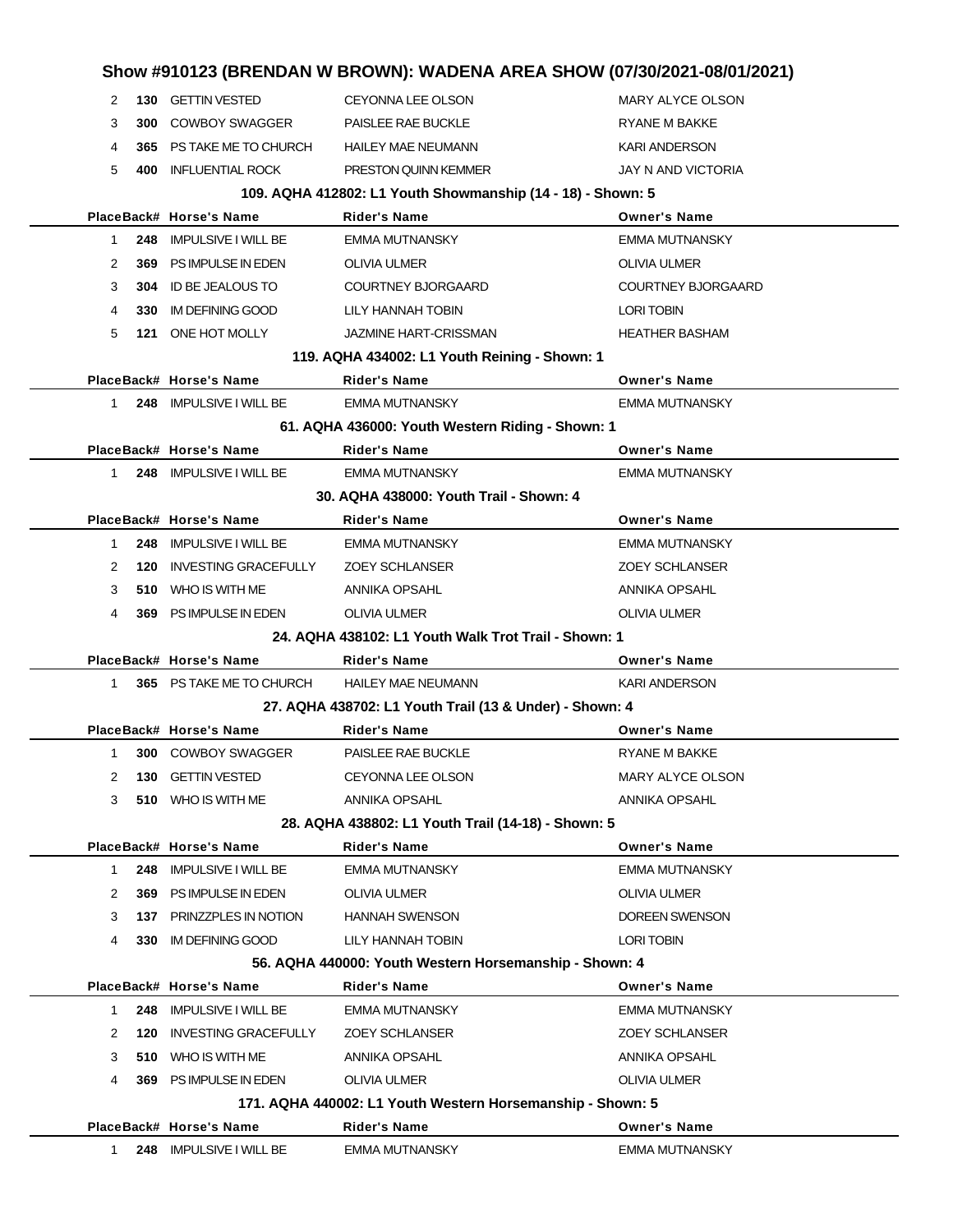|                                                               |                                                             |     |                                 |                                                                    | Show #910123 (BRENDAN W BROWN): WADENA AREA SHOW (07/30/2021-08/01/2021) |  |
|---------------------------------------------------------------|-------------------------------------------------------------|-----|---------------------------------|--------------------------------------------------------------------|--------------------------------------------------------------------------|--|
|                                                               | 2                                                           |     | 369 PS IMPULSE IN EDEN          | <b>OLIVIA ULMER</b>                                                | <b>OLIVIA ULMER</b>                                                      |  |
|                                                               | 3                                                           |     | 510 WHO IS WITH ME              | ANNIKA OPSAHL                                                      | ANNIKA OPSAHL                                                            |  |
|                                                               | 4                                                           |     | <b>300 COWBOY SWAGGER</b>       | PAISLEE RAE BUCKLE                                                 | <b>RYANE M BAKKE</b>                                                     |  |
|                                                               | 5                                                           |     | <b>130 GETTIN VESTED</b>        | <b>CEYONNA LEE OLSON</b>                                           | <b>MARY ALYCE OLSON</b>                                                  |  |
|                                                               | 51. AQHA 440102: L1 Youth Walk Trot Horsemanship - Shown: 1 |     |                                 |                                                                    |                                                                          |  |
|                                                               |                                                             |     | PlaceBack# Horse's Name         | <b>Rider's Name</b>                                                | <b>Owner's Name</b>                                                      |  |
|                                                               | $\mathbf{1}$                                                |     | 365 PS TAKE ME TO CHURCH        | <b>HAILEY MAE NEUMANN</b>                                          | <b>KARI ANDERSON</b>                                                     |  |
|                                                               |                                                             |     |                                 | 44. AQHA 442000: Youth Western Pleasure - Shown: 8                 |                                                                          |  |
|                                                               |                                                             |     | PlaceBack# Horse's Name         | <b>Rider's Name</b>                                                | <b>Owner's Name</b>                                                      |  |
|                                                               | $\mathbf 1$                                                 |     | <b>146 HES ALWAYS MY CHOICE</b> | JORDAN L PLOOG                                                     | <b>JODIE PLOOG</b>                                                       |  |
|                                                               | 2                                                           | 248 | <b>IMPULSIVE I WILL BE</b>      | <b>EMMA MUTNANSKY</b>                                              | <b>EMMA MUTNANSKY</b>                                                    |  |
|                                                               | 3                                                           | 120 | <b>INVESTING GRACEFULLY</b>     | <b>ZOEY SCHLANSER</b>                                              | <b>ZOEY SCHLANSER</b>                                                    |  |
|                                                               | 4                                                           | 304 | ID BE JEALOUS TO                | <b>COURTNEY BJORGAARD</b>                                          | <b>COURTNEY BJORGAARD</b>                                                |  |
|                                                               | 5                                                           | 556 | <b>FROSTONMYSTOCKINGS</b>       | <b>GRACE A MINDERMANN</b>                                          | <b>GRACE A MINDERMANN</b>                                                |  |
|                                                               | 6                                                           | 113 | <b>EMMY LOUS HOT</b>            | <b>ADRIAN BONTJE</b>                                               | <b>ADRIAN BONTJE</b>                                                     |  |
|                                                               | 7                                                           | 369 | PS IMPULSE IN EDEN              | <b>OLIVIA ULMER</b>                                                | <b>OLIVIA ULMER</b>                                                      |  |
|                                                               | 8                                                           |     | 130 GETTIN VESTED               | <b>CEYONNA LEE OLSON</b>                                           | MARY ALYCE OLSON                                                         |  |
|                                                               |                                                             |     |                                 | 37. AQHA 442001: RK Youth Western Pleasure - Shown: 2              |                                                                          |  |
|                                                               |                                                             |     | PlaceBack# Horse's Name         | <b>Rider's Name</b>                                                | <b>Owner's Name</b>                                                      |  |
|                                                               | 1                                                           |     | 510 WHO IS WITH ME              | ANNIKA OPSAHL                                                      | <b>ANNIKA OPSAHL</b>                                                     |  |
|                                                               | 2                                                           |     | 330 IM DEFINING GOOD            | LILY HANNAH TOBIN                                                  | <b>LORI TOBIN</b>                                                        |  |
|                                                               |                                                             |     |                                 | 36. AQHA 442102: L1 Youth Walk Trot Western Pleasure - Shown: 1    |                                                                          |  |
|                                                               |                                                             |     | PlaceBack# Horse's Name         | <b>Rider's Name</b>                                                | <b>Owner's Name</b>                                                      |  |
|                                                               | $1 \quad$                                                   |     | 365 PS TAKE ME TO CHURCH        | <b>HAILEY MAE NEUMANN</b>                                          | <b>KARI ANDERSON</b>                                                     |  |
|                                                               |                                                             |     |                                 | 38. AQHA 442702: L1 Youth Western Pleasure (13 & Under) - Shown: 4 |                                                                          |  |
|                                                               |                                                             |     | PlaceBack# Horse's Name         | <b>Rider's Name</b>                                                | <b>Owner's Name</b>                                                      |  |
|                                                               | $\mathbf 1$                                                 |     | <b>300 COWBOY SWAGGER</b>       | PAISLEE RAE BUCKLE                                                 | RYANE M BAKKE                                                            |  |
|                                                               | 2                                                           | 113 | EMMY LOUS HOT                   | <b>ADRIAN BONTJE</b>                                               | <b>ADRIAN BONTJE</b>                                                     |  |
|                                                               | 3                                                           |     | 130 GETTIN VESTED               | CEYONNA LEE OLSON                                                  | <b>MARY ALYCE OLSON</b>                                                  |  |
|                                                               |                                                             |     | 510 WHO IS WITH ME              | ANNIKA OPSAHL                                                      | ANNIKA OPSAHL                                                            |  |
| 39. AQHA 442802: L1 Youth Western Pleasure (14-18) - Shown: 5 |                                                             |     |                                 |                                                                    |                                                                          |  |
|                                                               |                                                             |     | PlaceBack# Horse's Name         | <b>Rider's Name</b>                                                | <b>Owner's Name</b>                                                      |  |
|                                                               | $\mathbf{1}$                                                | 248 | <b>IMPULSIVE I WILL BE</b>      | <b>EMMA MUTNANSKY</b>                                              | <b>EMMA MUTNANSKY</b>                                                    |  |
|                                                               | 2                                                           |     | 114 HOT UNDER THE COLLAR        | MALLORY PRESCOTT                                                   | STEPHANIE CHAPMAN                                                        |  |
|                                                               | 3                                                           | 369 | PS IMPULSE IN EDEN              | OLIVIA ULMER                                                       | OLIVIA ULMER                                                             |  |
|                                                               | 4                                                           | 556 | <b>FROSTONMYSTOCKINGS</b>       | <b>GRACE A MINDERMANN</b>                                          | <b>GRACE A MINDERMANN</b>                                                |  |
|                                                               | 5                                                           | 330 | IM DEFINING GOOD                | LILY HANNAH TOBIN                                                  | <b>LORI TOBIN</b>                                                        |  |
|                                                               |                                                             |     |                                 | 9. AQHA 444000: Youth Hunter Under Saddle - Shown: 6               |                                                                          |  |
|                                                               |                                                             |     | PlaceBack# Horse's Name         | Rider's Name                                                       | <b>Owner's Name</b>                                                      |  |
|                                                               | 1                                                           | 369 | PS IMPULSE IN EDEN              | OLIVIA ULMER                                                       | OLIVIA ULMER                                                             |  |
|                                                               | 2                                                           | 130 | <b>GETTIN VESTED</b>            | CEYONNA LEE OLSON                                                  | MARY ALYCE OLSON                                                         |  |
|                                                               | 3                                                           | 120 | <b>INVESTING GRACEFULLY</b>     | <b>ZOEY SCHLANSER</b>                                              | <b>ZOEY SCHLANSER</b>                                                    |  |
|                                                               | 4                                                           |     | 510 WHO IS WITH ME              | ANNIKA OPSAHL                                                      | ANNIKA OPSAHL                                                            |  |
|                                                               | 5                                                           |     | 137 PRINZZPLES IN NOTION        | <b>HANNAH SWENSON</b>                                              | DOREEN SWENSON                                                           |  |
|                                                               | 6                                                           |     | 365 PS TAKE ME TO CHURCH        | <b>HAILEY MAE NEUMANN</b>                                          | <b>KARI ANDERSON</b>                                                     |  |
|                                                               | 3. AQHA 444001: RK Youth Hunter Under Saddle - Shown: 1     |     |                                 |                                                                    |                                                                          |  |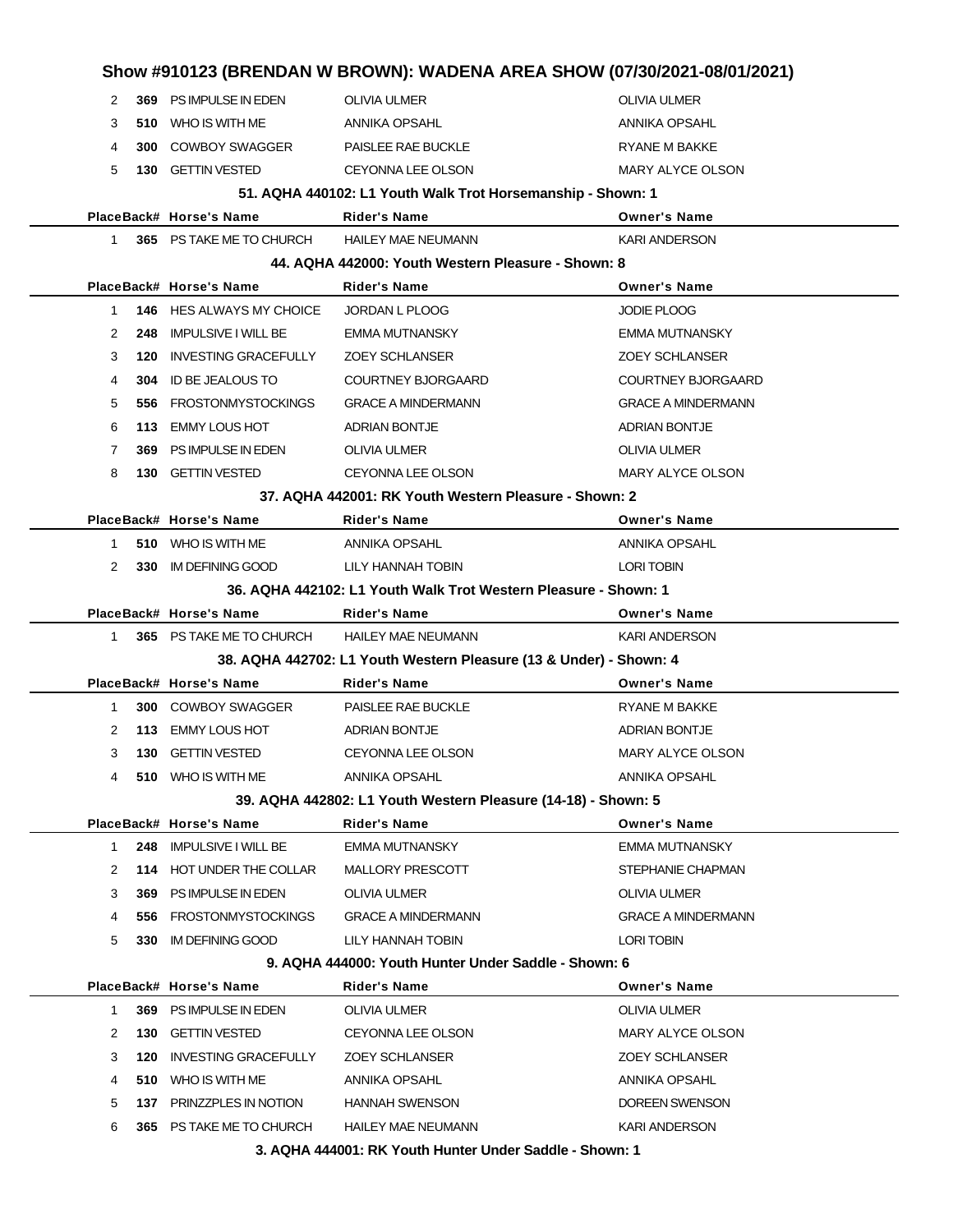|   |     | PlaceBack# Horse's Name     | <b>Rider's Name</b>                                                 | Show #910123 (BRENDAN W BROWN): WADENA AREA SHOW (07/30/2021-08/01/2021)<br><b>Owner's Name</b> |
|---|-----|-----------------------------|---------------------------------------------------------------------|-------------------------------------------------------------------------------------------------|
| 1 |     | 365 PS TAKE ME TO CHURCH    | <b>HAILEY MAE NEUMANN</b>                                           | <b>KARI ANDERSON</b>                                                                            |
|   |     |                             | 166. AQHA 444002: L1 Youth Hunter Under Saddle - Shown: 6           |                                                                                                 |
|   |     | PlaceBack# Horse's Name     | Rider's Name                                                        | <b>Owner's Name</b>                                                                             |
| 1 | 369 | PS IMPULSE IN EDEN          | <b>OLIVIA ULMER</b>                                                 | <b>OLIVIA ULMER</b>                                                                             |
| 2 | 130 | <b>GETTIN VESTED</b>        | CEYONNA LEE OLSON                                                   | MARY ALYCE OLSON                                                                                |
| 3 |     | 510 WHO IS WITH ME          | ANNIKA OPSAHL                                                       | ANNIKA OPSAHL                                                                                   |
| 4 | 300 | <b>COWBOY SWAGGER</b>       | PAISLEE RAE BUCKLE                                                  | <b>RYANE M BAKKE</b>                                                                            |
| 5 | 400 | <b>INFLUENTIAL ROCK</b>     | PRESTON QUINN KEMMER                                                | JAY N AND VICTORIA                                                                              |
| 6 |     | 365 PS TAKE ME TO CHURCH    | <b>HAILEY MAE NEUMANN</b>                                           | <b>KARI ANDERSON</b>                                                                            |
|   |     |                             | 20. AQHA 452000: Youth Hunt Seat Equitation - Shown: 5              |                                                                                                 |
|   |     | PlaceBack# Horse's Name     | Rider's Name                                                        | <b>Owner's Name</b>                                                                             |
| 1 |     | 137 PRINZZPLES IN NOTION    | <b>HANNAH SWENSON</b>                                               | <b>DOREEN SWENSON</b>                                                                           |
| 2 | 120 | <b>INVESTING GRACEFULLY</b> | <b>ZOEY SCHLANSER</b>                                               | <b>ZOEY SCHLANSER</b>                                                                           |
| 3 | 369 | PS IMPULSE IN EDEN          | <b>OLIVIA ULMER</b>                                                 | <b>OLIVIA ULMER</b>                                                                             |
| 4 |     | 510 WHO IS WITH ME          | ANNIKA OPSAHL                                                       | ANNIKA OPSAHL                                                                                   |
| 5 | 130 | <b>GETTIN VESTED</b>        | <b>CEYONNA LEE OLSON</b>                                            | MARY ALYCE OLSON                                                                                |
|   |     |                             | 167. AQHA 452002: L1 Youth Hunt Seat Equitation - Shown: 5          |                                                                                                 |
|   |     | PlaceBack# Horse's Name     | <b>Rider's Name</b>                                                 | <b>Owner's Name</b>                                                                             |
| 1 |     | 137 PRINZZPLES IN NOTION    | <b>HANNAH SWENSON</b>                                               | DOREEN SWENSON                                                                                  |
| 2 | 130 | <b>GETTIN VESTED</b>        | CEYONNA LEE OLSON                                                   | MARY ALYCE OLSON                                                                                |
| 3 | 369 | PS IMPULSE IN EDEN          | <b>OLIVIA ULMER</b>                                                 | <b>OLIVIA ULMER</b>                                                                             |
| 4 |     | 510 WHO IS WITH ME          | ANNIKA OPSAHL                                                       | ANNIKA OPSAHL                                                                                   |
| 5 | 300 | <b>COWBOY SWAGGER</b>       | PAISLEE RAE BUCKLE                                                  | RYANE M BAKKE                                                                                   |
|   |     |                             | 15. AQHA 452102: L1 Youth Walk Trot Hunt Seat Equitation - Shown: 1 |                                                                                                 |
|   |     | PlaceBack# Horse's Name     | <b>Rider's Name</b>                                                 | <b>Owner's Name</b>                                                                             |
| 1 |     | 365 PS TAKE ME TO CHURCH    | <b>HAILEY MAE NEUMANN</b>                                           | <b>KARI ANDERSON</b>                                                                            |
|   |     |                             | 101. AQHA 477000: Youth Performance Halter Geldings - Shown: 4      |                                                                                                 |
|   |     | PlaceBack# Horse's Name     | Rider's Name                                                        | <b>Owner's Name</b>                                                                             |
| 1 | 137 | PRINZZPLES IN NOTION        | <b>HANNAH SWENSON</b>                                               | <b>DOREEN SWENSON</b>                                                                           |
| 2 | 806 | THE STORY OF GOODBAR        | <b>JOCHIM RYDER</b>                                                 | <b>JESSE ARMSTRONG</b>                                                                          |
| 3 | 188 | <b>MAKIN IT LOOK GOOD</b>   | OWEN ROBERT HENNEN                                                  | MICHELLE JOHNSON                                                                                |
| 4 |     | 510 WHO IS WITH ME          | ANNIKA OPSAHL                                                       | ANNIKA OPSAHL                                                                                   |
|   |     |                             | 48. MQHA 6000: LEAD LINE - Shown: 10                                |                                                                                                 |
|   |     | PlaceBack# Horse's Name     | Rider's Name                                                        | <b>Owner's Name</b>                                                                             |
| 0 |     | 114 HOT UNDER THE COLLAR    | <b>JASE CHAPMAN</b>                                                 | STEPHANIE CHAPMAN                                                                               |
| 0 |     | 112 JUST TOUCH ME           | <b>HARPER CHAPMAN</b>                                               | <b>JEANETTE GROVE</b>                                                                           |
| 0 |     | 138 A LILY OF THE VALLEY    | <b>BRAYLYN EVERSON</b>                                              | ASHLEY EBENSTEINER                                                                              |
| 0 |     | 5864 VERY SUPERSTICIOUS     | RYLEE SAMMON                                                        | <b>MOLLY SAMMON</b>                                                                             |
| 0 | 146 | HES ALWAYS MY CHOICE        | KYNGSTEN LUCAST                                                     | <b>JODIE PLOOG</b>                                                                              |
| 0 | 188 | MAKIN IT LOOK GOOD          | <b>OWEN ROBERT HENNEN</b>                                           | MICHELLE JOHNSON                                                                                |
| 0 |     | 184 HOOS IN MY IRONS        | KINSLEY ANDERSON                                                    | MICHELLE JOHNSON                                                                                |
| 0 | 293 | WSR ONLY THE LONELY         | MAKAYLA ANN NYRE                                                    | MAKAYLA ANN NYRE                                                                                |
| 0 | 126 | SHEZ BEEN FROSTED           | <b>JACKSON HENNEN</b>                                               | LORRETTA C MAGNUSON                                                                             |
| 0 |     | 556 FROSTONMYSTOCKINGS      | ANORA KNUTSON                                                       | <b>GRACE A MINDERMANN</b>                                                                       |

**107. MQHA 6004: SMALL FRY SHOWMANSHIP - Shown: 2**